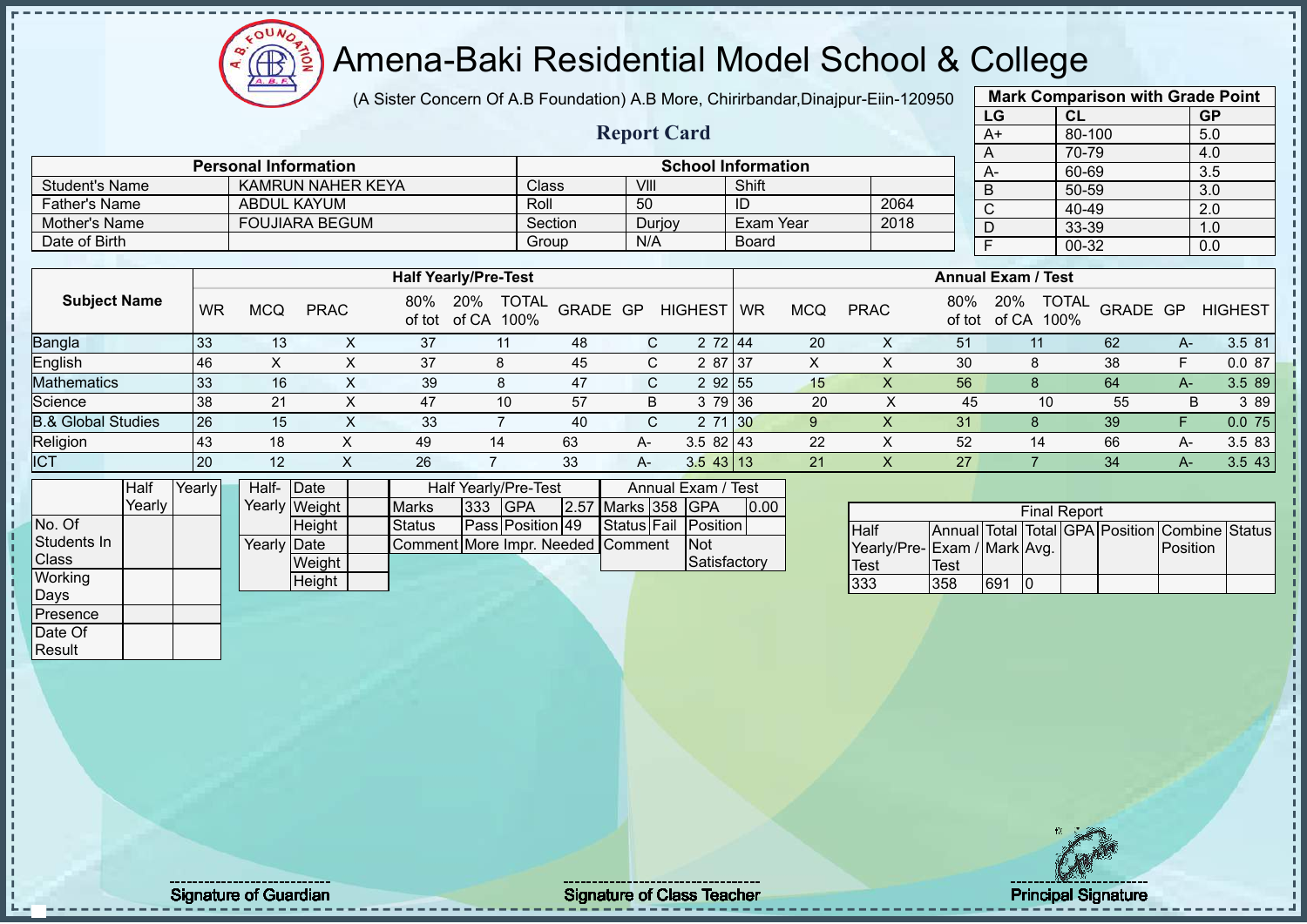# Amena-Baki Residential Model School & College

(A Sister Concern Of A.B Foundation) A.B More, Chirirbandar,Dinajpur-Eiin-120950

**Report Card**

|      | <b>Mark Comparison with Grade Point</b> |           |  |  |  |  |  |  |  |  |  |  |
|------|-----------------------------------------|-----------|--|--|--|--|--|--|--|--|--|--|
| LG   | CL                                      | <b>GP</b> |  |  |  |  |  |  |  |  |  |  |
| $A+$ | 80-100                                  | 5.0       |  |  |  |  |  |  |  |  |  |  |
| A    | 70-79                                   | 4.0       |  |  |  |  |  |  |  |  |  |  |
| A-   | 60-69                                   | 3.5       |  |  |  |  |  |  |  |  |  |  |
| B    | 50-59                                   | 3.0       |  |  |  |  |  |  |  |  |  |  |
| C    | $40 - 49$                               | 2.0       |  |  |  |  |  |  |  |  |  |  |
| D    | 33-39                                   | 1.0       |  |  |  |  |  |  |  |  |  |  |
| F    | 00-32                                   | 0.0       |  |  |  |  |  |  |  |  |  |  |
|      |                                         |           |  |  |  |  |  |  |  |  |  |  |

|                               |           |            |             |     | <b>Half Yearly/Pre-Test</b>                 |          |   |                |    |            |             |               | <b>Annual Exam / Test</b>            |                 |    |                |
|-------------------------------|-----------|------------|-------------|-----|---------------------------------------------|----------|---|----------------|----|------------|-------------|---------------|--------------------------------------|-----------------|----|----------------|
| <b>Subject Name</b>           | <b>WR</b> | <b>MCQ</b> | <b>PRAC</b> | 80% | <b>TOTAL</b><br>20%<br>of tot of CA<br>100% | GRADE GP |   | <b>HIGHEST</b> | WR | <b>MCQ</b> | <b>PRAC</b> | 80%<br>of tot | <b>TOTAL</b><br>20%<br>of CA<br>100% | <b>GRADE GP</b> |    | <b>HIGHEST</b> |
| <b>Bangla</b>                 | 37        | 15         |             | 42  | 13                                          | 55       | B | 3 72 46        |    | 21         | X           | 54            | 13                                   | 67              | A- | 3.5 81         |
| English                       | 60        |            |             | 48  | 10                                          | 58       | B | 3 87 60        |    | X          |             | 48            | 10                                   | 58              | В  | 3 87           |
| <b>Mathematics</b>            | 32        | 23         |             | 44  | 10                                          | -54      | B | $392$   27     |    | <b>20</b>  |             | 38            | 10                                   | 48              | C. | 2 8 9          |
| Science                       | 37        | 19         |             | 45  | 14                                          | 59       | B | 3 79 46        |    | 22         | X           | 54            | 14                                   | 68              | А- | 3.5 89         |
| <b>B.&amp; Global Studies</b> | 30        | 19         |             | 39  | 11                                          | 50       | B | 3 71 34        |    | 16         |             | 40            |                                      | 51              | B. | 3 75           |
| Religion                      | 54        | 18         |             | 58  | 16                                          | 74       | A | 4 82 49        |    | 24         |             | 58            | 16                                   | 74              | А  | 4 8 3          |
| <b>ICT</b>                    | 20        | 15         |             | 28  |                                             | 35       | A | 443 15         |    | 14         | ⋏           | 23            |                                      | 30              | A- | 3.543          |

|              | Half   | Yearly | Half- Date           |               |                       |                | Half Yearly/Pre-Test |  | Annual Exam / Test |                         |      |
|--------------|--------|--------|----------------------|---------------|-----------------------|----------------|----------------------|--|--------------------|-------------------------|------|
|              | Yearly |        |                      | Yearly Weight | <b>Marks</b>          | <b>385 GPA</b> |                      |  | 3.29 Marks 396     | <b>IGPA</b>             | 3.21 |
| No. Of       |        |        |                      | <b>Height</b> | Status                |                | Pass Position 39     |  |                    | Status Pass Position 44 |      |
| Students In  |        |        | Yearly <b> </b> Date |               | Comment Imprv. Needed |                |                      |  | Comment            | More Impr.              |      |
| <b>Class</b> |        |        |                      | Weight        |                       |                |                      |  |                    | Needed                  |      |
| Working      |        |        |                      | Height        |                       |                |                      |  |                    |                         |      |
| Days         |        |        |                      |               |                       |                |                      |  |                    |                         |      |
| Presence     |        |        |                      |               |                       |                |                      |  |                    |                         |      |

Student's Name JARIN TASNIM Class VIII Shift<br>
Father's Name ABU HOSSAIN Roll 51 ID

Mother's Name FOYJUN NAHER Section Durjoy Exam Year<br>
Date of Birth Group N/A Board Date of Birth Board Group N/A Board

**Personal Information**<br> **School Information**<br> **School Information**<br> **School Information**<br> **School Information**<br> **School Information**<br> **School Information** 

Father's Name ABU HOSSAIN Roll 51 ID 2065<br>
Mother's Name FOYJUN NAHER Section Durjoy Exam Year 2018

|                             | <b>Final Report</b> |     |                       |  |  |                                                |      |  |  |  |  |  |  |
|-----------------------------|---------------------|-----|-----------------------|--|--|------------------------------------------------|------|--|--|--|--|--|--|
| <b>Half</b>                 |                     |     |                       |  |  | Annual Total Total GPA Position Combine Status |      |  |  |  |  |  |  |
| Yearly/Pre-Exam / Mark Avg. |                     |     |                       |  |  | Position                                       |      |  |  |  |  |  |  |
| Test                        | Test                |     |                       |  |  |                                                |      |  |  |  |  |  |  |
| 385                         | 396                 | 781 | $391 \, 13.25 \, 141$ |  |  |                                                | Pass |  |  |  |  |  |  |

Date Of **Result** 

л

**Signature of Guardian Community Community Strature of Class Teacher Community Community Community Principal Signature**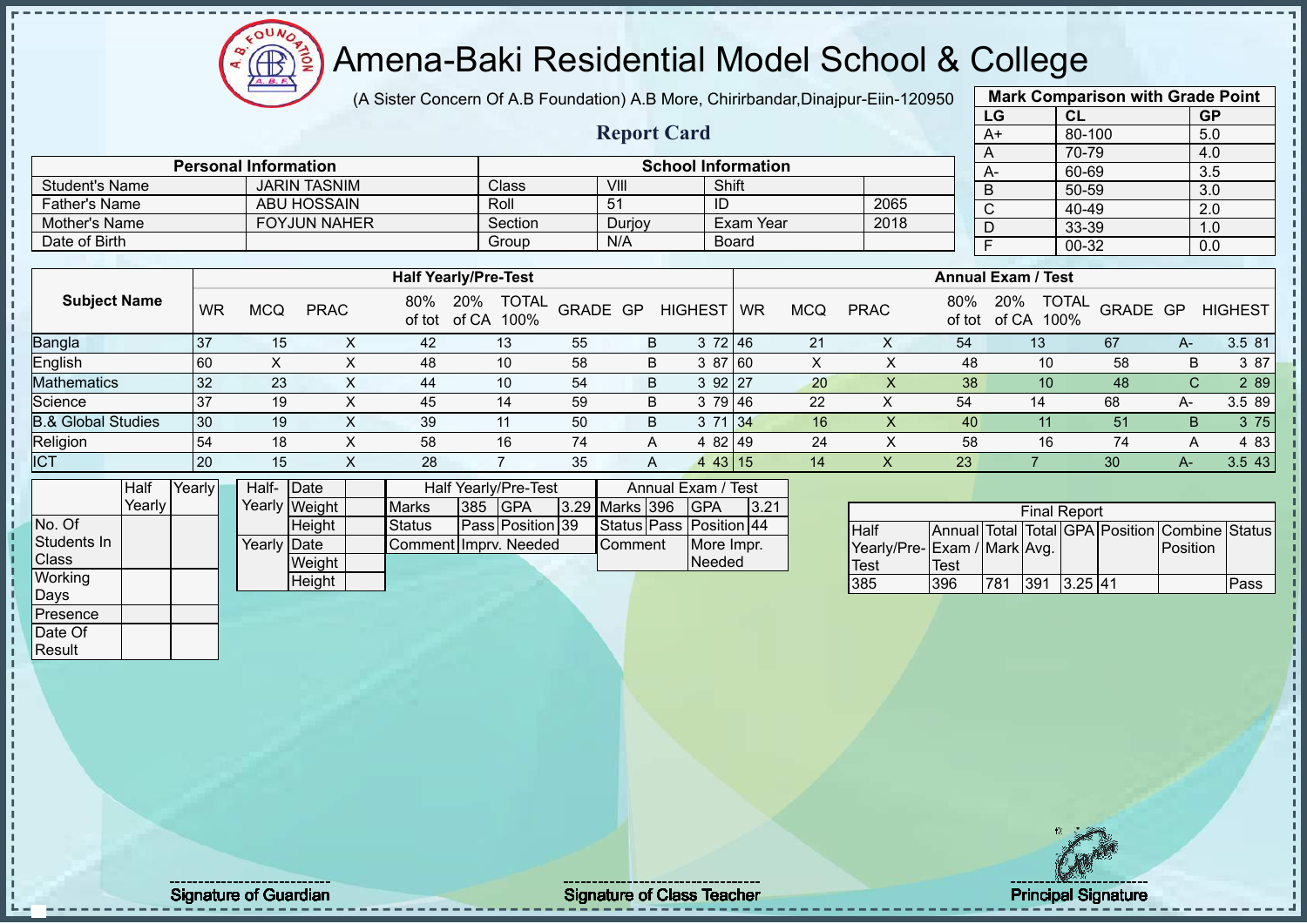# Amena-Baki Residential Model School & College

(A Sister Concern Of A.B Foundation) A.B More, Chirirbandar,Dinajpur-Eiin-120950

**Report Card**

| <b>Mark Comparison with Grade Point</b> |           |           |  |  |  |  |  |  |  |  |  |
|-----------------------------------------|-----------|-----------|--|--|--|--|--|--|--|--|--|
| LG                                      | <b>CL</b> | <b>GP</b> |  |  |  |  |  |  |  |  |  |
| $\overline{A+}$                         | 80-100    | 5.0       |  |  |  |  |  |  |  |  |  |
| A                                       | 70-79     | 4.0       |  |  |  |  |  |  |  |  |  |
| A-                                      | 60-69     | 3.5       |  |  |  |  |  |  |  |  |  |
| B                                       | 50-59     | 3.0       |  |  |  |  |  |  |  |  |  |
| $\overline{\text{c}}$                   | 40-49     | 2.0       |  |  |  |  |  |  |  |  |  |
| D                                       | 33-39     | 1.0       |  |  |  |  |  |  |  |  |  |
| F                                       | $00 - 32$ | 0.0       |  |  |  |  |  |  |  |  |  |
|                                         |           |           |  |  |  |  |  |  |  |  |  |

|                               |           |            |                     |               |                                      |          |        |                |            |            |             |               | ັ                         | ャーマー                 |          |      | L.V            |
|-------------------------------|-----------|------------|---------------------|---------------|--------------------------------------|----------|--------|----------------|------------|------------|-------------|---------------|---------------------------|----------------------|----------|------|----------------|
| Mother's Name                 |           |            | <b>RUMINA BEGUM</b> |               | Section                              |          | Durjoy |                | Exam Year  |            | 2018        |               | D                         | 33-39                |          |      | 1.0            |
| Date of Birth                 |           |            |                     |               | Group                                |          | N/A    |                | Board      |            |             |               |                           | 00-32                |          |      | 0.0            |
|                               |           |            |                     |               |                                      |          |        |                |            |            |             |               |                           |                      |          |      |                |
|                               |           |            |                     |               | <b>Half Yearly/Pre-Test</b>          |          |        |                |            |            |             |               | <b>Annual Exam / Test</b> |                      |          |      |                |
| <b>Subject Name</b>           | <b>WR</b> | <b>MCQ</b> | <b>PRAC</b>         | 80%<br>of tot | 20%<br><b>TOTAL</b><br>of CA<br>100% | GRADE GP |        | <b>HIGHEST</b> | <b>WR</b>  | <b>MCQ</b> | <b>PRAC</b> | 80%<br>of tot | 20%<br>of CA              | <b>TOTAL</b><br>100% | GRADE GP |      | <b>HIGHEST</b> |
| <b>Bangla</b>                 | 40        | 15         | X.                  | 44            | 8                                    | 52       | B      |                | 372 43     | 25         | Χ           | 54            | 8                         |                      | 62       | A-   | 3.5 81         |
| English                       | 60        |            | ⋏                   | 48            | 9                                    | 57       | B      |                | 3 87 46    | X          | х           | 37            |                           |                      | 46       | C.   | 2 87           |
| <b>Mathematics</b>            | 25        | 23         | ㅅ                   | 38            | 9                                    | 47       | C.     |                | 2 92 27    | 19         |             | 37            |                           |                      | 46       | C.   | 2 8 9          |
| Science                       | 27        | 20         | X                   | 38            | 13                                   | 51       | B      |                | 3 79 43    | 18         |             | 49            | 13                        |                      | 62       | A-   | 3.5 89         |
| <b>B.&amp; Global Studies</b> | 28        | 20         | $\lambda$           | 38            | 8                                    | 46       | C.     |                | 2 71 33    | 15         |             | 38            |                           |                      | 46       | C    | 2 75           |
| Religion                      | 55        | 21         | $\lambda$           | 61            | 15                                   | 76       | A      |                | $482$   48 | 25         | ᄉ           | 58            |                           | 15                   | 73       | A    | 4 8 3          |
| <b>ICT</b>                    | 20        | 14         |                     | 27            | 8                                    | 35       | A      |                | $443$ 12   | 17         |             | 23            | 8                         |                      | 31       | A- 1 | 3.5 43         |

|              | Half   | Yearly | Half-       | <b>IDate</b>  |                       |               | Half Yearly/Pre-Test                     |    |                | Annual Exam / Test |      |  |
|--------------|--------|--------|-------------|---------------|-----------------------|---------------|------------------------------------------|----|----------------|--------------------|------|--|
|              | Yearlv |        |             | Yearly Weight | <b>Marks</b>          | $ 364\rangle$ | <b>IGPA</b>                              | I3 | Marks 366      | <b>IGPA</b>        | 2.93 |  |
| No. Of       |        |        |             | Height        | <b>Status</b>         |               | Pass Position 44 Status Pass Position 48 |    |                |                    |      |  |
| Students In  |        |        | Yearly Date |               | Comment Imprv. Needed |               |                                          |    | <b>Comment</b> | More Impr.         |      |  |
| <b>Class</b> |        |        |             | Weight        |                       |               |                                          |    |                | Needed             |      |  |
| Working      |        |        |             | Height        |                       |               |                                          |    |                |                    |      |  |
| Days         |        |        |             |               |                       |               |                                          |    |                |                    |      |  |
| Presence     |        |        |             |               |                       |               |                                          |    |                |                    |      |  |

Student's Name NANJIBA ISLAM Class VIII Shift<br>
Father's Name NAZRULISLAM Roll 1

**Personal Information School Information** 

Father's Name NAZRUL ISLAM Roll 1 ID 2225

|               | <b>Final Report</b>         |      |     |             |  |  |                                                |      |  |  |  |  |  |
|---------------|-----------------------------|------|-----|-------------|--|--|------------------------------------------------|------|--|--|--|--|--|
| <b>I</b> Half |                             |      |     |             |  |  | Annual Total Total GPA Position Combine Status |      |  |  |  |  |  |
|               | Yearly/Pre-Exam / Mark Avg. |      |     |             |  |  | <b>Position</b>                                |      |  |  |  |  |  |
| Test          |                             | Test |     |             |  |  |                                                |      |  |  |  |  |  |
| 364           |                             | 366  | 730 | 365 2.96 47 |  |  |                                                | Pass |  |  |  |  |  |

Date Of **Result** 

Signature of Guardian Signature Signature of Class Teacher New York Network Principal Signature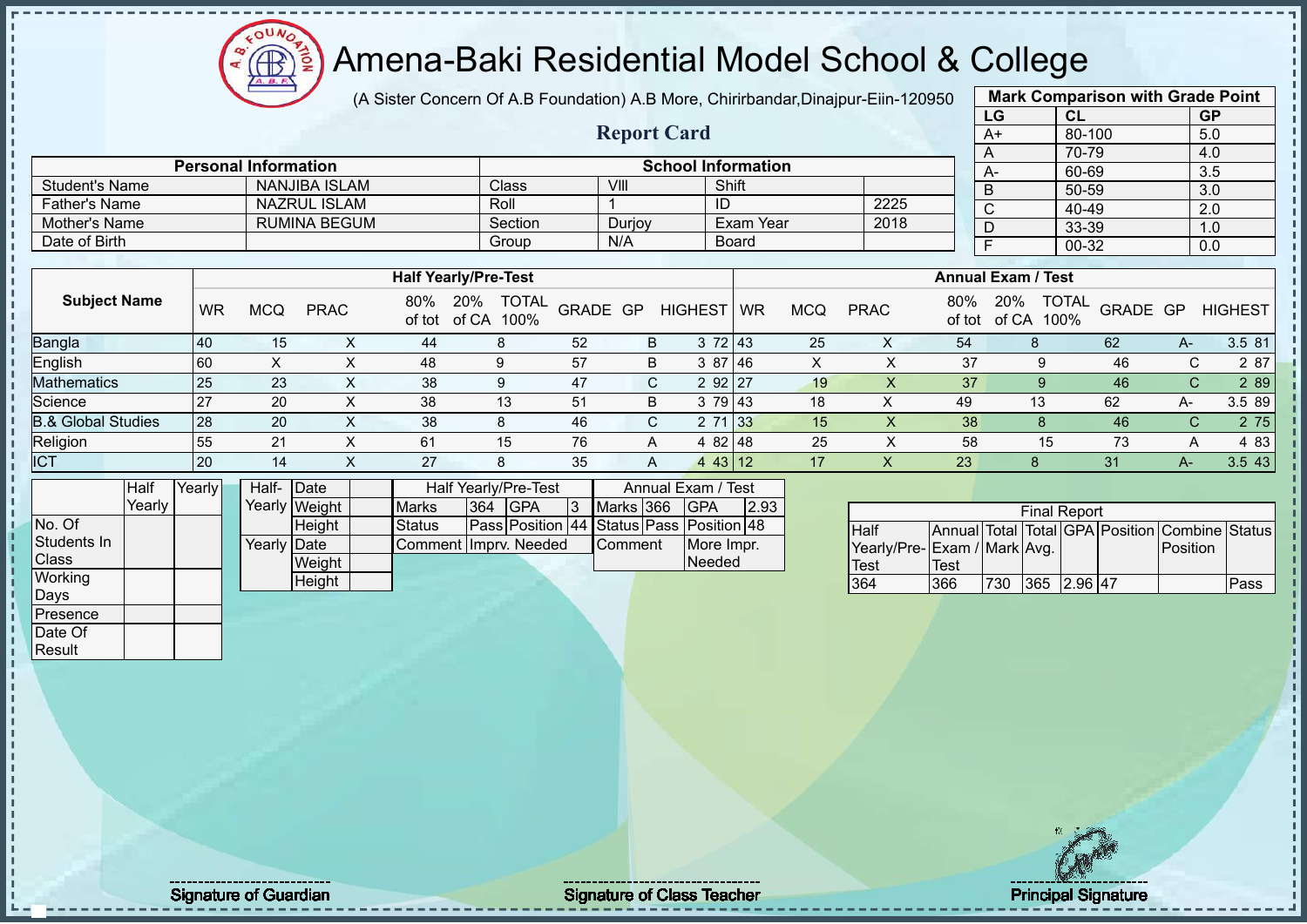# Amena-Baki Residential Model School & College

(A Sister Concern Of A.B Foundation) A.B More, Chirirbandar,Dinajpur-Eiin-120950

**Report Card**

|                       | <b>Mark Comparison with Grade Point</b> |           |  |  |  |  |  |  |  |  |  |  |
|-----------------------|-----------------------------------------|-----------|--|--|--|--|--|--|--|--|--|--|
| LG                    | <b>CL</b>                               | <b>GP</b> |  |  |  |  |  |  |  |  |  |  |
| $A+$                  | 80-100                                  | 5.0       |  |  |  |  |  |  |  |  |  |  |
| A                     | 70-79                                   | 4.0       |  |  |  |  |  |  |  |  |  |  |
| A-                    | 60-69                                   | 3.5       |  |  |  |  |  |  |  |  |  |  |
| B                     | 50-59                                   | 3.0       |  |  |  |  |  |  |  |  |  |  |
| $\overline{\text{c}}$ | 40-49                                   | 2.0       |  |  |  |  |  |  |  |  |  |  |
| D                     | 33-39                                   | 1.0       |  |  |  |  |  |  |  |  |  |  |
| F                     | $00 - 32$                               | 0.0       |  |  |  |  |  |  |  |  |  |  |
|                       |                                         |           |  |  |  |  |  |  |  |  |  |  |

|                               |           |            |             |               | <b>Half Yearly/Pre-Test</b>          |          |    |                  |           |                 |             |               | <b>Annual Exam / Test</b>            |                 |    |                |
|-------------------------------|-----------|------------|-------------|---------------|--------------------------------------|----------|----|------------------|-----------|-----------------|-------------|---------------|--------------------------------------|-----------------|----|----------------|
| <b>Subject Name</b>           | <b>WR</b> | <b>MCQ</b> | <b>PRAC</b> | 80%<br>of tot | <b>TOTAL</b><br>20%<br>of CA<br>100% | GRADE GP |    | <b>HIGHEST</b>   | <b>WR</b> | MCQ             | <b>PRAC</b> | 80%<br>of tot | <b>TOTAL</b><br>20%<br>of CA<br>100% | <b>GRADE GP</b> |    | <b>HIGHEST</b> |
| <b>Bangla</b>                 | 42        | 24         |             | 53            | 14                                   | 67       | A- | $3.5 \ 72 \ 146$ |           | 23              |             | 55            | 14                                   | 69              | A- | 3.5 81         |
| English                       | 72        |            |             | 58            | 13                                   |          | A  | 4 87 64          |           | $\check{ }$     |             | 51            | 13                                   | 64              | А- | 3.5 87         |
| Mathematics                   | 42        | 22         |             | 51            | 14                                   | 65       | A- | $3.5$ 92 47      |           | 19              |             | 53            | 14                                   | 67              | A- | 3.5 89         |
| Science                       | <b>47</b> | 24         |             | 57            | 15                                   | 72       | A  | 4 79 42          |           | 21              |             | 50            | 15                                   | 65              | А- | 3.5 89         |
| <b>B.&amp; Global Studies</b> | 32        | 22         |             | 43            | 12                                   | 55       | B  | 3 71 35          |           | 21              |             | 45            | 12                                   | 57              | B. | 3 75           |
| Religion                      | 56        | 24         |             | 64            | 16                                   | 80       | A+ | 5 82 50          |           | 23              |             | 58            | 16                                   | 74              |    | 4 8 3          |
| <b>ICT</b>                    | <b>20</b> | 20         |             | 32            |                                      | 39       | A  | 443 16           |           | 18 <sup>°</sup> |             | 27            |                                      | 34              | A- | 3.543          |

|              | Half   | Yearly | Half- Date  |               |              |     | Half Yearly/Pre-Test    |                       |             | Annual Exam / Test      |  |  |
|--------------|--------|--------|-------------|---------------|--------------|-----|-------------------------|-----------------------|-------------|-------------------------|--|--|
|              | Yearlv |        |             | Yearly Weight | <b>Marks</b> | 449 | <b>IGPA</b>             | <b>3.86 Marks 430</b> | <b>IGPA</b> | 13.5                    |  |  |
| No. Of       |        |        |             | Height        | Status       |     | <b>Pass Position 20</b> |                       |             | Status Pass Position 34 |  |  |
| Students In  |        |        | Yearly Date |               | Comment Good |     |                         | <b>Comment</b>        | Ilmpry.     |                         |  |  |
| <b>Class</b> |        |        |             | Weight        |              |     |                         |                       |             | <b>Needed</b>           |  |  |
| Working      |        |        |             | Height        |              |     |                         |                       |             |                         |  |  |
| Days         |        |        |             |               |              |     |                         |                       |             |                         |  |  |

Student's Name MALIHA MUMTAZ Class VIII VIII Shift

Mother's Name SAMSUN NAHER Section Durjoy Exam Year Date of Birth Board Group N/A Board

**Personal Information School Information** 

Father's Name MD. MOKSED ALI Roll 2 ID 2407<br>
Mother's Name SAMSUN NAHER Section Duriov Exam Year 2018

|                             | <b>Final Report</b> |     |     |                      |  |                                                |      |  |  |  |  |  |  |  |  |
|-----------------------------|---------------------|-----|-----|----------------------|--|------------------------------------------------|------|--|--|--|--|--|--|--|--|
| Half                        |                     |     |     |                      |  | Annual Total Total GPA Position Combine Status |      |  |  |  |  |  |  |  |  |
| Yearly/Pre-Exam / Mark Avg. |                     |     |     |                      |  | Position                                       |      |  |  |  |  |  |  |  |  |
| Test                        | Test                |     |     |                      |  |                                                |      |  |  |  |  |  |  |  |  |
| 449                         | 430                 | 879 | 440 | $3.68$ <sub>27</sub> |  |                                                | Pass |  |  |  |  |  |  |  |  |

Presence Date Of **Result**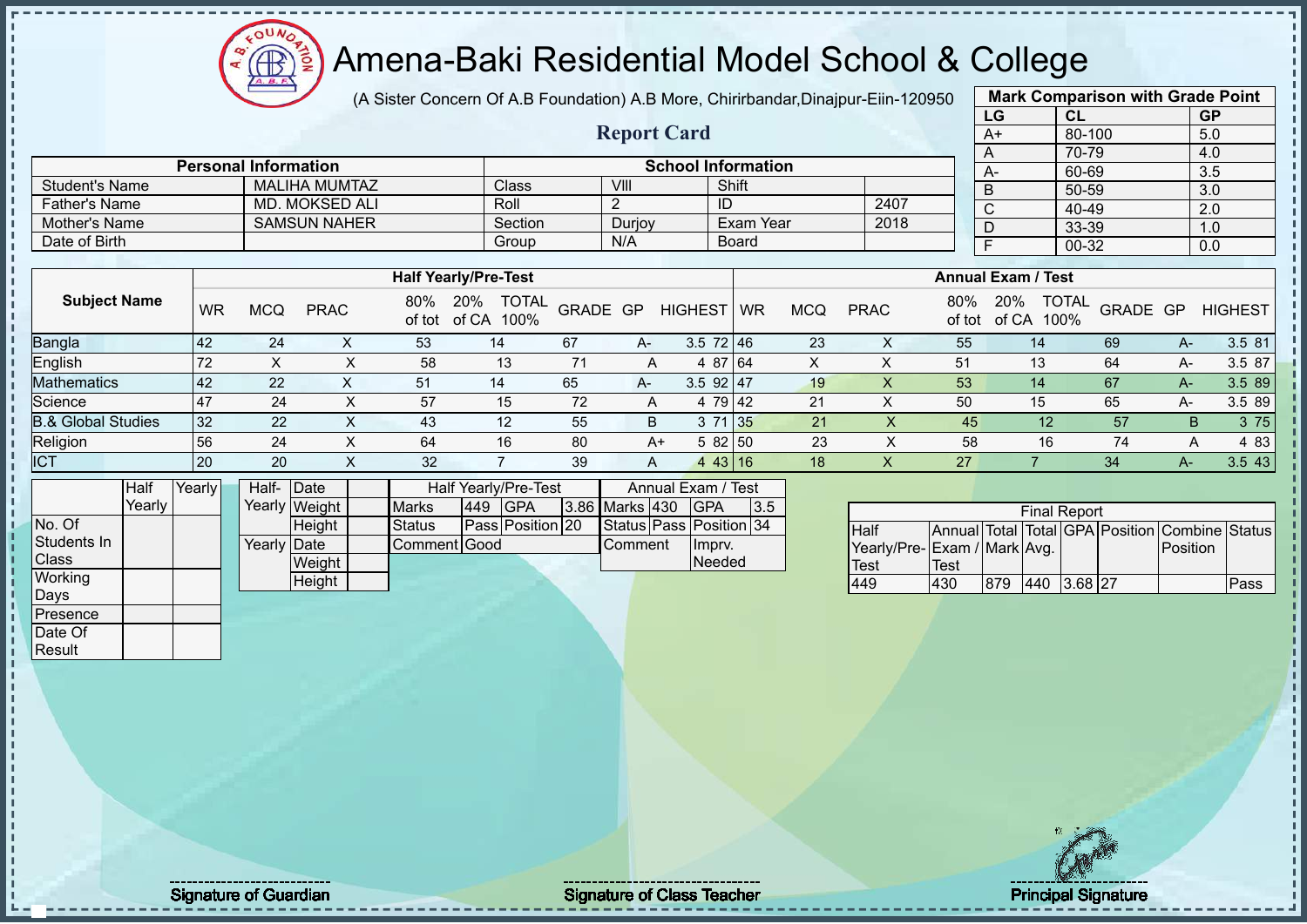# Amena-Baki Residential Model School & College

(A Sister Concern Of A.B Foundation) A.B More, Chirirbandar,Dinajpur-Eiin-120950

**Report Card**

| <b>Mark Comparison with Grade Point</b> |           |           |  |  |  |  |  |  |  |  |  |  |
|-----------------------------------------|-----------|-----------|--|--|--|--|--|--|--|--|--|--|
| LG                                      | <b>CL</b> | <b>GP</b> |  |  |  |  |  |  |  |  |  |  |
| $A+$                                    | 80-100    | 5.0       |  |  |  |  |  |  |  |  |  |  |
| A                                       | 70-79     | 4.0       |  |  |  |  |  |  |  |  |  |  |
| A-                                      | 60-69     | 3.5       |  |  |  |  |  |  |  |  |  |  |
| B                                       | 50-59     | 3.0       |  |  |  |  |  |  |  |  |  |  |
| $\bar{C}$                               | 40-49     | 2.0       |  |  |  |  |  |  |  |  |  |  |
| D                                       | 33-39     | 1.0       |  |  |  |  |  |  |  |  |  |  |
| F                                       | 00-32     | 0.0       |  |  |  |  |  |  |  |  |  |  |
|                                         |           |           |  |  |  |  |  |  |  |  |  |  |

|                               |           |            |             |     |                                             |          |    |                         |    |            |             |               |                                      | ---             |      | $\ddotsc$      |
|-------------------------------|-----------|------------|-------------|-----|---------------------------------------------|----------|----|-------------------------|----|------------|-------------|---------------|--------------------------------------|-----------------|------|----------------|
|                               |           |            |             |     |                                             |          |    |                         |    |            |             |               |                                      |                 |      |                |
|                               |           |            |             |     | <b>Half Yearly/Pre-Test</b>                 |          |    |                         |    |            |             |               | <b>Annual Exam / Test</b>            |                 |      |                |
| <b>Subject Name</b>           | <b>WR</b> | <b>MCQ</b> | <b>PRAC</b> | 80% | <b>TOTAL</b><br>20%<br>of tot of CA<br>100% | GRADE GP |    | <b>HIGHEST</b>          | WR | <b>MCQ</b> | <b>PRAC</b> | 80%<br>of tot | <b>TOTAL</b><br>20%<br>of CA<br>100% | <b>GRADE GP</b> |      | <b>HIGHEST</b> |
| <b>Bangla</b>                 | 45        | 22         |             | 54  |                                             | 65       | A- | $3.5$ 72 47             |    | 24         | Х           | 57            |                                      | 68              | A-   | 3.5 81         |
| English                       | 76        |            |             | 61  | 13                                          | 74       | A  | 4 87 55                 |    | X          |             | 44            | 13                                   | 57              | B    | 3 87           |
| <b>Mathematics</b>            | 50        | 27         |             | 62  | 16                                          | 78       | A  | 92 58<br>4              |    | 27         |             | 68            | 16                                   | 84              | $A+$ | 5 89           |
| Science                       | 45        | 22         |             | 54  | 16                                          | 70       | A  | 4 79 51                 |    | 22         |             | 58            | 16                                   | 74              | А    | 4 89           |
| <b>B.&amp; Global Studies</b> | 34        | 20         | X           | 43  | 11                                          | 54       | B  | 3 71 40                 |    | 22         | X           | 50            | 11                                   | 61              | $A-$ | 3.5 75         |
| Religion                      | 57        | 26         |             | 66  | 16                                          | 82       |    | 5 82 54<br>$A+$         |    | 25         |             | 63            | 16                                   | 79              | A    | 4 8 3          |
| <b>ICT</b>                    | 20        | 17         |             | 30  | 8                                           | 38       | A  | 43 14<br>$\overline{4}$ |    | 18         |             | 26            |                                      | 34              | A-   | 3.5 43         |

|              | <b>Half</b> | Yearlv l | Half-       | <b>IDate</b>  |                      |      | <b>Half Yearly/Pre-Test</b> | Annual Exam / Test |                |  |                         |       |
|--------------|-------------|----------|-------------|---------------|----------------------|------|-----------------------------|--------------------|----------------|--|-------------------------|-------|
|              | Yearly      |          |             | Yearly Weight | <b>Marks</b>         | 1461 | <b>IGPA</b>                 |                    | 3.93 Marks 457 |  | IGPA                    | 13.79 |
| No. Of       |             |          |             | <b>Height</b> | Status               |      | <b>Pass Position 17</b>     |                    |                |  | Status Pass Position 26 |       |
| Students In  |             |          | Yearly Date |               | <b>IComment Good</b> |      |                             |                    | <b>Comment</b> |  | Imprv.                  |       |
| <b>Class</b> |             |          |             | Weight        |                      |      |                             |                    |                |  | Needed                  |       |
| Working      |             |          |             | Height        |                      |      |                             |                    |                |  |                         |       |
| Days         |             |          |             |               |                      |      |                             |                    |                |  |                         |       |
| Presence     |             |          |             |               |                      |      |                             |                    |                |  |                         |       |

Student's Name CHOYNIKA ROY Class VIII Shift<br>
Father's Name AJIT ROY Roll 3 ID

Date of Birth Board Group N/A Board

**Personal Information School Information**

Father's Name AJIT ROY Roll 3 ID 2551 Mother's Name SHEKHA ROY Section Durjoy Exam Year 2018<br>
Date of Birth State of Birth State of Birth State of Birth State of Birth State of Birth State of Birth State of Birth State of Birth State of Birth State of Birth St

|                             | <b>Final Report</b> |     |             |  |  |                                                |      |  |  |  |  |  |  |  |  |
|-----------------------------|---------------------|-----|-------------|--|--|------------------------------------------------|------|--|--|--|--|--|--|--|--|
| <b>I</b> Half               |                     |     |             |  |  | Annual Total Total GPA Position Combine Status |      |  |  |  |  |  |  |  |  |
| Yearly/Pre-Exam / Mark Avg. |                     |     |             |  |  | <b>IPosition</b>                               |      |  |  |  |  |  |  |  |  |
| <b>Test</b>                 | Test                |     |             |  |  |                                                |      |  |  |  |  |  |  |  |  |
| 461                         | 457                 | 918 | 459 3.86 21 |  |  |                                                | Pass |  |  |  |  |  |  |  |  |

Date Of **Result** 

Signature of Guardian Signature Signature of Class Teacher Principal Signature 5. Teacher Principal Signature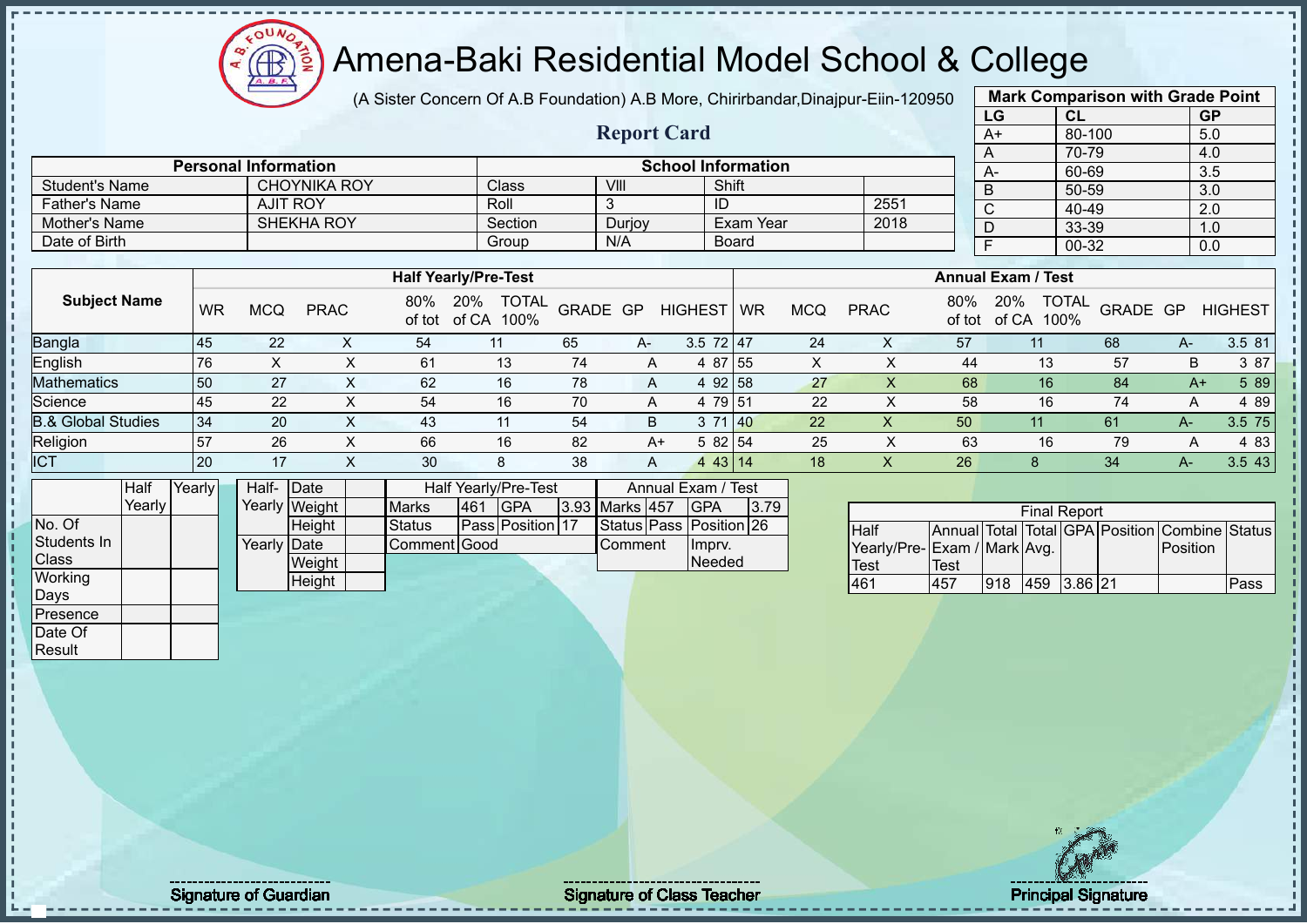(A Sister Concern Of A.B Foundation) A.B More, Chirirbandar,Dinajpur-Eiin-120950 **Mark Comparison with Grade Point**

 $12\mu\text{V}$ 

Æ

|                               |        |           |                             |               |                |               | $\mu$ , Olator Contourt Or A.D I bandadon) A.D More, Onlinibandar, Dinapar-Elli-Tzoboo |              |                         |                           |             |                  |            |                             |                           |                |            |                     |          |                                                |                |
|-------------------------------|--------|-----------|-----------------------------|---------------|----------------|---------------|----------------------------------------------------------------------------------------|--------------|-------------------------|---------------------------|-------------|------------------|------------|-----------------------------|---------------------------|----------------|------------|---------------------|----------|------------------------------------------------|----------------|
|                               |        |           |                             |               |                |               |                                                                                        |              |                         |                           |             |                  |            |                             |                           | LG             |            | CL                  |          | GP                                             |                |
|                               |        |           |                             |               |                |               |                                                                                        |              | <b>Report Card</b>      |                           |             |                  |            |                             |                           | $A+$           |            | 80-100              |          | 5.0                                            |                |
|                               |        |           |                             |               |                |               |                                                                                        |              |                         |                           |             |                  |            |                             |                           | A              |            | 70-79               |          | 4.0                                            |                |
|                               |        |           | <b>Personal Information</b> |               |                |               |                                                                                        |              |                         | <b>School Information</b> |             |                  |            |                             |                           | $A-$           |            | 60-69               |          | 3.5                                            |                |
| <b>Student's Name</b>         |        |           | <b>UPMA SHAHA BAHNI</b>     |               |                |               |                                                                                        | <b>Class</b> |                         | VIII                      |             | Shift            |            |                             |                           | B              |            | $50 - 59$           |          | 3.0                                            |                |
| <b>Father's Name</b>          |        |           | KHAGENDRA NATH SHAHA        |               |                |               |                                                                                        | Roll         |                         | $\overline{4}$            | ID          |                  |            | 2966                        |                           | $\mathsf{C}$   |            | 40-49               |          | 2.0                                            |                |
| Mother's Name                 |        |           | <b>APU RANI MUSTOFI</b>     |               |                |               |                                                                                        | Section      |                         | Durjoy                    |             | <b>Exam Year</b> |            | 2018                        |                           | D              |            | 33-39               |          | 1.0                                            |                |
| Date of Birth                 |        |           |                             |               |                |               |                                                                                        | Group        |                         | N/A                       |             | Board            |            |                             |                           | $\overline{F}$ |            | $00 - 32$           |          | 0.0                                            |                |
|                               |        |           |                             |               |                |               |                                                                                        |              |                         |                           |             |                  |            |                             |                           |                |            |                     |          |                                                |                |
|                               |        |           |                             |               |                |               | <b>Half Yearly/Pre-Test</b>                                                            |              |                         |                           |             |                  |            |                             | <b>Annual Exam / Test</b> |                |            |                     |          |                                                |                |
| <b>Subject Name</b>           |        | <b>WR</b> | <b>MCQ</b>                  | <b>PRAC</b>   |                | 80%           | 20% TOTAL<br>of tot of CA 100%                                                         |              | GRADE GP                | <b>HIGHEST</b>            | <b>WR</b>   |                  | <b>MCQ</b> | <b>PRAC</b>                 | 80%<br>of tot             | 20%            | of CA 100% | <b>TOTAL</b>        | GRADE GP |                                                | <b>HIGHEST</b> |
| Bangla                        |        | 33        | 18                          |               | X              | 41            | 11                                                                                     | 52           | B                       |                           | 372 41      |                  | 23         | $\boldsymbol{\mathsf{X}}$   | 51                        |                | 11         |                     | 62       | $A-$                                           | 3.5 81         |
| English                       |        | 45        | $\boldsymbol{\mathsf{X}}$   |               | $\pmb{\times}$ | 36            | 10                                                                                     | 46           | C                       |                           | 2 87 40     |                  | X          | X                           | 32                        |                | 10         |                     | 42       | C                                              | 2 87           |
| Mathematics                   |        | 26        | 21                          |               | X              | 38            | 9                                                                                      | 47           | C                       |                           | 2 92 49     |                  | 26         | X                           | 60                        |                | 9          |                     | 69       | $A-$                                           | 3.5 89         |
| Science                       |        | 28        | 19                          |               | $\times$       | 38            | 14                                                                                     | 52           | B                       |                           | 3 79 34     |                  | 22         | $\pmb{\times}$              | 45                        |                | 14         |                     | 59       | B                                              | 3 8 9          |
| <b>B.&amp; Global Studies</b> |        | 25        | 17                          |               | X              | 34            | 8                                                                                      | 42           | $\mathsf{C}$            |                           | 2 71 29     |                  | 18         | X                           | 38                        |                | 8          |                     | 46       | $\mathsf{C}$                                   | 2 75           |
| Religion                      |        | 54        | 23                          |               | $\times$       | 62            | 15                                                                                     | 77           | Α                       |                           | 4 82 47     |                  | 19         | $\sf X$                     | 53                        |                | 15         |                     | 68       | A-                                             | 3.5 83         |
| <b>ICT</b>                    |        | 18        | 12                          |               | X.             | 24            | 9                                                                                      | 33           | $A -$                   |                           | $3.5$ 43 17 |                  | 21         | $\boldsymbol{\mathsf{X}}$   | 30                        |                | 9          |                     | 39       | A                                              | 4 4 3          |
|                               | Half   | Yearly    | Half-Date                   |               |                |               | Half Yearly/Pre-Test                                                                   |              |                         | Annual Exam / Test        |             |                  |            |                             |                           |                |            |                     |          |                                                |                |
|                               | Yearly |           |                             | Yearly Weight |                | <b>Marks</b>  | 349 GPA                                                                                |              | 2.79 Marks 385          | <b>GPA</b>                |             | 3.07             |            |                             |                           |                |            |                     |          |                                                |                |
| No. Of                        |        |           |                             | Height        |                | <b>Status</b> | Pass Position 46                                                                       |              | Status Pass Position 46 |                           |             |                  |            |                             |                           |                |            | <b>Final Report</b> |          |                                                |                |
| Students In                   |        |           | <b>Yearly Date</b>          |               |                |               | Comment More Impr. Needed Comment                                                      |              |                         |                           | More Impr.  |                  |            | Half                        |                           |                |            |                     |          | Annual Total Total GPA Position Combine Status |                |
| Class                         |        |           |                             | Weight        |                |               |                                                                                        |              |                         |                           | Needed      |                  |            | Yearly/Pre-Exam / Mark Avg. | <b>Test</b>               |                |            |                     |          | Position                                       |                |
| Working                       |        |           |                             | Height        |                |               |                                                                                        |              |                         |                           |             |                  |            | <b>Test</b><br>349          | 385                       | 734            |            | 367 2.93 48         |          |                                                | Pass           |
| Days                          |        |           |                             |               |                |               |                                                                                        |              |                         |                           |             |                  |            |                             |                           |                |            |                     |          |                                                |                |
| Presence                      |        |           |                             |               |                |               |                                                                                        |              |                         |                           |             |                  |            |                             |                           |                |            |                     |          |                                                |                |
| Date Of                       |        |           |                             |               |                |               |                                                                                        |              |                         |                           |             |                  |            |                             |                           |                |            |                     |          |                                                |                |
| Result                        |        |           |                             |               |                |               |                                                                                        |              |                         |                           |             |                  |            |                             |                           |                |            |                     |          |                                                |                |
|                               |        |           |                             |               |                |               |                                                                                        |              |                         |                           |             |                  |            |                             |                           |                |            |                     |          |                                                |                |

л

Signature of Guardian Signature of Class Teacher Principal Signature of Class Teacher Principal Signature 6/52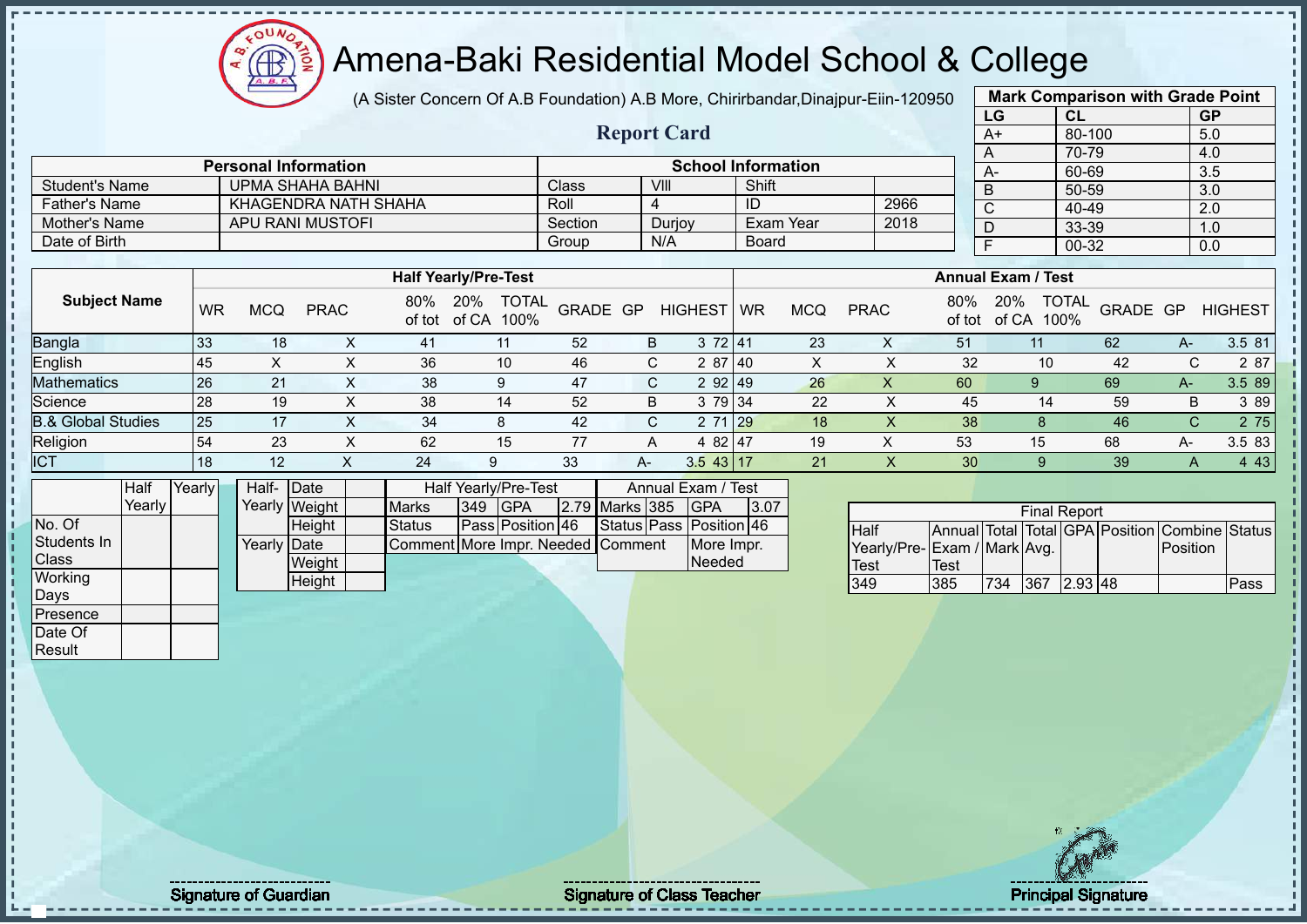

(A Sister Concern Of A.B Foundation) A.B More, Chirirbandar,Dinajpur-Eiin-120950

**Report Card**

| <b>Mark Comparison with Grade Point</b> |           |           |  |  |  |  |  |  |  |  |  |  |
|-----------------------------------------|-----------|-----------|--|--|--|--|--|--|--|--|--|--|
| LG                                      | <b>CL</b> | <b>GP</b> |  |  |  |  |  |  |  |  |  |  |
| $A+$                                    | 80-100    | 5.0       |  |  |  |  |  |  |  |  |  |  |
| A                                       | 70-79     | 4.0       |  |  |  |  |  |  |  |  |  |  |
| A-                                      | 60-69     | 3.5       |  |  |  |  |  |  |  |  |  |  |
| B                                       | 50-59     | 3.0       |  |  |  |  |  |  |  |  |  |  |
| $\bar{C}$                               | 40-49     | 2.0       |  |  |  |  |  |  |  |  |  |  |
| D                                       | 33-39     | 1.0       |  |  |  |  |  |  |  |  |  |  |
| F                                       | 00-32     | 0.0       |  |  |  |  |  |  |  |  |  |  |
|                                         |           |           |  |  |  |  |  |  |  |  |  |  |

|                               |    |            |             |     | <b>Half Yearly/Pre-Test</b>              |          |    |                |           |     |             |               | <b>Annual Exam / Test</b>            |                 |    |                |
|-------------------------------|----|------------|-------------|-----|------------------------------------------|----------|----|----------------|-----------|-----|-------------|---------------|--------------------------------------|-----------------|----|----------------|
| <b>Subject Name</b>           | WR | <b>MCQ</b> | <b>PRAC</b> | 80% | <b>TOTAL</b><br>20%<br>of tot of CA 100% | GRADE GP |    | <b>HIGHEST</b> | <b>WR</b> | MCQ | <b>PRAC</b> | 80%<br>of tot | <b>TOTAL</b><br>20%<br>of CA<br>100% | <b>GRADE GP</b> |    | <b>HIGHEST</b> |
| <b>Bangla</b>                 | 38 | 18         |             | 45  | 11                                       | 56       | B  | 3 72 50        |           | 20  | ∧           | 56            |                                      | 67              | А- | 3.5 81         |
| English                       | 52 |            |             | 42  | 10                                       | 52       | B  | 3 87 46        |           | ⌒   |             | 37            | $10^{\circ}$                         | 47              | U  | 2 87           |
| <b>Mathematics</b>            | 29 | 23         |             | 42  | 11                                       | 53       | B  | 3 92 57        |           | 22  |             | 63            |                                      | 74              | A  | 4 8 9          |
| Science                       | 42 | 20         |             | 50  | 15                                       | 65       | A- | $3.5$ 79 51    |           | 23  |             | 59            | 15                                   | 74              | А  | 4 89           |
| <b>B.&amp; Global Studies</b> | 33 | 17         |             | 40  | 11                                       | 51       | B  | 3 71 38        |           | 17  |             | 44            |                                      | 55              | B. | 3 75           |
| Religion                      | 56 | 22         |             | 62  | 16                                       | 78       | A  | 4 82 50        |           | 22  |             | 58            | 16                                   | 74              | А  | 4 83           |
| <b>ICT</b>                    | 20 | 16         |             | 29  | 9                                        | 38       | A  | 443 15         |           | 18  |             | 26            |                                      | 35              |    | 4 4 3          |

|              | Half   | Yearly |  | Half- Date  |               |                       |         | <b>Half Yearly/Pre-Test</b> |                      | Annual Exam / Test      |     |  |
|--------------|--------|--------|--|-------------|---------------|-----------------------|---------|-----------------------------|----------------------|-------------------------|-----|--|
|              | Yearlv |        |  |             | Yearly Weight | <b>Marks</b>          | 393 GPA |                             | $3.36$ Marks 426 GPA |                         | 3.5 |  |
| No. Of       |        |        |  |             | <b>Height</b> | Status                |         | <b>Pass Position 37</b>     |                      | Status Pass Position 35 |     |  |
| Students In  |        |        |  | Yearly Date |               | Comment Imprv. Needed |         |                             | <b>Comment</b>       | Impry.                  |     |  |
| <b>Class</b> |        |        |  |             | Weight        |                       |         |                             |                      | Needed                  |     |  |
| Working      | Height |        |  |             |               |                       |         |                             |                      |                         |     |  |
| Days         |        |        |  |             |               |                       |         |                             |                      |                         |     |  |

Student's Name SADIA ZANNAT Class VIII Shift<br>
Father's Name SHAHIDUI ISLAM<br>
SHAHIDUI ISLAM<br>
Roll 5 ID

Mother's Name KULSUMA KHATUN Section Durjoy Exam Year Date of Birth Board Group N/A Board

**Personal Information School Information** 

Father's Name SHAHIDUL ISLAM Roll 5 ID 3183

|      | <b>Final Report</b>                     |     |                 |  |  |                                                |      |  |  |  |  |  |  |  |  |
|------|-----------------------------------------|-----|-----------------|--|--|------------------------------------------------|------|--|--|--|--|--|--|--|--|
| Half |                                         |     |                 |  |  | Annual Total Total GPA Position Combine Status |      |  |  |  |  |  |  |  |  |
|      | Yearly/Pre-Exam / Mark Avg.<br>Position |     |                 |  |  |                                                |      |  |  |  |  |  |  |  |  |
| Test | Test                                    |     |                 |  |  |                                                |      |  |  |  |  |  |  |  |  |
| 393  | 426                                     | 819 | $ 410 $ 3.43 38 |  |  |                                                | Pass |  |  |  |  |  |  |  |  |

Presence Date Of **Result** 

Signature of Guardian Signature Signature of Class Teacher Principal Signature 7/52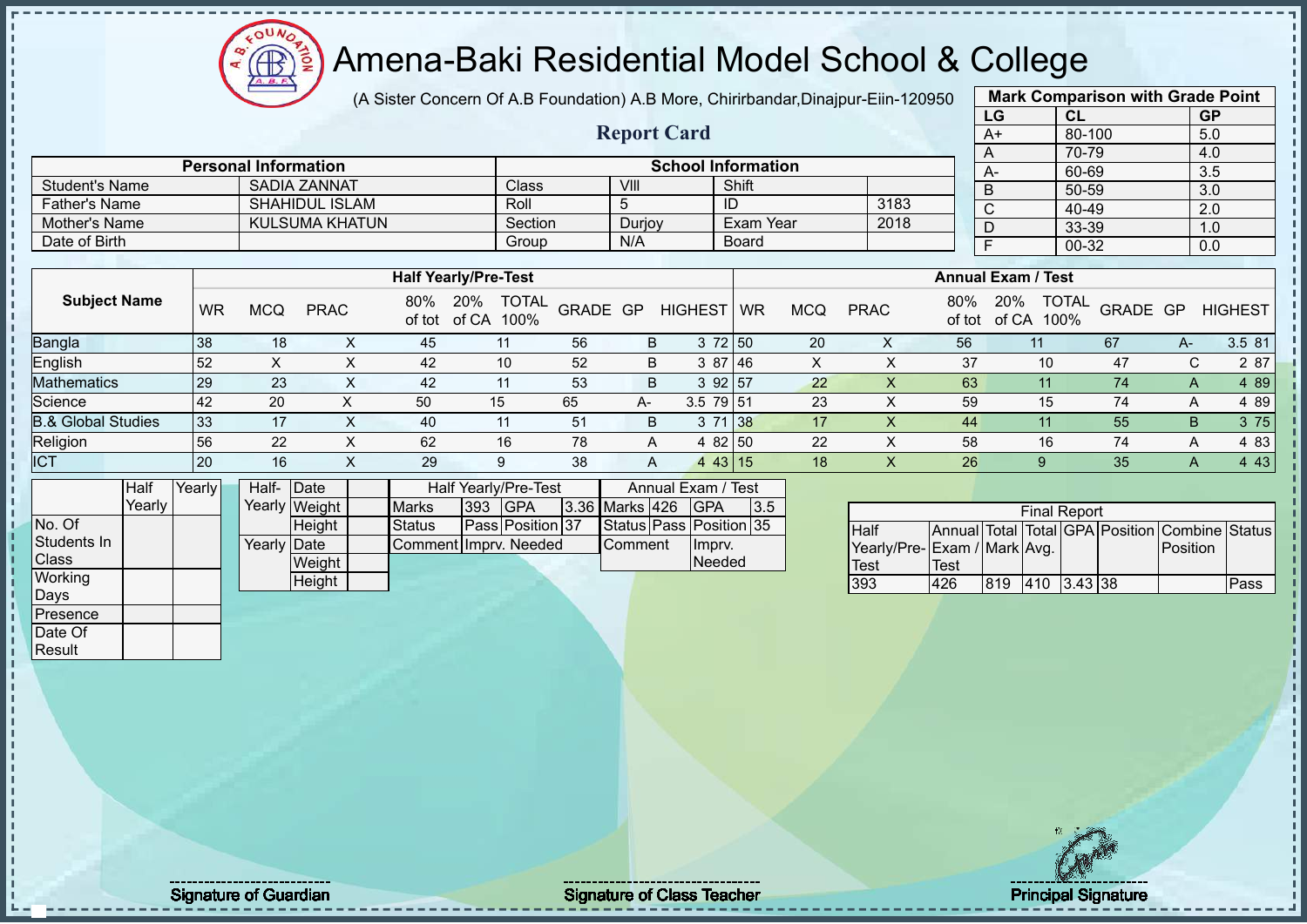# Amena-Baki Residential Model School & College

(A Sister Concern Of A.B Foundation) A.B More, Chirirbandar,Dinajpur-Eiin-120950

**Report Card**

|      | <b>Mark Comparison with Grade Point</b> |           |  |  |  |  |  |  |  |  |  |  |
|------|-----------------------------------------|-----------|--|--|--|--|--|--|--|--|--|--|
| LG   | CL                                      | <b>GP</b> |  |  |  |  |  |  |  |  |  |  |
| $A+$ | 80-100                                  | 5.0       |  |  |  |  |  |  |  |  |  |  |
| A    | 70-79                                   | 4.0       |  |  |  |  |  |  |  |  |  |  |
| А-   | 60-69                                   | 3.5       |  |  |  |  |  |  |  |  |  |  |
| B    | 50-59                                   | 3.0       |  |  |  |  |  |  |  |  |  |  |
| C    | 40-49                                   | 2.0       |  |  |  |  |  |  |  |  |  |  |
| n    | 33-39                                   | 1.0       |  |  |  |  |  |  |  |  |  |  |
| F    | 00-32                                   | 0.0       |  |  |  |  |  |  |  |  |  |  |
|      |                                         |           |  |  |  |  |  |  |  |  |  |  |

|                               |                |            |                     |               |                                      |          |        |                |           |            |             |               |                           |                      |          |      | $\ddotsc$      |
|-------------------------------|----------------|------------|---------------------|---------------|--------------------------------------|----------|--------|----------------|-----------|------------|-------------|---------------|---------------------------|----------------------|----------|------|----------------|
| Father's Name                 |                |            | <b>GOBINDO SAHA</b> |               | Roll                                 |          |        | ID             |           |            | 3185        |               | C                         | 40-49                |          |      | 2.0            |
| Mother's Name                 |                |            | <b>RINA SAHA</b>    |               | Section                              |          | Durjoy |                | Exam Year |            | 2018        |               | D                         | 33-39                |          |      | 1.0            |
| Date of Birth                 |                |            |                     |               | Group                                |          | N/A    |                | Board     |            |             |               |                           | 00-32                |          |      | 0.0            |
|                               |                |            |                     |               |                                      |          |        |                |           |            |             |               |                           |                      |          |      |                |
|                               |                |            |                     |               | <b>Half Yearly/Pre-Test</b>          |          |        |                |           |            |             |               | <b>Annual Exam / Test</b> |                      |          |      |                |
| <b>Subject Name</b>           | <b>WR</b>      | <b>MCQ</b> | <b>PRAC</b>         | 80%<br>of tot | 20%<br><b>TOTAL</b><br>100%<br>of CA | GRADE GP |        | HIGHEST        | <b>WR</b> | <b>MCQ</b> | <b>PRAC</b> | 80%<br>of tot | 20%<br>of CA              | <b>TOTAL</b><br>100% | GRADE GP |      | <b>HIGHEST</b> |
| Bangla                        | 43             | 22         | ⋏                   | 52            | 14                                   | 66       | A-     | $3.5$ 72 55    |           | 29         |             | 67            |                           |                      | 75       | A    | 4 81           |
| English                       | 73             | X          | X                   | 58            | 15                                   | 73       | A      | 4 87 63        |           | X          |             | 50            |                           | 15                   | 65       | A-   | 3.5 87         |
| <b>Mathematics</b>            | 55             | 25         | X                   | 64            | 15                                   | 79       | A      | 4 92 66        |           | 25         |             | 73            |                           | 15                   | 88       | $A+$ | 5 89           |
| Science                       | 5 <sup>1</sup> | 25         | X                   | 61            | 16                                   | 77       | A      | 4              | 79 57     | 25         |             | 66            |                           | 16                   | 82       | $A+$ | 5 89           |
| <b>B.&amp; Global Studies</b> | 42             | 24         |                     | 53            | 13                                   | 66       | A-     | $3.5$ 71 48    |           | 23         |             | 57            |                           | 13                   | 70       | A    | 4 75           |
| Religion                      | 56             | 27         |                     | 66            | 16                                   | 82       |        | $582$ 55<br>A+ |           | 26         |             | 65            |                           | 16                   | 81       | A+   | 5 83           |

| ICT          |        | 20     | 20          |               | 32            |     | Ö                       | 40 | A+                     | 543 20             |     | 22 |                              | 34   |     |                     | 42 | A+                                             | 5 4 3 |
|--------------|--------|--------|-------------|---------------|---------------|-----|-------------------------|----|------------------------|--------------------|-----|----|------------------------------|------|-----|---------------------|----|------------------------------------------------|-------|
|              | Half   | Yearly | Half-       | Date          |               |     | Half Yearly/Pre-Test    |    |                        | Annual Exam / Test |     |    |                              |      |     |                     |    |                                                |       |
|              | Yearly |        |             | Yearly Weight | <b>Marks</b>  | 483 | <b>IGPA</b>             |    | 4.14 Marks 503 GPA     |                    | 4.5 |    |                              |      |     | <b>Final Report</b> |    |                                                |       |
| No. Of       |        |        |             | Height        | <b>Status</b> |     | <b>Pass Position 11</b> |    | Status Pass Position 3 |                    |     |    | Half                         |      |     |                     |    | Annual Total Total GPA Position Combine Status |       |
| Students In  |        |        | Yearly Date |               | Comment Good  |     |                         |    | Comment                | Good               |     |    | Yearly/Pre- Exam / Mark Avg. |      |     |                     |    | Position                                       |       |
| <b>Class</b> |        |        |             | Weight        |               |     |                         |    |                        |                    |     |    | Test                         | Test |     |                     |    |                                                |       |
| Working      |        |        |             | Height        |               |     |                         |    |                        |                    |     |    | 483                          | 503  | 986 | $ 493 $ 4.32 4      |    |                                                | Pass  |
| Days         |        |        |             |               |               |     |                         |    |                        |                    |     |    |                              |      |     |                     |    |                                                |       |
| Presence     |        |        |             |               |               |     |                         |    |                        |                    |     |    |                              |      |     |                     |    |                                                |       |
| Date Of      |        |        |             |               |               |     |                         |    |                        |                    |     |    |                              |      |     |                     |    |                                                |       |

**Personal Information**<br> **ADRITA SAHA**<br> **Class Example 1** Shift **Class Example 1** Shift **Example 1** Shift

Student's Name ADRITA SAHA Class VIII VIII Shift

|                             | <b>Final Report</b><br>Annual Total Total GPA Position Combine Status |     |     |        |  |                  |      |  |  |  |  |  |  |  |  |
|-----------------------------|-----------------------------------------------------------------------|-----|-----|--------|--|------------------|------|--|--|--|--|--|--|--|--|
| <b>Half</b>                 |                                                                       |     |     |        |  |                  |      |  |  |  |  |  |  |  |  |
| Yearly/Pre-Exam / Mark Avg. |                                                                       |     |     |        |  | <b>IPosition</b> |      |  |  |  |  |  |  |  |  |
| <b>Test</b>                 | Test                                                                  |     |     |        |  |                  |      |  |  |  |  |  |  |  |  |
| 483                         | 503                                                                   | 986 | 493 | 4.32 4 |  |                  | Pass |  |  |  |  |  |  |  |  |

Result

Signature of Guardian Signature of Class Teacher Principal Signature 8/52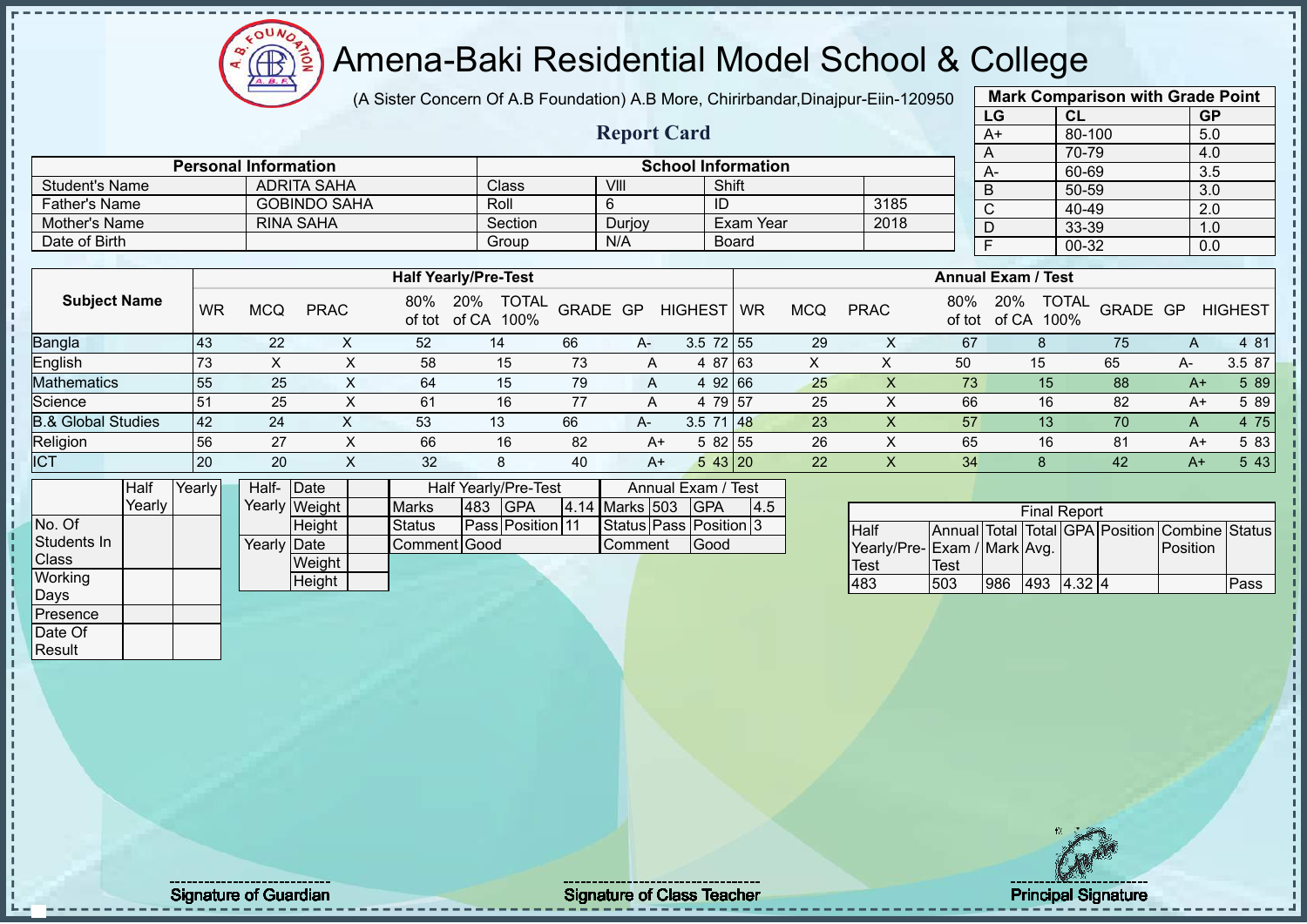# Amena-Baki Residential Model School & College

(A Sister Concern Of A.B Foundation) A.B More, Chirirbandar,Dinajpur-Eiin-120950

**Report Card**

**Personal Information School Information** 

|                | <b>Mark Comparison with Grade Point</b> |           |
|----------------|-----------------------------------------|-----------|
| LG             | <b>CL</b>                               | <b>GP</b> |
| $A+$           | 80-100                                  | 5.0       |
| A              | 70-79                                   | 4.0       |
| А-             | 60-69                                   | 3.5       |
| B              | 50-59                                   | 3.0       |
| $\overline{C}$ | 40-49                                   | 2.0       |
| D              | 33-39                                   | 1.0       |
| F              | $00 - 32$                               | 0.0       |
|                |                                         |           |

| <b>Father's Name</b><br>Mother's Name |            |             |     |                                                        |                                                     | 52                                       |          | ID                                                          |                                                    |                           |     |              |                       |                                 |                         | 2.0                            |
|---------------------------------------|------------|-------------|-----|--------------------------------------------------------|-----------------------------------------------------|------------------------------------------|----------|-------------------------------------------------------------|----------------------------------------------------|---------------------------|-----|--------------|-----------------------|---------------------------------|-------------------------|--------------------------------|
|                                       |            |             |     |                                                        |                                                     |                                          |          |                                                             |                                                    |                           |     |              |                       |                                 |                         | 1.0                            |
|                                       |            |             |     |                                                        |                                                     |                                          |          |                                                             |                                                    |                           |     |              |                       |                                 |                         | 0.0                            |
|                                       |            |             |     |                                                        |                                                     |                                          |          |                                                             |                                                    |                           |     |              |                       |                                 |                         |                                |
|                                       |            |             |     |                                                        |                                                     |                                          |          |                                                             |                                                    |                           |     |              |                       |                                 |                         |                                |
| <b>WR</b>                             | <b>MCQ</b> | <b>PRAC</b> | 80% | 20%                                                    |                                                     |                                          |          | WR                                                          | <b>MCQ</b>                                         | <b>PRAC</b>               | 80% | 20%<br>of CA | <b>TOTAL</b><br>100%  |                                 |                         | <b>HIGHEST</b>                 |
| 29                                    | 14         | $\sim$      | 34  | 10                                                     | 44                                                  |                                          |          |                                                             | 17                                                 |                           | 50  |              |                       | 60                              | A-                      | 3.5 81                         |
| 55                                    |            |             | 44  | 8                                                      | 52                                                  |                                          |          |                                                             | X                                                  |                           | 40  |              |                       | 48                              |                         | 2 87                           |
| 28                                    | 16         | $\lambda$   | 35  | 8                                                      | 43                                                  |                                          |          |                                                             | 16                                                 | X                         | 43  |              |                       | 51                              |                         | 3 8 9                          |
| 28                                    | 16         |             | 35  | 8                                                      | 43                                                  |                                          |          |                                                             | 20                                                 | x                         | 46  |              |                       | 54                              |                         | 3 8 9                          |
| 21                                    | 20         | v           | 33  | 8                                                      | 41                                                  |                                          |          |                                                             | 14                                                 | X                         | 35  |              |                       | 43                              |                         | 2 75                           |
|                                       |            |             |     | <b>MD. MOMINUR RASHID</b><br><b>MST. MOUSUME AKTER</b> | <b>Half Yearly/Pre-Test</b><br>of tot of CA<br>100% | Roll<br>Section<br>Group<br><b>TOTAL</b> | GRADE GP | Durjoy<br>N/A<br><b>HIGHEST</b><br>C.<br>B<br>C.<br>C.<br>С | 2 72 45<br>3 87 50<br>292 38<br>2 79 37<br>2 71 30 | Exam Year<br><b>Board</b> |     | 3192<br>2018 | $\sim$<br>D<br>of tot | <b>Annual Exam / Test</b><br>10 | 40-49<br>33-39<br>00-32 | GRADE GP<br>C.<br>B<br>B<br>C. |

Religion 52 18 X 56 16 72 A 4 82 47 24 X 57 16 73 A 4 83

| ICT          |        | 20     |             |               | 25                                |     |                      | 32 | A-                 | $3.5$ 43 13             |    |                             | 24   |     |                     | 31 | $A-$                                           | 3.543 |
|--------------|--------|--------|-------------|---------------|-----------------------------------|-----|----------------------|----|--------------------|-------------------------|----|-----------------------------|------|-----|---------------------|----|------------------------------------------------|-------|
|              | Half   | Yearly | Half-       | Date          |                                   |     | Half Yearly/Pre-Test |    |                    | Annual Exam / Test      |    |                             |      |     |                     |    |                                                |       |
|              | Yearly |        |             | Yearly Weight | <b>Marks</b>                      | 327 | <b>IGPA</b>          |    | 2.64 Marks 360 GPA |                         | 13 |                             |      |     | <b>Final Report</b> |    |                                                |       |
| No. Of       |        |        |             | Height        | <b>Status</b>                     |     | Pass Position 48     |    |                    | Status Pass Position 47 |    | Half                        |      |     |                     |    | Annual Total Total GPA Position Combine Status |       |
| Students In  |        |        | Yearly Date |               | Comment More Impr. Needed Comment |     |                      |    |                    | More Impr.              |    | Yearly/Pre-Exam / Mark Avg. |      |     |                     |    | Position                                       |       |
| <b>Class</b> |        |        |             | Weight        |                                   |     |                      |    |                    | Needed                  |    | Test                        | Test |     |                     |    |                                                |       |
| Working      |        |        |             | Height        |                                   |     |                      |    |                    |                         |    | 327                         | 360  | 687 | $344$ 2.82 49       |    |                                                | Pass  |
| Days         |        |        |             |               |                                   |     |                      |    |                    |                         |    |                             |      |     |                     |    |                                                |       |
| Presence     |        |        |             |               |                                   |     |                      |    |                    |                         |    |                             |      |     |                     |    |                                                |       |
| Date Of      |        |        |             |               |                                   |     |                      |    |                    |                         |    |                             |      |     |                     |    |                                                |       |

Student's Name JANNATA RAIAN Class VIII Shift

|                             | <b>Final Report</b> |     |     |           |  |                                                |      |  |  |  |  |  |  |  |  |
|-----------------------------|---------------------|-----|-----|-----------|--|------------------------------------------------|------|--|--|--|--|--|--|--|--|
| <b>Half</b>                 |                     |     |     |           |  | Annual Total Total GPA Position Combine Status |      |  |  |  |  |  |  |  |  |
| Yearly/Pre-Exam / Mark Avg. |                     |     |     |           |  | Position                                       |      |  |  |  |  |  |  |  |  |
| Test                        | <b>Test</b>         |     |     |           |  |                                                |      |  |  |  |  |  |  |  |  |
| 327                         | 360                 | 687 | 344 | $2.82$ 49 |  |                                                | Pass |  |  |  |  |  |  |  |  |

Result

Signature of Guardian Signature Signature of Class Teacher Principal Signature Principal Signature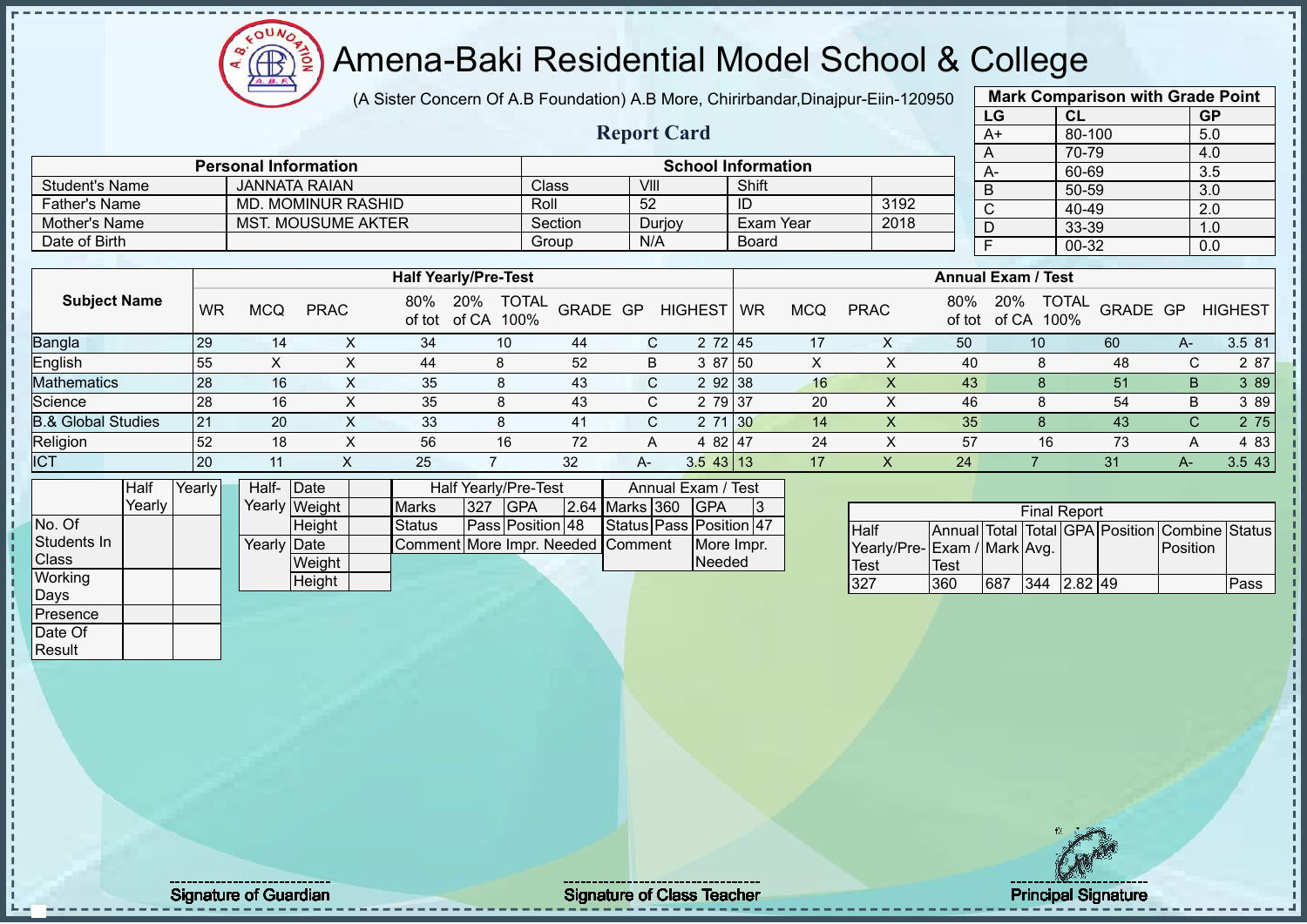$12\mu\text{V}$ **AB** 

# Amena-Baki Residential Model School & College

(A Sister Concern Of A.B Foundation) A.B More, Chirirbandar,Dinajpur-Eiin-120950

**Report Card**

|              | <b>Mark Comparison with Grade Point</b> |           |
|--------------|-----------------------------------------|-----------|
| LG           | CL                                      | <b>GP</b> |
| $A+$         | 80-100                                  | 5.0       |
| A            | 70-79                                   | 4.0       |
| A-           | 60-69                                   | 3.5       |
| B            | 50-59                                   | 3.0       |
| $\mathsf{C}$ | $40 - 49$                               | 2.0       |
| D            | 33-39                                   | 1.0       |
| F            | 00-32                                   | 0.0       |
|              |                                         |           |

|                | <b>Personal Information</b> |         |        | <b>School Information</b> |      | $A-$ |
|----------------|-----------------------------|---------|--------|---------------------------|------|------|
| Student's Name | NANDINI ROY PRODHON         | Class   | VIII   | Shift                     |      |      |
| Father's Name  | MONJU ROY PRODHON           | Roll    |        | ID                        | 3197 |      |
| Mother's Name  | KABITA RANI PRODHON         | Section | Duriov | Exam Year                 | 2018 |      |
| Date of Birth  |                             | Group   | N/A    | <b>Board</b>              |      |      |

|                               |      |     |             |     | <b>Half Yearly/Pre-Test</b>                 |          |      |                |           |            |             |               | <b>Annual Exam / Test</b> |                                  |    |                |
|-------------------------------|------|-----|-------------|-----|---------------------------------------------|----------|------|----------------|-----------|------------|-------------|---------------|---------------------------|----------------------------------|----|----------------|
| <b>Subject Name</b>           | WR   | MCQ | <b>PRAC</b> | 80% | <b>TOTAL</b><br>20%<br>of tot of CA<br>100% | GRADE GP |      | <b>HIGHEST</b> | <b>WR</b> | <b>MCQ</b> | <b>PRAC</b> | 80%<br>of tot | 20%<br>of CA              | <b>TOTAL</b><br>GRADE GP<br>100% |    | <b>HIGHEST</b> |
| Bangla                        | 40   | 22  | $\sim$      | 50  | 8                                           | 58       | В    | 3 72 44        |           | 29         | X           | 58            |                           | 66                               | A- | 3.5 81         |
| English                       | l 62 |     |             | 50  | 10                                          | 60       | $A-$ | $3.587$ 40     |           | ⌒          |             | 32            | 10                        | 42                               |    | 2 87           |
| Mathematics                   | 46   | 22  |             | 54  | 10                                          | 64       | $A-$ | $3.5$ 92 58    |           | 19         | ∧           | 62            | 10                        | 72                               | A  | 4 8 9          |
| Science                       | 42   | 26  | ∧           | 54  | 19                                          | 73       |      | 4 79 50        |           | 26         |             | 61            | 13                        | 74                               | A  | 4 8 9          |
| <b>B.&amp; Global Studies</b> | 31   | 21  | X           | 42  | 11                                          | 53       | B    | 3 71 32        |           | 23         |             | 44            |                           | 55                               | B  | 3 75           |
| Religion                      | 52   | 26  | X           | 62  | 15                                          | 77       | A    | 4 82 52        |           | 27         |             | 63            | 15                        | 78                               | A  | 4 8 3          |
| <b>ICT</b>                    | 22   | 20  | $\sim$      | 34  | 8                                           | 42       | $A+$ | 543 13         |           | 18         | Х           | 25            | 8                         | 33                               | A- | 3.543          |

|              | Half     | Yearly I | Half- Date  |               |              |     | <b>Half Yearly/Pre-Test</b> |  | Annual Exam / Test |                         |      |
|--------------|----------|----------|-------------|---------------|--------------|-----|-----------------------------|--|--------------------|-------------------------|------|
|              | Yearlv l |          |             | Yearly Weight | <b>Marks</b> | 427 | <b>IGPA</b>                 |  | 3.71 Marks 420     | <b>IGPA</b>             | 3.43 |
| No. Of       |          |          |             | <b>Height</b> | Status       |     | Pass Position 24            |  |                    | Status Pass Position 38 |      |
| Students In  |          |          | Yearly Date |               | Comment Good |     |                             |  | <b>I</b> Comment   | Impry.                  |      |
| <b>Class</b> |          |          |             | Weight        |              |     |                             |  |                    | Needed                  |      |
| Working      |          |          |             | Height        |              |     |                             |  |                    |                         |      |
| Days         |          |          |             |               |              |     |                             |  |                    |                         |      |
| Presence     |          |          |             |               |              |     |                             |  |                    |                         |      |

| <b>Final Report</b>          |      |     |             |  |  |                                                |      |  |  |  |  |  |  |  |
|------------------------------|------|-----|-------------|--|--|------------------------------------------------|------|--|--|--|--|--|--|--|
| Half                         |      |     |             |  |  | Annual Total Total GPA Position Combine Status |      |  |  |  |  |  |  |  |
| Yearly/Pre- Exam / Mark Avg. |      |     |             |  |  | <b>IPosition</b>                               |      |  |  |  |  |  |  |  |
| <b>Test</b>                  | Test |     |             |  |  |                                                |      |  |  |  |  |  |  |  |
| 427                          | 420  | 847 | 424 3.57 32 |  |  |                                                | Pass |  |  |  |  |  |  |  |

Date Of **Result**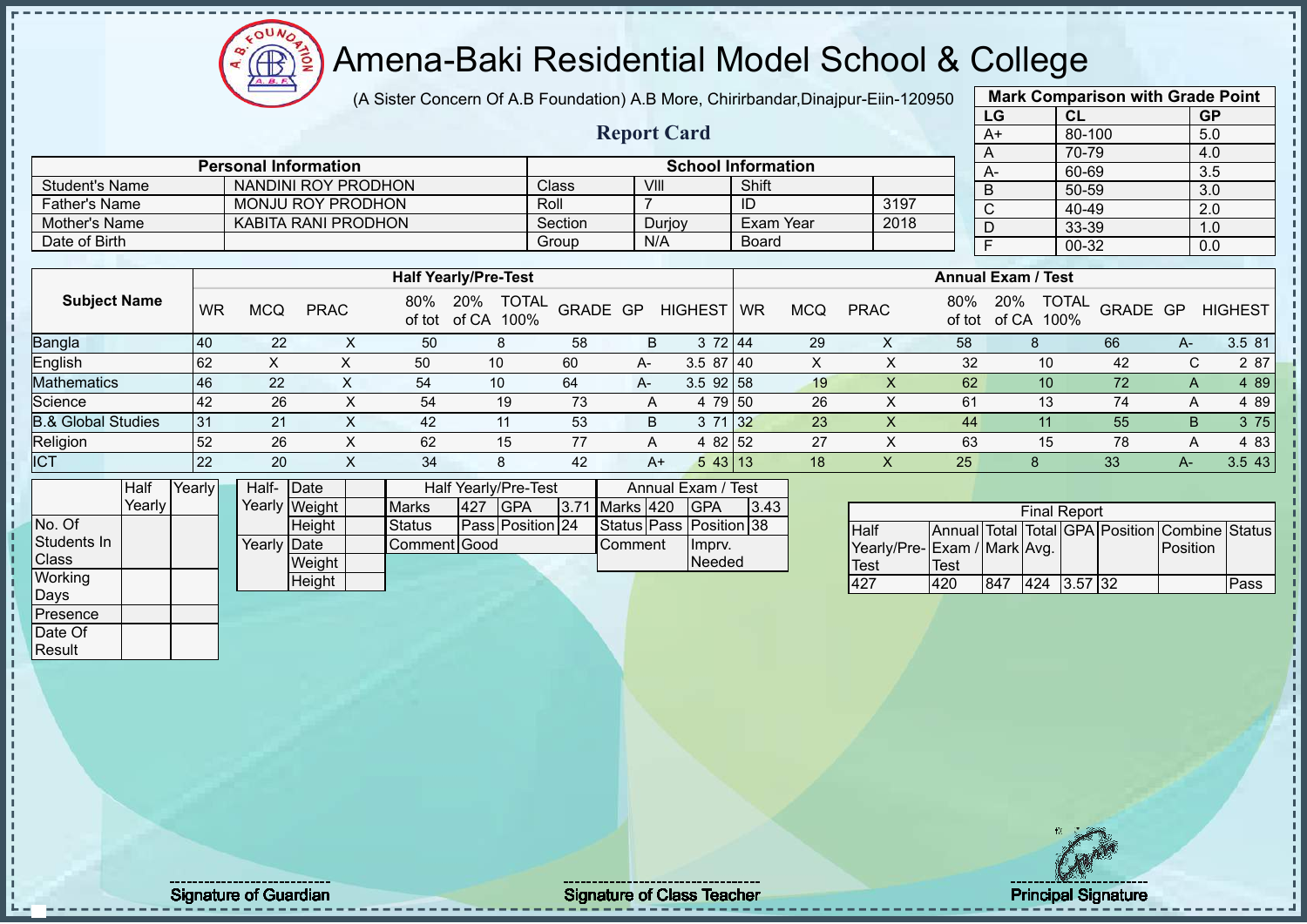Amena-Baki Residential Model School & College  $\bigoplus$ **TION** 

 $12\mu\text{V}$ 

 $\overline{A}$ .  $\overline{B}$ 

|                               |           |                             |                           |               |                                | (A Sister Concern Of A.B Foundation) A.B More, Chirirbandar, Dinajpur-Eiin-120950 |                        |                           |                 |            |                              |             |                |                                |          | <b>Mark Comparison with Grade Point</b>        |                |
|-------------------------------|-----------|-----------------------------|---------------------------|---------------|--------------------------------|-----------------------------------------------------------------------------------|------------------------|---------------------------|-----------------|------------|------------------------------|-------------|----------------|--------------------------------|----------|------------------------------------------------|----------------|
|                               |           |                             |                           |               |                                |                                                                                   |                        |                           |                 |            |                              |             | LG             | CL                             |          | GP                                             |                |
|                               |           |                             |                           |               |                                |                                                                                   | <b>Report Card</b>     |                           |                 |            |                              |             | $A+$           | 80-100                         |          | 5.0                                            |                |
|                               |           |                             |                           |               |                                |                                                                                   |                        |                           |                 |            |                              |             | $\overline{A}$ | 70-79                          |          | 4.0                                            |                |
|                               |           | <b>Personal Information</b> |                           |               |                                |                                                                                   |                        | <b>School Information</b> |                 |            |                              |             | $A-$           | 60-69                          |          | 3.5                                            |                |
| <b>Student's Name</b>         |           | <b>NAZIA AFRIN</b>          |                           |               |                                | Class                                                                             | VIII                   |                           | Shift           |            |                              |             | $\overline{B}$ | $50 - 59$                      |          | $\overline{3.0}$                               |                |
| <b>Father's Name</b>          |           |                             | <b>ABDUL ALIM SARKER</b>  |               |                                | Roll                                                                              | 8                      |                           | $\overline{ID}$ |            | 3203                         |             | $\overline{c}$ | $40 - 49$                      |          | 2.0                                            |                |
| Mother's Name                 |           |                             | <b>MOST. NARGIS BEGUM</b> |               |                                | Section                                                                           | Durjoy                 |                           | Exam Year       |            | 2018                         |             | $\overline{D}$ | 33-39                          |          | 1.0                                            |                |
| Date of Birth                 |           |                             |                           |               |                                | Group                                                                             | N/A                    |                           | <b>Board</b>    |            |                              |             | $\overline{F}$ | $00 - 32$                      |          | 0.0                                            |                |
|                               |           |                             |                           |               |                                |                                                                                   |                        |                           |                 |            |                              |             |                | <b>Annual Exam / Test</b>      |          |                                                |                |
|                               |           |                             |                           |               | <b>Half Yearly/Pre-Test</b>    |                                                                                   |                        |                           |                 |            |                              |             |                |                                |          |                                                |                |
| <b>Subject Name</b>           | <b>WR</b> | <b>MCQ</b>                  | <b>PRAC</b>               | 80%           | 20% TOTAL<br>of tot of CA 100% | GRADE GP                                                                          |                        | HIGHEST WR                |                 | <b>MCQ</b> | <b>PRAC</b>                  | 80%         |                | 20% TOTAL<br>of tot of CA 100% | GRADE GP |                                                | <b>HIGHEST</b> |
| Bangla                        | 41        | 25                          | X                         | 53            | 15                             | 68                                                                                | A-                     | $3.5 \ 72 \ 52$           |                 | 22         | X                            | 59          |                | 15                             | 74       | A                                              | 4 81           |
| English                       | 74        | $\mathsf{X}$                | $\pmb{\times}$            | 59            | 16                             | 75                                                                                | $\overline{A}$         | 4 87 82                   |                 | X          | $\pmb{\times}$               | 66          |                | 16                             | 82       | $A+$                                           | 5 87           |
| <b>Mathematics</b>            | 39        | 25                          | $\mathsf X$               | 51            | 16                             | 67                                                                                | A-                     | $3.5$ 92 47               |                 | 27         | $\mathsf X$                  | 59          |                | 16                             | 75       | A                                              | 4 8 9          |
| Science                       | 44        | 26                          | X                         | 56            | 19                             | 75                                                                                | Α                      | 4 79 55                   |                 | 23         | X                            | 62          |                | 19                             | 81       | $A+$                                           | 5 89           |
| <b>B.&amp; Global Studies</b> | 38        | 23                          | $\mathsf{X}$              | 49            | 11                             | 60                                                                                | A-                     | 3.5 71 45                 |                 | 23         | $\mathsf X$                  | 54          |                | 11                             | 65       | $A-$                                           | 3.5 75         |
| Religion                      | 56        | 25                          | $\boldsymbol{\mathsf{X}}$ | 65            | 16                             | 81                                                                                | $A+$                   | 5 82 49                   |                 | 26         | $\boldsymbol{\mathsf{X}}$    | 60          |                | 16                             | 76       | A                                              | 4 8 3          |
| <b>ICT</b>                    | 21        | 20                          | $\mathsf{X}$              | 33            | 9                              | 42                                                                                | $A+$                   | $543$ 18                  |                 | 21         | $\mathsf{X}$                 | 31          |                | $9^{\circ}$                    | 40       | $A+$                                           | 5 4 3          |
| Half                          | Yearly    | Half-Date                   |                           |               | Half Yearly/Pre-Test           |                                                                                   |                        | Annual Exam / Test        |                 |            |                              |             |                |                                |          |                                                |                |
| Yearly                        |           | Yearly Weight               |                           | <b>Marks</b>  | <b>GPA</b><br>468              |                                                                                   | 4.07 Marks 493         | <b>GPA</b>                | 4.36            |            |                              |             |                | <b>Final Report</b>            |          |                                                |                |
| No. Of                        |           |                             | Height                    | <b>Status</b> | Pass Position 13               |                                                                                   | Status Pass Position 5 |                           |                 |            | Half                         |             |                |                                |          | Annual Total Total GPA Position Combine Status |                |
| Students In                   |           | Yearly Date                 |                           | Comment Good  |                                |                                                                                   | Comment                | Good                      |                 |            | Yearly/Pre- Exam / Mark Avg. |             |                |                                |          | Position                                       |                |
| Class                         |           |                             | Weight                    |               |                                |                                                                                   |                        |                           |                 |            | Test                         | <b>Test</b> |                |                                |          |                                                |                |
| Working                       |           |                             | Height                    |               |                                |                                                                                   |                        |                           |                 |            | 468                          | 493         |                | 961 481 4.21 11                |          |                                                | Pass           |
| Days                          |           |                             |                           |               |                                |                                                                                   |                        |                           |                 |            |                              |             |                |                                |          |                                                |                |
| Presence                      |           |                             |                           |               |                                |                                                                                   |                        |                           |                 |            |                              |             |                |                                |          |                                                |                |
| Date Of                       |           |                             |                           |               |                                |                                                                                   |                        |                           |                 |            |                              |             |                |                                |          |                                                |                |
| Result                        |           |                             |                           |               |                                |                                                                                   |                        |                           |                 |            |                              |             |                |                                |          |                                                |                |
|                               |           |                             |                           |               |                                |                                                                                   |                        |                           |                 |            |                              |             |                |                                |          |                                                |                |

Signature of Guardian Signature of Class Teacher Principal Signature of Class Teacher Principal Signature 11/5<br>
Signature of Class Teacher Principal Signature 11/522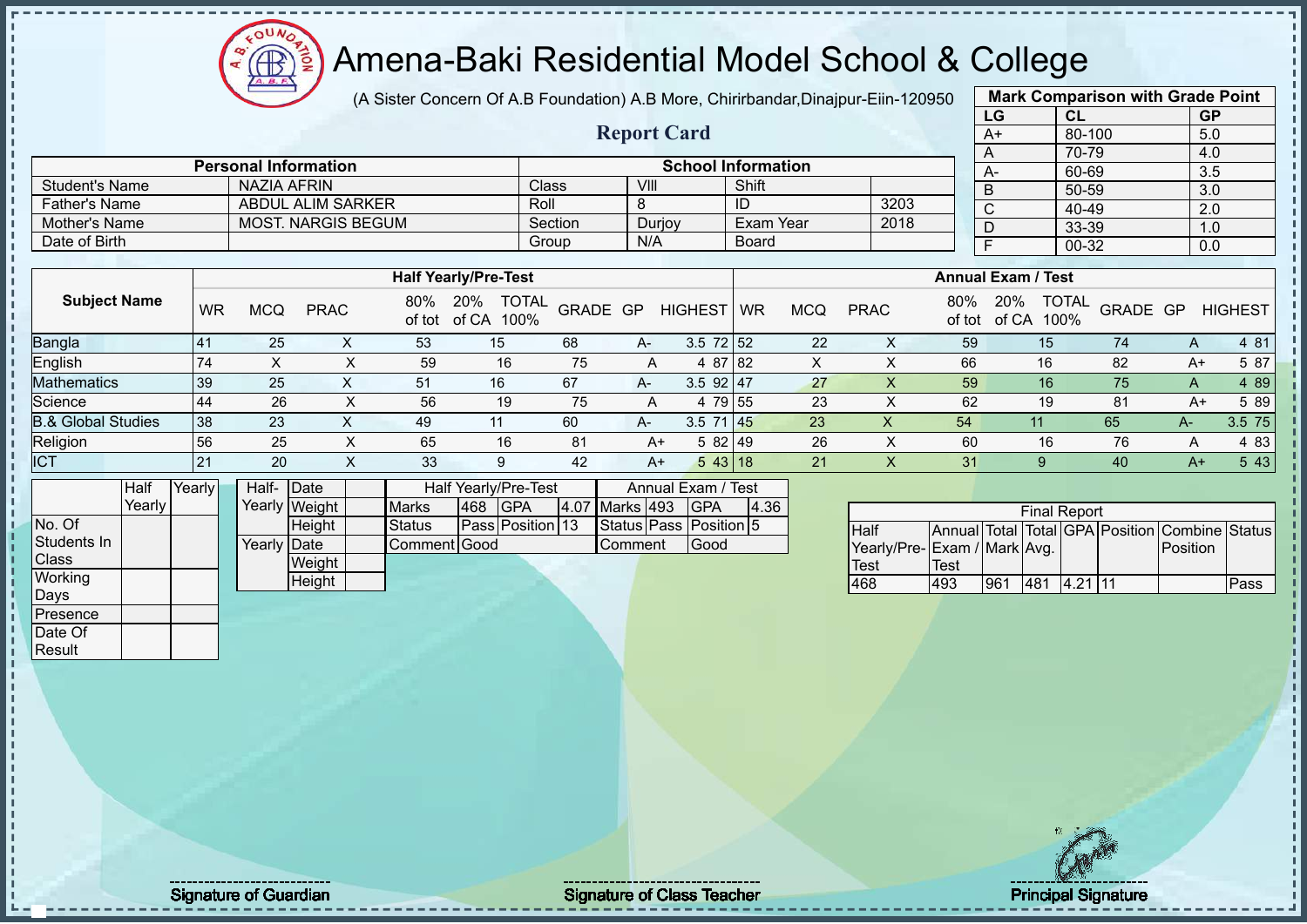# Amena-Baki Residential Model School & College

(A Sister Concern Of A.B Foundation) A.B More, Chirirbandar,Dinajpur-Eiin-120950

**Report Card**

|      | <b>Mark Comparison with Grade Point</b> |           |
|------|-----------------------------------------|-----------|
| LG   | <b>CL</b>                               | <b>GP</b> |
| $A+$ | 80-100                                  | 5.0       |
| A    | 70-79                                   | 4.0       |
| А-   | 60-69                                   | 3.5       |
| B    | 50-59                                   | 3.0       |
| C    | 40-49                                   | 2.0       |
| D    | 33-39                                   | 1.0       |
| F    | $00 - 32$                               | 0.0       |
|      |                                         |           |

|                               |           |     |                     |               |                                      |          |        |                 |           |            |             |               |                                      | 00 OO    |      | v.v            |
|-------------------------------|-----------|-----|---------------------|---------------|--------------------------------------|----------|--------|-----------------|-----------|------------|-------------|---------------|--------------------------------------|----------|------|----------------|
| <b>Father's Name</b>          |           |     | <b>FARID AHMED</b>  |               | Roll                                 |          | 9      |                 | ID        |            | 3207        |               | $\sim$                               | 40-49    |      | 2.0            |
| Mother's Name                 |           |     | <b>NILUFA AKTER</b> |               | Section                              |          | Durjoy |                 | Exam Year |            | 2018        |               | D                                    | 33-39    |      | 1.0            |
| Date of Birth                 |           |     |                     |               | Group                                |          | N/A    |                 | Board     |            |             |               |                                      | 00-32    |      | 0.0            |
|                               |           |     |                     |               |                                      |          |        |                 |           |            |             |               |                                      |          |      |                |
|                               |           |     |                     |               | <b>Half Yearly/Pre-Test</b>          |          |        |                 |           |            |             |               | <b>Annual Exam / Test</b>            |          |      |                |
| <b>Subject Name</b>           | <b>WR</b> | MCQ | <b>PRAC</b>         | 80%<br>of tot | <b>TOTAL</b><br>20%<br>of CA<br>100% | GRADE GP |        | <b>HIGHEST</b>  | <b>WR</b> | <b>MCQ</b> | <b>PRAC</b> | 80%<br>of tot | <b>TOTAL</b><br>20%<br>100%<br>of CA | GRADE GP |      | <b>HIGHEST</b> |
| Bangla                        | 46        | 22  | X                   | 54            | 13                                   | 67       | A-     | $3.5$ 72 55     |           | 25         | X.          | 64            | 13                                   | 77       | A    | 4 81           |
| English                       | 81        | X   | Y.                  | 65            | 15                                   | 80       | A+     |                 | 5 87 58   | X          | x           | 46            | 15                                   | 61       | A-   | 3.5 87         |
| <b>Mathematics</b>            | 47        | 26  | X                   | 58            | 20                                   | 78       | A      |                 | 4 92 53   | 27         | X           | 64            | 20                                   | 84       | $A+$ | 5 89           |
| Science                       | 47        | 26  | X                   | 58            | 18                                   | 76       | A      |                 | 4 79 55   | 26         | X           | 65            | 15                                   | 80       | A+   | 5 89           |
| <b>B.&amp; Global Studies</b> | 38        | 25  | ∧                   | 50            | 14                                   | 64       | A-     | $3.5 \ 71 \ 48$ |           | 24         | X           | 58            | 14                                   | 72       | A    | 4 75           |
| Religion                      | 56        | 25  | X.                  | 65            | 16                                   | 81       | $A+$   | 582 48          |           | 25         | ∧           | 58            | 16                                   | 74       | A    | 4 8 3          |
| <b>ICT</b>                    | 22        | 20  |                     | 34            | 9                                    | 43       | $A+$   |                 | 543 18    | 19         |             | 30            |                                      | 39       | A    | 4 4 3          |

|              | Half   | Yearly | Half-       | Date          |               |     | <b>Half Yearly/Pre-Test</b> |  | Annual Exam / Test |  |                         |      |
|--------------|--------|--------|-------------|---------------|---------------|-----|-----------------------------|--|--------------------|--|-------------------------|------|
|              | Yearly |        |             | Yearly Weight | <b>Marks</b>  | 489 | <b>GPA</b>                  |  | 4.29 Marks 487     |  | <b>GPA</b>              | 4.21 |
| No. Of       |        |        |             | Height        | <b>Status</b> |     | Pass Position 5             |  |                    |  | Status Pass Position 10 |      |
| Students In  |        |        | Yearly Date |               | Comment Good  |     |                             |  | <b>Comment</b>     |  | Good                    |      |
| <b>Class</b> |        |        |             | Weight        |               |     |                             |  |                    |  |                         |      |
| Working      |        |        |             | Height        |               |     |                             |  |                    |  |                         |      |
| Days         |        |        |             |               |               |     |                             |  |                    |  |                         |      |
| Presence     |        |        |             |               |               |     |                             |  |                    |  |                         |      |
| Date Of      |        |        |             |               |               |     |                             |  |                    |  |                         |      |

Student's Name **FARHANA AKTER** Class VIII Shift

**Personal Information School Information** 

| <b>Final Report</b>         |      |     |               |  |  |                                                |      |  |  |  |  |  |
|-----------------------------|------|-----|---------------|--|--|------------------------------------------------|------|--|--|--|--|--|
| Half                        |      |     |               |  |  | Annual Total Total GPA Position Combine Status |      |  |  |  |  |  |
| Yearly/Pre-Exam / Mark Avg. |      |     |               |  |  | Position                                       |      |  |  |  |  |  |
| Test                        | Test |     |               |  |  |                                                |      |  |  |  |  |  |
| 489                         | 487  | 976 | 488  4.25   9 |  |  |                                                | Pass |  |  |  |  |  |

Result

Signature of Guardian Signature of Class Teacher Principal Signature of Class Teacher Principal Signature 12/5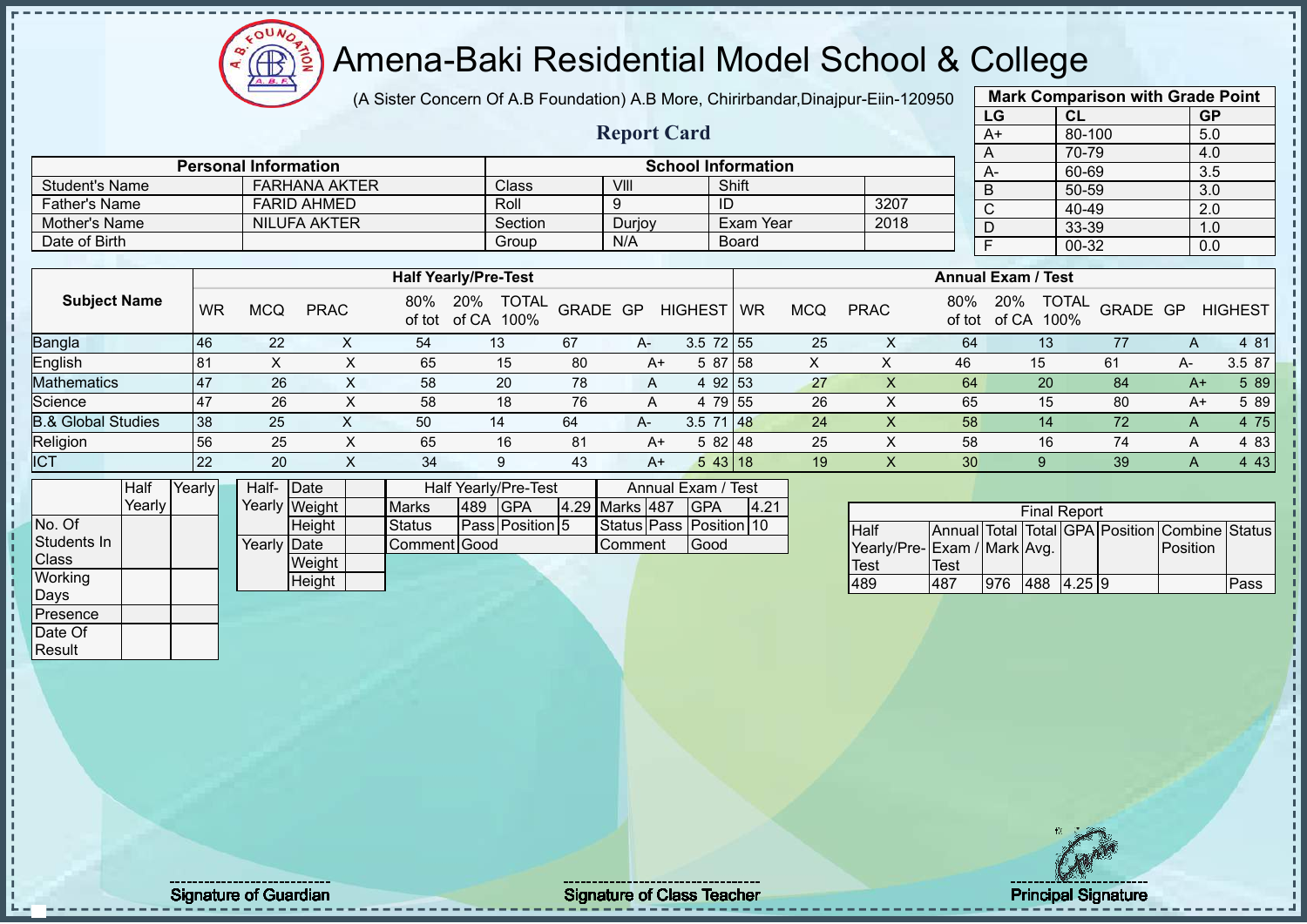(A Sister Concern Of A.B Foundation) A.B More, Chirirbandar,Dinajpur-Eiin-120950

|      | <b>Mark Comparison with Grade Point</b> |           |
|------|-----------------------------------------|-----------|
| LG   | <b>CL</b>                               | <b>GP</b> |
| $A+$ | 80-100                                  | 5.0       |
| A    | 70-79                                   | 4.0       |
| A-   | 60-69                                   | 3.5       |
| B    | 50-59                                   | 3.0       |
| C    | 40-49                                   | 2.0       |
| D    | 33-39                                   | 1.0       |
| F    | $00 - 32$                               | 0.0       |
|      |                                         |           |

|                       |                             | <b>Report Card</b> |        |                           |      | --<br>$A+$ |
|-----------------------|-----------------------------|--------------------|--------|---------------------------|------|------------|
|                       | <b>Personal Information</b> |                    |        | <b>School Information</b> |      | $A-$       |
| <b>Student's Name</b> | AYSA SANJIDA SOMAPONE       | Class              | VIII   | Shift                     |      | D          |
| <b>Father's Name</b>  | ABU BAKAR SIDDIK            | Roll               | 10     | ID                        | 3226 | $\sim$     |
| Mother's Name         | HOSNE JAHAN SHAHINARA BEGUM | Section            | Durjoy | Exam Year                 | 2018 |            |
| Date of Birth         |                             | Group              | N/A    | <b>Board</b>              |      |            |

|                               |                | <b>Half Yearly/Pre-Test</b> |             |               |                                      |          |      |                |           |     | <b>Annual Exam / Test</b> |               |                                      |          |        |                |  |  |
|-------------------------------|----------------|-----------------------------|-------------|---------------|--------------------------------------|----------|------|----------------|-----------|-----|---------------------------|---------------|--------------------------------------|----------|--------|----------------|--|--|
| <b>Subject Name</b>           | <b>WR</b>      | <b>MCQ</b>                  | <b>PRAC</b> | 80%<br>of tot | <b>TOTAL</b><br>20%<br>of CA<br>100% | GRADE GP |      | <b>HIGHEST</b> | <b>WR</b> | MCQ | <b>PRAC</b>               | 80%<br>of tot | <b>TOTAL</b><br>20%<br>of CA<br>100% | GRADE GP |        | <b>HIGHEST</b> |  |  |
| <b>Bangla</b>                 | $\overline{4}$ | 19                          |             | 53            |                                      | 64       | $A-$ | $3.5$ 72 47    |           | 25  | ∧                         | 58            |                                      | 69       | $A-$   | 3.5 81         |  |  |
| English                       | 65             | ⌒                           |             | 52            | 12 <sup>°</sup>                      | 64       | $A-$ | $3.587$ 46     |           | ∧   |                           | 37            | 12                                   | 49       | ⌒<br>U | 2 87           |  |  |
| <b>Mathematics</b>            | 30             | 22                          |             | 42            | 16                                   | 58       | B    | 392 46         |           | 25  |                           | 57            | 16                                   | 73       | А      | 4 8 9          |  |  |
| Science                       | 42             | 21                          |             | 50            | 18                                   | 68       | $A-$ | $3.5$ 79 50    |           | 27  |                           | 62            | 18                                   | 80       | A+     | 5 89           |  |  |
| <b>B.&amp; Global Studies</b> | 38             | 22                          |             | 48            | 12                                   | 60       | A-   | 3.5<br>71140   |           | 20  | X                         | 48            | 12                                   | 60       | A-     | 3.5 75         |  |  |
| Religion                      | 54             | 24                          |             | 62            | 15                                   | 77       | A    | 4 82 46        |           | 25  |                           | 57            | 15                                   | 72       | Α      | 4 8 3          |  |  |
| <b>ICT</b>                    | <b>20</b>      | 19                          |             | 31            | 8                                    | 39       | A    | 43   16<br>4   |           | 20  | ∧                         | 29            | 8                                    | 37       | Α      | 4 4 3          |  |  |

|                | Half     | Yearly | Half- Date           |               |               |     | Half Yearly/Pre-Test | Annual Exam / Test |                |  |                         |      |
|----------------|----------|--------|----------------------|---------------|---------------|-----|----------------------|--------------------|----------------|--|-------------------------|------|
|                | Yearlv l |        |                      | Yearly Weight | <b>Marks</b>  | 430 | <b>IGPA</b>          |                    | 3.57 Marks 440 |  | <b>IGPA</b>             | 3.71 |
| No. Of         |          |        |                      | <b>Height</b> | <b>Status</b> |     | Pass Position 27     |                    |                |  | Status Pass Position 29 |      |
| Students In    |          |        | Yearlv <b>I</b> Date |               | Comment Good  |     |                      |                    | Comment        |  | Imprv.                  |      |
| <b>Class</b>   |          |        |                      | Weight        |               |     |                      |                    |                |  | Needed                  |      |
| <b>Working</b> |          |        |                      | Height        |               |     |                      |                    |                |  |                         |      |
| Days           |          |        |                      |               |               |     |                      |                    |                |  |                         |      |
| Presence       |          |        |                      |               |               |     |                      |                    |                |  |                         |      |

 $12\mu\text{V}$ 

| <b>Final Report</b>         |              |     |             |  |  |                                                |      |  |  |  |  |  |
|-----------------------------|--------------|-----|-------------|--|--|------------------------------------------------|------|--|--|--|--|--|
| <b>I</b> Half               |              |     |             |  |  | Annual Total Total GPA Position Combine Status |      |  |  |  |  |  |
| Yearly/Pre-Exam / Mark Avg. |              |     |             |  |  | <b>IPosition</b>                               |      |  |  |  |  |  |
| Test                        | <b>ITest</b> |     |             |  |  |                                                |      |  |  |  |  |  |
| 430                         | 440          | 870 | 435 3.64 28 |  |  |                                                | Pass |  |  |  |  |  |

Date Of Result

Signature of Guardian Signature of Class Teacher Principal Signature of Class Teacher Principal Signature 13/5<br>
Signature of Class Teacher Principal Signature 13/522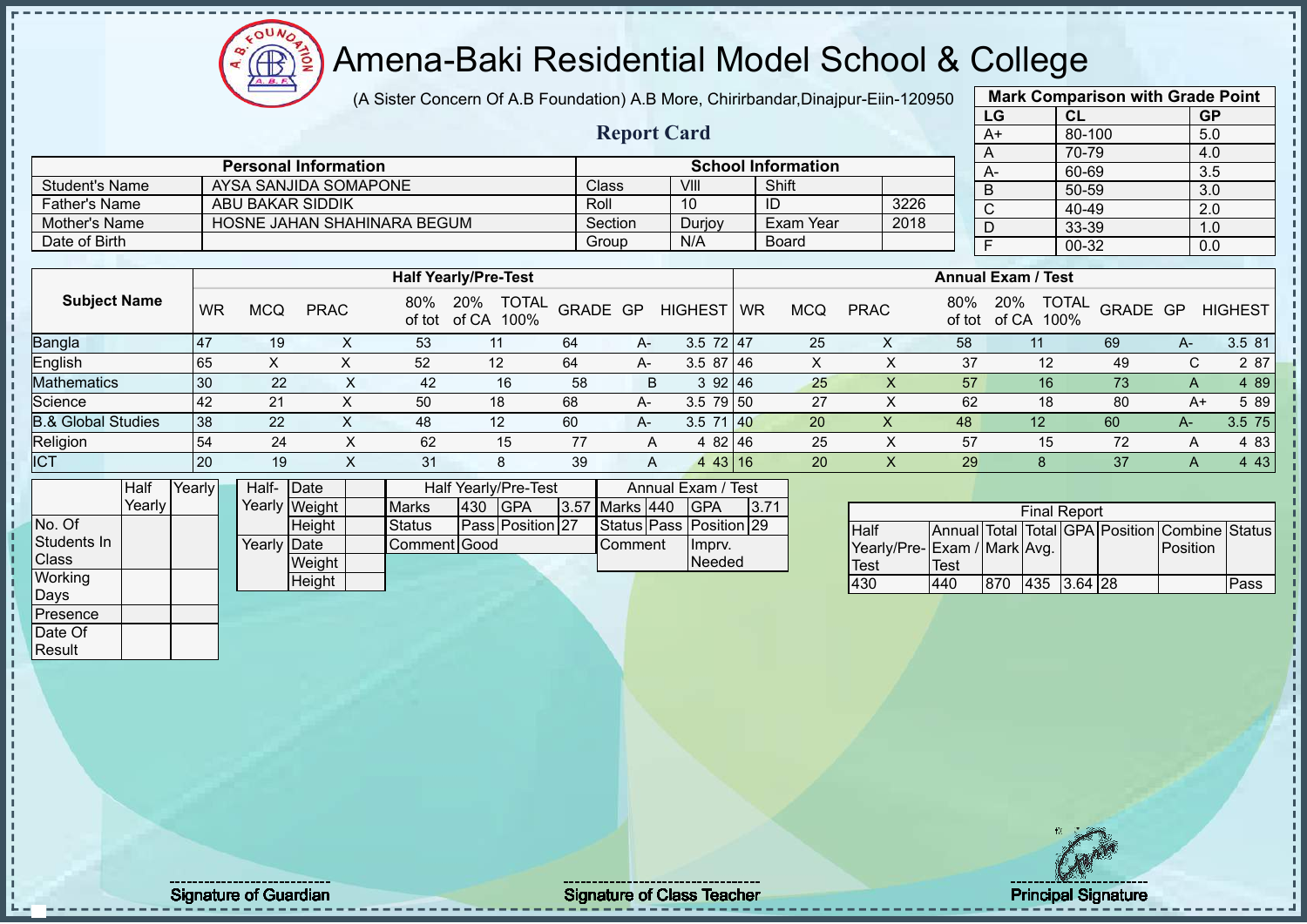

(A Sister Concern Of A.B Foundation) A.B More, Chirirbandar,Dinajpur-Eiin-120950

|      | <b>Mark Comparison with Grade Point</b> |           |
|------|-----------------------------------------|-----------|
| LG   | <b>CL</b>                               | <b>GP</b> |
| $A+$ | 80-100                                  | 5.0       |
| A    | 70-79                                   | 4.0       |
| A-   | 60-69                                   | 3.5       |
| B    | 50-59                                   | 3.0       |
| C    | 40-49                                   | 2.0       |
| D    | 33-39                                   | 1.0       |
| F    | $00 - 32$                               | 0.0       |
|      |                                         |           |

|                       |                                                          |         | <b>Report Card</b> |           |      | $A+$  | 80-100         | 5.0        |  |  |  |
|-----------------------|----------------------------------------------------------|---------|--------------------|-----------|------|-------|----------------|------------|--|--|--|
|                       |                                                          |         |                    |           |      |       | 70-79          | -4.0       |  |  |  |
|                       | <b>School Information</b><br><b>Personal Information</b> |         |                    |           |      |       |                |            |  |  |  |
| <b>Student's Name</b> | ANIKA TAHSIN<br>Shift<br>Class<br>VIII                   |         |                    |           |      |       |                |            |  |  |  |
| <b>Father's Name</b>  | <b>ALI AKTER</b>                                         | Roll    |                    | ID        | 3230 |       | 50-59<br>40-49 | 3.0<br>2.0 |  |  |  |
| Mother's Name         | <b>BILKIS BANU</b>                                       | Section | Durjoy             | Exam Year | 2018 |       | 33-39          | 1.0        |  |  |  |
| Date of Birth         |                                                          | Group   | <b>Board</b>       |           |      | 00-32 | 0.0            |            |  |  |  |

|                               |            |     |             |               | <b>Half Yearly/Pre-Test</b>          |          |      |                | <b>Annual Exam / Test</b> |            |             |               |                                      |          |      |                |
|-------------------------------|------------|-----|-------------|---------------|--------------------------------------|----------|------|----------------|---------------------------|------------|-------------|---------------|--------------------------------------|----------|------|----------------|
| <b>Subject Name</b>           | <b>WR</b>  | MCQ | <b>PRAC</b> | 80%<br>of tot | <b>TOTAL</b><br>20%<br>100%<br>of CA | GRADE GP |      | <b>HIGHEST</b> | <b>WR</b>                 | <b>MCQ</b> | <b>PRAC</b> | 80%<br>of tot | <b>TOTAL</b><br>20%<br>100%<br>of CA | GRADE GP |      | <b>HIGHEST</b> |
| <b>Bangla</b>                 | 44         | 25  |             | 55            | 14                                   | 69       | A-   | $3.5$ 72 56    |                           | 28         |             | 67            | 14                                   | 81       | $A+$ | 5 81           |
| <b>English</b>                | 80         |     |             | 64            | 16                                   | 80       | A+   | 5 87 72        |                           |            |             | 58            | 16                                   | 74       |      | 4 87           |
| <b>Mathematics</b>            | 55         | 27  |             | 66            | 16                                   | 82       | $A+$ | 5 92 53        |                           | 24         |             | 62            | 16                                   | 78       | A    | 4 8 9          |
| Science                       | 50         | 27  |             | 62            | 17                                   | 79       | A    | 4 79 54        |                           | 25         |             | 63            |                                      | 80       | $A+$ | 5 89           |
| <b>B.&amp; Global Studies</b> | $\vert 44$ | 28  |             | 58            | 13                                   |          | A    | 4 71           | 1 144                     | 27         |             | 57            | 13                                   | 70       |      | 4 75           |
| Religion                      | 56         | 26  |             | 66            | 16                                   | 82       | A+   | 5 82 56        |                           | 28         |             | 67            | 16                                   | 83       | A+   | 5 83           |
| <b>ICT</b>                    | <b>23</b>  | 19  | ↗           | 34            | 9                                    | 43       | $A+$ | 543 19         |                           | 22         |             | 33            |                                      | 42       | $A+$ | 543            |

|                | Half   | Yearly | Half- Date  |               |                          | Half Yearly/Pre-Test |                 | Annual Exam / Test |                      |      |
|----------------|--------|--------|-------------|---------------|--------------------------|----------------------|-----------------|--------------------|----------------------|------|
|                | Yearly |        |             | Yearly Weight | <b>Marks</b>             | 506 GPA              |                 | 4.5 Marks 508      | <b>IGPA</b>          | 4.57 |
| No. Of         |        |        |             | <b>Height</b> | Status                   |                      | Pass Position 1 |                    | Status Pass Position |      |
| Students In    |        |        | Yearly Date |               | <b>Comment Very Good</b> |                      |                 | Comment            | Good                 |      |
| <b>I</b> Class |        |        |             | Weight        |                          |                      |                 |                    |                      |      |
| Working        |        |        |             | Height        |                          |                      |                 |                    |                      |      |
| Days           |        |        |             |               |                          |                      |                 |                    |                      |      |
| Presence       |        |        |             |               |                          |                      |                 |                    |                      |      |

| <b>Final Report</b>         |      |          |  |         |  |                                                |      |  |  |  |  |  |  |
|-----------------------------|------|----------|--|---------|--|------------------------------------------------|------|--|--|--|--|--|--|
| Half                        |      |          |  |         |  | Annual Total Total GPA Position Combine Status |      |  |  |  |  |  |  |
| Yearly/Pre-Exam / Mark Avg. |      |          |  |         |  | <b>Position</b>                                |      |  |  |  |  |  |  |
| <b>Test</b>                 | Test |          |  |         |  |                                                |      |  |  |  |  |  |  |
| 506                         | 508  | 1014 507 |  | 14.5411 |  |                                                | Pass |  |  |  |  |  |  |

Date Of **Result** 

Signature of Guardian Signature of Class Teacher Principal Signature of Class Teacher Principal Signature 14/5<br>Signature 14/522 and Signature 14/52 and Signature 14/52 and Signature 14/52 and Signature 14/52 and Signature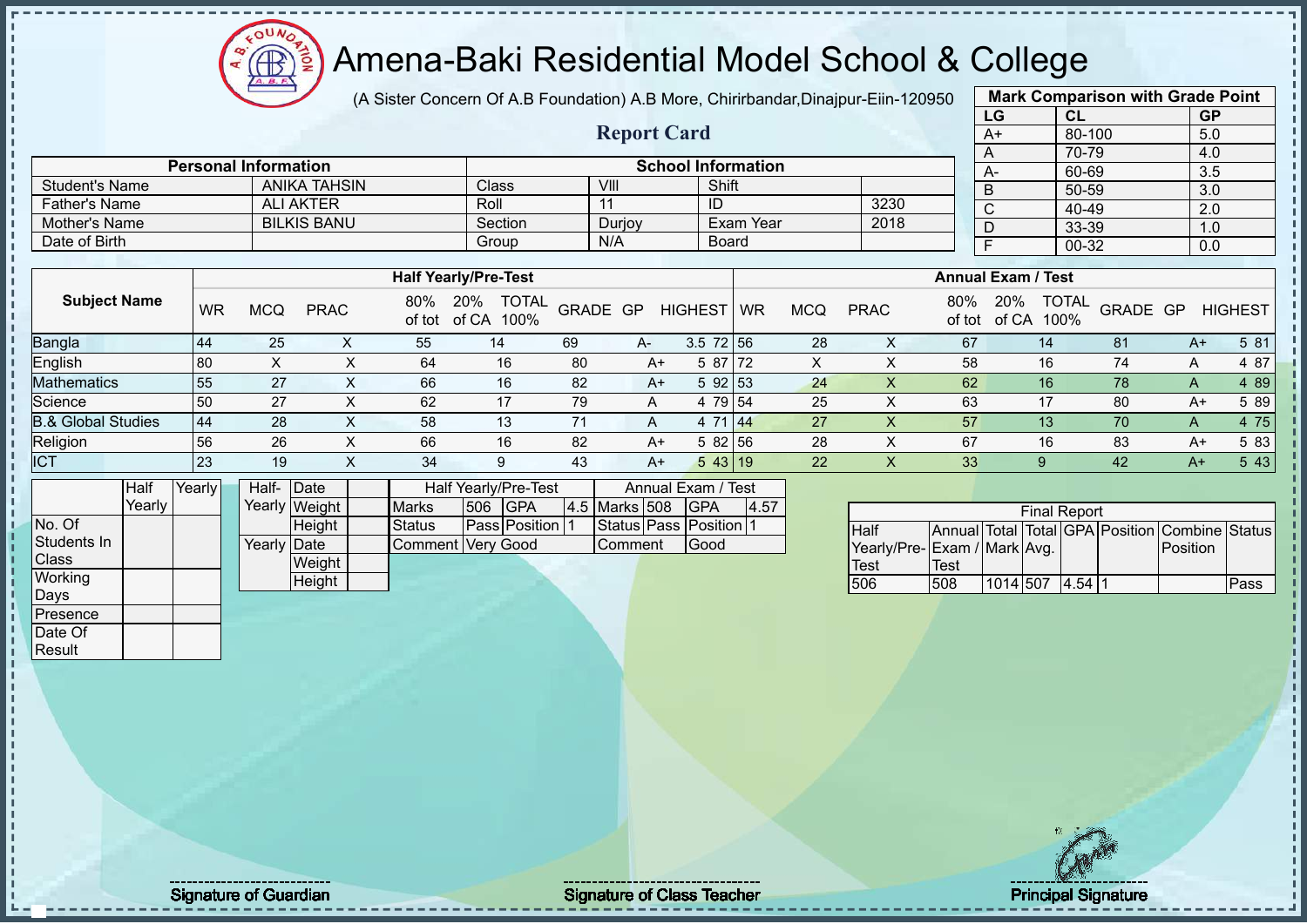(A Sister Concern Of A.B Foundation) A.B More, Chirirbandar,Dinajpur-Eiin-120950 **Mark Comparison with Grade Point**

 $12\mu\text{V}$ 

Æ

|                                       |           |                             |                                              |                |               |                                    |                 |                         |                           |              |                  | $\mu$ , Older Conochi Ci A.D i canadaoni A.D iviore, Onlinibanda, Dinajpar Ellir izocoo |             |                         |                                   |                                                |                  |                |
|---------------------------------------|-----------|-----------------------------|----------------------------------------------|----------------|---------------|------------------------------------|-----------------|-------------------------|---------------------------|--------------|------------------|-----------------------------------------------------------------------------------------|-------------|-------------------------|-----------------------------------|------------------------------------------------|------------------|----------------|
|                                       |           |                             |                                              |                |               |                                    |                 |                         |                           |              |                  |                                                                                         |             | LG                      | CL                                |                                                | GP               |                |
|                                       |           |                             |                                              |                |               |                                    |                 | <b>Report Card</b>      |                           |              |                  |                                                                                         |             | $A+$                    |                                   | 80-100                                         | 5.0              |                |
|                                       |           |                             |                                              |                |               |                                    |                 |                         |                           |              |                  |                                                                                         |             | A                       | 70-79                             |                                                | 4.0              |                |
|                                       |           | <b>Personal Information</b> | <b>MRITTIKA AHMED NAZAH</b>                  |                |               |                                    |                 | VIII                    | <b>School Information</b> | Shift        |                  |                                                                                         |             | $A -$                   | 60-69                             |                                                | 3.5              |                |
| <b>Student's Name</b>                 |           |                             |                                              |                |               |                                    | Class           |                         |                           |              |                  |                                                                                         |             | $\overline{B}$          | $50 - 59$                         |                                                | $\overline{3.0}$ |                |
| <b>Father's Name</b><br>Mother's Name |           |                             | <b>NAZMUL HAQUE</b><br><b>MONSURA JESMIN</b> |                |               |                                    | Roll<br>Section | 12                      |                           | ID           | <b>Exam Year</b> | 3231<br>2018                                                                            |             | $\overline{\mathsf{C}}$ | 40-49                             |                                                | 2.0              |                |
|                                       |           |                             |                                              |                |               |                                    |                 | N/A                     | Durjoy                    |              |                  |                                                                                         |             | D                       | 33-39                             |                                                | 1.0              |                |
| Date of Birth                         |           |                             |                                              |                |               |                                    | Group           |                         |                           | <b>Board</b> |                  |                                                                                         |             | $\overline{F}$          | 00-32                             |                                                | 0.0              |                |
|                                       |           |                             |                                              |                |               | <b>Half Yearly/Pre-Test</b>        |                 |                         |                           |              |                  |                                                                                         |             |                         | <b>Annual Exam / Test</b>         |                                                |                  |                |
|                                       |           |                             |                                              |                |               |                                    |                 |                         |                           |              |                  |                                                                                         |             |                         |                                   |                                                |                  |                |
| <b>Subject Name</b>                   | <b>WR</b> | <b>MCQ</b>                  | <b>PRAC</b>                                  |                |               | 80% 20% TOTAL<br>of tot of CA 100% |                 | GRADE GP                | <b>HIGHEST</b>            | <b>WR</b>    | <b>MCQ</b>       | <b>PRAC</b>                                                                             | 80%         | 20%                     | <b>TOTAL</b><br>of tot of CA 100% | GRADE GP                                       |                  | <b>HIGHEST</b> |
| Bangla                                | 39        | 18                          |                                              | X              | 46            | 13                                 | 59              | B                       | 372   48                  |              | 25               | X                                                                                       | 58          |                         | 13                                | 71                                             | A                | 4 81           |
| English                               | 70        | X                           |                                              | $\pmb{\times}$ | 56            | 13                                 | 69              | A-                      | $3.587$ 57                |              | X                | $\pmb{\times}$                                                                          | 46          |                         | 13                                | 59                                             | B                | 3 87           |
| <b>Mathematics</b>                    | 44        | 21                          |                                              | X              | 52            | 15                                 | 67              | A-                      | $3.5$ 92 45               |              | 22               | $\pmb{\mathsf{X}}$                                                                      | 54          |                         | 15                                | 69                                             | $A-$             | 3.5 89         |
| Science                               | 28        | 18                          |                                              | $\mathsf X$    | 37            | 17                                 | 54              | B                       | 3 79 55                   |              | 23               | $\times$                                                                                | 62          |                         | 17                                | 79                                             | Α                | 4 8 9          |
| <b>B.&amp; Global Studies</b>         | 32        | 18                          |                                              | X              | 40            | 13                                 | 53              | B                       | 3 71 40                   |              | 17               | $\boldsymbol{\mathsf{X}}$                                                               | 46          |                         | 13                                | 59                                             | B                | 3 75           |
| Religion                              | 49        | 20                          |                                              | X              | 55            | 16                                 | 71              | A                       | 4 82 48                   |              | 20               | X                                                                                       | 54          |                         | 16                                | 70                                             | A                | 4 8 3          |
| <b>ICT</b>                            | 21        | 20                          |                                              | $\mathsf{X}$   | 33            | 9                                  | 42              | $A+$                    | 5 43 16                   |              | 20               | $\mathsf X$                                                                             | 29          |                         | 9                                 | 38                                             | A                | 4 4 3          |
| Half                                  | Yearly    |                             | Half- Date                                   |                |               | Half Yearly/Pre-Test               |                 |                         | Annual Exam / Test        |              |                  |                                                                                         |             |                         |                                   |                                                |                  |                |
| Yearly                                |           |                             | Yearly Weight                                |                | <b>Marks</b>  | 415 GPA                            |                 | 3.57 Marks 445          | <b>GPA</b>                | 3.64         |                  |                                                                                         |             |                         | <b>Final Report</b>               |                                                |                  |                |
| No. Of                                |           |                             | Height                                       |                | <b>Status</b> | Pass Position 28                   |                 | Status Pass Position 30 |                           |              |                  | Half                                                                                    |             |                         |                                   | Annual Total Total GPA Position Combine Status |                  |                |
| Students In                           |           |                             | Yearly Date                                  |                | Comment Good  |                                    |                 | Comment                 | Imprv.                    |              |                  | Yearly/Pre-Exam / Mark Avg.                                                             |             |                         |                                   |                                                | Position         |                |
| Class                                 |           |                             | Weight                                       |                |               |                                    |                 |                         | Needed                    |              |                  | <b>Test</b>                                                                             | <b>Test</b> |                         |                                   |                                                |                  |                |
| Working                               |           |                             | Height                                       |                |               |                                    |                 |                         |                           |              |                  | 415                                                                                     | 445         |                         | 860 430 3.61 29                   |                                                |                  | Pass           |
| Days                                  |           |                             |                                              |                |               |                                    |                 |                         |                           |              |                  |                                                                                         |             |                         |                                   |                                                |                  |                |
| Presence                              |           |                             |                                              |                |               |                                    |                 |                         |                           |              |                  |                                                                                         |             |                         |                                   |                                                |                  |                |
| Date Of                               |           |                             |                                              |                |               |                                    |                 |                         |                           |              |                  |                                                                                         |             |                         |                                   |                                                |                  |                |
| Result                                |           |                             |                                              |                |               |                                    |                 |                         |                           |              |                  |                                                                                         |             |                         |                                   |                                                |                  |                |
|                                       |           |                             |                                              |                |               |                                    |                 |                         |                           |              |                  |                                                                                         |             |                         |                                   |                                                |                  |                |
|                                       |           |                             |                                              |                |               |                                    |                 |                         |                           |              |                  |                                                                                         |             |                         |                                   |                                                |                  |                |
|                                       |           |                             |                                              |                |               |                                    |                 |                         |                           |              |                  |                                                                                         |             |                         |                                   |                                                |                  |                |

Signature of Guardian Signature of Class Teacher Principal Signature of Class Teacher Principal Signature 15/5<br>
Signature of Class Teacher Principal Signature 15/522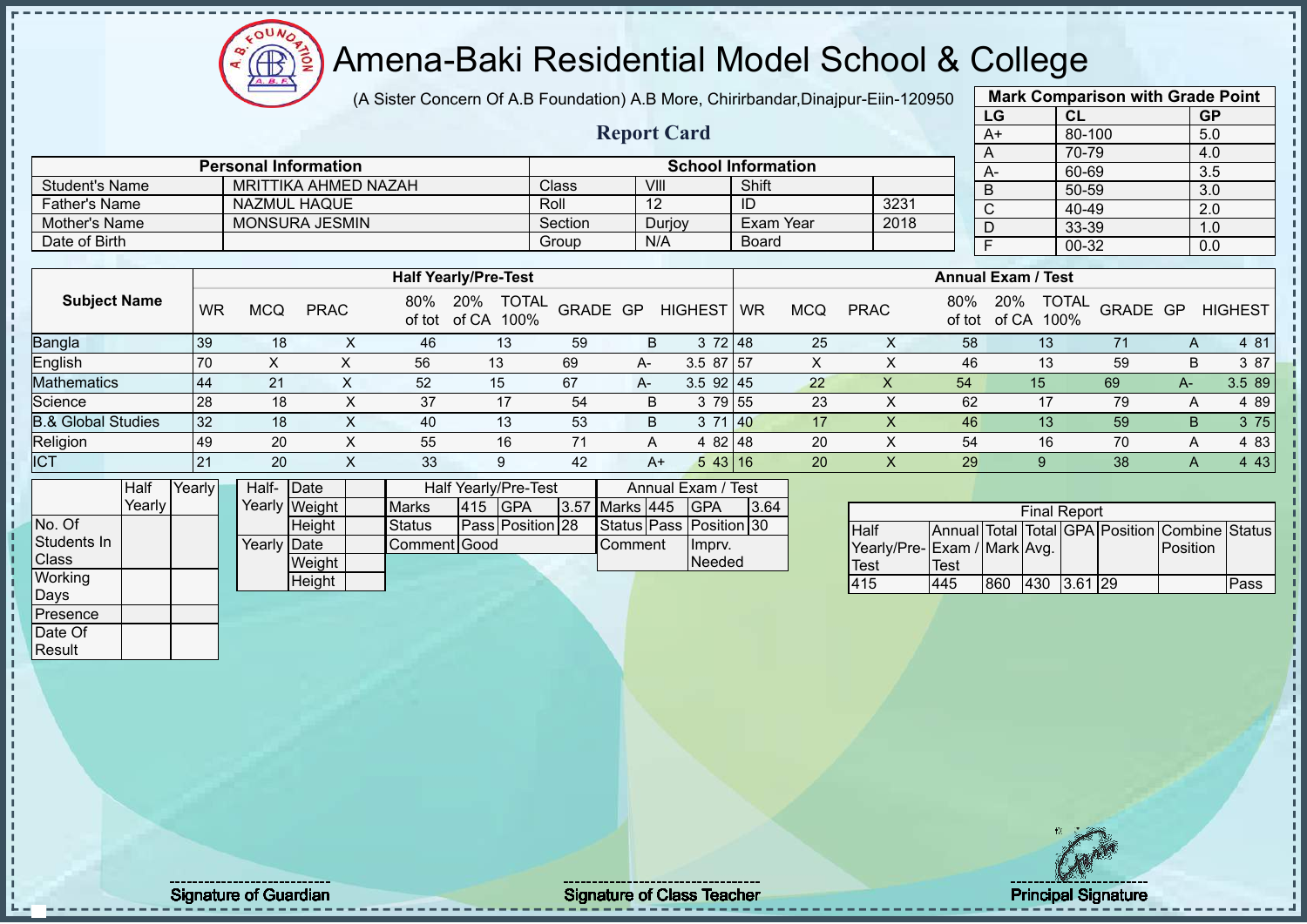$12\mu\text{V}$ 

 $\sqrt{\frac{2}{\pi}}$ 

|                                |        |           | $\equiv$    |                             | (A Sister Concern Of A.B Foundation) A.B More, Chirirbandar, Dinajpur-Eiin-120950 |                                      |          |                    |                                             |              |            |                                                    |               |                           |                      | <b>Mark Comparison with Grade Point</b>        |           |                |
|--------------------------------|--------|-----------|-------------|-----------------------------|-----------------------------------------------------------------------------------|--------------------------------------|----------|--------------------|---------------------------------------------|--------------|------------|----------------------------------------------------|---------------|---------------------------|----------------------|------------------------------------------------|-----------|----------------|
|                                |        |           |             |                             |                                                                                   |                                      |          |                    |                                             |              |            |                                                    |               | LG                        | CL                   |                                                | <b>GP</b> |                |
|                                |        |           |             |                             |                                                                                   |                                      |          | <b>Report Card</b> |                                             |              |            |                                                    |               | $A+$                      | 80-100               |                                                | 5.0       |                |
|                                |        |           |             |                             |                                                                                   |                                      |          |                    |                                             |              |            |                                                    |               | A                         | 70-79                |                                                | 4.0       |                |
|                                |        |           |             | <b>Personal Information</b> |                                                                                   |                                      |          |                    | <b>School Information</b>                   |              |            |                                                    |               | A-                        | 60-69                |                                                | 3.5       |                |
| <b>Student's Name</b>          |        |           |             | KHURSHID JAHAN MIM          |                                                                                   |                                      | Class    | VIII               |                                             | Shift        |            |                                                    |               | $\overline{B}$            | $50 - 59$            |                                                | 3.0       |                |
| <b>Father's Name</b>           |        |           |             | <b>KHALILUR RAHMAN</b>      |                                                                                   |                                      | Roll     | 13                 |                                             | ID           |            | 3246                                               |               | $\mathsf{C}$              | 40-49                |                                                | 2.0       |                |
| <b>Mother's Name</b>           |        |           |             | <b>MAHAMUDA BEGUM</b>       |                                                                                   |                                      | Section  | Durjoy             |                                             | Exam Year    |            | 2018                                               |               | D                         | 33-39                |                                                | 1.0       |                |
| Date of Birth                  |        |           |             |                             |                                                                                   |                                      | Group    | N/A                |                                             | <b>Board</b> |            |                                                    |               | $\overline{F}$            | 00-32                |                                                | 0.0       |                |
|                                |        |           |             |                             |                                                                                   |                                      |          |                    |                                             |              |            |                                                    |               |                           |                      |                                                |           |                |
|                                |        |           |             |                             |                                                                                   | <b>Half Yearly/Pre-Test</b>          |          |                    |                                             |              |            |                                                    |               | <b>Annual Exam / Test</b> |                      |                                                |           |                |
| <b>Subject Name</b>            |        | <b>WR</b> | <b>MCQ</b>  | <b>PRAC</b>                 | of tot                                                                            | 20%<br><b>TOTAL</b><br>of CA<br>100% | GRADE GP |                    | <b>HIGHEST</b>                              | WR           | <b>MCQ</b> | <b>PRAC</b>                                        | 80%<br>of tot | 20%<br>of CA              | <b>TOTAL</b><br>100% | GRADE GP                                       |           | <b>HIGHEST</b> |
| Bangla                         |        | 37        | 20          | X                           | 46                                                                                | 13                                   | 59       | B                  | 3 72 48                                     |              | 27         | X                                                  | 60            |                           | 13                   | 73                                             | A         | 4 81           |
| English                        |        | 67        | X           | X                           | 54                                                                                | 14                                   | 68       | A-                 | $3.587$ 58                                  |              | X          | X                                                  | 46            | 14                        |                      | 60                                             | A-        | 3.5 87         |
| Mathematics                    |        | 44        | 21          | X                           | 52                                                                                | 11                                   | 63       | A-                 | 3.5 92 44                                   |              | 20         | $\overline{\mathsf{X}}$                            | 51            | 11                        |                      | 62                                             | $A-$      | 3.5 89         |
| Science                        |        | 44        | 21          | X                           | 52                                                                                | 19                                   | 71       | A                  | 4 79 55                                     |              | 21         | X                                                  | 61            |                           | 19                   | 80                                             | $A+$      | 5 89           |
| <b>B.&amp; Global Studies</b>  |        | 40        | 24          | X                           | 51                                                                                | 13                                   | 64       | A-                 | $3.5$ 71 45                                 |              | 23         | $\mathsf{X}$                                       | 54            | 13                        |                      | 67                                             | $A-$      | 3.5 75         |
| Religion                       |        | 56        | 22          | X                           | 62                                                                                | 16                                   | 78       | A                  | 4 82 48                                     |              | 26         | X                                                  | 59            |                           | 16                   | 75                                             | Α         | 4 8 3          |
| <b>ICT</b>                     |        | 20        | 17          | $\mathsf{X}$                | 30                                                                                | 8                                    | 38       | Α                  | 443 15                                      |              | 20         | X                                                  | 28            |                           | 8                    | 36                                             | A         | 4 4 3          |
|                                | Half   | Yearly    | Half-Date   |                             |                                                                                   | Half Yearly/Pre-Test                 |          |                    | Annual Exam / Test                          |              |            |                                                    |               |                           |                      |                                                |           |                |
|                                | Yearly |           |             | Yearly Weight               | <b>Marks</b>                                                                      | 441<br><b>GPA</b>                    |          | 3.64 Marks 453     | <b>GPA</b>                                  | 3.93         |            |                                                    |               |                           | <b>Final Report</b>  |                                                |           |                |
| No. Of<br>Students In<br>Class |        |           | Yearly Date | Height<br>Weight            | <b>Status</b>                                                                     | Pass Position 26<br>Comment Good     |          | Comment            | Status Pass Position 22<br>Imprv.<br>Needed |              |            | <b>Half</b><br>Yearly/Pre-Exam / Mark Avg.<br>Test | Test          |                           |                      | Annual Total Total GPA Position Combine Status | Position  |                |
| Working                        |        |           |             | <b>Height</b>               |                                                                                   |                                      |          |                    |                                             |              |            | 441                                                | 453           | 894                       | 447 3.79 24          |                                                |           | Pass           |
| Days<br>Presence               |        |           |             |                             |                                                                                   |                                      |          |                    |                                             |              |            |                                                    |               |                           |                      |                                                |           |                |
| Date Of<br>Result              |        |           |             |                             |                                                                                   |                                      |          |                    |                                             |              |            |                                                    |               |                           |                      |                                                |           |                |

Signature of Guardian Signature of Class Teacher Principal Signature of Class Teacher Principal Signature 16/5<br>
Signature of Class Teacher Principal Signature 16/522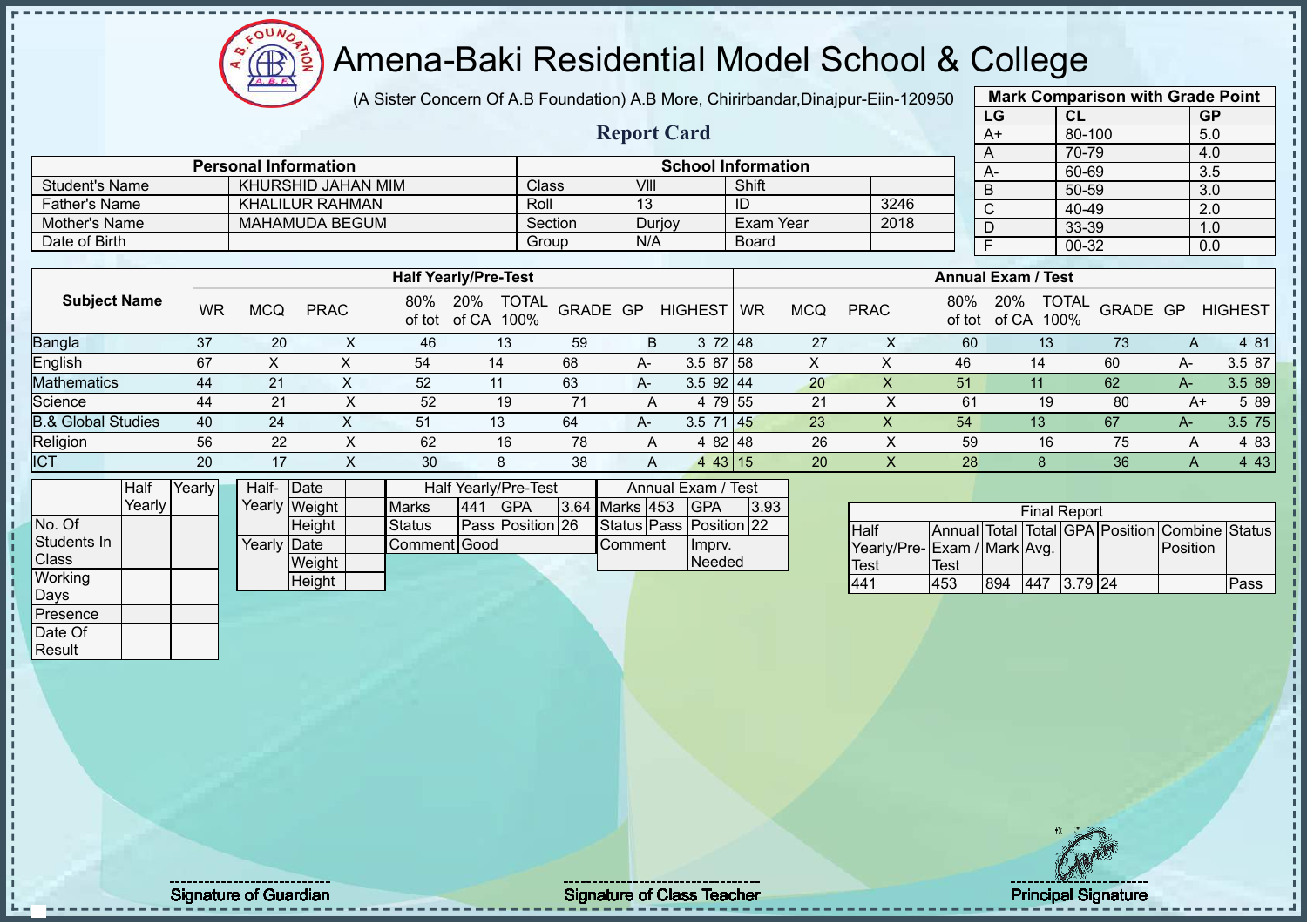(A Sister Concern Of A.B Foundation) A.B More, Chirirbandar,Dinajpur-Eiin-120950

**Report Card**

|      | <b>Mark Comparison with Grade Point</b> |           |
|------|-----------------------------------------|-----------|
| LG   | <b>CL</b>                               | <b>GP</b> |
| $A+$ | 80-100                                  | 5.0       |
| A    | 70-79                                   | 4.0       |
| А-   | 60-69                                   | 3.5       |
| B    | 50-59                                   | 3.0       |
| C    | 40-49                                   | 2.0       |
|      | 33-39                                   | 1.0       |
| F    | 00-32                                   | 0.0       |
|      |                                         |           |

|                       | <b>Personal Information</b> |              |        | <b>School Information</b> |      | A- |
|-----------------------|-----------------------------|--------------|--------|---------------------------|------|----|
| <b>Student's Name</b> | <b>SEJUTI AKTER SANTU</b>   | <b>Class</b> | VIII   | Shift                     |      |    |
| <b>Father's Name</b>  | KHADEMUL ISLAM              | Roll         | 14     | ID                        | 3255 | ◡  |
| Mother's Name         | <b>MOSLIMA BEGUM</b>        | Section      | Durjoy | Exam Year                 | 2018 |    |
| Date of Birth         |                             | Group        | N/A    | <b>Board</b>              |      |    |

|                               |           |            |             |               | <b>Half Yearly/Pre-Test</b>          |          |    |                |           |            |             |     | <b>Annual Exam / Test</b>   |                       |    |                |
|-------------------------------|-----------|------------|-------------|---------------|--------------------------------------|----------|----|----------------|-----------|------------|-------------|-----|-----------------------------|-----------------------|----|----------------|
| <b>Subject Name</b>           | <b>WR</b> | <b>MCQ</b> | <b>PRAC</b> | 80%<br>of tot | <b>TOTAL</b><br>20%<br>100%<br>of CA | GRADE GP |    | <b>HIGHEST</b> | <b>WR</b> | <b>MCQ</b> | <b>PRAC</b> | 80% | 20%<br>100%<br>of tot of CA | <b>TOTAL GRADE GP</b> |    | <b>HIGHEST</b> |
| Bangla                        | 33        | 19         |             | 42            |                                      | -51      | B  | 3 72 47        |           | 23         | ∧           | 56  |                             | 65                    | A- | 3.5 81         |
| English                       | 43        |            |             | 34            | 9                                    | 43       |    | 2 87 33<br>C.  |           |            | ∧           | 26  |                             | 35                    |    | 0.087          |
| <b>Mathematics</b>            | 17        | 23         | $\sim$      | 32            | 9                                    | 41       |    | 2 92 41<br>C.  |           | 24         | х           | 52  |                             | 61                    | A- | 3.5 89         |
| Science                       | 28        | 20         | х           | 38            | 10                                   | 48       |    | 2 79 31<br>C.  |           | 26         |             | 46  | 10                          | 56                    | В  | 3 8 9          |
| <b>3.&amp; Global Studies</b> | 123       | 21         |             | 35            | g                                    | 44       |    | 2 71 30<br>C.  |           | 15         |             | 36  | Q                           | 45                    |    | 2 75<br>C.     |
| Religion                      | 52        | 20         |             | 58            | 16                                   | 74       | A  | 4 82 49        |           | 26         |             | 60  | 16                          | 76                    | А  | 4 83           |
| <b>ICT</b>                    | <b>20</b> | 13         |             | 26            |                                      | 34       | A- | $3.5$ 43 17    |           | 18         |             | 28  |                             | 36                    | A  | 4 4 3          |

|              | Half   | Yearly | Half- Date  |               |                                   |         | Half Yearly/Pre-Test |                    | Annual Exam / Test   |      |
|--------------|--------|--------|-------------|---------------|-----------------------------------|---------|----------------------|--------------------|----------------------|------|
|              | Yearly |        |             | Yearly Weight | <b>Marks</b>                      | 335 GPA |                      | 2.64 Marks 374 GPA |                      | 0.00 |
| No. Of       |        |        |             | <b>Height</b> | Status                            |         | Pass Position 47     |                    | Status Fail Position |      |
| Students In  |        |        | Yearly Date |               | Comment More Impr. Needed Comment |         |                      |                    | <b>INot</b>          |      |
| <b>Class</b> |        |        |             | Weight        |                                   |         |                      |                    | Satisfactory         |      |
| Working      |        |        |             | Height        |                                   |         |                      |                    |                      |      |
| Days         |        |        |             |               |                                   |         |                      |                    |                      |      |
| Presence     |        |        |             |               |                                   |         |                      |                    |                      |      |

 $12\mu\text{V}$ 

| <b>Final Report</b>          |      |     |     |  |  |                                                |  |  |  |  |  |  |  |
|------------------------------|------|-----|-----|--|--|------------------------------------------------|--|--|--|--|--|--|--|
| Half                         |      |     |     |  |  | Annual Total Total GPA Position Combine Status |  |  |  |  |  |  |  |
| Yearly/Pre- Exam / Mark Avg. |      |     |     |  |  | Position                                       |  |  |  |  |  |  |  |
| Test                         | Test |     |     |  |  |                                                |  |  |  |  |  |  |  |
| 335                          | 374  | 709 | 447 |  |  |                                                |  |  |  |  |  |  |  |

Date Of **Result** 

Signature of Guardian Signature of Class Teacher Principal Signature of Class Teacher Principal Signature 17/5<br>
Signature of Class Teacher Principal Signature 17/522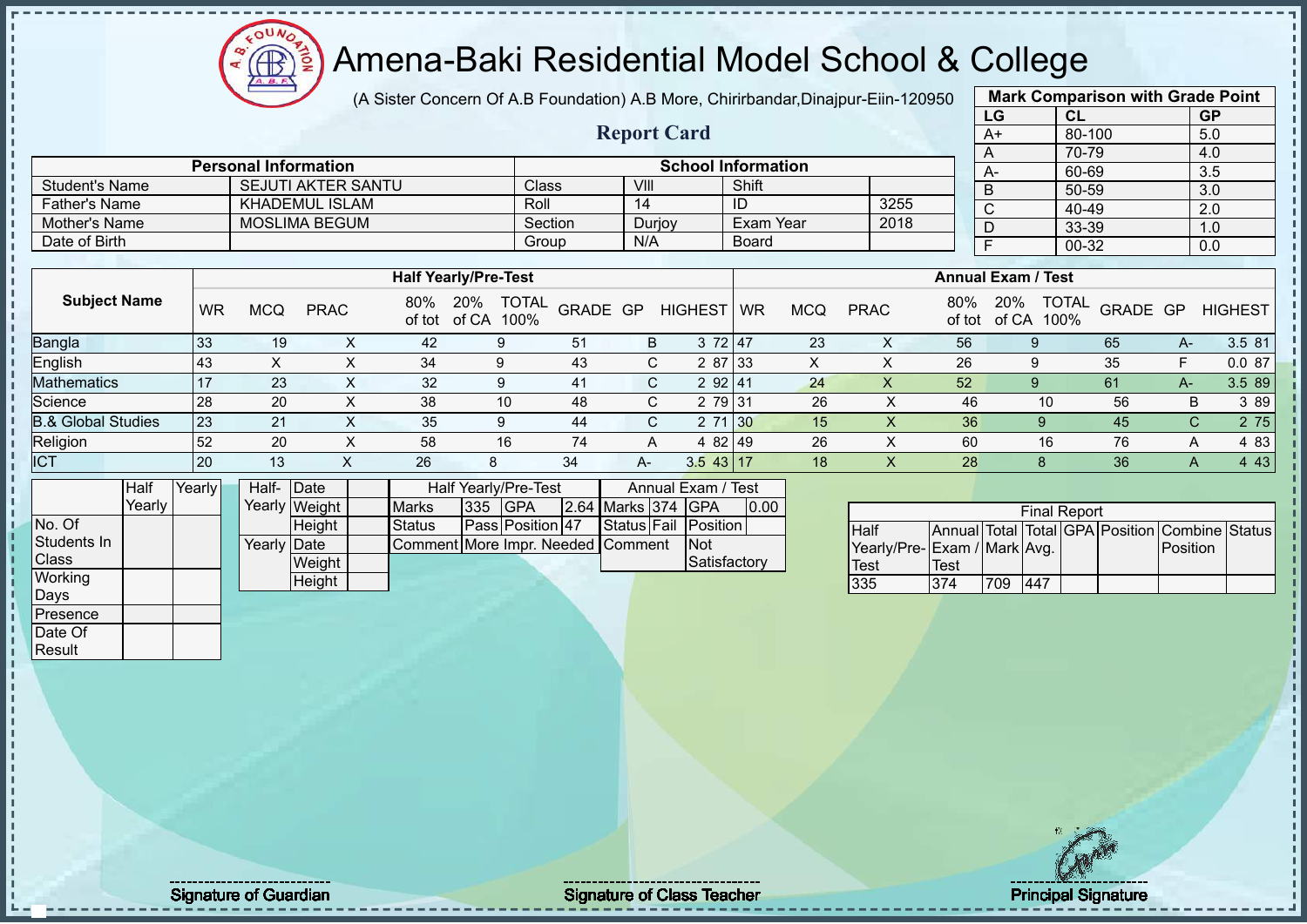# Amena-Baki Residential Model School & College

(A Sister Concern Of A.B Foundation) A.B More, Chirirbandar,Dinajpur-Eiin-120950

**Report Card**

|   |              | <b>Mark Comparison with Grade Point</b> |           |
|---|--------------|-----------------------------------------|-----------|
|   | LG           | <b>CL</b>                               | <b>GP</b> |
|   | $A+$         | 80-100                                  | 5.0       |
|   | A            | 70-79                                   | 4.0       |
|   | A-           | 60-69                                   | 3.5       |
|   | B            | 50-59                                   | 3.0       |
|   | $\mathsf{C}$ | 40-49                                   | 2.0       |
|   | D            | 33-39                                   | 1.0       |
| F |              | 00-32                                   | 0.0       |
|   |              |                                         |           |

|                               |     |     |                      |               |                                      |          |        |                |              |            |             |               |                                      | -- --    |     | - - -          |
|-------------------------------|-----|-----|----------------------|---------------|--------------------------------------|----------|--------|----------------|--------------|------------|-------------|---------------|--------------------------------------|----------|-----|----------------|
| <b>Father's Name</b>          |     |     | <b>NIRMOL SARKER</b> |               | Roll                                 |          | 15     |                | ID           |            | 3256        |               | C                                    | 40-49    |     | 2.0            |
| Mother's Name                 |     |     | <b>ADORI SARKER</b>  |               | Section                              |          | Durjoy |                | Exam Year    |            | 2018        |               | D                                    | 33-39    |     | 1.0            |
| Date of Birth                 |     |     |                      |               | Group                                |          | N/A    |                | <b>Board</b> |            |             |               |                                      | 00-32    |     | 0.0            |
|                               |     |     |                      |               |                                      |          |        |                |              |            |             |               |                                      |          |     |                |
|                               |     |     |                      |               | <b>Half Yearly/Pre-Test</b>          |          |        |                |              |            |             |               | <b>Annual Exam / Test</b>            |          |     |                |
| <b>Subject Name</b>           | WR  | MCQ | <b>PRAC</b>          | 80%<br>of tot | 20%<br><b>TOTAL</b><br>of CA<br>100% | GRADE GP |        | <b>HIGHEST</b> | <b>WR</b>    | <b>MCQ</b> | <b>PRAC</b> | 80%<br>of tot | <b>TOTAL</b><br>20%<br>of CA<br>100% | GRADE GP |     | <b>HIGHEST</b> |
| Bangla                        | 39  | 21  |                      | 48            | 11                                   | 59       | B      |                | 3 72 44      | 25         |             | 55            | 11                                   | 66       | A-  | 3.5 81         |
| English                       | 167 | ⋏   |                      | 54            | 14                                   | 68       | A-     | $3.587$ 55     |              | X          |             | 44            | 14                                   | 58       | B.  | 3 87           |
| <b>Mathematics</b>            | 21  | 17  | X.                   | 30            | 11                                   | 41       | C      |                | 2 92 35      | 20         | x           | 44            |                                      | 55       | B   | 3 89           |
| Science                       | 41  | 23  |                      | 51            | 16                                   | 67       | A-     | $3.5$ 79 44    |              | 24         |             | 54            | 16                                   | 70       | A   | 4 8 9          |
| <b>B.&amp; Global Studies</b> | 40  | 22  | ∧                    | 50            | 12                                   | 62       | A-     | $3.5$ 71 37    |              | 22         |             | 47            | 12                                   | 59       | B.  | 3 75           |
| Religion                      | 55  | 27  | ⋏                    | 66            | 15                                   | 81       | A+     |                | 582 55       | 24         |             | 63            | 15                                   | 78       | A   | 4 8 3          |
| <b>ICT</b>                    | 20  | 18  |                      | 30            | 5                                    | 35       | A      |                | 443 16       | 18         |             | 27            | 5                                    | 32       | A-. | 3.5 43         |

|              | Half   | Yearly | Half- Date  |               |               |     | Half Yearly/Pre-Test                     |                | Annual Exam / Test |      |
|--------------|--------|--------|-------------|---------------|---------------|-----|------------------------------------------|----------------|--------------------|------|
|              | Yearly |        |             | Yearly Weight | <b>Marks</b>  | 413 | <b>IGPA</b>                              | 3.5 Marks 418  | <b>IGPA</b>        | 3.43 |
| No. Of       |        |        |             | <b>Height</b> | <b>Status</b> |     | Pass Position 30 Status Pass Position 39 |                |                    |      |
| Students In  |        |        | Yearly Date |               | Comment Good  |     |                                          | <b>Comment</b> | Impry.             |      |
| <b>Class</b> |        |        |             | Weight        |               |     |                                          |                | Needed             |      |
| Working      |        |        |             | Height        |               |     |                                          |                |                    |      |
| Days         |        |        |             |               |               |     |                                          |                |                    |      |
| Presence     |        |        |             |               |               |     |                                          |                |                    |      |

Student's Name ANNASHA SARKER Class VIII VIII Shift

**Personal Information School Information** 

|                              |      |     | <b>Final Report</b> |  |                                                |      |
|------------------------------|------|-----|---------------------|--|------------------------------------------------|------|
| Half                         |      |     |                     |  | Annual Total Total GPA Position Combine Status |      |
| Yearly/Pre- Exam / Mark Avg. |      |     |                     |  | Position                                       |      |
| Test                         | Test |     |                     |  |                                                |      |
| 413                          | 418  | 831 | 416 3.46 35         |  |                                                | Pass |

Date Of **Result** 

Signature of Guardian Signature of Class Teacher Number of Class Teacher Principal Signature 18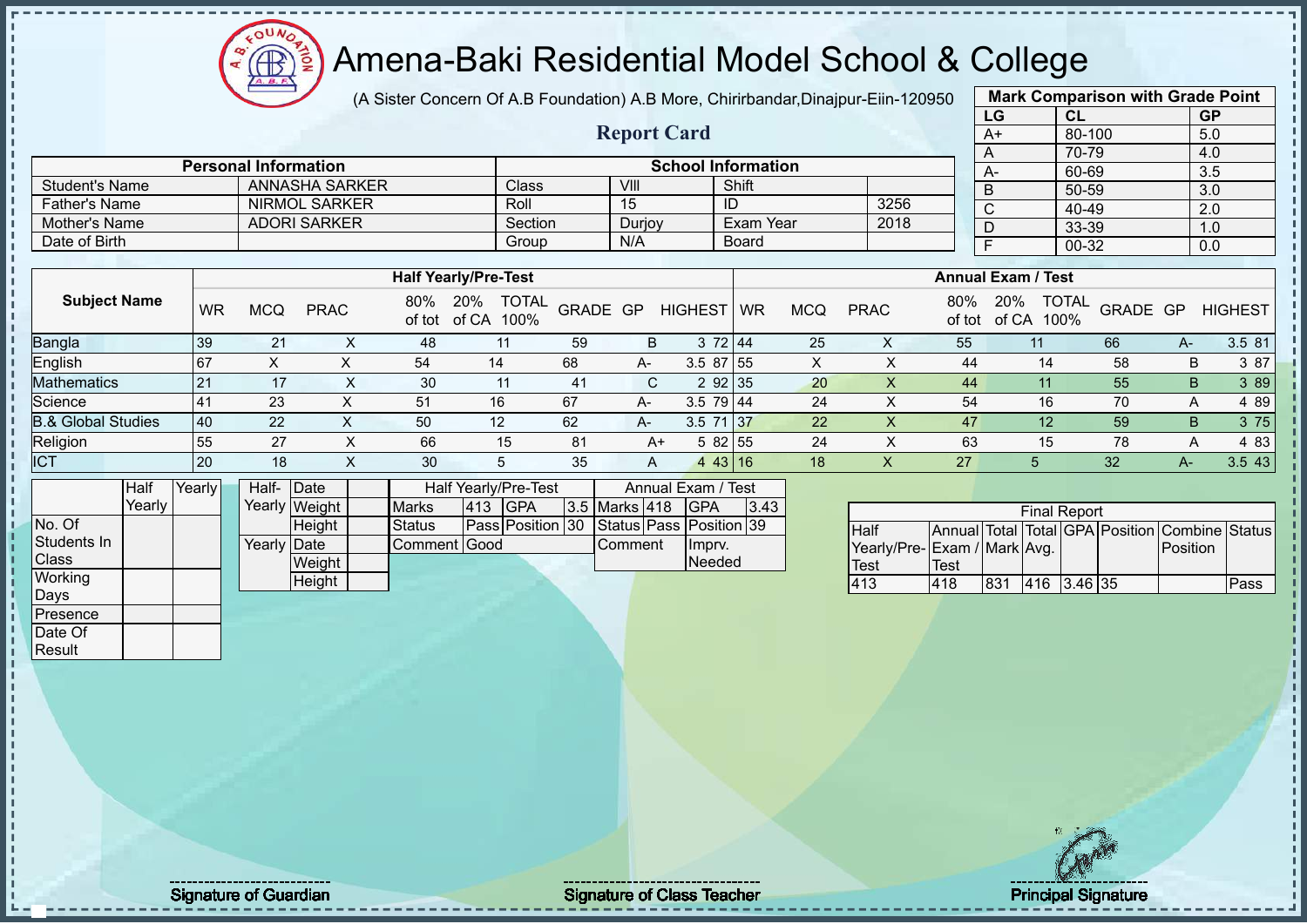$12\mu\text{V}$ **AR** 

# Amena-Baki Residential Model School & College

(A Sister Concern Of A.B Foundation) A.B More, Chirirbandar,Dinajpur-Eiin-120950

**Report Card**

| <b>Mark Comparison with Grade Point</b> |           |     |  |  |  |  |  |  |  |
|-----------------------------------------|-----------|-----|--|--|--|--|--|--|--|
| LG                                      | <b>CL</b> |     |  |  |  |  |  |  |  |
| $A+$                                    | 80-100    | 5.0 |  |  |  |  |  |  |  |
| A                                       | 70-79     | 4.0 |  |  |  |  |  |  |  |
| А-                                      | 60-69     | 3.5 |  |  |  |  |  |  |  |
| B                                       | 50-59     | 3.0 |  |  |  |  |  |  |  |
| C                                       | 40-49     | 2.0 |  |  |  |  |  |  |  |
| n                                       | 33-39     | 1.0 |  |  |  |  |  |  |  |
| F                                       | 0.0       |     |  |  |  |  |  |  |  |
|                                         |           |     |  |  |  |  |  |  |  |

|                       |                             |         |        |                    |      |      | $70-$  |
|-----------------------|-----------------------------|---------|--------|--------------------|------|------|--------|
|                       | <b>Personal Information</b> |         |        | School Information |      | - A- | 60-    |
| <b>Student's Name</b> | <b>ISRAT JAHAN NUPUR</b>    | Class   | VIII   | Shift              |      |      | $50-$  |
| Father's Name         | <b>ASHRAFUL ALOM</b>        | Roll    | 16     | ID                 | 3260 |      | 40-    |
| Mother's Name         | <b>BEAUTY PARVIN</b>        | Section | Durjoy | Exam Year          | 2018 |      | $33-$  |
| Date of Birth         |                             | Group   | N/A    | Board              |      |      | $00 -$ |
|                       |                             |         |        |                    |      |      |        |

|                               |     |     |             |               | <b>Half Yearly/Pre-Test</b>          |          |      |                |           |     |             |               | <b>Annual Exam / Test</b> |                          |              |                |
|-------------------------------|-----|-----|-------------|---------------|--------------------------------------|----------|------|----------------|-----------|-----|-------------|---------------|---------------------------|--------------------------|--------------|----------------|
| <b>Subject Name</b>           | WR  | MCQ | <b>PRAC</b> | 80%<br>of tot | <b>TOTAL</b><br>20%<br>of CA<br>100% | GRADE GP |      | <b>HIGHEST</b> | <b>WR</b> | MCQ | <b>PRAC</b> | 80%<br>of tot | 20%<br>100%<br>of CA      | <b>TOTAL</b><br>GRADE GP |              | <b>HIGHEST</b> |
| <b>Bangla</b>                 | 38  | 24  |             | 50            | 13                                   | 63       | $A-$ | $3.5$ 72 47    |           | 23  | X           | 56            | 13                        | 69                       | А-           | 3.5 81         |
| English                       | 60  | ∧   |             | 48            | 16                                   | 64       | $A-$ | $3.587$ 62     |           |     |             | 50            | 16                        | 66                       | А-           | 3.5 87         |
| <b>Mathematics</b>            | -44 | 27  |             | 57            | 13                                   | 70       | A    | 92158<br>4     |           | 25  |             | 66            | 13 <sup>°</sup>           | 79                       | $\mathsf{A}$ | 4 89           |
| Science                       | 51  | 24  |             | 60            | 15                                   | 75       | A    | 4 79 54        |           | 23  |             | 62            | 15                        | 77                       |              | 4 89           |
| <b>B.&amp; Global Studies</b> | 41  | 22  |             | 50            | 12                                   | 62       | A-   | 3.5<br>71.42   |           | 22  | х           | 51            | 12                        | 63                       | $A-$         | $3.5$ 75       |
| Religion                      | 52  | 24  |             | 61            | 15                                   | 76       | A    | 4 82 54        |           | 26  |             | 64            | 15                        | 79                       | $\mathsf{A}$ | 4 83           |
| <b>ICT</b>                    | 20  | 20  |             | 32            | 8                                    | 40       | $A+$ | 543 18         |           | 19  |             | 30            |                           | 38                       |              | 4 4 3          |

|                | <b>Half</b> | Yearly | Half-       | <b>IDate</b>  | Half Yearly/Pre-Test |     |                  |  |                | Annual Exam / Test      |      |  |
|----------------|-------------|--------|-------------|---------------|----------------------|-----|------------------|--|----------------|-------------------------|------|--|
|                | Yearly      |        |             | Yearly Weight | <b>Marks</b>         | 450 | <b>IGPA</b>      |  | 3.93 Marks 471 | <b>IGPA</b>             | 3.79 |  |
| No. Of         |             |        |             | Height        | <b>Status</b>        |     | Pass Position 19 |  |                | Status Pass Position 24 |      |  |
| Students In    |             |        | Yearly Date |               | Comment Good         |     |                  |  | Comment        | Impry.                  |      |  |
| <b>Class</b>   |             |        |             | Weight        |                      |     |                  |  |                | Needed                  |      |  |
| <b>Working</b> |             |        |             | Height        |                      |     |                  |  |                |                         |      |  |
| Days           |             |        |             |               |                      |     |                  |  |                |                         |      |  |
| Presence       |             |        |             |               |                      |     |                  |  |                |                         |      |  |

| <b>Final Report</b>          |      |     |     |           |  |                                                |      |
|------------------------------|------|-----|-----|-----------|--|------------------------------------------------|------|
| <b>I</b> Half                |      |     |     |           |  | Annual Total Total GPA Position Combine Status |      |
| Yearly/Pre- Exam / Mark Avg. |      |     |     |           |  | Position                                       |      |
| <b>Test</b>                  | Test |     |     |           |  |                                                |      |
| 450                          | 471  | 921 | 461 | $3.86$ 20 |  |                                                | Pass |

Date Of **Result** 

Signature of Guardian Signature of Class Teacher Principal Signature of Class Teacher Principal Signature 19/5<br>
Signature of Class Teacher Principal Signature 19/52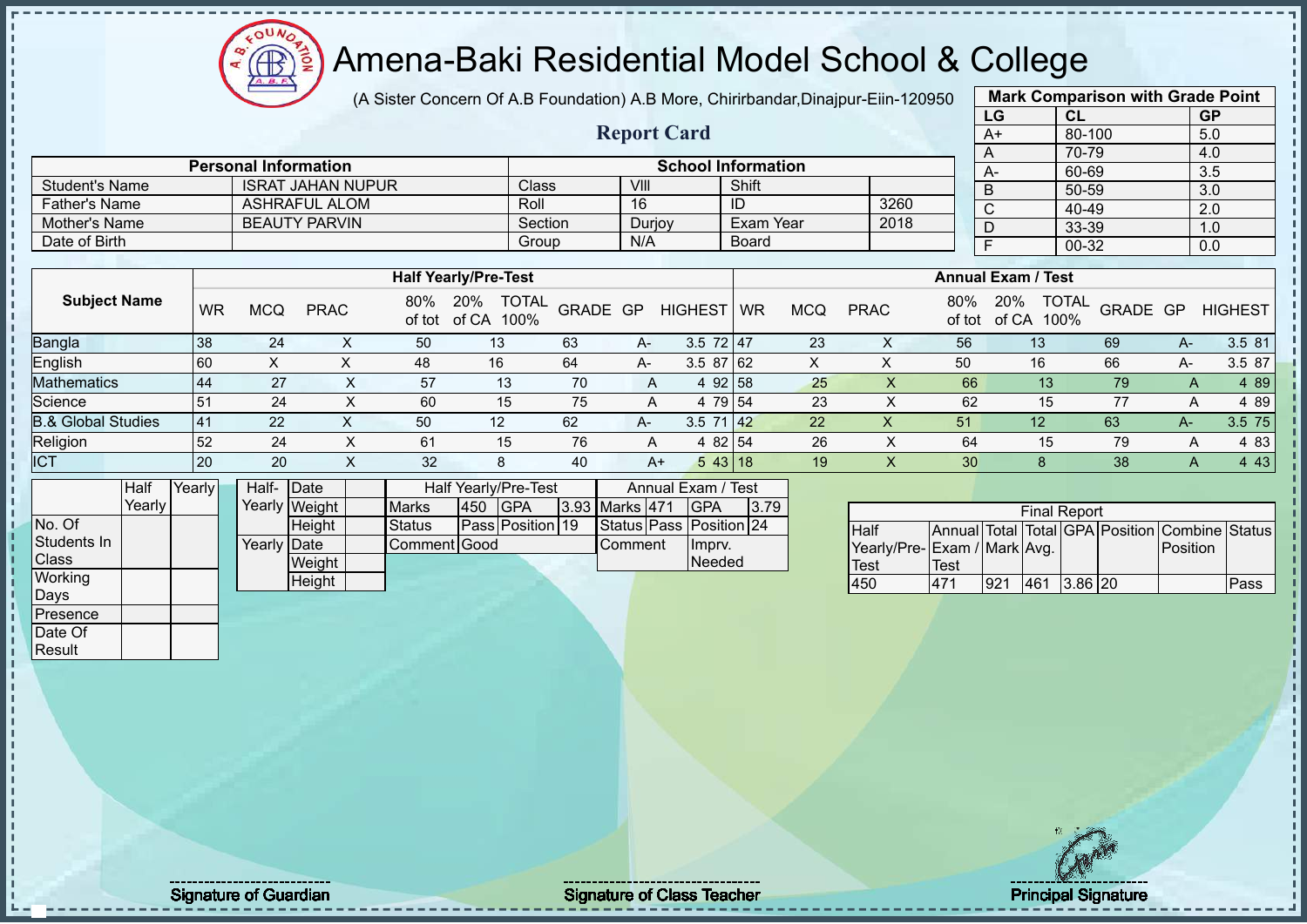(A Sister Concern Of A.B Foundation) A.B More, Chirirbandar,Dinajpur-Eiin-120950

**Report Card**

| <b>Mark Comparison with Grade Point</b> |           |           |  |  |  |  |  |  |  |  |
|-----------------------------------------|-----------|-----------|--|--|--|--|--|--|--|--|
| LG                                      | CL        | <b>GP</b> |  |  |  |  |  |  |  |  |
| $\overline{A+}$                         | 80-100    | 5.0       |  |  |  |  |  |  |  |  |
| A                                       | 70-79     | 4.0       |  |  |  |  |  |  |  |  |
| A-                                      | 60-69     | 3.5       |  |  |  |  |  |  |  |  |
| B                                       | 50-59     | 3.0       |  |  |  |  |  |  |  |  |
| C                                       | $40 - 49$ | 2.0       |  |  |  |  |  |  |  |  |
| D                                       | 33-39     | 1.0       |  |  |  |  |  |  |  |  |
| F                                       | 00-32     | 0.0       |  |  |  |  |  |  |  |  |
|                                         |           |           |  |  |  |  |  |  |  |  |

|                      | <b>Personal Information</b> |         |        | <b>School Information</b> |      | $A-$ |
|----------------------|-----------------------------|---------|--------|---------------------------|------|------|
| Student's Name       | ANONNA RANI ROY UPOMA       | Classi  | VIII   | Shift                     |      |      |
| <b>Father's Name</b> | ARUN KUMAR ROY              | Roll    |        | ID                        | 3275 |      |
| Mother's Name        | <b>SHAPLA RANI ROY</b>      | Section | Durjoy | Exam Year                 | 2018 |      |
| Date of Birth        |                             | Group   | N/A    | <b>Board</b>              |      |      |

|                               |    |     |             |     | <b>Half Yearly/Pre-Test</b> |                          |    |                |           |     |             |               | <b>Annual Exam / Test</b> |                                  |      |                |
|-------------------------------|----|-----|-------------|-----|-----------------------------|--------------------------|----|----------------|-----------|-----|-------------|---------------|---------------------------|----------------------------------|------|----------------|
| <b>Subject Name</b>           | WR | MCQ | <b>PRAC</b> | 80% | 20%<br>of tot of CA<br>100% | <b>TOTAL</b><br>GRADE GP |    | <b>HIGHEST</b> | <b>WR</b> | MCQ | <b>PRAC</b> | 80%<br>of tot | 20%<br>of CA              | <b>TOTAL</b><br>GRADE GP<br>100% |      | <b>HIGHEST</b> |
| <b>Bangla</b>                 | 39 | 21  |             | 48  | 9                           | 57                       | B  | 372 45         |           | 20  | ∧           | 52            |                           | 61                               | A-   | 3.5 81         |
| English                       | 60 |     |             | 48  | 9                           | 57                       | B  | 3 87 47        |           | Ā   |             | 38            |                           | 47                               | C.   | 2 87           |
| <b>Mathematics</b>            | 32 | 24  | ⋏           | 45  | 12                          | 57                       | B  | 392143         |           | 21  | х           | 51            | 12                        | 63                               | A-   | 3.5 89         |
| Science                       | 40 | 22  |             | 50  | 13                          | 63                       | A- | $3.5$ 79 51    |           | 25  |             | 61            | 13                        | 74                               | A    | 4 8 9          |
| <b>B.&amp; Global Studies</b> | 32 | 20  |             | 42  | 10                          | 52                       | B  | 71 35<br>3     |           | 20  |             | 44            | 10                        | 54                               | B    | 3 75           |
| Religion                      | 51 | 25  |             | 61  | 15                          | 76                       | A  | 4 82 53        |           | 23  |             | 61            | 15                        | 76                               | A    | 4 8 3          |
| <b>ICT</b>                    | 20 | 15  |             | 28  | 8                           | 36                       | A  | 443 19         |           | 23  |             | 34            |                           | 42                               | $A+$ | 5 4 3          |

|                | Half     | Yearly | Half- Date  |               | Half Yearly/Pre-Test  |  |                  |  |                       | Annual Exam / Test |                         |      |
|----------------|----------|--------|-------------|---------------|-----------------------|--|------------------|--|-----------------------|--------------------|-------------------------|------|
|                | Yearlv l |        |             | Yearly Weight | <b>Marks</b>          |  | 398 GPA          |  | <b>3.36 Marks 417</b> |                    | <b>IGPA</b>             | 3.57 |
| No. Of         |          |        |             | <b>Height</b> | <b>Status</b>         |  | Pass Position 36 |  |                       |                    | Status Pass Position 33 |      |
| Students In    |          |        | Yearly Date |               | Comment Imprv. Needed |  |                  |  | Comment               |                    | Imprv.                  |      |
| <b>Class</b>   |          |        |             | Weight        |                       |  |                  |  |                       |                    | Needed                  |      |
| <b>Working</b> |          |        |             | Height        |                       |  |                  |  |                       |                    |                         |      |
| Days           |          |        |             |               |                       |  |                  |  |                       |                    |                         |      |
| Presence       |          |        |             |               |                       |  |                  |  |                       |                    |                         |      |

 $12\mu\text{V}$ 

Æ

| <b>Final Report</b>         |      |      |             |  |  |                                                |      |
|-----------------------------|------|------|-------------|--|--|------------------------------------------------|------|
| <b>I</b> Half               |      |      |             |  |  | Annual Total Total GPA Position Combine Status |      |
| Yearly/Pre-Exam / Mark Avg. |      |      |             |  |  | Position                                       |      |
| <b>Test</b>                 | Test |      |             |  |  |                                                |      |
| 398                         | 417  | 1815 | 408 3.46 37 |  |  |                                                | Pass |

Date Of **Result** 

Signature of Guardian Signature of Class Teacher Principal Signature of Class Teacher Principal Signature 2005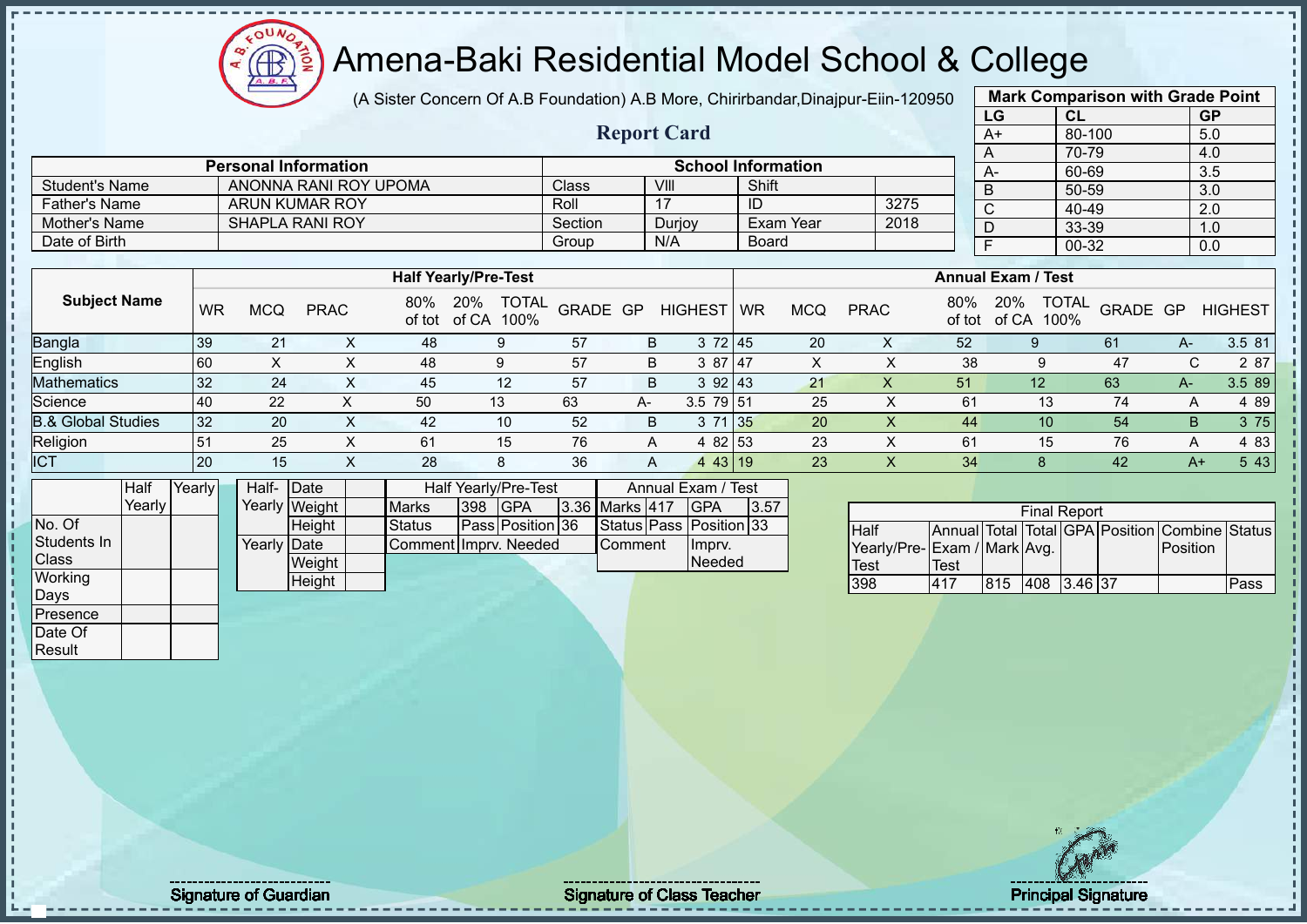# Amena-Baki Residential Model School & College

(A Sister Concern Of A.B Foundation) A.B More, Chirirbandar,Dinajpur-Eiin-120950

**Report Card**

| <b>Mark Comparison with Grade Point</b> |            |           |  |  |  |  |  |  |  |  |
|-----------------------------------------|------------|-----------|--|--|--|--|--|--|--|--|
| LG                                      | CL         | <b>GP</b> |  |  |  |  |  |  |  |  |
| $A+$                                    | $80 - 100$ | 5.0       |  |  |  |  |  |  |  |  |
| A                                       | 70-79      | 4.0       |  |  |  |  |  |  |  |  |
| A-                                      | 60-69      | 3.5       |  |  |  |  |  |  |  |  |
| B                                       | 50-59      | 3.0       |  |  |  |  |  |  |  |  |
| C                                       | 40-49      | 2.0       |  |  |  |  |  |  |  |  |
| D                                       | 33-39      | 1.0       |  |  |  |  |  |  |  |  |
| F                                       | 00-32      | 0.0       |  |  |  |  |  |  |  |  |
|                                         |            |           |  |  |  |  |  |  |  |  |

|                               |    |            |             |     | <b>Half Yearly/Pre-Test</b>                 |          |      |                |           |     |             |               | <b>Annual Exam / Test</b>            |          |    |                |
|-------------------------------|----|------------|-------------|-----|---------------------------------------------|----------|------|----------------|-----------|-----|-------------|---------------|--------------------------------------|----------|----|----------------|
| <b>Subject Name</b>           | WR | <b>MCQ</b> | <b>PRAC</b> | 80% | 20%<br><b>TOTAL</b><br>of tot of CA<br>100% | GRADE GP |      | <b>HIGHEST</b> | <b>WR</b> | MCQ | <b>PRAC</b> | 80%<br>of tot | <b>TOTAL</b><br>20%<br>of CA<br>100% | GRADE GP |    | <b>HIGHEST</b> |
| <b>Bangla</b>                 | 37 | 19         |             | 45  | 13                                          | 58       | B.   | 3 72 46        |           | 20  |             | 53            | 13                                   | 66       | A- | 3.5 81         |
| English                       | 63 | ∧          |             | 50  | 12                                          | 62       | $A-$ | 3.587148       |           |     |             | 38            | 12                                   | 50       | B  | 3 87           |
| <b>Mathematics</b>            | 29 | 18         |             | 38  |                                             | 46       | C.   | 2 92 25        |           | 22  |             | 38            |                                      | 46       | C  | 2 89           |
| Science                       | 35 | 16         |             | 41  | 12                                          | 53       | B    | 3 79 41        |           | 26  |             | 54            | 12                                   | 66       | A- | 3.5 89         |
| <b>B.&amp; Global Studies</b> | 29 | 22         |             | 41  |                                             | 50       | B    | 3 71 29        |           | 22  |             | 41            |                                      | 50       | B. | 3 75           |
| Religion                      | 49 | 21         |             | 56  | 15                                          |          | A    | 4 82 51        |           | 22  |             | 58            | 15                                   | 73       | A  | 4 8 3          |
| <b>ICT</b>                    | 20 | 15         |             | 28  | 8                                           | 36       | A    | 443 16         |           | 18  |             | 27            |                                      | 35       |    | 4 4 3          |

|              | Half     | Yearly | Half- Date           |               |                         | Half Yearly/Pre-Test    |             |                | Annual Exam / Test      |  |
|--------------|----------|--------|----------------------|---------------|-------------------------|-------------------------|-------------|----------------|-------------------------|--|
|              | Yearlv l |        |                      | Yearly Weight | <b>Marks</b><br>376 GPA | 3.21 Marks 386          | <b>IGPA</b> | 3.29           |                         |  |
| No. Of       |          |        |                      | <b>Height</b> | Status                  | <b>Pass Position 41</b> |             |                | Status Pass Position 42 |  |
| Students In  |          |        | Yearlv <b>I</b> Date |               | Comment I mprv. Needed  |                         |             | <b>Comment</b> | More Impr.              |  |
| <b>Class</b> |          |        |                      | Weight        |                         |                         |             |                | <b>Needed</b>           |  |
| Working      |          |        |                      | <b>Height</b> |                         |                         |             |                |                         |  |
| Days         |          |        |                      |               |                         |                         |             |                |                         |  |

Student's Name SANGIDA ISLAM Class VIII Shift<br>
Father's Name MD. AMINUL ISLAM Roll 18 ID

Mother's Name SHEMANA ISLAM Section Durjoy Exam Year Date of Birth Board Group N/A Board

**Personal Information School Information** 

Father's Name MD. AMINUL ISLAM Roll 18 ID 3280<br>
Mother's Name SHEMANA ISLAM Section Duriov Exam Year 2018

|                              | <b>Final Report</b> |      |             |  |  |                                                |      |  |  |  |  |  |  |  |
|------------------------------|---------------------|------|-------------|--|--|------------------------------------------------|------|--|--|--|--|--|--|--|
| <b>Half</b>                  |                     |      |             |  |  | Annual Total Total GPA Position Combine Status |      |  |  |  |  |  |  |  |
| Yearly/Pre- Exam / Mark Avg. |                     |      |             |  |  | Position                                       |      |  |  |  |  |  |  |  |
| Test                         | <b>Test</b>         |      |             |  |  |                                                |      |  |  |  |  |  |  |  |
| 376                          | 386                 | 1762 | 381 3.25 42 |  |  |                                                | Pass |  |  |  |  |  |  |  |

Presence Date Of **Result** 

Signature of Guardian Signature Signature of Class Teacher Principal Signature 21/52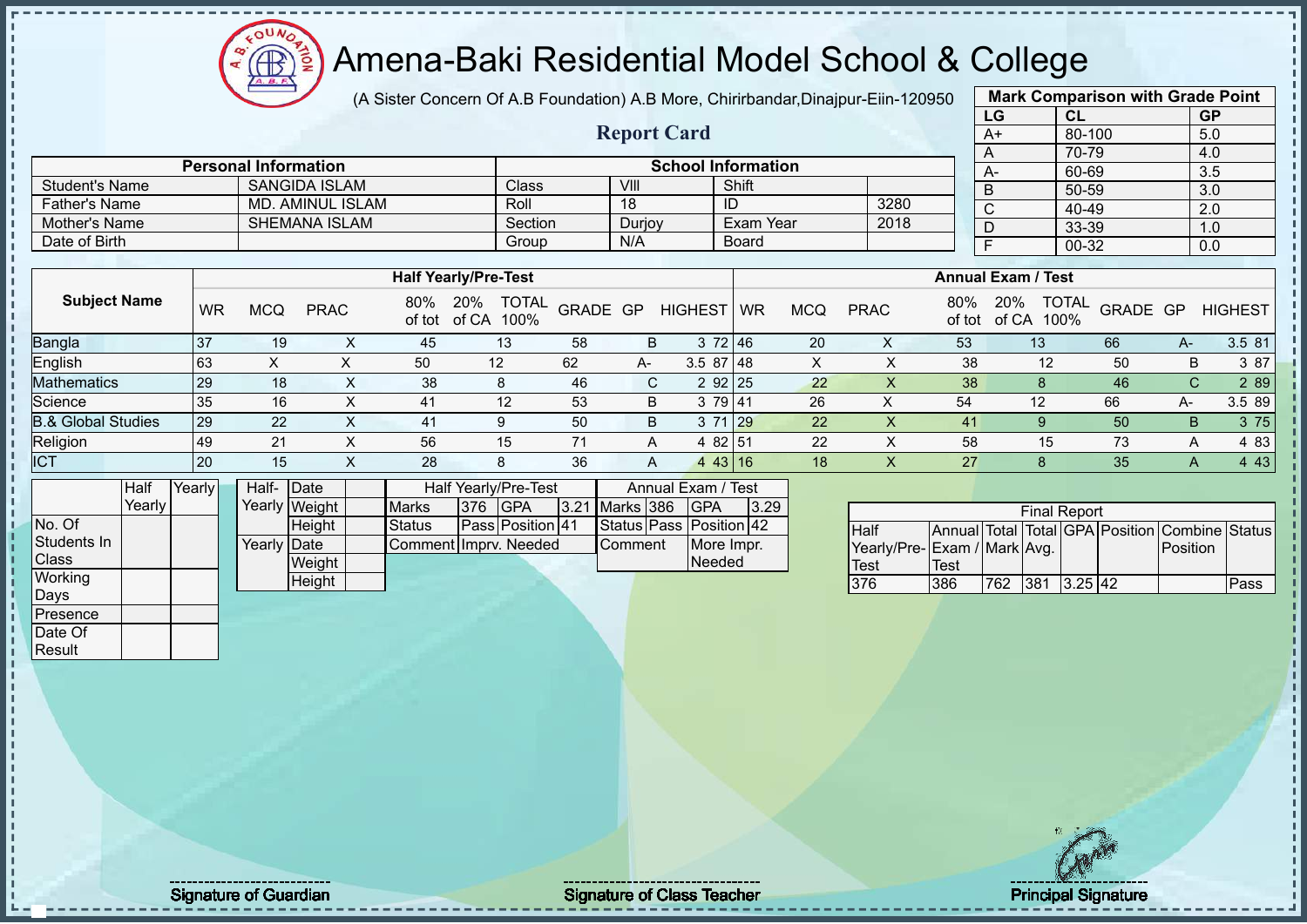(A Sister Concern Of A.B Foundation) A.B More, Chirirbandar,Dinajpur-Eiin-120950

|      | <b>Mark Comparison with Grade Point</b> |           |
|------|-----------------------------------------|-----------|
| LG   | CL                                      | <b>GP</b> |
| $A+$ | 80-100                                  | 5.0       |
| A    | 70-79                                   | 4.0       |
| А-   | 60-69                                   | 3.5       |
| B    | 50-59                                   | 3.0       |
| C    | 40-49                                   | 2.0       |
| D    | 33-39                                   | 1.0       |
| F    | 00-32                                   | 0.0       |
|      |                                         |           |

|                      |                             |         | <b>Report Card</b> |                           |      | --<br>A+ |
|----------------------|-----------------------------|---------|--------------------|---------------------------|------|----------|
|                      |                             |         |                    |                           |      |          |
|                      | <b>Personal Information</b> |         |                    | <b>School Information</b> |      | A-       |
| Student's Name       | MARIA JANNAT JIM            | Class   | VIII               | Shift                     |      |          |
| <b>Father's Name</b> | S. M. KHAIRUL ALAM          | Roll    | 19                 | ID                        | 3326 |          |
| Mother's Name        | <b>MOST. MOMTAZ BEGUM</b>   | Section | Durjoy             | Exam Year                 | 2018 |          |
| Date of Birth        |                             | Group   | N/A                | Board                     |      |          |

|                               |           |     |             |     | <b>Half Yearly/Pre-Test</b>                 |          |      |                 |           |            |             |               | <b>Annual Exam / Test</b>            |          |    |                |
|-------------------------------|-----------|-----|-------------|-----|---------------------------------------------|----------|------|-----------------|-----------|------------|-------------|---------------|--------------------------------------|----------|----|----------------|
| <b>Subject Name</b>           | <b>WR</b> | MCQ | <b>PRAC</b> | 80% | <b>TOTAL</b><br>20%<br>of tot of CA<br>100% | GRADE GP |      | <b>HIGHEST</b>  | <b>WR</b> | <b>MCQ</b> | <b>PRAC</b> | 80%<br>of tot | <b>TOTAL</b><br>20%<br>of CA<br>100% | GRADE GP |    | <b>HIGHEST</b> |
| <b>Bangla</b>                 | 36        | 24  |             | 48  | 13                                          | 61       | A-   | $3.5$ 72 51     |           | 22         |             | 58            | 13                                   |          |    | 4 81           |
| English                       | 82        |     |             | 66  | 17                                          | 83       | A+   | 5 87 60         |           |            | ∧           | 48            | 17                                   | 65       | А- | 3.5 87         |
| <b>Mathematics</b>            | 45        | 24  |             | 55  | 15                                          | 70       | A    | 92 46<br>4      |           | 24         |             | 56            | 15 <sup>°</sup>                      |          | A  | 4 89           |
| Science                       | 53        | 24  |             | 62  | 16                                          | 78       | A    | 4 79 60         |           | 26         |             | 69            | 16                                   | 85       | A+ | 5 89           |
| <b>B.&amp; Global Studies</b> | 42        | 23  | $\sim$      | 52  | 12                                          | 64       | $A-$ | $3.5 \ 71 \ 42$ |           | 24         | ∧           | 53            | 12                                   | 65       | А- | 3.5 75         |
| Religion                      | 55        | 25  |             | 64  | 15                                          | 79       | A    | 4 82 49         |           | 27         |             | 61            | 15                                   | 76       |    | 4 83           |
| <b>ICT</b>                    | 121       | 20  |             | 33  |                                             | 40       | A+   | 543 18          |           | 22         |             | 32            |                                      | 39       | A  | 4 4 3          |

|              | Half   | Yearly | Half- Date  |               |              |     | <b>Half Yearly/Pre-Test</b> |                | Annual Exam / Test      |   |
|--------------|--------|--------|-------------|---------------|--------------|-----|-----------------------------|----------------|-------------------------|---|
|              | Yearlv |        |             | Yearly Weight | <b>Marks</b> | 475 | <b>IGPA</b>                 | 4.14 Marks 472 | <b>IGPA</b>             | 4 |
| No. Of       |        |        |             | Height        | Status       |     | Pass Position 12            |                | Status Pass Position 17 |   |
| Students In  |        |        | Yearly Date |               | Comment Good |     |                             | Comment        | Good                    |   |
| <b>Class</b> |        |        |             | Weight        |              |     |                             |                |                         |   |
| Working      |        |        |             | Height        |              |     |                             |                |                         |   |
| Days         |        |        |             |               |              |     |                             |                |                         |   |
| Presence     |        |        |             |               |              |     |                             |                |                         |   |
| Date Of      |        |        |             |               |              |     |                             |                |                         |   |

 $12\mu\text{V}$ 

|                             |      |     | <b>Final Report</b> |  |                                                |      |
|-----------------------------|------|-----|---------------------|--|------------------------------------------------|------|
| <b>Half</b>                 |      |     |                     |  | Annual Total Total GPA Position Combine Status |      |
| Yearly/Pre-Exam / Mark Avg. |      |     |                     |  | <b>IPosition</b>                               |      |
| <b>Test</b>                 | Test |     |                     |  |                                                |      |
| 475                         | 472  | 947 | 474 4.07 15         |  |                                                | Pass |

Result

Signature of Guardian Signature of Class T Teacher Principal Signature 22/52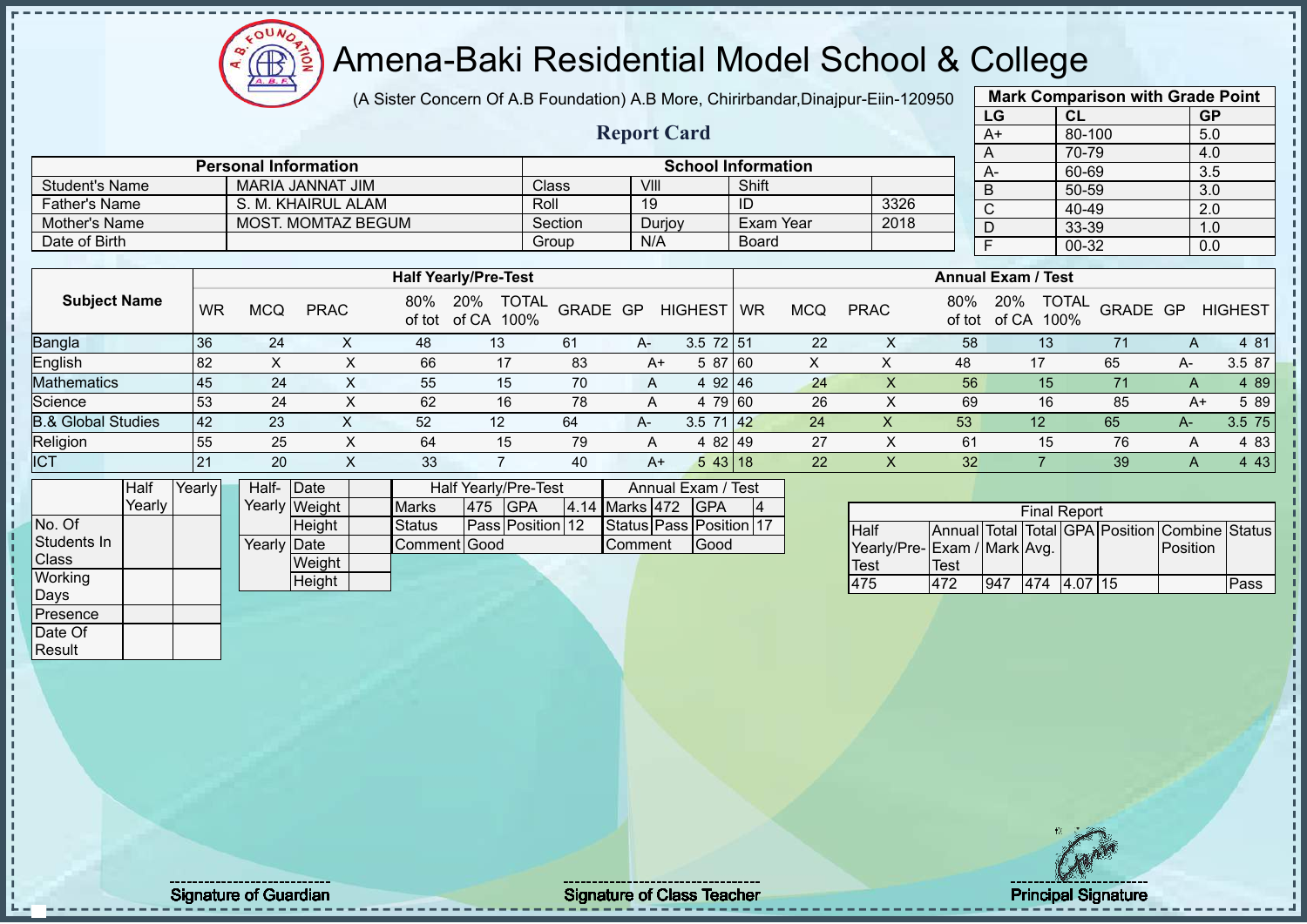(A Sister Concern Of A.B Foundation) A.B More, Chirirbandar,Dinajpur-Eiin-120950

**Report Card**

| <b>Mark Comparison with Grade Point</b> |           |           |  |  |  |  |  |  |  |  |  |
|-----------------------------------------|-----------|-----------|--|--|--|--|--|--|--|--|--|
| LG                                      | <b>CL</b> | <b>GP</b> |  |  |  |  |  |  |  |  |  |
| $A+$                                    | 80-100    | 5.0       |  |  |  |  |  |  |  |  |  |
| A                                       | 70-79     | 4.0       |  |  |  |  |  |  |  |  |  |
| A-                                      | 60-69     | 3.5       |  |  |  |  |  |  |  |  |  |
| B                                       | 50-59     | 3.0       |  |  |  |  |  |  |  |  |  |
| C                                       | 40-49     | 2.0       |  |  |  |  |  |  |  |  |  |
| D                                       | 33-39     | 1.0       |  |  |  |  |  |  |  |  |  |
| F                                       | 0.0       |           |  |  |  |  |  |  |  |  |  |
|                                         |           |           |  |  |  |  |  |  |  |  |  |

|                       | <b>Personal Information</b> |              |        | <b>School Information</b> |      |
|-----------------------|-----------------------------|--------------|--------|---------------------------|------|
| <b>Student's Name</b> | <b>FARIYA JAHAN BONNY</b>   | <b>Class</b> | VIII   | Shift                     |      |
| <b>Father's Name</b>  | BADSHA MIA                  | Roll         | 20     | ID                        | 3328 |
| Mother's Name         | SHAMIMA BEGUM               | Section      | Durjoy | Exam Year                 | 2018 |
| Date of Birth         |                             | Group        | N/A    | Board                     |      |

|                               |           |            |             |               | <b>Half Yearly/Pre-Test</b> |                          |              |                |             |            |             |               | <b>Annual Exam / Test</b> |                          |      |                |
|-------------------------------|-----------|------------|-------------|---------------|-----------------------------|--------------------------|--------------|----------------|-------------|------------|-------------|---------------|---------------------------|--------------------------|------|----------------|
| <b>Subject Name</b>           | <b>WR</b> | <b>MCQ</b> | <b>PRAC</b> | 80%<br>of tot | 20%<br>of CA<br>100%        | <b>TOTAL</b><br>GRADE GP |              | <b>HIGHEST</b> | <b>I</b> WR | <b>MCQ</b> | <b>PRAC</b> | 80%<br>of tot | 20%<br>100%<br>of CA      | <b>TOTAL</b><br>GRADE GP |      | <b>HIGHEST</b> |
| <b>Bangla</b>                 | 33        | 16         |             | 39            | 12                          | -51                      | B            | 372 46         |             | 17         | ∧           | 50            | 12                        | 62                       | $A-$ | 3.5 81         |
| English                       | 50        |            |             | 40            | 10                          | 50                       | B            | 3 87 45        |             | X          |             | 36            | 10                        | 46                       |      | 2 87           |
| <b>Mathematics</b>            | 29        | 14         | X           | 34            | 6                           | 40                       | C.           | 2 92 38        |             | 17         |             | 44            |                           | 52                       | B    | 3 8 9          |
| Science                       | 45        | 19         |             | 51            | 14                          | 65                       | A-           | $3.5$ 79 43    |             | 24         | $\check{ }$ | 54            | 14                        | 68                       | A-   | 3.5 89         |
| <b>B.&amp; Global Studies</b> | 33        | 19         |             | 42            | 11                          | 53                       | B            | 71 38          |             | 17         |             | 44            | 11                        | 55                       | B    | 3 75           |
| Religion                      | 55        | 25         |             | 64            | 16                          | 80                       | A+           | 5 82 47        |             | 22         |             | 55            | 16                        | 71                       | A    | 4 8 3          |
| <b>ICT</b>                    | 20        |            |             | 30            |                             | 37                       | $\mathsf{A}$ | 4 43 16        |             | 19         | $\lambda$   | 28            |                           | 35                       | A    | 4 4 3          |

|                | Half   | Yearly∐ | Half- Date  |               |                       | Half Yearly/Pre-Test |                  | Annual Exam / Test |                         |      |
|----------------|--------|---------|-------------|---------------|-----------------------|----------------------|------------------|--------------------|-------------------------|------|
|                | Yearly |         |             | Yearly Weight | <b>Marks</b>          | 376                  | <b>IGPA</b>      | 3.36 Marks 389     | IGPA                    | 3.29 |
| No. Of         |        |         |             | Height        | <b>Status</b>         |                      | Pass Position 38 |                    | Status Pass Position 41 |      |
| Students In    |        |         | Yearly Date |               | Comment Imprv. Needed |                      |                  | <b>Comment</b>     | More Impr.              |      |
| Class          |        |         |             | Weight        |                       |                      |                  |                    | Needed                  |      |
| <b>Working</b> |        |         |             | Height        |                       |                      |                  |                    |                         |      |
| Days           |        |         |             |               |                       |                      |                  |                    |                         |      |
| Presence       |        |         |             |               |                       |                      |                  |                    |                         |      |

 $12\mu\text{V}$ 

**AR** 

|             | <b>Final Report</b> |                                          |                     |  |  |                                                |      |  |  |  |  |  |  |  |  |
|-------------|---------------------|------------------------------------------|---------------------|--|--|------------------------------------------------|------|--|--|--|--|--|--|--|--|
| <b>Half</b> |                     |                                          |                     |  |  | Annual Total Total GPA Position Combine Status |      |  |  |  |  |  |  |  |  |
|             |                     | Yearly/Pre- Exam / Mark Avg.<br>Position |                     |  |  |                                                |      |  |  |  |  |  |  |  |  |
| Test        | <b>Test</b>         |                                          |                     |  |  |                                                |      |  |  |  |  |  |  |  |  |
| 376         | 389                 | 765                                      | $ 383 $ $ 3.32 $ 40 |  |  |                                                | Pass |  |  |  |  |  |  |  |  |

Date Of **Result** 

Signature of Guardian Signature of Class Teacher Principal Signature of Class Teacher Principal Signature 23/5<br>
23/52/52/52/52/52/52 Signature of Class Teacher Principal Signature 23/52/52 Signature 23/52/52 Signature 23/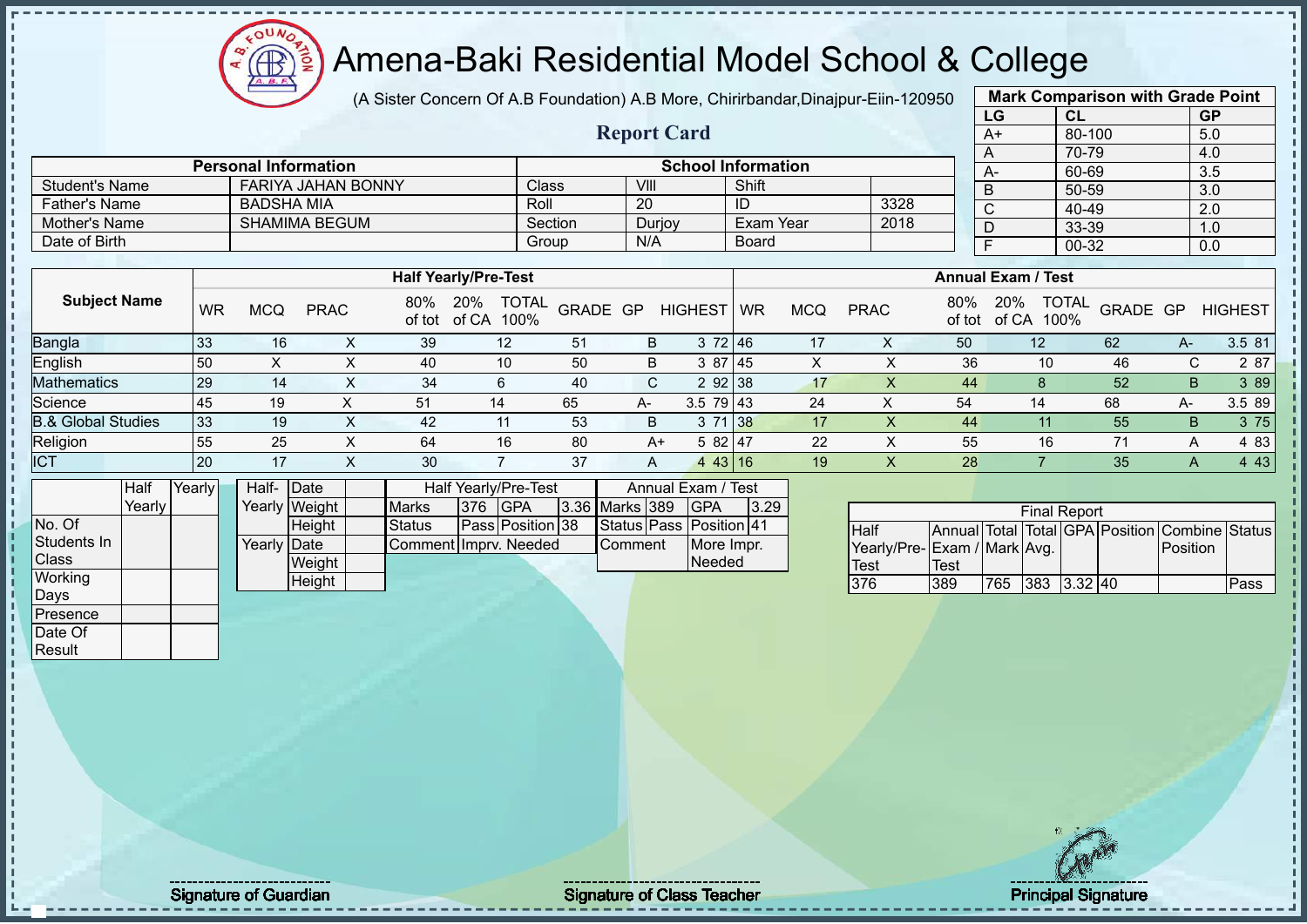# Amena-Baki Residential Model School & College

(A Sister Concern Of A.B Foundation) A.B More, Chirirbandar,Dinajpur-Eiin-120950

**Report Card**

| <b>Mark Comparison with Grade Point</b> |        |           |  |  |  |  |  |  |  |  |  |  |
|-----------------------------------------|--------|-----------|--|--|--|--|--|--|--|--|--|--|
| LG                                      | CL     | <b>GP</b> |  |  |  |  |  |  |  |  |  |  |
| $A+$                                    | 80-100 | 5.0       |  |  |  |  |  |  |  |  |  |  |
| A                                       | 70-79  | 4.0       |  |  |  |  |  |  |  |  |  |  |
| A-                                      | 60-69  | 3.5       |  |  |  |  |  |  |  |  |  |  |
| B                                       | 50-59  | 3.0       |  |  |  |  |  |  |  |  |  |  |
| $\mathsf{C}$                            | 40-49  | 2.0       |  |  |  |  |  |  |  |  |  |  |
| D                                       | 33-39  | 1.0       |  |  |  |  |  |  |  |  |  |  |
| F                                       | 00-32  | 0.0       |  |  |  |  |  |  |  |  |  |  |
|                                         |        |           |  |  |  |  |  |  |  |  |  |  |

| <b>Father's Name</b>          |           |            | <b>SHOFIKER RAHMAN</b> |               | Roll                          |         | 21       |                | ID        |            | 3330        |               | $\mathsf{C}$              | 40-49                |          |    | 2.0            |
|-------------------------------|-----------|------------|------------------------|---------------|-------------------------------|---------|----------|----------------|-----------|------------|-------------|---------------|---------------------------|----------------------|----------|----|----------------|
| Mother's Name                 |           |            | <b>REJWANA AKTHAR</b>  |               |                               | Section | Durjoy   |                | Exam Year |            | 2018        |               |                           | 33-39                |          |    | 1.0            |
| Date of Birth                 |           |            |                        |               |                               | Group   | N/A      |                | Board     |            |             |               |                           | 00-32                |          |    | 0.0            |
|                               |           |            |                        |               |                               |         |          |                |           |            |             |               |                           |                      |          |    |                |
|                               |           |            |                        |               | <b>Half Yearly/Pre-Test</b>   |         |          |                |           |            |             |               | <b>Annual Exam / Test</b> |                      |          |    |                |
| <b>Subject Name</b>           | <b>WR</b> | <b>MCQ</b> | <b>PRAC</b>            | 80%<br>of tot | TOTAL<br>20%<br>of CA<br>100% |         | GRADE GP | <b>HIGHEST</b> | <b>WR</b> | <b>MCQ</b> | <b>PRAC</b> | 80%<br>of tot | 20%<br>of CA              | <b>TOTAL</b><br>100% | GRADE GP |    | <b>HIGHEST</b> |
| <b>Bangla</b>                 | 34        | 23         |                        | 46            | 12                            | 58      | B.       | 372 45         |           | 20         | Χ           | 52            | 12 <sup>°</sup>           |                      | 64       | A- | 3.5 81         |
| English                       | 61        | Χ          |                        | 49            | 12                            | 61      | A-       | $3.587$   47   |           | X.         |             | 38            |                           | 12                   | 50       | B  | 3 87           |
| Mathematics                   | 33        | 20         | ^                      | 42            |                               | 49      |          | 2 92 36<br>C.  |           | 17         |             | 42            |                           | 8                    | 50       | B. | 3 8 9          |
| Science                       | 42        | 18         | $\sim$                 | 48            | 17                            | 65      | A-       | $3.5$ 79 47    |           | 23         |             | 56            |                           | 17                   | 73       | A  | 4 8 9          |
| <b>B.&amp; Global Studies</b> | 28        | 18         | ㅅ                      | 37            | 13                            | 50      | B        | 371 41         |           | 15         |             | 45            |                           | 13                   | 58       | B  | 3 75           |
| Religion                      | 56        | 18         |                        | 59            | 16                            | 75      | A        | 4 82 53        |           | 23         |             | 61            |                           | 16                   | 77       | A  | 4 8 3          |
| <b>ICT</b>                    | 20        | 14         |                        | 27            |                               | 34      | A-       | 3.543 16       |           | 19         |             | 28            |                           |                      | 35       | A  | 4 4 3          |

|              | Half   | Yearly | Half- Date  |               |                                           |  | Half Yearly/Pre-Test |  |  | Annual Exam / Test |                         |     |
|--------------|--------|--------|-------------|---------------|-------------------------------------------|--|----------------------|--|--|--------------------|-------------------------|-----|
|              | Yearlv |        |             | Yearly Weight | 3.21 Marks 407<br>392 GPA<br><b>Marks</b> |  |                      |  |  |                    | <b>IGPA</b>             | 3.5 |
| No. Of       |        |        |             | Height        | Pass Position 40<br><b>Status</b>         |  |                      |  |  |                    | Status Pass Position 37 |     |
| Students In  |        |        | Yearly Date |               | Comment Imprv. Needed                     |  |                      |  |  | Comment            | Imprv.                  |     |
| <b>Class</b> |        |        |             | Weight        |                                           |  |                      |  |  | <b>Needed</b>      |                         |     |
| Working      |        |        |             | Height        |                                           |  |                      |  |  |                    |                         |     |
| Days         |        |        |             |               |                                           |  |                      |  |  |                    |                         |     |

Student's Name SUMAIYA RIFAT Class VIII VIII Shift

**Personal Information CONSIDERITY INCORPORATION School Information** 

|                             |      |     | <b>Final Report</b> |  |                                                |      |
|-----------------------------|------|-----|---------------------|--|------------------------------------------------|------|
| Half                        |      |     |                     |  | Annual Total Total GPA Position Combine Status |      |
| Yearly/Pre-Exam / Mark Avg. |      |     |                     |  | Position                                       |      |
| <b>Test</b>                 | Test |     |                     |  |                                                |      |
| 392                         | 407  | 799 | 400 3.36 39         |  |                                                | Pass |

Presence Date Of **Result** 

Signature of Guardian Signature of Class Teacher Principal Signature 24/52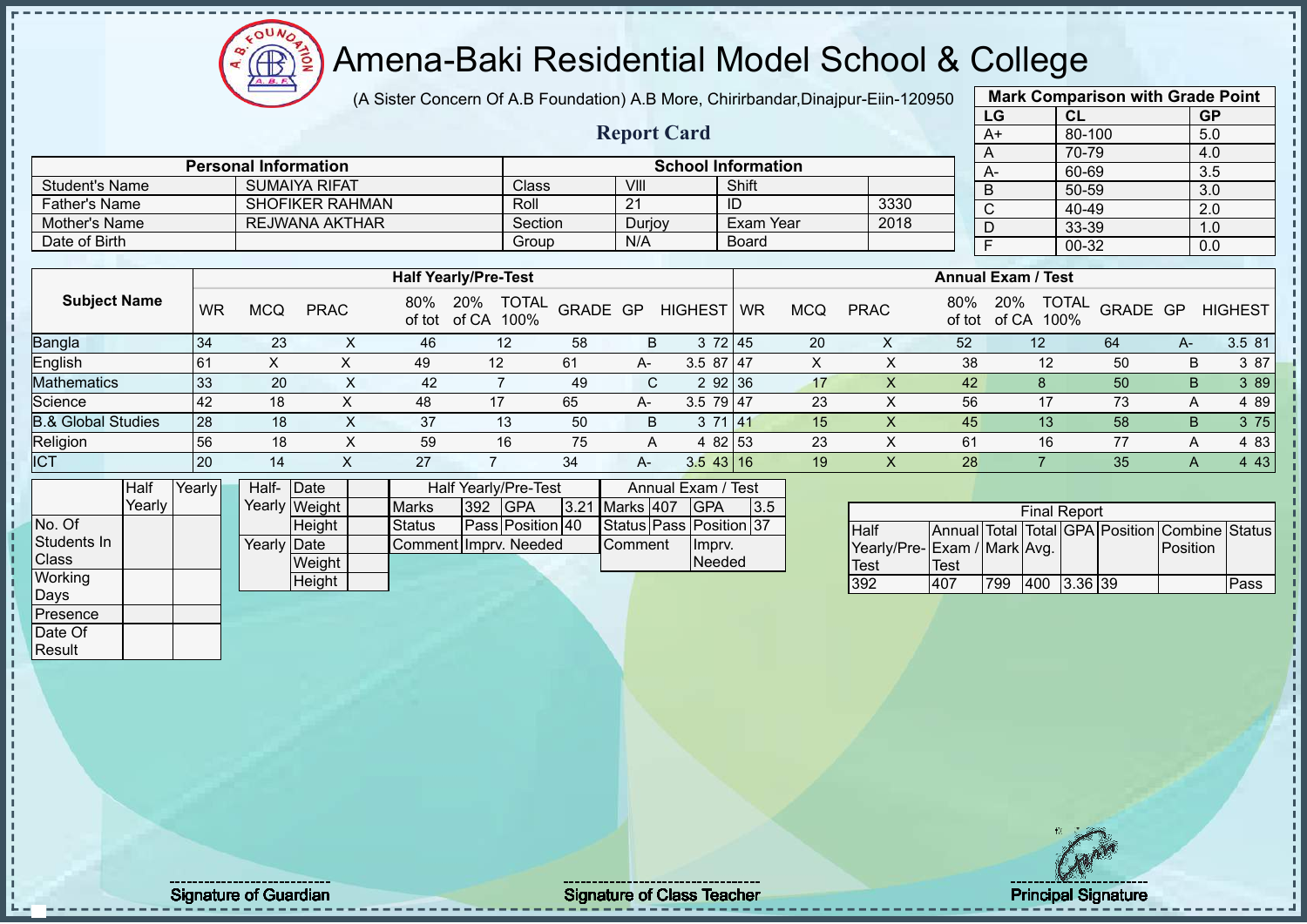(A Sister Concern Of A.B Foundation) A.B More, Chirirbandar,Dinajpur-Eiin-120950 **Mark Comparison with Grade Point**

 $12\mu\text{V}$ 

Æ

|                               |           |                             |               |                |              |                                           |         |          |                |                                  |                 |              |                           |                             |    | LG                                 |                 | CL                  |          |          | GP                                             |
|-------------------------------|-----------|-----------------------------|---------------|----------------|--------------|-------------------------------------------|---------|----------|----------------|----------------------------------|-----------------|--------------|---------------------------|-----------------------------|----|------------------------------------|-----------------|---------------------|----------|----------|------------------------------------------------|
|                               |           |                             |               |                |              |                                           |         |          |                | <b>Report Card</b>               |                 |              |                           |                             |    | $A+$                               |                 | 80-100              |          |          | 5.0                                            |
|                               |           |                             |               |                |              |                                           |         |          |                |                                  |                 |              |                           |                             |    | A                                  |                 | 70-79               |          |          | 4.0                                            |
|                               |           | <b>Personal Information</b> |               |                |              |                                           |         |          |                | <b>School Information</b>        |                 |              |                           |                             |    | $A-$                               |                 | 60-69               |          |          | 3.5                                            |
| <b>Student's Name</b>         |           | MST. UMME HABIBA KHANOM     |               |                |              |                                           | Class   |          |                | VIII                             | Shift           |              |                           |                             |    | $\sf B$                            |                 | $50 - 59$           |          |          | 3.0                                            |
| Father's Name                 |           | MD. HATAMUZZAMAN            |               |                |              |                                           | Roll    |          |                | $\overline{22}$                  | $\overline{ID}$ |              |                           | 3905                        |    | $\mathsf{C}$                       |                 | 40-49               |          |          | 2.0                                            |
| Mother's Name                 |           | <b>MST. SAHARA BANU</b>     |               |                |              |                                           | Section |          |                | Durjoy                           |                 | Exam Year    |                           | 2018                        |    | $\overline{D}$                     |                 | 33-39               |          |          | 1.0                                            |
| Date of Birth                 |           |                             |               |                |              |                                           | Group   |          |                | N/A                              |                 | Board        |                           |                             |    | F                                  |                 | $00 - 32$           |          |          | 0.0                                            |
|                               |           |                             |               |                |              |                                           |         |          |                |                                  |                 |              |                           |                             |    |                                    |                 |                     |          |          |                                                |
|                               |           |                             |               |                |              | <b>Half Yearly/Pre-Test</b>               |         |          |                |                                  |                 |              |                           |                             |    | <b>Annual Exam / Test</b>          |                 |                     |          |          |                                                |
| <b>Subject Name</b>           | <b>WR</b> | <b>MCQ</b>                  | <b>PRAC</b>   |                |              | 80% 20% TOTAL<br>of tot of CA 100%        |         | GRADE GP |                | HIGHEST WR                       |                 | <b>MCQ</b>   | <b>PRAC</b>               |                             |    | 80% 20% TOTAL<br>of tot of CA 100% |                 |                     | GRADE GP |          | <b>HIGHEST</b>                                 |
| Bangla                        | 39        | 24                          |               | X              | 50           | 15                                        | 65      |          | A-             | 3.5 $72 \mid 47$                 |                 | 25           | $\mathsf{X}$              |                             | 58 |                                    | 15              |                     | 73       | A        | 4 81                                           |
| English                       | 78        | $\pmb{\times}$              |               | $\mathsf X$    | 62           | 14                                        | 76      |          | A              | 4 87 68                          |                 | $\mathsf{X}$ | $\mathsf X$               | 54                          |    |                                    | 14              |                     | 68       | A-       | 3.5 87                                         |
| <b>Mathematics</b>            | 41        | 24                          |               | $\pmb{\times}$ | 52           | 19                                        | 71      |          | A              | 4 92 62                          |                 | 23           | $\boldsymbol{\mathsf{X}}$ |                             | 68 |                                    | 19              |                     | 87       | $A+$     | 5 8 9                                          |
| Science                       | 46        | 21                          |               | $\pmb{\times}$ | 54           | 16                                        | 70      |          | Α              | 4 79 56                          |                 | 26           | $\pmb{\times}$            |                             | 66 |                                    | 16              |                     | 82       | $A+$     | 5 89                                           |
| <b>B.&amp; Global Studies</b> | 36        | 23                          |               | $\mathsf{X}$   | 47           | 12                                        | 59      |          | B              | 3 71                             | 47              | 23           | $\boldsymbol{\mathsf{X}}$ |                             | 56 |                                    | 12 <sup>°</sup> |                     | 68       | $A-$     | 3.5 75                                         |
| Religion                      | 56        | 22                          |               | X              | 62           | 15                                        | 77      |          | Α              | 4 82 46                          |                 | 24           | $\pmb{\times}$            |                             | 56 |                                    | 15              |                     | 71       | Α        | 4 8 3                                          |
| <b>ICT</b>                    | 20        | 18                          |               | X              | 30           | 9                                         | 39      |          | A              | 443 20                           |                 | 21           | $\mathsf{X}$              |                             | 33 |                                    | 9 <sup>°</sup>  |                     | 42       | $A+$     | 5 4 3                                          |
| Half<br>Yearly<br>Yearly      |           | Half- Date                  | Yearly Weight |                | <b>Marks</b> | Half Yearly/Pre-Test<br><b>GPA</b><br>457 |         |          | 3.79 Marks 491 | Annual Exam / Test<br><b>GPA</b> | 4.29            |              |                           |                             |    |                                    |                 | <b>Final Report</b> |          |          |                                                |
| No. Of                        |           |                             | Height        |                | Status       | Pass Position 21                          |         |          |                | Status Pass Position 9           |                 |              | Half                      |                             |    |                                    |                 |                     |          |          | Annual Total Total GPA Position Combine Status |
| Students In                   |           | Yearly Date                 |               |                | Comment Good |                                           |         |          | Comment        | Good                             |                 |              |                           | Yearly/Pre-Exam / Mark Avg. |    |                                    |                 |                     |          | Position |                                                |
| Class                         |           |                             | Weight        |                |              |                                           |         |          |                |                                  |                 |              | <b>Test</b>               | <b>Test</b>                 |    |                                    |                 |                     |          |          |                                                |
| Working                       |           |                             | Height        |                |              |                                           |         |          |                |                                  |                 |              | 457                       | 491                         |    |                                    |                 | 948 474 4.04 16     |          |          | Pass                                           |
| Days<br>Presence              |           |                             |               |                |              |                                           |         |          |                |                                  |                 |              |                           |                             |    |                                    |                 |                     |          |          |                                                |
| Date Of                       |           |                             |               |                |              |                                           |         |          |                |                                  |                 |              |                           |                             |    |                                    |                 |                     |          |          |                                                |
| Result                        |           |                             |               |                |              |                                           |         |          |                |                                  |                 |              |                           |                             |    |                                    |                 |                     |          |          |                                                |
|                               |           |                             |               |                |              |                                           |         |          |                |                                  |                 |              |                           |                             |    |                                    |                 | $\frac{1}{2}$       |          |          |                                                |

Signature of Guardian Signature of Class T Teacher Principal Signature 25/52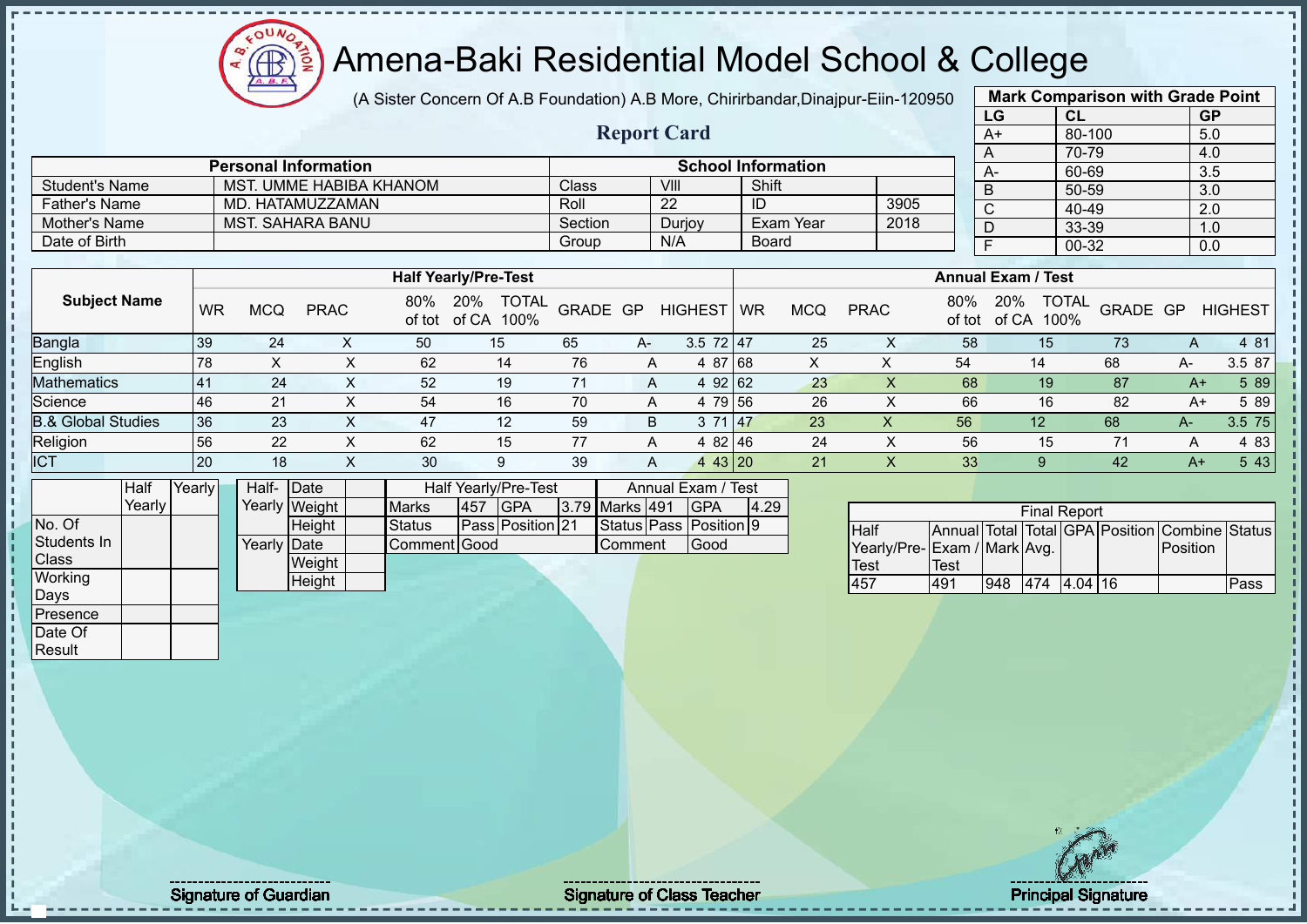# Amena-Baki Residential Model School & College

(A Sister Concern Of A.B Foundation) A.B More, Chirirbandar,Dinajpur-Eiin-120950

**Report Card**

| <b>Mark Comparison with Grade Point</b> |           |           |  |  |  |  |  |  |  |  |  |
|-----------------------------------------|-----------|-----------|--|--|--|--|--|--|--|--|--|
| LG                                      | <b>CL</b> | <b>GP</b> |  |  |  |  |  |  |  |  |  |
| $A+$                                    | 80-100    | 5.0       |  |  |  |  |  |  |  |  |  |
| 70-79<br>4.0<br>A                       |           |           |  |  |  |  |  |  |  |  |  |
| A-                                      | 60-69     | 3.5       |  |  |  |  |  |  |  |  |  |
| B                                       | 50-59     | 3.0       |  |  |  |  |  |  |  |  |  |
| C                                       | 40-49     | 2.0       |  |  |  |  |  |  |  |  |  |
| D                                       | 33-39     | 1.0       |  |  |  |  |  |  |  |  |  |
| F<br>$00-32$<br>0.0                     |           |           |  |  |  |  |  |  |  |  |  |
|                                         |           |           |  |  |  |  |  |  |  |  |  |

| Mother's Name                 | <b>KHADIZA</b> |            |             |               | Section                           |          | Durjoy |                | Exam Year |            | 2018        |               | D                                    | $\cdot$<br>33-39 |      | 1.0            |
|-------------------------------|----------------|------------|-------------|---------------|-----------------------------------|----------|--------|----------------|-----------|------------|-------------|---------------|--------------------------------------|------------------|------|----------------|
| Date of Birth                 |                |            |             |               | Group                             |          | N/A    |                | Board     |            |             |               |                                      | 00-32            |      | 0.0            |
|                               |                |            |             |               |                                   |          |        |                |           |            |             |               |                                      |                  |      |                |
|                               |                |            |             |               | <b>Half Yearly/Pre-Test</b>       |          |        |                |           |            |             |               | <b>Annual Exam / Test</b>            |                  |      |                |
| <b>Subject Name</b>           | <b>WR</b>      | <b>MCQ</b> | <b>PRAC</b> | 80%<br>of tot | 20%<br><b>TOTAL</b><br>of CA 100% | GRADE GP |        | <b>HIGHEST</b> | <b>WR</b> | <b>MCQ</b> | <b>PRAC</b> | 80%<br>of tot | <b>TOTAL</b><br>20%<br>of CA<br>100% | GRADE GP         |      | <b>HIGHEST</b> |
| Bangla                        | 39             | 24         |             | 50            | $12 \overline{ }$                 | 62       | A-     | $3.5$ 72 54    |           | 26         | $\lambda$   | 64            | 12                                   | 76               | А    | 4 81           |
| English                       | 74             | Χ          |             | 59            | 14                                | 73       | A      | 4 87 61        |           |            |             | 49            | 14                                   | 63               | А-   | 3.5 87         |
| Mathematics                   | 48             | 26         | X.          | 59            | 19                                | 78       | A      | 492   46       |           | 24         | $\lambda$   | 56            | 19                                   | 75               | A    | 4 8 9          |
| Science                       | 42             | 26         |             | 54            | 17                                | 71       | A      | 4 79 52        |           | 28         | $\lambda$   | 64            | 17                                   | 81               | A+   | 5 89           |
| <b>3.&amp; Global Studies</b> | 38             | 26         |             | 51            | 11                                | 62       | A-     | $3.5$ 71 40    |           | 28         | $\lambda$   | 54            | 11                                   | 65               | $A-$ | 3.5 75         |
| Religion                      | 55             | 23         | X           | 62            | 16                                | 78       | A      | 4 82 46        |           | 25         | ↗           | 57            | 16                                   | 73               | А    | 4 8 3          |
| <b>ICT</b>                    | 20             | 20         | ∧           | 32            | 8                                 | 40       | $A+$   | 543 18         |           | 19         |             | 30            |                                      | 38               | A    | 4 4 3          |

|              | Half   | Yearly | Half- Date   |               |               |     | Half Yearly/Pre-Test                     |   | Annual Exam / Test |  |             |    |  |  |
|--------------|--------|--------|--------------|---------------|---------------|-----|------------------------------------------|---|--------------------|--|-------------|----|--|--|
|              | Yearly |        |              | Yearly Weight | <b>Marks</b>  | 464 | <b>IGPA</b>                              | 4 | Marks 471          |  | <b>IGPA</b> | 14 |  |  |
| No. Of       |        |        |              | <b>Height</b> | <b>Status</b> |     | Pass Position 16 Status Pass Position 18 |   |                    |  |             |    |  |  |
| Students In  |        |        | Yearly  Date |               | Comment Good  |     | Good<br>Comment                          |   |                    |  |             |    |  |  |
| <b>Class</b> |        |        |              | Weight        |               |     |                                          |   |                    |  |             |    |  |  |
| Working      |        |        |              | Height        |               |     |                                          |   |                    |  |             |    |  |  |
| Days         |        |        |              |               |               |     |                                          |   |                    |  |             |    |  |  |
| Presence     |        |        |              |               |               |     |                                          |   |                    |  |             |    |  |  |

Student's Name BANZIR SAMEE Class VIII Shift<br>
Father's Name ABDUL BARI Roll 24 ID

**Personal Information School Information**

Father's Name ABDUL BARI Roll 24 ID 3930

| <b>Final Report</b>         |      |     |     |  |    |                                                |      |  |  |  |  |  |  |  |
|-----------------------------|------|-----|-----|--|----|------------------------------------------------|------|--|--|--|--|--|--|--|
| <b>Half</b>                 |      |     |     |  |    | Annual Total Total GPA Position Combine Status |      |  |  |  |  |  |  |  |
| Yearly/Pre-Exam / Mark Avg. |      |     |     |  |    | <b>IPosition</b>                               |      |  |  |  |  |  |  |  |
| <b>Test</b>                 | Test |     |     |  |    |                                                |      |  |  |  |  |  |  |  |
| 464                         | 471  | 935 | 468 |  | 19 |                                                | Pass |  |  |  |  |  |  |  |

Date Of **Result** 

Signature of Guardian Signature Signature of Class Teacher Number 2008 2012 2013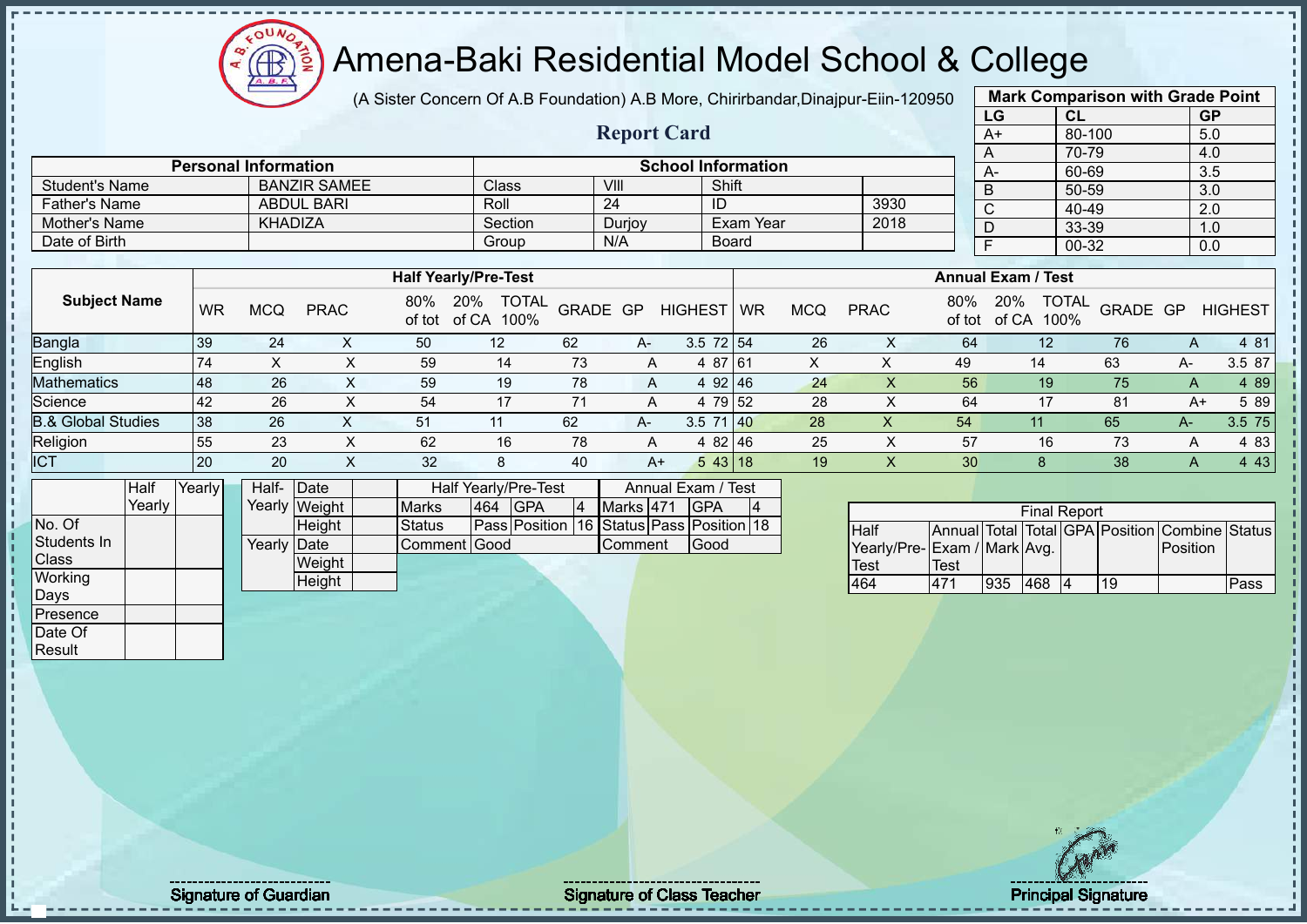$12\mu\text{V}$ **AB** 

# Amena-Baki Residential Model School & College

(A Sister Concern Of A.B Foundation) A.B More, Chirirbandar,Dinajpur-Eiin-120950

**Report Card**

|              | <b>Mark Comparison with Grade Point</b> |           |           |  |  |  |  |  |  |  |  |  |  |
|--------------|-----------------------------------------|-----------|-----------|--|--|--|--|--|--|--|--|--|--|
|              | LG                                      | <b>CL</b> | <b>GP</b> |  |  |  |  |  |  |  |  |  |  |
|              | $A+$                                    | 80-100    | 5.0       |  |  |  |  |  |  |  |  |  |  |
| A            |                                         | 4.0       |           |  |  |  |  |  |  |  |  |  |  |
|              | A-                                      | 60-69     | 3.5       |  |  |  |  |  |  |  |  |  |  |
| B            |                                         | 50-59     | 3.0       |  |  |  |  |  |  |  |  |  |  |
| $\mathsf{C}$ |                                         | 40-49     | 2.0       |  |  |  |  |  |  |  |  |  |  |
|              | D                                       | 33-39     | 1.0       |  |  |  |  |  |  |  |  |  |  |
|              | 00-32<br>F<br>0.0                       |           |           |  |  |  |  |  |  |  |  |  |  |
|              |                                         |           |           |  |  |  |  |  |  |  |  |  |  |

|                       |           |            |                      |    |                              |         |                |        |                    |                           |            |             |      |    |         | - - - -           |                |   | $\ddotsc$      |
|-----------------------|-----------|------------|----------------------|----|------------------------------|---------|----------------|--------|--------------------|---------------------------|------------|-------------|------|----|---------|-------------------|----------------|---|----------------|
| <b>Student's Name</b> |           |            | <b>MASRUBA AKTER</b> |    |                              | Class   |                | VIII   |                    | Shift                     |            |             |      |    | В       | 50-59             |                |   | 3.0            |
| <b>Father's Name</b>  |           |            | MD. GAZIUL HAQUE     |    |                              | Roll    |                | 25     |                    | ID                        |            |             | 3934 |    |         | 40-49             |                |   | 2.0            |
| Mother's Name         |           |            | <b>MAMUN NAHAR</b>   |    |                              | Section |                | Durjoy |                    | Exam Year                 |            |             | 2018 |    |         | 33-39             |                |   | 1.0            |
| Date of Birth         |           |            |                      |    |                              | Group   |                | N/A    |                    | Board                     |            |             |      |    |         | 00-32             |                |   | 0.0            |
|                       |           |            |                      |    |                              |         |                |        |                    |                           |            |             |      |    |         |                   |                |   |                |
|                       |           |            |                      |    |                              |         |                |        |                    | <b>Annual Exam / Test</b> |            |             |      |    |         |                   |                |   |                |
| <b>Subject Name</b>   | <b>WR</b> | <b>MCQ</b> | <b>PRAC</b>          |    | 80% 20%<br>of tot of CA 100% |         | TOTAL GRADE GP |        | <b>HIGHEST</b>     | <b>WR</b>                 | <b>MCQ</b> | <b>PRAC</b> |      |    | 80% 20% | of tot of CA 100% | TOTAL GRADE GP |   | <b>HIGHEST</b> |
| <b>Bangla</b>         | 44        | 24         | ⌒                    | 54 | 13                           |         | 67             | A-     | $3.5 \, 72 \, 149$ |                           | 27         |             |      | 61 |         | 13                | 74             | A | 4 81           |
| English               | 80        |            |                      | 64 |                              | 16      | 80             | A+     | 5 87 77            |                           | X          |             |      | 62 |         | 16                | 78             | A | 4 87           |

| டாராசா                        | 1 U U |                   | ◡╌                  | $\sim$    | ັບບ                      | $\cdots$ | יש ט                 |     |              | $\lambda$ | ັ            | $\sim$ | $\sim$ | $\overline{\phantom{a}}$ | "ט ד            |
|-------------------------------|-------|-------------------|---------------------|-----------|--------------------------|----------|----------------------|-----|--------------|-----------|--------------|--------|--------|--------------------------|-----------------|
| <b>Mathematics</b>            | 56    | $\Omega$<br>∠o    | $\sim$<br><b>bb</b> |           | $\circ$<br>ბა            |          | 。92   54             |     | 19           |           | 58           |        |        |                          | 89 <sub>1</sub> |
| Science                       | 48    | $\sim$<br><u></u> | гe.<br>56           |           | $\overline{\phantom{a}}$ |          | 79 58                |     | 26           |           | <b>^</b>     |        | 84     | ▵                        | 89              |
| <b>B.&amp; Global Studies</b> | 42    | 26                |                     |           | 68                       | $H^-$    | $\rightarrow$<br>ບ.ບ | 145 | $\sim$       |           | 58           |        |        |                          | 75              |
| Religion                      | 56    | $\epsilon$        | 64                  | 1 C<br>ΙO | 80                       |          | 582148               |     | $\sim$<br>ںے |           | --<br>़<br>ິ | 1 C    |        |                          | 83              |
| ICT                           | 20    | 10.<br>١o         | 30                  |           | 38                       |          | 43   16              |     | 20           |           | 29           |        |        |                          | τv              |

|              | Half   | Yearly | Half- Date  |               |               |      | <b>Half Yearly/Pre-Test</b> |                | Annual Exam / Test      |      |
|--------------|--------|--------|-------------|---------------|---------------|------|-----------------------------|----------------|-------------------------|------|
|              | Yearly |        |             | Yearly Weight | <b>Marks</b>  | 1489 | <b>IGPA</b>                 | 4.29 Marks 493 | IGPA                    | 4.14 |
| No. Of       |        |        |             | Height        | <b>Status</b> |      | <b>Pass Position 5</b>      |                | Status Pass Position 11 |      |
| Students In  |        |        | Yearly Date |               | Comment Good  |      |                             | Comment        | Good                    |      |
| <b>Class</b> |        |        |             | Weight        |               |      |                             |                |                         |      |
| Working      |        |        |             | Height        |               |      |                             |                |                         |      |
| Days         |        |        |             |               |               |      |                             |                |                         |      |
| Presence     |        |        |             |               |               |      |                             |                |                         |      |
| Date Of      |        |        |             |               |               |      |                             |                |                         |      |

**Personal Information CONSIDERING INCORPORATION School Information** 

| <b>Final Report</b><br>Annual Total Total GPA Position Combine Status |      |     |                   |  |  |          |      |  |  |  |  |  |  |
|-----------------------------------------------------------------------|------|-----|-------------------|--|--|----------|------|--|--|--|--|--|--|
| <b>Half</b>                                                           |      |     |                   |  |  |          |      |  |  |  |  |  |  |
| Yearly/Pre-Exam / Mark Avg.                                           |      |     |                   |  |  | Position |      |  |  |  |  |  |  |
| <b>Test</b>                                                           | Test |     |                   |  |  |          |      |  |  |  |  |  |  |
| 489                                                                   | 493  | 982 | $1491$ $14.21$ 10 |  |  |          | Pass |  |  |  |  |  |  |

Result

Signature of Guardian Signature of Class Teacher Principal Signature of Class Teacher Principal Signature 27/5<br>
27/52/52 Signature 27/52 Signature 27/52 Signature 27/52 Signature 27/52 Signature 27/52 Signature 27/52 Signa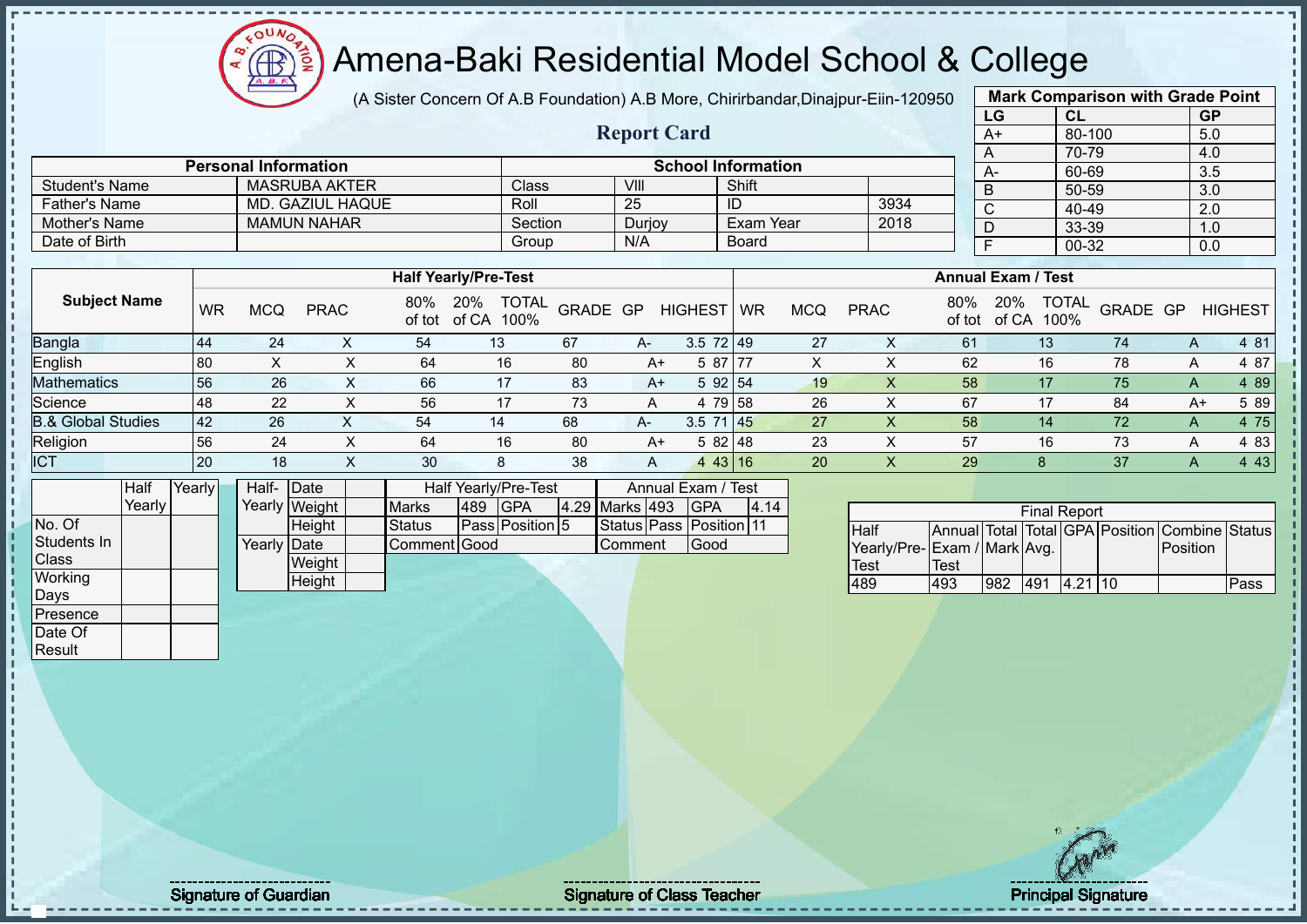$12\mu\text{V}$ **AB** 

# Amena-Baki Residential Model School & College

(A Sister Concern Of A.B Foundation) A.B More, Chirirbandar,Dinajpur-Eiin-120950

**Report Card**

|      | <b>Mark Comparison with Grade Point</b> |                  |
|------|-----------------------------------------|------------------|
| LG   | <b>CL</b>                               | <b>GP</b>        |
| $A+$ | 80-100                                  | 5.0              |
| Α    | 70-79                                   | 4.0              |
| A-   | 60-69                                   | $3.\overline{5}$ |
| B    | 50-59                                   | 3.0              |
| C    | 40-49                                   | 2.0              |
| D    | 33-39                                   | 1.0              |
| F    | 00-32                                   | 0.0              |
|      |                                         |                  |

|                      | <b>Personal Information</b> |         |        | <b>School Information</b> |      | $A-$ |
|----------------------|-----------------------------|---------|--------|---------------------------|------|------|
| Student's Name       | LUNA AKTER                  | Class   | VIII   | Shift                     |      |      |
| <b>Father's Name</b> | LIAKOT ALI                  | Roll    | 26     | ID                        | 3935 |      |
| Mother's Name        | <b>MAHAMUDA BEGUM</b>       | Section | Durjoy | Exam Year                 | 2018 |      |
| Date of Birth        |                             | Group   | N/A    | <b>Board</b>              |      |      |

|                     |           |            |              |               | <b>Half Yearly/Pre-Test</b>          |          |      |                 |    |            |             |               | <b>Annual Exam / Test</b>            |          |   |                |
|---------------------|-----------|------------|--------------|---------------|--------------------------------------|----------|------|-----------------|----|------------|-------------|---------------|--------------------------------------|----------|---|----------------|
| <b>Subject Name</b> | <b>WR</b> | <b>MCQ</b> | <b>PRAC</b>  | 80%<br>of tot | <b>TOTAL</b><br>20%<br>of CA<br>100% | GRADE GP |      | <b>HIGHEST</b>  | WR | <b>MCQ</b> | <b>PRAC</b> | 80%<br>of tot | <b>TOTAL</b><br>20%<br>100%<br>of CA | GRADE GP |   | <b>HIGHEST</b> |
| Bangla              | <b>42</b> | 23         |              | 52            | 12                                   | 64       | $A-$ | $3.5 \ 72 \ 52$ |    | 26         | ∧           | 62            | 12                                   | 74       | A | 4 81           |
| English             | 83        |            |              | 66            | 16                                   | 82       | A+   | 5 87 77         |    | $\sim$     |             | 62            | 16                                   | 78       | A | 4 87           |
| <b>Mathematics</b>  | 68        | 24         | ∧            | 74            | 17                                   | 91       | $A+$ | 5 92 65         |    | 23         |             | 70            | 17                                   | 87       |   | 5 89<br>$A+$   |
| Science             | <b>46</b> | 24         |              | 56            | 17                                   | 73       | A    | 4 79 63         |    | 27         |             | 72            | 17                                   | 89       |   | 5 89<br>$A+$   |
| 3.& Global Studies  | 43        | 27         |              | 56            | 13                                   | 69       | A-   | $3.5$ 71 50     |    | 27         |             | 62            | 13                                   | 75       | A | 4 75           |
| Religion            | 54        | 26         |              | 64            | 16                                   | 80       | $A+$ | 582148          |    | 25         |             | 58            | 16                                   | 74       | A | 4 83           |
| <b>ICT</b>          | <b>20</b> | 18         | $\checkmark$ | 30            | 8                                    | 38       | A    | 443 20          |    | 19         |             | 31            |                                      | 39       | A | 4 4 3          |

|             | Half   | Yearly | Half- Date  |               |               |     | Half Yearly/Pre-Test   |                | Annual Exam / Test     |      |
|-------------|--------|--------|-------------|---------------|---------------|-----|------------------------|----------------|------------------------|------|
|             | Yearly |        |             | Yearly Weight | <b>Marks</b>  | 497 | <b>IGPA</b>            | 4.29 Marks 516 | <b>GPA</b>             | 4.29 |
| No. Of      |        |        |             | Height        | <b>Status</b> |     | <b>Pass Position 4</b> |                | Status Pass Position 6 |      |
| Students In |        |        | Yearly Date |               | Comment Good  |     |                        | Comment        | Good                   |      |
| Class       |        |        |             | Weight        |               |     |                        |                |                        |      |
| Working     |        |        |             | Height        |               |     |                        |                |                        |      |
| Days        |        |        |             |               |               |     |                        |                |                        |      |
| Presence    |        |        |             |               |               |     |                        |                |                        |      |
| Date Of     |        |        |             |               |               |     |                        |                |                        |      |

| <b>Final Report</b>         |             |                 |  |  |  |                                                |      |  |  |  |  |  |  |
|-----------------------------|-------------|-----------------|--|--|--|------------------------------------------------|------|--|--|--|--|--|--|
| <b>Half</b>                 |             |                 |  |  |  | Annual Total Total GPA Position Combine Status |      |  |  |  |  |  |  |
| Yearly/Pre-Exam / Mark Avg. |             |                 |  |  |  | Position                                       |      |  |  |  |  |  |  |
| <b>Test</b>                 | <b>Test</b> |                 |  |  |  |                                                |      |  |  |  |  |  |  |
| 497                         | 516         | 1013 507 4.29 5 |  |  |  |                                                | Pass |  |  |  |  |  |  |

Result

Signature of Guardian Signature of Class Teacher Principal Signature of Class Teacher Principal Signature 28/5<br>
28/52/52/52 12:33 28/52 12:33 28/52 12:33 28/52 12:33 28/52 12:33 28/52 12:33 28/52 12:33 28/52 12:33 28/52 1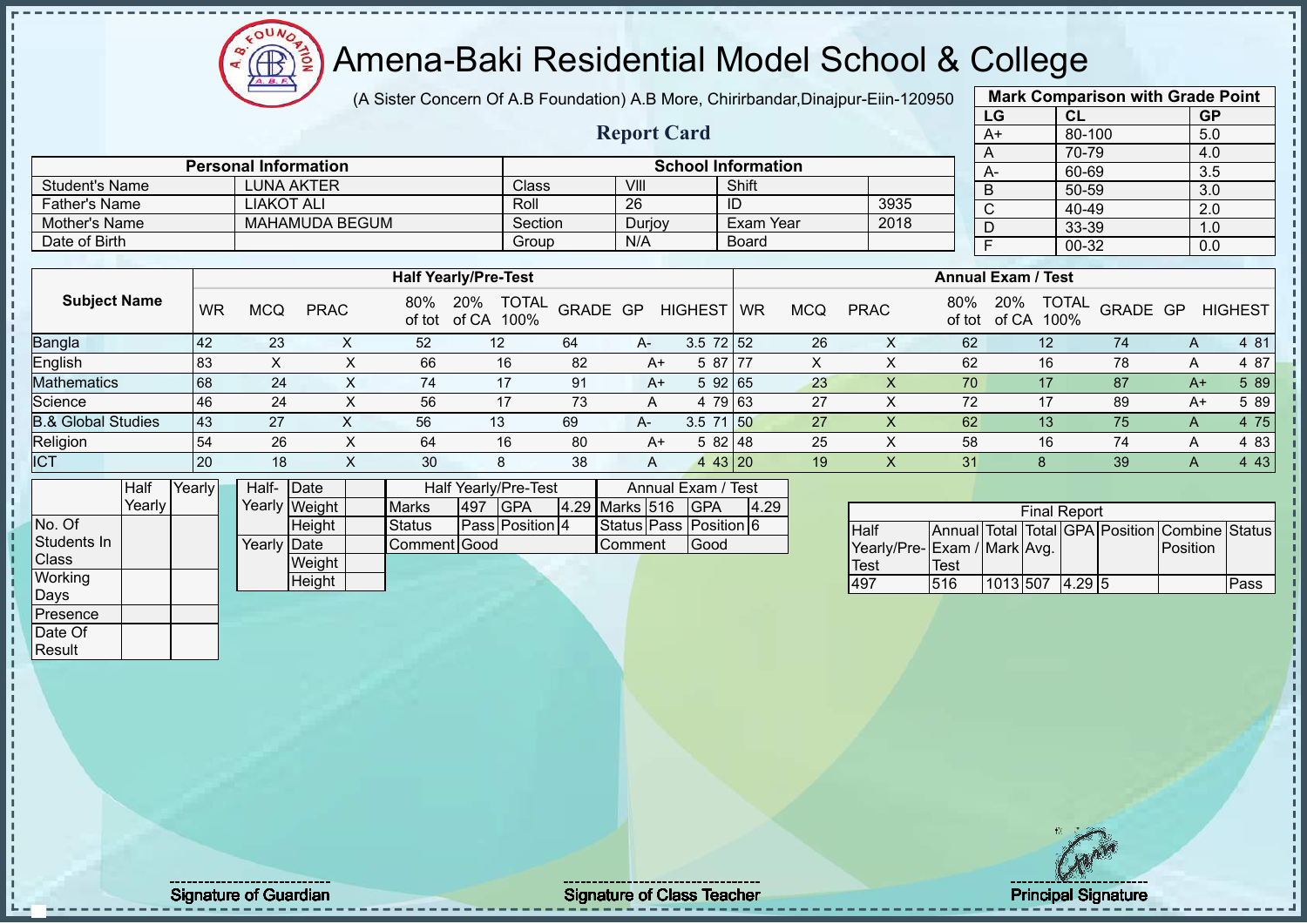$12\mu\text{V}$ **AR** 

### Amena-Baki Residential Model School & College

(A Sister Concern Of A.B Foundation) A.B More, Chirirbandar,Dinajpur-Eiin-120950

**Report Card**

| 950 |                           | <b>Mark Comparison with Grade Point</b> |           |
|-----|---------------------------|-----------------------------------------|-----------|
|     | LG                        | CL                                      | <b>GP</b> |
|     | A+                        | 80-100                                  | 5.0       |
|     | A                         | 70-79                                   | 4.0       |
|     | A-                        | 60-69                                   | 3.5       |
|     | B                         | 50-59                                   | 3.0       |
|     | $\overline{\text{c}}$     | 40-49                                   | 2.0       |
|     | D                         | 33-39                                   | 1.0       |
|     | F                         | 00-32                                   | 0.0       |
|     |                           |                                         |           |
|     | <b>Annual Exam / Test</b> |                                         |           |

|                      |           | <b>Personal Information</b> |                         |                             |                                 |                          |              | <b>School Information</b> |            |             |      |     | $A-$                      | 60-69 |               |  |
|----------------------|-----------|-----------------------------|-------------------------|-----------------------------|---------------------------------|--------------------------|--------------|---------------------------|------------|-------------|------|-----|---------------------------|-------|---------------|--|
| Student's Name       |           |                             | <b>SHUVA DAS ORPA</b>   |                             |                                 | Class                    | VIII         | Shift                     |            |             |      |     |                           | 50-59 |               |  |
| <b>Father's Name</b> |           |                             | <b>SHAONKER KRISHNA</b> |                             |                                 | Roll                     | 27           | ID                        |            |             | 3952 |     |                           | 40-49 |               |  |
| Mother's Name        |           |                             | <b>SHARNA CHAKI</b>     |                             |                                 | Section                  | Durjoy       | Exam Year                 |            |             | 2018 |     |                           | 33-39 |               |  |
| Date of Birth        |           |                             |                         |                             |                                 | Group                    | N/A          | <b>Board</b>              |            |             |      |     |                           | 00-32 |               |  |
|                      |           |                             |                         |                             |                                 |                          |              |                           |            |             |      |     |                           |       |               |  |
|                      |           |                             |                         | <b>Half Yearly/Pre-Test</b> |                                 |                          |              |                           |            |             |      |     | <b>Annual Exam / Test</b> |       |               |  |
| <b>Subject Name</b>  | <b>WR</b> | MCQ                         | <b>PRAC</b>             | 80%                         | 20%<br>$-11 - 1$ $-101$ $-1001$ | <b>TOTAL</b><br>GRADE GP | HIGHEST   WR |                           | <b>MCQ</b> | <b>PRAC</b> |      | 80% | 20%<br>$11.1$ $1000$      |       | OTAL GRADE GP |  |

| <b>OUNIVOL ITUILITY</b>       | WR        | <b>MCQ</b> | <b>PRAC</b> | <b>UU 70</b><br>of tot | 20 / U<br><b>UVINL</b><br>100%<br>of CA | <b>GRADE GP</b> |      | <b>HIGHEST</b> | <b>WR</b> | <b>MCQ</b> | <b>PRAC</b> | 0070<br>of tot | 20/0<br><b>UUINL</b><br>100%<br>of CA | <b>GRADE GP</b> |    | <b>HIGHEST</b> |
|-------------------------------|-----------|------------|-------------|------------------------|-----------------------------------------|-----------------|------|----------------|-----------|------------|-------------|----------------|---------------------------------------|-----------------|----|----------------|
| Bangla                        | 142       | 25         |             | 54                     |                                         | 63              | A-   | $3.5$ 72 50    |           | 25         | ∧           | 60             |                                       | 69              | A- | 3.5 81         |
| English                       | 75        |            |             | 60                     | 14                                      |                 | A    | 4 87 70        |           | $\lambda$  |             | 56             | 14                                    | 70              |    | 4 87           |
| <b>Mathematics</b>            | 54        | 27         |             | 65                     | 15                                      | 80              | A+   | 592 64         |           | 23         |             | 70             | 15 <sub>1</sub>                       | 85              | A+ | 5 89           |
| Science                       | '45       | 22         |             | 54                     |                                         | 68              | $A-$ | $3.5$ 79 56    |           | 25         |             | 65             | 14                                    | 79              |    | 489            |
| <b>B.&amp; Global Studies</b> | l 33      | 19         |             | 42                     | 10                                      | 52              |      | 3 71 45        |           | 26         | ∧           | 57             | 10                                    | 67              | А- | 3.5 75         |
| Religion                      | 54        | 27         |             | 65                     | 15                                      | 80              | A+   | 5 82 52        |           | 25         |             | 62             | 15                                    | 77              |    | 4 83           |
| <b>ICT</b>                    | <b>20</b> | 12         |             | 26                     |                                         | 34              | A-   | $3.5$ 43 19    |           | 22         |             | 33             |                                       | 41              | A+ | 5 4 3          |

|              | Half   | Yearly | Half- Date  |               |               |      | Half Yearly/Pre-Test    |                | Annual Exam / Test      |      |
|--------------|--------|--------|-------------|---------------|---------------|------|-------------------------|----------------|-------------------------|------|
|              | Yearly |        |             | Yearly Weight | <b>Marks</b>  | 1451 | <b>IGPA</b>             | 3.93 Marks 488 | <b>IGPA</b>             | 4.14 |
| No. Of       |        |        |             | <b>Height</b> | <b>Status</b> |      | <b>Pass Position 18</b> |                | Status Pass Position 12 |      |
| Students In  |        |        | Yearly Date |               | Comment Good  |      |                         | Comment        | Good                    |      |
| <b>Class</b> |        |        |             | Weight        |               |      |                         |                |                         |      |
| Working      |        |        |             | Height        |               |      |                         |                |                         |      |
| Days         |        |        |             |               |               |      |                         |                |                         |      |
| Presence     |        |        |             |               |               |      |                         |                |                         |      |

| <b>Final Report</b>         |      |     |     |           |  |                                                |      |  |  |  |  |  |  |
|-----------------------------|------|-----|-----|-----------|--|------------------------------------------------|------|--|--|--|--|--|--|
| <b>Half</b>                 |      |     |     |           |  | Annual Total Total GPA Position Combine Status |      |  |  |  |  |  |  |
| Yearly/Pre-Exam / Mark Avg. |      |     |     |           |  | Position                                       |      |  |  |  |  |  |  |
| <b>Test</b>                 | Test |     |     |           |  |                                                |      |  |  |  |  |  |  |
| 451                         | 488  | 939 | 470 | $4.04$ 18 |  |                                                | Pass |  |  |  |  |  |  |

Date Of **Result** 

Signature of Guardian Signature of Class Teacher Principal Signature of Class Teacher Principal Signature 2015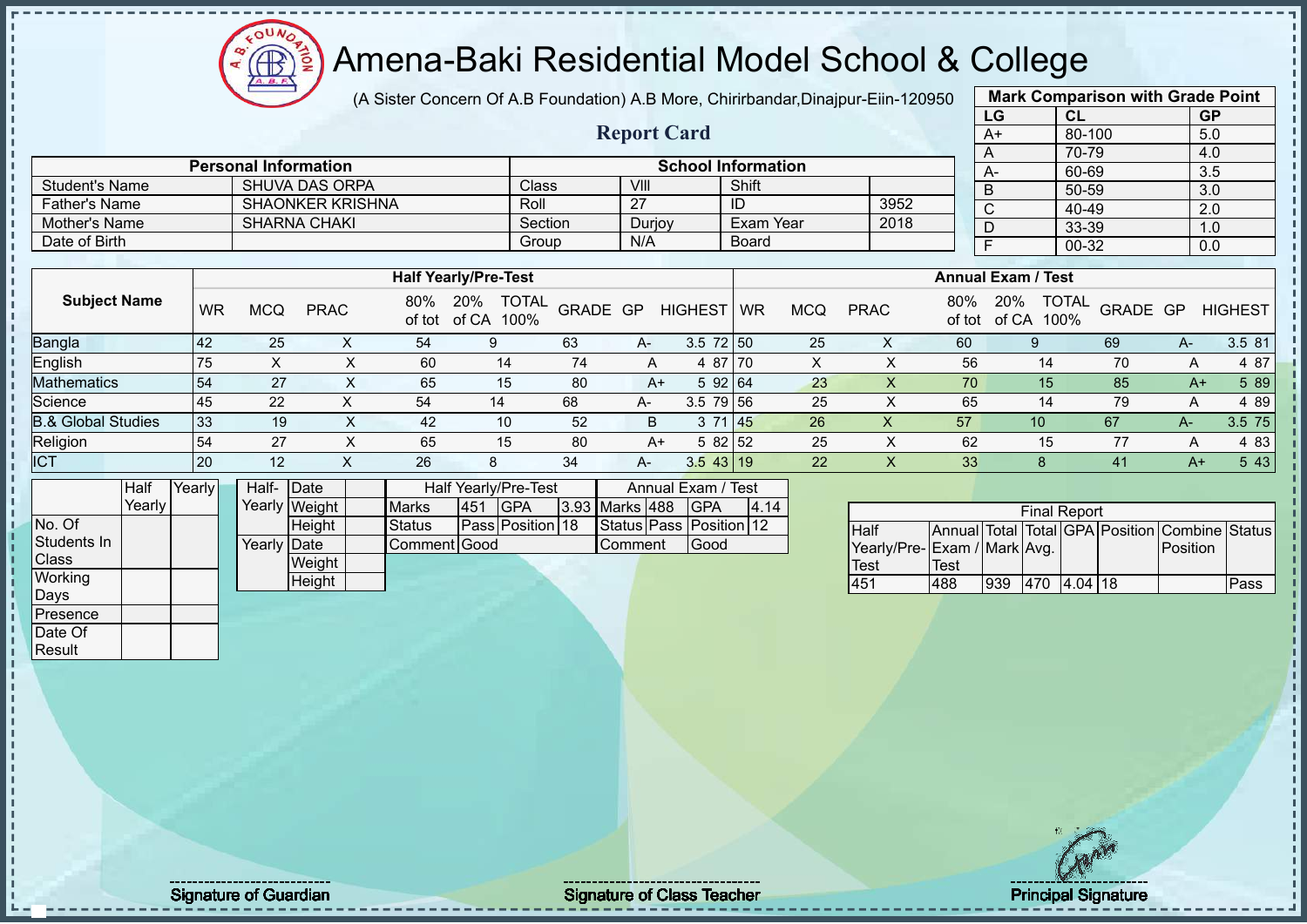## Amena-Baki Residential Model School & College

(A Sister Concern Of A.B Foundation) A.B More, Chirirbandar,Dinajpur-Eiin-120950

**Report Card**

**Personal Information School Information** 

| <b>Mark Comparison with Grade Point</b> |           |           |  |  |  |  |  |  |  |  |  |  |
|-----------------------------------------|-----------|-----------|--|--|--|--|--|--|--|--|--|--|
| LG                                      | <b>CL</b> | <b>GP</b> |  |  |  |  |  |  |  |  |  |  |
| $A+$                                    | 80-100    | 5.0       |  |  |  |  |  |  |  |  |  |  |
| 70-79<br>4.0<br>$\overline{A}$          |           |           |  |  |  |  |  |  |  |  |  |  |
| А-                                      | 60-69     | 3.5       |  |  |  |  |  |  |  |  |  |  |
| B                                       | 50-59     | 3.0       |  |  |  |  |  |  |  |  |  |  |
| $\mathsf{C}$                            | 40-49     | 2.0       |  |  |  |  |  |  |  |  |  |  |
| D                                       | 33-39     | 1.0       |  |  |  |  |  |  |  |  |  |  |
| F<br>00-32<br>0.0                       |           |           |  |  |  |  |  |  |  |  |  |  |
|                                         |           |           |  |  |  |  |  |  |  |  |  |  |

|                               |           |            |                           |               |                                      |          |     |                |           |            |             |               |                           | <u>oo oo </u>            |      | $\ddotsc$      |
|-------------------------------|-----------|------------|---------------------------|---------------|--------------------------------------|----------|-----|----------------|-----------|------------|-------------|---------------|---------------------------|--------------------------|------|----------------|
| <b>Father's Name</b>          |           |            | <b>MD ALIMUR RAZI</b>     |               |                                      | Roll     | 29  |                | ID        |            | 3975        |               | $\sim$                    | 40-49                    |      | 2.0            |
| Mother's Name                 |           |            | <b>MOST. MARINA AKTER</b> |               |                                      | Section  |     | Durjoy         | Exam Year |            | 2018        |               | D                         | 33-39                    |      | 1.0            |
| Date of Birth                 |           |            |                           |               |                                      | Group    | N/A |                | Board     |            |             |               |                           | 00-32                    |      | 0.0            |
|                               |           |            |                           |               |                                      |          |     |                |           |            |             |               |                           |                          |      |                |
|                               |           |            |                           |               | <b>Half Yearly/Pre-Test</b>          |          |     |                |           |            |             |               | <b>Annual Exam / Test</b> |                          |      |                |
| <b>Subject Name</b>           | <b>WR</b> | <b>MCQ</b> | <b>PRAC</b>               | 80%<br>of tot | <b>TOTAL</b><br>20%<br>of CA<br>100% | GRADE GP |     | <b>HIGHEST</b> | <b>WR</b> | <b>MCQ</b> | <b>PRAC</b> | 80%<br>of tot | 20%<br>100%<br>of CA      | <b>TOTAL</b><br>GRADE GP |      | <b>HIGHEST</b> |
| <b>Bangla</b>                 | 37        | 22         |                           | 47            | 13                                   | 60       | A-  | $3.5$ 72 50    |           | 16         | X           | 53            | 13                        | 66                       | A-   | 3.5 81         |
| English                       | 66        | X          | x                         | 53            | 11                                   | 64       | A-  | 3.587154       |           | X          | X           | 43            |                           | 54                       | B    | 3 87           |
| Mathematics                   | 27        | 28         | X                         | 44            | 12                                   | 56       | B   | 392 46         |           | 18         | X           | 51            | 12                        | 63                       | A-   | 3.5 89         |
| Science                       | 37        | 18         | ᄉ                         | 44            | 14                                   | 58       | B   | 3 79 53        |           | 22         | X           | 60            | 14                        | 74                       | A    | 4 8 9          |
| <b>B.&amp; Global Studies</b> | 36        | 22         | X.                        | 46            | 12                                   | 58       | B.  | 3 71 40        |           | 17         | X           | 46            | 12                        | 58                       | B    | 3 75           |
| Religion<br>ICT               | 55        | 20         | X                         | 60            | 15                                   | 75       | A   | 4 82 46        |           | 25         | X           | 57            | 15                        | 72                       | A    | 4 8 3          |
|                               | 20        | 16         |                           | 29            | 8                                    | 37       | A   | 443 15         |           | 17         |             | 26            | 8                         | 34                       | A- 1 | 3.5 43         |

|                | Half   | Yearly <mark>l</mark> | Half-Date   |               |                       |     | Half Yearly/Pre-Test | Annual Exam / Test |                |         |                         |     |
|----------------|--------|-----------------------|-------------|---------------|-----------------------|-----|----------------------|--------------------|----------------|---------|-------------------------|-----|
|                | Yearlv |                       |             | Yearly Weight | <b>Marks</b>          | 408 | <b>IGPA</b>          |                    | 3.43 Marks 421 |         | <b>IGPA</b>             | 3.5 |
| No. Of         |        |                       |             | <b>Height</b> | <b>Status</b>         |     | Pass Position 32     |                    |                |         | Status Pass Position 36 |     |
| Students In    |        |                       | Yearly Date |               | Comment Imprv. Needed |     |                      | <b>Comment</b>     |                | Ilmpry. |                         |     |
| <b>Class</b>   |        |                       |             | Weight        |                       |     |                      |                    |                |         | Needed                  |     |
| <b>Working</b> |        |                       |             | Height        |                       |     |                      |                    |                |         |                         |     |
| Days           |        |                       |             |               |                       |     |                      |                    |                |         |                         |     |

Student's Name NISHAT TASNIM Class VIII Shift<br>
Father's Name MD ALIMUR RAZI Roll 29 ID

| <b>Final Report</b>         |      |     |                 |  |  |                                                |      |  |  |  |  |  |  |
|-----------------------------|------|-----|-----------------|--|--|------------------------------------------------|------|--|--|--|--|--|--|
| <b>Half</b>                 |      |     |                 |  |  | Annual Total Total GPA Position Combine Status |      |  |  |  |  |  |  |
| Yearly/Pre-Exam / Mark Avg. |      |     |                 |  |  | <b>IPosition</b>                               |      |  |  |  |  |  |  |
| Test                        | Test |     |                 |  |  |                                                |      |  |  |  |  |  |  |
| 408                         | 421  | 829 | $ 415 $ 3.46 36 |  |  |                                                | Pass |  |  |  |  |  |  |

Presence Date Of **Result** 

Signature of Guardian Signature Signature of Class Teacher New York Network Principal Signature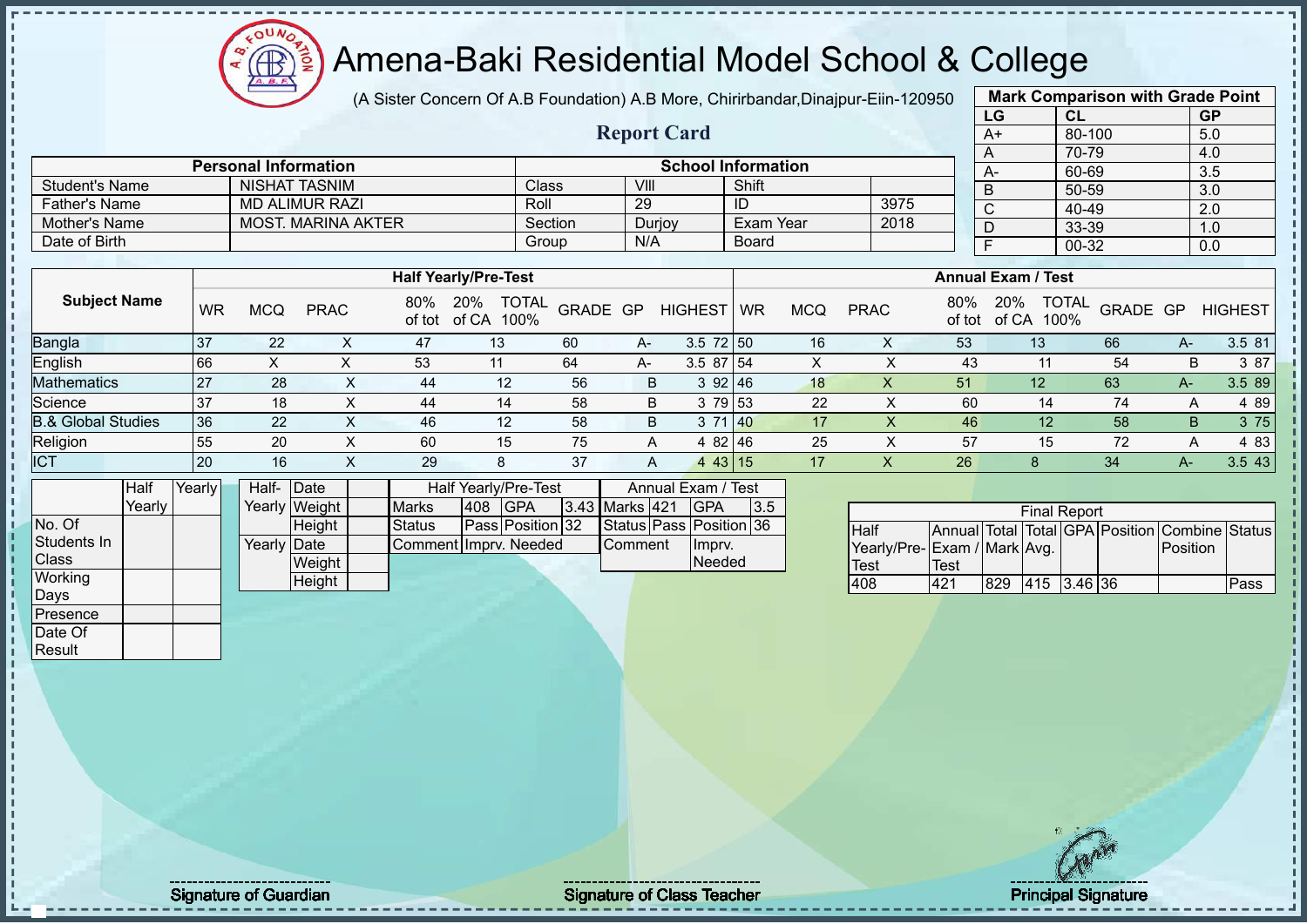$12\mu\text{V}$ **AR** 

# Amena-Baki Residential Model School & College

(A Sister Concern Of A.B Foundation) A.B More, Chirirbandar,Dinajpur-Eiin-120950

**Report Card**

| <b>Mark Comparison with Grade Point</b> |           |           |  |  |  |  |  |  |  |  |  |  |
|-----------------------------------------|-----------|-----------|--|--|--|--|--|--|--|--|--|--|
| LG                                      | <b>CL</b> | <b>GP</b> |  |  |  |  |  |  |  |  |  |  |
| $A+$                                    | 80-100    | 5.0       |  |  |  |  |  |  |  |  |  |  |
| 70-79<br>4.0<br>A                       |           |           |  |  |  |  |  |  |  |  |  |  |
| A-                                      | 60-69     | 3.5       |  |  |  |  |  |  |  |  |  |  |
| B                                       | 50-59     | 3.0       |  |  |  |  |  |  |  |  |  |  |
| $\overline{\text{c}}$                   | 40-49     | 2.0       |  |  |  |  |  |  |  |  |  |  |
| D                                       | 33-39     | 1.0       |  |  |  |  |  |  |  |  |  |  |
| F<br>00-32<br>0.0                       |           |           |  |  |  |  |  |  |  |  |  |  |
|                                         |           |           |  |  |  |  |  |  |  |  |  |  |

|                       | <b>Personal Information</b> |         | <b>School Information</b> |              |      |  |  |  |  |  |  |  |
|-----------------------|-----------------------------|---------|---------------------------|--------------|------|--|--|--|--|--|--|--|
| <b>Student's Name</b> | NURA FOWZIA SARKER          | Class   | VIII                      | Shift        |      |  |  |  |  |  |  |  |
| Father's Name         | MD. ABDUL BATEN             | Roll    | -34                       | ID           | 4110 |  |  |  |  |  |  |  |
| Mother's Name         | AFSHANA KHATUN              | Section | Durjoy                    | Exam Year    | 2018 |  |  |  |  |  |  |  |
| Date of Birth         |                             | Group   | N/A                       | <b>Board</b> |      |  |  |  |  |  |  |  |
|                       |                             |         |                           |              |      |  |  |  |  |  |  |  |

|                               |           |     |             |               | <b>Half Yearly/Pre-Test</b>          |          |      | <b>Annual Exam / Test</b> |    |     |             |               |                                      |          |    |                |
|-------------------------------|-----------|-----|-------------|---------------|--------------------------------------|----------|------|---------------------------|----|-----|-------------|---------------|--------------------------------------|----------|----|----------------|
| <b>Subject Name</b>           | WR        | MCQ | <b>PRAC</b> | 80%<br>of tot | <b>TOTAL</b><br>20%<br>of CA<br>100% | GRADE GP |      | <b>HIGHEST</b>            | WR | MCQ | <b>PRAC</b> | 80%<br>of tot | <b>TOTAL</b><br>20%<br>100%<br>of CA | GRADE GP |    | <b>HIGHEST</b> |
| <b>Bangla</b>                 | 44        | 20  |             | 51            | 12                                   | 63       | $A-$ | $3.5 \ 72 \ 52$           |    | 23  |             | 60            | 12                                   | 72       |    | 4 81           |
| English                       | <b>81</b> |     |             | 65            | 13                                   | 78       | A    | 4 87 61                   |    |     |             | 49            | 13                                   | 62       | А- | 3.5 87         |
| <b>Mathematics</b>            | l 41      | 22  |             | 50            | 13                                   | 63       | $A-$ | $3.5$ 92 62               |    | 20  |             | 66            | 13 <sup>°</sup>                      | 79       | A  | 4 8 9          |
| Science                       | -47       | 23  |             | 56            | 18                                   | 74       | A    | 4 79 57                   |    | 26  |             | 66            | 18                                   | 84       | A+ | 5 89           |
| <b>B.&amp; Global Studies</b> | 40        | 25  |             | 52            | 13                                   | 65       | $A-$ | $3.5$ 71 45               |    | 24  | Х           | 55            | 13                                   | 68       | A- | 3.5 75         |
| Religion                      | 56        | 24  |             | 64            | 16                                   | 80       | A+   | 5 82 56                   |    | 24  |             | 64            | 16                                   | 80       | A+ | 5 83           |
| <b>ICT</b>                    | 22        | 20  |             | 34            | 9                                    | 43       | $A+$ | $543$   17                |    | 18  |             | 28            |                                      | 37       |    | 4 4 3          |

|              | Half   | Yearly | Half-       | Date          |               |                   | Half Yearly/Pre-Test |         |                | Annual Exam / Test      |      |  |
|--------------|--------|--------|-------------|---------------|---------------|-------------------|----------------------|---------|----------------|-------------------------|------|--|
|              | Yearly |        |             | Yearly Weight | <b>Marks</b>  | 466<br><b>GPA</b> |                      |         | 4.07 Marks 482 | <b>IGPA</b>             | 4.14 |  |
| No. Of       |        |        |             | Height        | <b>Status</b> |                   | Pass Position 14     |         |                | Status Pass Position 14 |      |  |
| Students In  |        |        | Yearly Date |               | Comment Good  |                   |                      | Comment | Good           |                         |      |  |
| <b>Class</b> |        |        |             | Weight        |               |                   |                      |         |                |                         |      |  |
| Working      |        |        |             | Height        |               |                   |                      |         |                |                         |      |  |
| Days         |        |        |             |               |               |                   |                      |         |                |                         |      |  |
| Presence     |        |        |             |               |               |                   |                      |         |                |                         |      |  |
| Date Of      |        |        |             |               |               |                   |                      |         |                |                         |      |  |

| <b>Final Report</b>         |      |     |     |           |  |                                                |      |  |  |  |  |  |  |
|-----------------------------|------|-----|-----|-----------|--|------------------------------------------------|------|--|--|--|--|--|--|
| Half                        |      |     |     |           |  | Annual Total Total GPA Position Combine Status |      |  |  |  |  |  |  |
| Yearly/Pre-Exam / Mark Avg. |      |     |     |           |  | Position                                       |      |  |  |  |  |  |  |
| <b>Test</b>                 | Test |     |     |           |  |                                                |      |  |  |  |  |  |  |
| 466                         | 482  | 948 | 474 | $4.11$ 13 |  |                                                | Pass |  |  |  |  |  |  |

Result

Signature of Guardian Signature of Class Teacher Principal Signature of Class Teacher Principal Signature 31/5<br>
Signature 31/522 and 21/52 and 31/52 and 31/52 and 31/52 and 31/52 and 31/52 and 31/52 and 31/52 and 31/52 an<br>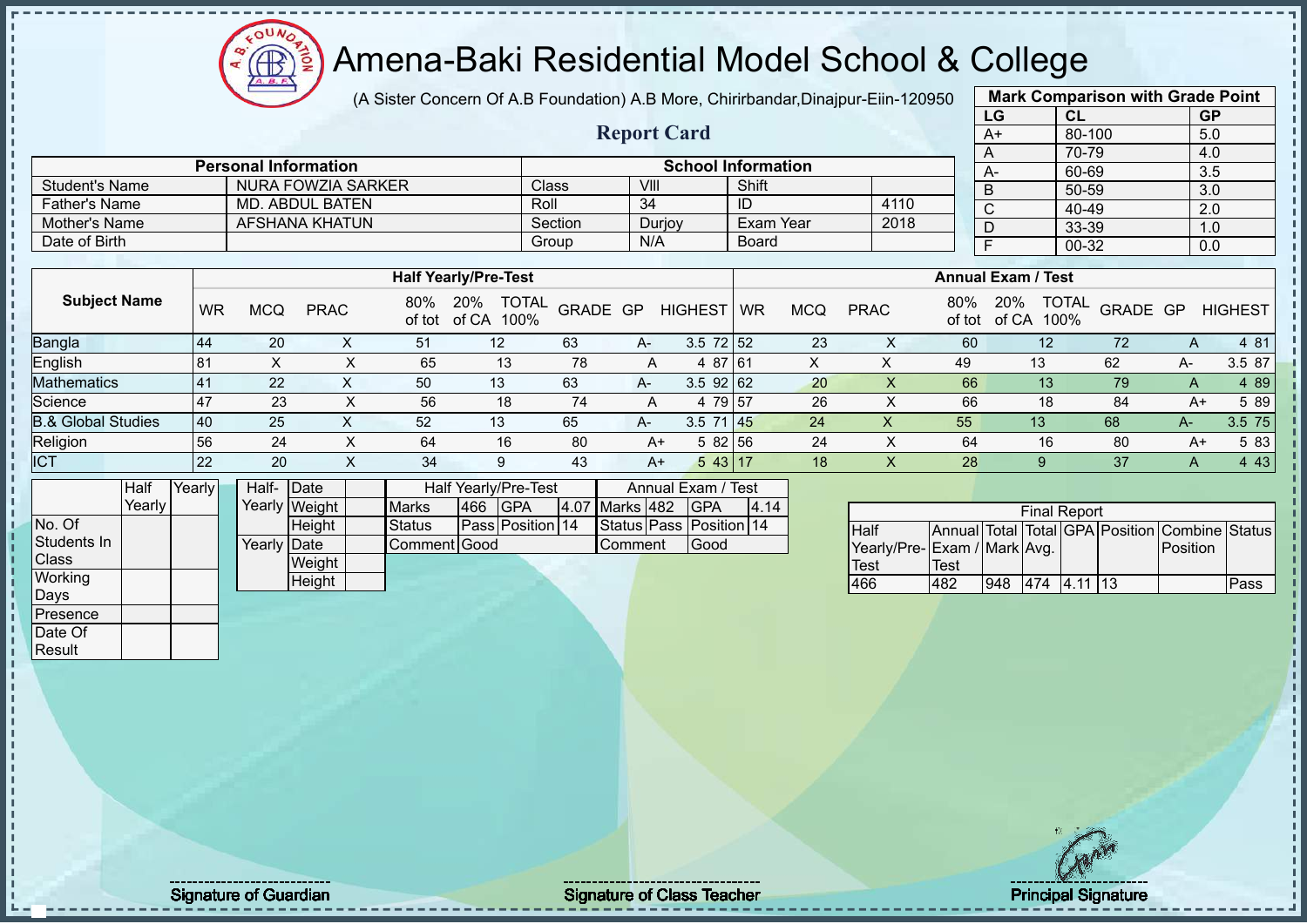# Amena-Baki Residential Model School & College

(A Sister Concern Of A.B Foundation) A.B More, Chirirbandar,Dinajpur-Eiin-120950

**Report Card**

**Personal Information School Information** 

Father's Name MD. MIZANUR RAHMAN ROLL 2018<br>
Mother's Name JOHORA ARJU PARVIN Section Duriov Exam Year 2018

|                   | <b>Mark Comparison with Grade Point</b> |           |  |  |  |  |  |  |  |  |  |  |  |
|-------------------|-----------------------------------------|-----------|--|--|--|--|--|--|--|--|--|--|--|
| LG                | CL                                      | <b>GP</b> |  |  |  |  |  |  |  |  |  |  |  |
| $A+$              | 80-100                                  | 5.0       |  |  |  |  |  |  |  |  |  |  |  |
| 70-79<br>4.0<br>A |                                         |           |  |  |  |  |  |  |  |  |  |  |  |
| A-                | 60-69                                   | 3.5       |  |  |  |  |  |  |  |  |  |  |  |
| B                 | 50-59                                   | 3.0       |  |  |  |  |  |  |  |  |  |  |  |
| $\mathsf{C}$      | 40-49                                   | 2.0       |  |  |  |  |  |  |  |  |  |  |  |
| D                 | 33-39                                   | 1.0       |  |  |  |  |  |  |  |  |  |  |  |
| F<br>00-32<br>0.0 |                                         |           |  |  |  |  |  |  |  |  |  |  |  |
|                   |                                         |           |  |  |  |  |  |  |  |  |  |  |  |

|                               |           |            |             |     |                             |                      |          |      |                | Board                     |            |             |               |              | $\sim$ $\sim$ $\sim$ |          |    | $\cdot\cdot\cdot$ |  |  |
|-------------------------------|-----------|------------|-------------|-----|-----------------------------|----------------------|----------|------|----------------|---------------------------|------------|-------------|---------------|--------------|----------------------|----------|----|-------------------|--|--|
| Date of Birth                 |           |            |             |     |                             | Group<br>N/A         |          |      |                |                           |            |             |               |              | 00-32                |          |    | 0.0               |  |  |
|                               |           |            |             |     |                             |                      |          |      |                |                           |            |             |               |              |                      |          |    |                   |  |  |
|                               |           |            |             |     | <b>Half Yearly/Pre-Test</b> |                      |          |      |                | <b>Annual Exam / Test</b> |            |             |               |              |                      |          |    |                   |  |  |
| <b>Subject Name</b>           | <b>WR</b> | <b>MCQ</b> | <b>PRAC</b> | 80% | 20%<br>of tot of CA         | <b>TOTAL</b><br>100% | GRADE GP |      | <b>HIGHEST</b> | <b>WR</b>                 | <b>MCQ</b> | <b>PRAC</b> | 80%<br>of tot | 20%<br>of CA | <b>TOTAL</b><br>100% | GRADE GP |    | <b>HIGHEST</b>    |  |  |
| Bangla                        | 29        | 24         | $\lambda$   | 42  | 9                           | 51                   |          | B    | 3 72 34        |                           | 23         |             | 46            |              |                      | 55       | B. | 3 81              |  |  |
| English                       | 76        |            | $\sim$      | 61  | 12                          |                      | 73       | A    | 4 87 60        |                           |            | ⋏           | 48            |              | 12                   | 60       | A- | 3.5 87            |  |  |
| <b>Mathematics</b>            |           | 21         |             | 30  |                             | 37                   |          | F    | $0.0$ 92 28    |                           | 14         |             | 34            |              |                      | 42       | C. | 2 8 9             |  |  |
| Science                       | 36        | 22         | ∧           | 46  | 12                          | 58                   |          | B    | 3 79 42        |                           | 27         |             | 55            |              | 12                   | 67       | A- | 3.5 89            |  |  |
| <b>B.&amp; Global Studies</b> | 26        | 17         |             | 34  | 9                           | 43                   |          | C.   | 2 71 32        |                           | 21         |             | 42            |              |                      | 51       | B. | 3 75              |  |  |
| Religion                      | 147       | 26         | $\sim$      | 58  | 13                          |                      |          | A    | 4 82 47        |                           | 23         | $\lambda$   | 56            |              | 13                   | 69       | A- | 3.5 83            |  |  |
| <b>ICT</b>                    | 22        | 20         |             | 34  | 8                           | 42                   |          | $A+$ | 543 18         |                           | 18         |             | 29            |              |                      | 37       | A  | 4 4 3             |  |  |

|              | Half   | Yearly∐ | Half- Date  |               |                          | Half Yearly/Pre-Test | Annual Exam / Test   |  |                       |  |                         |      |
|--------------|--------|---------|-------------|---------------|--------------------------|----------------------|----------------------|--|-----------------------|--|-------------------------|------|
|              | Yearly |         |             | Yearly Weight | <b>Marks</b>             |                      | 375 GPA              |  | <b>0.00 Marks 381</b> |  | <b>IGPA</b>             | 3.21 |
| No. Of       |        |         |             | <b>Height</b> | Status                   |                      | <b>Fail Position</b> |  |                       |  | Status Pass Position 45 |      |
| Students In  |        |         | Yearly Date |               | Comment Not Satisfactory |                      |                      |  | <b>Comment</b>        |  | More Impr.              |      |
| <b>Class</b> |        |         |             | Weight        |                          |                      |                      |  |                       |  | <b>Needed</b>           |      |
| Working      |        |         |             | Height        |                          |                      |                      |  |                       |  |                         |      |
| Days         |        |         |             |               |                          |                      |                      |  |                       |  |                         |      |

Student's Name JAKIA SULTANA Class VIII Shift<br>Father's Name MD. MIZANUR RAHMAN Roll 35 ID

Mother's Name JOHORA ARJU PARVIN Section Durjoy Exam Year<br>Date of Birth Board

| <b>Final Report</b>         |      |                 |  |  |  |                                                |      |  |  |  |  |  |
|-----------------------------|------|-----------------|--|--|--|------------------------------------------------|------|--|--|--|--|--|
| <b>Half</b>                 |      |                 |  |  |  | Annual Total Total GPA Position Combine Status |      |  |  |  |  |  |
| Yearly/Pre-Exam / Mark Avg. |      |                 |  |  |  | Position                                       |      |  |  |  |  |  |
| Test                        | Test |                 |  |  |  |                                                |      |  |  |  |  |  |
| 375                         | 381  | 756 378 3.11 45 |  |  |  |                                                | Pass |  |  |  |  |  |

Presence Date Of Result

Signature of Guardian Signature Signature of Class Teacher Number 2008 2012 12:00 Principal Signature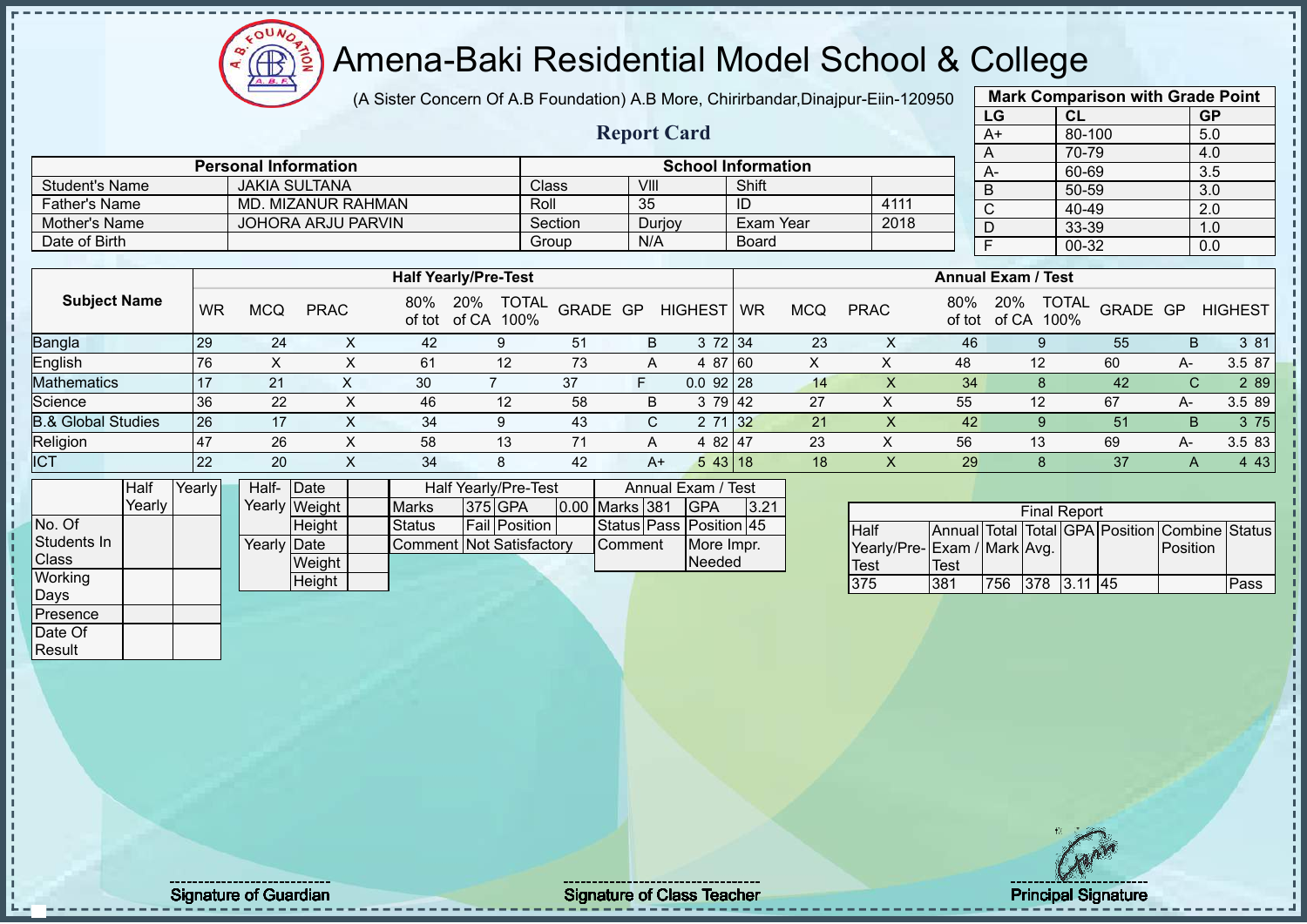(A Sister Concern Of A.B Foundation) A.B More, Chirirbandar,Dinajpur-Eiin-120950

**Report Card**

|                       | <b>Mark Comparison with Grade Point</b> |           |
|-----------------------|-----------------------------------------|-----------|
| LG                    | CL                                      | <b>GP</b> |
| $\overline{A+}$       | 80-100                                  | 5.0       |
| Α                     | 70-79                                   | 4.0       |
| A-                    | 60-69                                   | 3.5       |
| B                     | 50-59                                   | 3.0       |
| $\overline{\text{c}}$ | 40-49                                   | 2.0       |
| D                     | 33-39                                   | 1.0       |
| F                     | 00-32                                   | 0.0       |
|                       |                                         |           |

|                       | <b>Personal Information</b> |         |        | <b>School Information</b> |      |  |
|-----------------------|-----------------------------|---------|--------|---------------------------|------|--|
| <b>Student's Name</b> | RIFAT JAHAN JAYA            | Class   | VIII   | Shift                     |      |  |
| <b>Father's Name</b>  | MD. JULHAQUE                | Roll    | 30     | ID                        | 3989 |  |
| Mother's Name         | <b>MST. SHAHANAJ PARVIN</b> | Section | Durjoy | Exam Year                 | 2018 |  |
| Date of Birth         |                             | Group   | N/A    | Board                     |      |  |

|                               |     |            |             |               | <b>Half Yearly/Pre-Test</b>          |          |      |                 |    |            |             |               | <b>Annual Exam / Test</b>            |          |         |                |
|-------------------------------|-----|------------|-------------|---------------|--------------------------------------|----------|------|-----------------|----|------------|-------------|---------------|--------------------------------------|----------|---------|----------------|
| <b>Subject Name</b>           | WR  | <b>MCQ</b> | <b>PRAC</b> | 80%<br>of tot | <b>TOTAL</b><br>20%<br>of CA<br>100% | GRADE GP |      | <b>HIGHEST</b>  | WR | <b>MCQ</b> | <b>PRAC</b> | 80%<br>of tot | <b>TOTAL</b><br>20%<br>of CA<br>100% | GRADE GP |         | <b>HIGHEST</b> |
| <b>Bangla</b>                 | 140 | 21         |             | 49            | 13 <sup>°</sup>                      | 62       | A-   | $3.5 \ 72 \ 52$ |    | 28         |             | 64            | 13                                   |          | A       | 4 81           |
| English                       | 72  | $\sim$     | ⌒           | 58            | 18                                   | 76       | A    | 4 87 60         |    | ∧          | ∧           | 48            | 18                                   | 66       | A-      | 3.5 87         |
| <b>Mathematics</b>            | 57  | 28         | X.          | 68            | 17                                   | 85       | $A+$ | 592 66          |    | 24         |             | 72            | 17                                   | 89       | A+      | 5 89           |
| Science                       | 46  | 26         |             | 58            | 17                                   | 75       |      | 79 57<br>4      |    | 21         |             | 62            |                                      | 79       | A       | 4 89           |
| <b>B.&amp; Global Studies</b> | 39  | 26         | $\Lambda$   | 52            | 13                                   | 65       | $A-$ | $3.5$ 71 38     |    | 26         | $\Lambda$   | 51            | 13                                   | 64       | $A^{-}$ | 3.5 75         |
| Religion                      | 56  | 25         | ∧           | 65            | 15                                   | 80       | A+   | 5 82 55         |    | 26         |             | 65            | 15                                   | 80       | A+      | 5 83           |
| ICT                           | 122 | 20         | х           | 34            | 8                                    | 42       | A+   | 543 19          |    | 21         | ∧           | 32            |                                      | 40       | $A+$    | 5 4 3          |

|              | Half   | Yearly | Half-       | Date          | Half Yearly/Pre-Test | Annual Exam / Test |                        |  |                |  |                        |      |
|--------------|--------|--------|-------------|---------------|----------------------|--------------------|------------------------|--|----------------|--|------------------------|------|
|              | Yearly |        |             | Yearly Weight | <b>Marks</b>         | 485                | <b>IGPA</b>            |  | 4.29 Marks 495 |  | IGPA                   | 4.29 |
| No. Of       |        |        |             | Height        | Status               |                    | <b>Pass Position 7</b> |  |                |  | Status Pass Position 8 |      |
| Students In  |        |        | Yearly Date |               | Comment Good         |                    |                        |  | Comment        |  | Good                   |      |
| <b>Class</b> |        |        |             | Weight        |                      |                    |                        |  |                |  |                        |      |
| Working      |        |        |             | Height        |                      |                    |                        |  |                |  |                        |      |
| Days         |        |        |             |               |                      |                    |                        |  |                |  |                        |      |
| Presence     |        |        |             |               |                      |                    |                        |  |                |  |                        |      |
| Date Of      |        |        |             |               |                      |                    |                        |  |                |  |                        |      |

 $12\mu\text{V}$ 

**AB** 

|                              | <b>Final Report</b> |     |     |          |  |                                                |      |  |  |  |  |  |  |
|------------------------------|---------------------|-----|-----|----------|--|------------------------------------------------|------|--|--|--|--|--|--|
| <b>I</b> Half                |                     |     |     |          |  | Annual Total Total GPA Position Combine Status |      |  |  |  |  |  |  |
| Yearly/Pre- Exam / Mark Avg. |                     |     |     |          |  | Position                                       |      |  |  |  |  |  |  |
| <b>Test</b>                  | Test                |     |     |          |  |                                                |      |  |  |  |  |  |  |
| 485                          | 495                 | 980 | 490 | $4.29$ 6 |  |                                                | Pass |  |  |  |  |  |  |

Result

Signature of Guardian Signature of Class T Teacher Principal Signature 33/52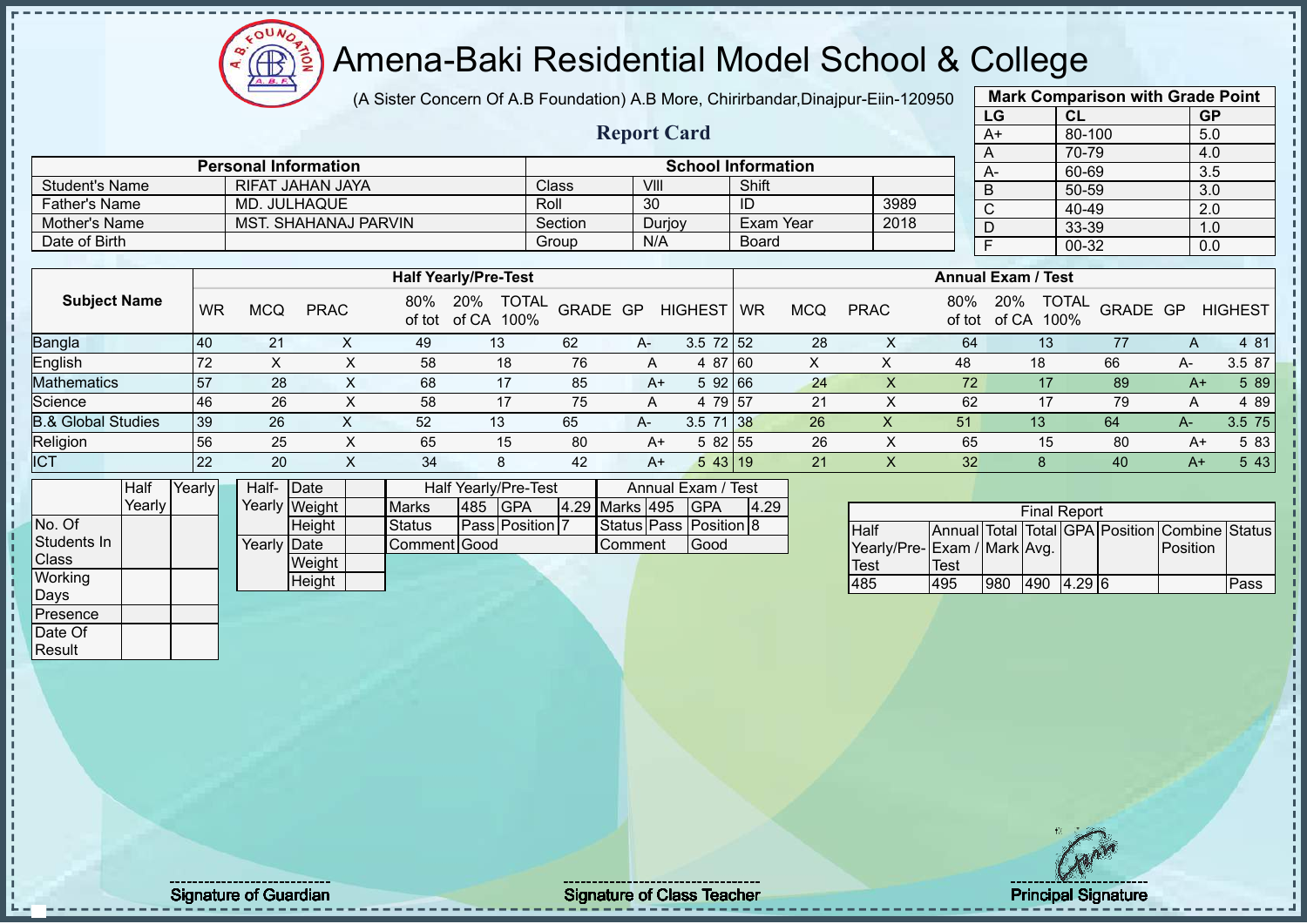# Amena-Baki Residential Model School & College

(A Sister Concern Of A.B Foundation) A.B More, Chirirbandar,Dinajpur-Eiin-120950

**Report Card**

|              | <b>Mark Comparison with Grade Point</b> |           |
|--------------|-----------------------------------------|-----------|
| LG           | <b>CL</b>                               | <b>GP</b> |
| $A+$         | 80-100                                  | 5.0       |
| A            | 70-79                                   | 4.0       |
| $A -$        | 60-69                                   | 3.5       |
| B            | 50-59                                   | 3.0       |
| $\mathsf{C}$ | 40-49                                   | 2.0       |
| D            | 33-39                                   | 1.0       |
| F            | 00-32                                   | 0.0       |
|              |                                         |           |

|                       | <b>Personal Information</b> |         |        | <b>School Information</b> |      | $A-$ |
|-----------------------|-----------------------------|---------|--------|---------------------------|------|------|
| <b>Student's Name</b> | SADIA TASNIM                | Class   | VIII   | Shift                     |      | D    |
| <b>Father's Name</b>  | REZAOANUL KARIM             | Roll    | 31     | ID                        | 4102 | ◡    |
| Mother's Name         | ROZINA KHATUN               | Section | Durjoy | Exam Year                 | 2018 | └    |
| Date of Birth         |                             | Group   | N/A    | Board                     |      |      |

|                               |           |     |             |               | <b>Half Yearly/Pre-Test</b>          |          |      |                 |           |            |             |               | <b>Annual Exam / Test</b>            |          |   |                |
|-------------------------------|-----------|-----|-------------|---------------|--------------------------------------|----------|------|-----------------|-----------|------------|-------------|---------------|--------------------------------------|----------|---|----------------|
| <b>Subject Name</b>           | <b>WR</b> | MCQ | <b>PRAC</b> | 80%<br>of tot | <b>TOTAL</b><br>20%<br>of CA<br>100% | GRADE GP |      | <b>HIGHEST</b>  | <b>WR</b> | <b>MCQ</b> | <b>PRAC</b> | 80%<br>of tot | 20%<br><b>TOTAL</b><br>100%<br>of CA | GRADE GP |   | <b>HIGHEST</b> |
| <b>Bangla</b>                 | 42        | 24  |             | 53            | 13                                   | 66       | $A-$ | $3.5 \ 72 \ 52$ |           | 23         |             | 60            | 13                                   | 73       | A | 4 81           |
| <b>English</b>                | 82        |     |             | 66            | 15                                   | 81       | A+   | 5 87 71         |           | х          |             | 57            | 15                                   | 72       | A | 4 87           |
| <b>Mathematics</b>            | 55        | 23  |             | 62            | 18                                   | 80       | $A+$ | 5 92 49         |           | 22         |             | 57            | 18                                   | 75       | A | 4 8 9          |
| Science                       | 45        | 23  |             | 54            | 17                                   | 71       | A    | 79 56<br>4      |           | 25         |             | 65            |                                      | 82       |   | 5 89<br>A+     |
| <b>B.&amp; Global Studies</b> | <b>43</b> | 20  |             | 50            | 14                                   | 64       | $A-$ | $3.5$ 71 47     |           | 24         |             | 57            | 14                                   | 71       | А | 4 75           |
| Religion                      | 55        | 26  |             | 65            | 16                                   | 81       | $A+$ | 582 49          |           | 26         |             | 60            | 16                                   | 76       | A | 4 83           |
| <b>ICT</b>                    | 20        | 20  |             | 32            | 8                                    | 40       | $A+$ | 543 19          |           | 19         |             | 30            |                                      | 38       | Α | 4 4 3          |

|                | Half   | Yearly | Half- Date  |               | Half Yearly/Pre-Test | Annual Exam / Test |                        |  |                |  |                         |      |
|----------------|--------|--------|-------------|---------------|----------------------|--------------------|------------------------|--|----------------|--|-------------------------|------|
|                | Yearlv |        |             | Yearly Weight | <b>Marks</b>         | 483                | <b>IGPA</b>            |  | 4.43 Marks 487 |  | <b>IGPA</b>             | 4.14 |
| No. Of         |        |        |             | <b>Height</b> | Status               |                    | <b>Pass Position 3</b> |  |                |  | Status Pass Position 13 |      |
| Students In    |        |        | Yearly Date |               | Comment Good         |                    |                        |  | Comment        |  | Good                    |      |
| <b>Class</b>   |        |        |             | Weight        |                      |                    |                        |  |                |  |                         |      |
| <b>Working</b> |        |        |             | Height        |                      |                    |                        |  |                |  |                         |      |
| Days           |        |        |             |               |                      |                    |                        |  |                |  |                         |      |
| Presence       |        |        |             |               |                      |                    |                        |  |                |  |                         |      |

| <b>Final Report</b>         |      |     |            |  |  |                                                |      |  |  |  |  |  |
|-----------------------------|------|-----|------------|--|--|------------------------------------------------|------|--|--|--|--|--|
| Half                        |      |     |            |  |  | Annual Total Total GPA Position Combine Status |      |  |  |  |  |  |
| Yearly/Pre-Exam / Mark Avg. |      |     |            |  |  | <b>IPosition</b>                               |      |  |  |  |  |  |
| <b>Test</b>                 | Test |     |            |  |  |                                                |      |  |  |  |  |  |
| 483                         | 487  | 970 | 485 4.29 8 |  |  |                                                | Pass |  |  |  |  |  |

Date Of Result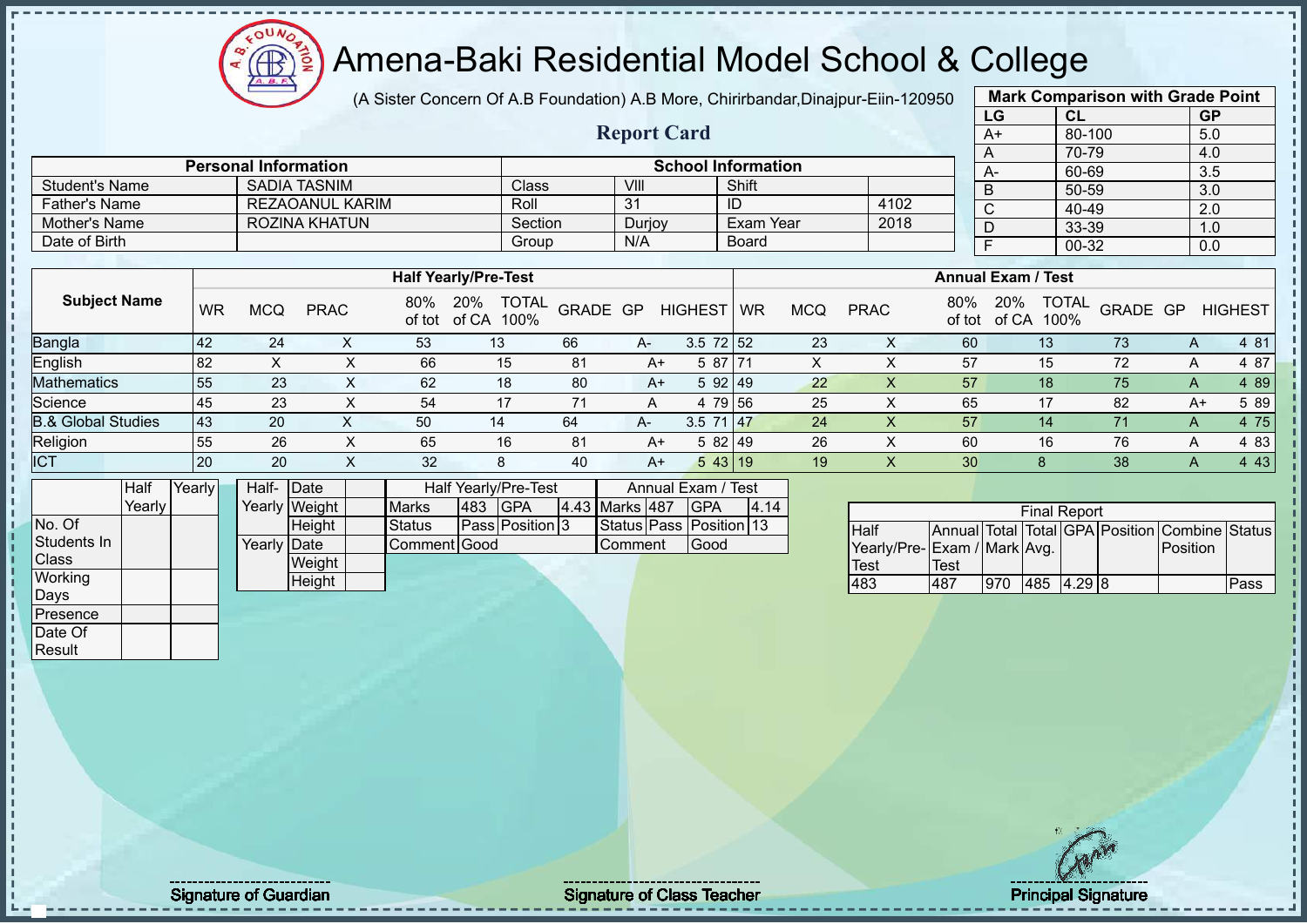(A Sister Concern Of A.B Foundation) A.B More, Chirirbandar,Dinajpur-Eiin-120950

 $12\mu\text{V}$ 

Æ

|                                |           |             |                             |               |                                           |         |                    |                                             |              |            |                                             |               | LG                        | CL                         |                                                | <b>GP</b>    |                |
|--------------------------------|-----------|-------------|-----------------------------|---------------|-------------------------------------------|---------|--------------------|---------------------------------------------|--------------|------------|---------------------------------------------|---------------|---------------------------|----------------------------|------------------------------------------------|--------------|----------------|
|                                |           |             |                             |               |                                           |         | <b>Report Card</b> |                                             |              |            |                                             |               | $A+$                      | 80-100                     |                                                | 5.0          |                |
|                                |           |             |                             |               |                                           |         |                    |                                             |              |            |                                             |               | A                         | 70-79                      |                                                | 4.0          |                |
|                                |           |             | <b>Personal Information</b> |               |                                           |         |                    | <b>School Information</b>                   |              |            |                                             |               | $A -$                     | 60-69                      |                                                | 3.5          |                |
| <b>Student's Name</b>          |           | POULOMI ROY |                             |               |                                           | Class   | VIII               |                                             | Shift        |            |                                             |               | B                         | 50-59                      |                                                | 3.0          |                |
| <b>Father's Name</b>           |           |             | <b>SHOSTI PADA ROY</b>      |               |                                           | Roll    | 32                 |                                             | ID           |            | 4105                                        |               | $\mathsf C$               | 40-49                      |                                                | 2.0          |                |
| Mother's Name                  |           |             | PROTIMA RANI BARMAN         |               |                                           | Section |                    | Durjoy                                      |              | Exam Year  | 2018                                        |               | D                         | 33-39                      |                                                | 1.0          |                |
| Date of Birth                  |           |             |                             |               |                                           | Group   | N/A                |                                             | <b>Board</b> |            |                                             |               | $\overline{F}$            | $00 - 32$                  |                                                | 0.0          |                |
|                                |           |             |                             |               | <b>Half Yearly/Pre-Test</b>               |         |                    |                                             |              |            |                                             |               | <b>Annual Exam / Test</b> |                            |                                                |              |                |
| <b>Subject Name</b>            | <b>WR</b> | <b>MCQ</b>  | <b>PRAC</b>                 | 80%<br>of tot | 20% TOTAL<br>of CA 100%                   |         | GRADE GP           | <b>HIGHEST</b>                              | <b>WR</b>    | <b>MCQ</b> | <b>PRAC</b>                                 | 80%<br>of tot | 20%                       | <b>TOTAL</b><br>of CA 100% | GRADE GP                                       |              | <b>HIGHEST</b> |
| Bangla                         | 43        | 23          | $\mathsf{X}$                | 53            | 10                                        | 63      | A-                 | $3.5$ 72 41                                 |              | 22         | X                                           | 50            |                           | 10                         | 60                                             | $A-$         | 3.5 81         |
| English                        | 72        | $\sf X$     | $\pmb{\times}$              | 58            | 12                                        | 70      | A                  | 4 87 66                                     |              | X          | $\mathsf X$                                 | 53            |                           | 12                         | 65                                             | A-           | 3.5 87         |
| <b>Mathematics</b>             | 48        | 19          | X                           | 54            | 12                                        | 66      | A-                 | $3.5$ 92 51                                 |              | 19         | $\mathsf{X}$                                | 56            |                           | 12                         | 68                                             | $A-$         | 3.5 89         |
| Science                        | 39        | 17          | $\pmb{\times}$              | 45            | 13                                        | 58      | B                  | 3 79                                        | 46           | 18         | $\mathsf X$                                 | 51            |                           | 13                         | 64                                             | A-           | 3.5 89         |
| <b>B.&amp; Global Studies</b>  | 31        | 15          | $\times$                    | 37            | 11                                        | 48      | $\mathsf{C}$       | 2 71                                        | 37           | 17         | $\times$                                    | 43            |                           | 11                         | 54                                             | B            | 3 75           |
| Religion                       | 51        | 24          | X                           | 60            | 14                                        | 74      | A                  | 4 82 51                                     |              | 25         | $\pmb{\times}$                              | 61            |                           | 14                         | 75                                             | Α            | 4 8 3          |
| <b>ICT</b>                     | 20        | 11          | $\mathsf{X}$                | 25            | $\overline{7}$                            | 32      | $A-$               | $3.543$ 15                                  |              | 20         | X                                           | 28            |                           | $\overline{7}$             | 35                                             | $\mathsf{A}$ | 4 4 3          |
| Half                           | Yearly    | Half-       | Date                        |               | Half Yearly/Pre-Test                      |         |                    | Annual Exam / Test                          |              |            |                                             |               |                           |                            |                                                |              |                |
| Yearly                         |           |             | Yearly Weight               | <b>Marks</b>  | <b>GPA</b><br>411                         |         | 3.36 Marks 421     | <b>GPA</b>                                  | 3.57         |            |                                             |               |                           | <b>Final Report</b>        |                                                |              |                |
| No. Of<br>Students In<br>Class |           | Yearly Date | Height<br>Weight            | <b>Status</b> | Pass Position 34<br>Comment Imprv. Needed |         | Comment            | Status Pass Position 32<br>Imprv.<br>Needed |              |            | Half<br>Yearly/Pre-Exam / Mark Avg.<br>Test | <b>Test</b>   |                           |                            | Annual Total Total GPA Position Combine Status | Position     |                |
| Working<br>Days                |           |             | Height                      |               |                                           |         |                    |                                             |              |            | 411                                         | 421           |                           | 832 416 3.46 34            |                                                |              | Pass           |
| Presence                       |           |             |                             |               |                                           |         |                    |                                             |              |            |                                             |               |                           |                            |                                                |              |                |
| Date Of                        |           |             |                             |               |                                           |         |                    |                                             |              |            |                                             |               |                           |                            |                                                |              |                |
| Result                         |           |             |                             |               |                                           |         |                    |                                             |              |            |                                             |               |                           |                            |                                                |              |                |
|                                |           |             |                             |               |                                           |         |                    |                                             |              |            |                                             |               |                           |                            |                                                |              |                |

**Mark Comparison with Grade Point**

out the contract of Guardian Signature of Class Teacher Principal Signature of Guardian Signature 35/522 and Si<br>Signature 35/522 and Signature 35/522 and Signature 35/522 and Signature 35/52 and Signature 35/52 and Signatu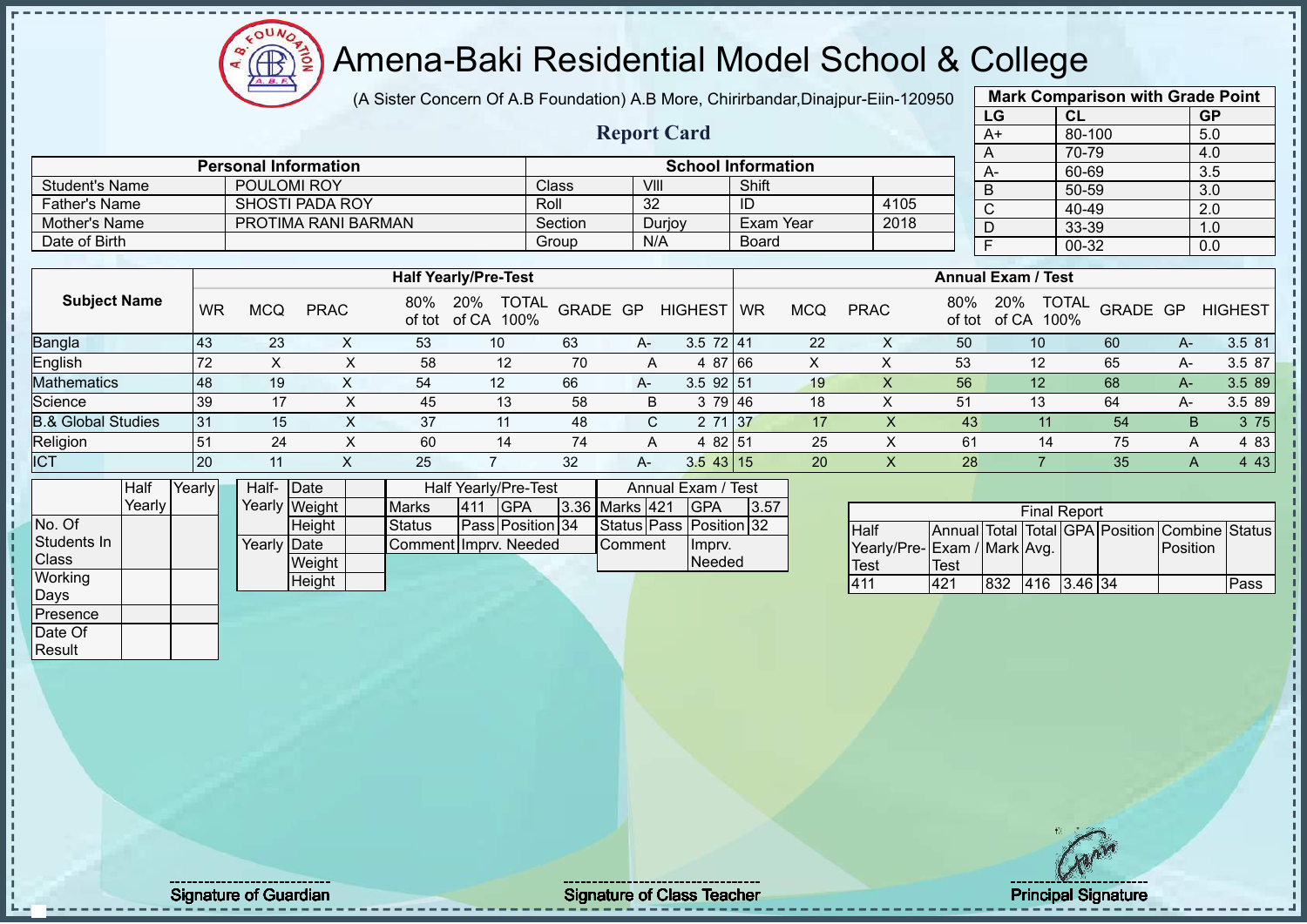$12\mu\text{V}$ **AR** 

# Amena-Baki Residential Model School & College

(A Sister Concern Of A.B Foundation) A.B More, Chirirbandar,Dinajpur-Eiin-120950

**Report Card**

| <b>Mark Comparison with Grade Point</b> |           |                  |  |  |  |  |  |  |  |  |  |
|-----------------------------------------|-----------|------------------|--|--|--|--|--|--|--|--|--|
| LG                                      | <b>CL</b> | <b>GP</b>        |  |  |  |  |  |  |  |  |  |
| $A+$                                    | 80-100    | 5.0              |  |  |  |  |  |  |  |  |  |
| A                                       | 70-79     | 4.0              |  |  |  |  |  |  |  |  |  |
| A-                                      | 60-69     | $\overline{3.5}$ |  |  |  |  |  |  |  |  |  |
| B                                       | 50-59     | 3.0              |  |  |  |  |  |  |  |  |  |
| C                                       | 40-49     | 2.0              |  |  |  |  |  |  |  |  |  |
| D                                       | 33-39     | 1.0              |  |  |  |  |  |  |  |  |  |
| F                                       | 00-32     | 0.0              |  |  |  |  |  |  |  |  |  |
|                                         |           |                  |  |  |  |  |  |  |  |  |  |

|                       | <b>Personal Information</b> |         |        | <b>School Information</b> |      |  |
|-----------------------|-----------------------------|---------|--------|---------------------------|------|--|
| <b>Student's Name</b> | FEEMA AHMED                 | Class   | VIII   | Shift                     |      |  |
| Father's Name         | FARHAD AHMED                | Roll    | -23    | ID                        | 3929 |  |
| Mother's Name         | SHAHANAZ FERDAS             | Section | Durjoy | Exam Year                 | 2018 |  |
| Date of Birth         |                             | Group   | N/A    | <b>Board</b>              |      |  |

|                               |           |            |             |               | <b>Half Yearly/Pre-Test</b>       |          |      | <b>Annual Exam / Test</b> |           |            |             |               |                                      |          |    |                |
|-------------------------------|-----------|------------|-------------|---------------|-----------------------------------|----------|------|---------------------------|-----------|------------|-------------|---------------|--------------------------------------|----------|----|----------------|
| <b>Subject Name</b>           | <b>WR</b> | <b>MCQ</b> | <b>PRAC</b> | 80%<br>of tot | <b>TOTAL</b><br>20%<br>of CA 100% | GRADE GP |      | <b>HIGHEST</b>            | <b>WR</b> | <b>MCQ</b> | <b>PRAC</b> | 80%<br>of tot | <b>TOTAL</b><br>20%<br>100%<br>of CA | GRADE GP |    | <b>HIGHEST</b> |
| Bangla                        | 37        | 19         |             | 45            | 12                                | 57       | В    | 3 72 52                   |           | 24         |             | 61            | 12                                   | 73       | A  | 4 8 1          |
| English                       | 70        | ⌒          |             | 56            |                                   | 67       | $A-$ | $3.587$ 60                |           | X          |             | 48            |                                      | 59       | B  | 3 87           |
| <b>Mathematics</b>            | 38        | 23         | $\sim$      | 49            | 16                                | 65       | A-   | $3.5$ 92 51               |           | 20         | $\lambda$   | 57            | 16                                   | 73       | A  | 4 8 9          |
| Science                       | 44        | 22         |             | 53            | 15                                | 68       | A-   | $3.5$ 79 52               |           | 26         |             | 62            | 15                                   | 77       | Α  | 4 8 9          |
| <b>B.&amp; Global Studies</b> | 38        | 24         |             | 50            | 11                                | 61       | $A-$ | $3.5$ 71 45               |           | 22         | Х           | 54            | 11                                   | 65       | A- | 3.5 75         |
| Religion                      | 56        | 22         |             | 62            | 15                                |          | A    | 4 82 49                   |           | 24         |             | 58            | 15                                   | 73       | A  | 4 83           |
| <b>ICT</b>                    | 20        | 20         |             | 32            | 8                                 | 40       | A+   | 543 19                    |           | 20         | ∧           | 31            |                                      | 39       | A  | 4 4 3          |

|                | <b>Half</b> | Yearly | Half- Date  |               |               |         | Half Yearly/Pre-Test |                | Annual Exam / Test      |       |  |
|----------------|-------------|--------|-------------|---------------|---------------|---------|----------------------|----------------|-------------------------|-------|--|
|                | Yearly      |        |             | Yearly Weight | <b>Marks</b>  | 435 GPA |                      | 3.71 Marks 459 | <b>IGPA</b>             | 13.79 |  |
| No. Of         |             |        |             | <b>Height</b> | <b>Status</b> |         | Pass Position 23     |                | Status Pass Position 25 |       |  |
| Students In    |             |        | Yearly Date |               | Comment Good  |         |                      | Comment        | Imprv.                  |       |  |
| <b>I</b> Class |             |        |             | Weight        |               |         |                      |                | <b>Needed</b>           |       |  |
| Working        |             |        |             | Height        |               |         |                      |                |                         |       |  |
| Days           |             |        |             |               |               |         |                      |                |                         |       |  |
| Presence       |             |        |             |               |               |         |                      |                |                         |       |  |

| <b>Final Report</b>         |      |     |     |           |  |                                                |      |  |  |  |  |  |  |  |
|-----------------------------|------|-----|-----|-----------|--|------------------------------------------------|------|--|--|--|--|--|--|--|
| <b>I</b> Half               |      |     |     |           |  | Annual Total Total GPA Position Combine Status |      |  |  |  |  |  |  |  |
| Yearly/Pre-Exam / Mark Avg. |      |     |     |           |  | Position                                       |      |  |  |  |  |  |  |  |
| <b>Test</b>                 | Test |     |     |           |  |                                                |      |  |  |  |  |  |  |  |
| 435                         | 459  | 894 | 447 | $3.75$ 25 |  |                                                | Pass |  |  |  |  |  |  |  |

Date Of **Result** 

Signature of Guardian Signature of Class Teacher Signature of Class Teacher Principal Signature 36-422 (1990)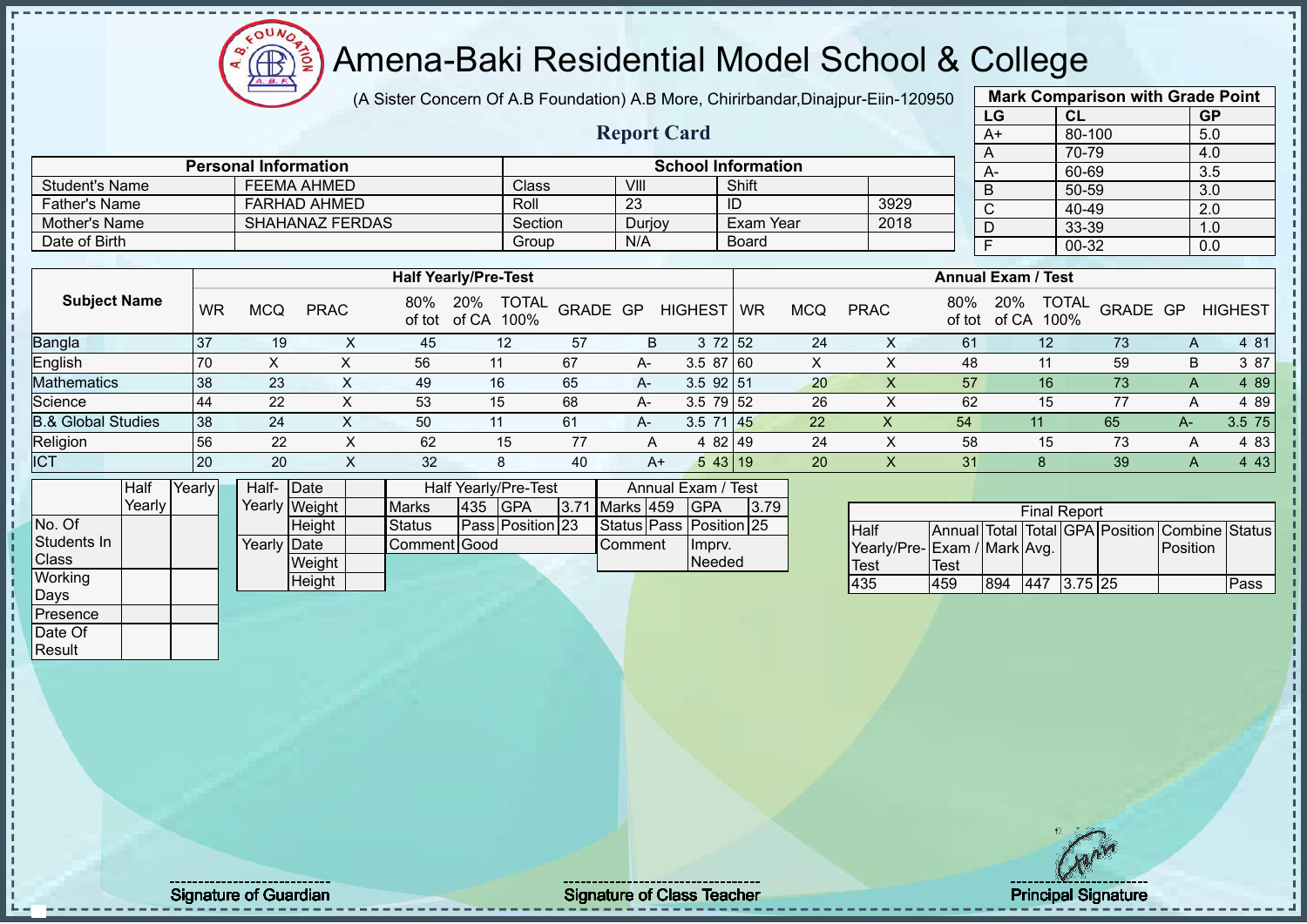# Amena-Baki Residential Model School & College

(A Sister Concern Of A.B Foundation) A.B More, Chirirbandar,Dinajpur-Eiin-120950

**Report Card**

|      | <b>Mark Comparison with Grade Point</b> |                  |
|------|-----------------------------------------|------------------|
| LG   | <b>CL</b>                               | <b>GP</b>        |
| $A+$ | 80-100                                  | 5.0              |
| A    | 70-79                                   | 4.0              |
| А-   | 60-69                                   | $3.\overline{5}$ |
| B    | 50-59                                   | 3.0              |
| C    | 40-49                                   | 2.0              |
| D    | 33-39                                   | 1.0              |
| F    | 00-32                                   | 0.0              |
|      |                                         |                  |

|                       | <b>Personal Information</b> |              |        | <b>School Information</b> |      | $A-$ |
|-----------------------|-----------------------------|--------------|--------|---------------------------|------|------|
| <b>Student's Name</b> | SIDRATUL MUNTAHA            | <b>Class</b> | VIII   | Shift                     |      |      |
| <b>Father's Name</b>  | MD. GOLAM MOSTOFA           | Roll         | 36     | ID                        | 4137 |      |
| Mother's Name         | MST. SHAHANAJ PARVIN        | Section      | Duriov | Exam Year                 | 2018 |      |
| Date of Birth         |                             | Group        | N/A    | Board                     |      |      |

|                               |           |     |             |     | <b>Half Yearly/Pre-Test</b>              |          |      |                |           |     |             |               | <b>Annual Exam / Test</b>            |          |    |                |
|-------------------------------|-----------|-----|-------------|-----|------------------------------------------|----------|------|----------------|-----------|-----|-------------|---------------|--------------------------------------|----------|----|----------------|
| <b>Subject Name</b>           | <b>WR</b> | MCQ | <b>PRAC</b> | 80% | 20%<br><b>TOTAL</b><br>of tot of CA 100% | GRADE GP |      | <b>HIGHEST</b> | <b>WR</b> | MCQ | <b>PRAC</b> | 80%<br>of tot | <b>TOTAL</b><br>20%<br>of CA<br>100% | GRADE GP |    | <b>HIGHEST</b> |
| Bangla                        | 35        | 21  | ⌒           | 45  |                                          | 56       | B    | 372 46         |           | 25  | ∧           | 57            |                                      | 68       | A- | 3.5 81         |
| English                       | 64        | ⌒   |             | 51  | 12 <sup>°</sup>                          | 63       | A-   | $3.587$ 63     |           |     |             | 50            | 12                                   | 62       | A- | 3.5 87         |
| <b>Mathematics</b>            | 23        | 20  |             | 34  | 10                                       | 44       | C.   | 2 92 27        |           | 18  |             | 36            | 10 <sup>°</sup>                      | 46       | C. | 2 8 9          |
| Science                       | 30        | 23  |             | 42  | 16                                       | 58       | B    | 3 79 45        |           | 24  |             | 55            | 16                                   | 71       | А  | 4 8 9          |
| <b>B.&amp; Global Studies</b> | 23        | 18  |             | 33  | 11                                       | 44       | С    | 71 30          |           | 16  |             | 37            |                                      | 48       |    | 2 75<br>C.     |
| Religion                      | 55        | 20  |             | 60  | 16                                       | 76       |      | 4 82 47        |           | 23  |             | 56            | 16                                   | 72       | A  | 4 83           |
| <b>ICT</b>                    | <b>20</b> | 13  | ⌒           | 26  |                                          | 33       | $A-$ | $3.5$ 43 15    |           | 21  |             | 29            |                                      | 36       |    | 4 4 3          |

|                | Half   | Yearly | Half- Date  |               |                                     |  | Half Yearly/Pre-Test                     |  |                | Annual Exam / Test |      |  |
|----------------|--------|--------|-------------|---------------|-------------------------------------|--|------------------------------------------|--|----------------|--------------------|------|--|
|                | Yearlv |        |             | Yearly Weight | <b>Marks</b><br>1374<br><b>IGPA</b> |  |                                          |  | Marks 403      | <b>IGPA</b>        | 3.29 |  |
| No. Of         |        |        |             | Height        | <b>Status</b>                       |  | Pass Position 43 Status Pass Position 40 |  |                |                    |      |  |
| Students In    |        |        | Yearly Date |               | Comment Imprv. Needed               |  |                                          |  | <b>Comment</b> | More Impr.         |      |  |
| <b>I</b> Class |        |        |             | Weight        |                                     |  |                                          |  |                | <b>Needed</b>      |      |  |
| Working        |        |        |             | Height        |                                     |  |                                          |  |                |                    |      |  |
| Days           |        |        |             |               |                                     |  |                                          |  |                |                    |      |  |

| <b>Final Report</b>         |             |      |     |           |  |                                                |      |  |  |  |  |  |  |
|-----------------------------|-------------|------|-----|-----------|--|------------------------------------------------|------|--|--|--|--|--|--|
| Half                        |             |      |     |           |  | Annual Total Total GPA Position Combine Status |      |  |  |  |  |  |  |
| Yearly/Pre-Exam / Mark Avg. |             |      |     |           |  | Position                                       |      |  |  |  |  |  |  |
| <b>Test</b>                 | <b>Test</b> |      |     |           |  |                                                |      |  |  |  |  |  |  |
| 374                         | 403         | 1777 | 389 | $3.14$ 44 |  |                                                | Pass |  |  |  |  |  |  |

Presence Date Of Result

Signature of Guardian Signature of Class Teacher Principal Signature of Class Teacher Principal Signature 37/5<br>
Signature 37/522 and Signature 37/52 and Signature 37/52 and Signature 37/52 and Signature 37/52 and Signature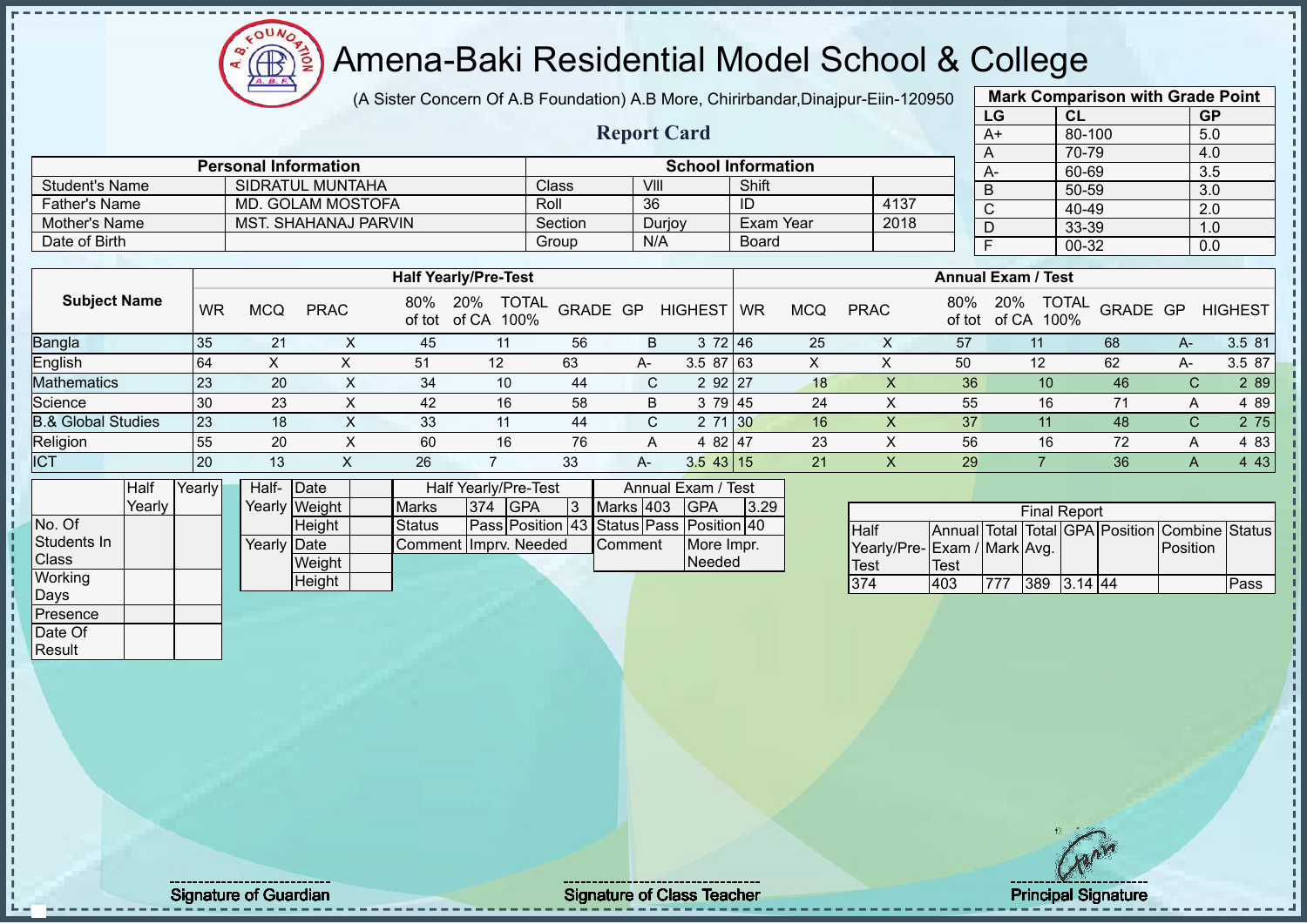$12\mu\text{V}$  $\bigoplus_{\Delta B}$ ion

# Amena-Baki Residential Model School & College

|                               |           |                             |                    |                    |                                |                  |                         |                           |              |            | (A Sister Concern Of A.B Foundation) A.B More, Chirirbandar, Dinajpur-Eiin-120950 |             |                           |                     |          | <b>Mark Comparison with Grade Point</b>        |                |
|-------------------------------|-----------|-----------------------------|--------------------|--------------------|--------------------------------|------------------|-------------------------|---------------------------|--------------|------------|-----------------------------------------------------------------------------------|-------------|---------------------------|---------------------|----------|------------------------------------------------|----------------|
|                               |           |                             |                    |                    |                                |                  |                         |                           |              |            |                                                                                   |             | LG                        | CL                  |          | <b>GP</b>                                      |                |
|                               |           |                             |                    |                    |                                |                  | <b>Report Card</b>      |                           |              |            |                                                                                   |             | $A+$                      | 80-100              |          | 5.0                                            |                |
|                               |           |                             |                    |                    |                                |                  |                         |                           |              |            |                                                                                   |             | $\overline{A}$            | 70-79               |          | 4.0                                            |                |
|                               |           | <b>Personal Information</b> |                    |                    |                                |                  |                         | <b>School Information</b> |              |            |                                                                                   |             | $A-$                      | 60-69               |          | 3.5                                            |                |
| <b>Student's Name</b>         |           |                             | AMIRA ULFAT AFRIDA |                    |                                | Class            | VIII                    |                           | Shift        |            |                                                                                   |             | $\overline{B}$            | $50 - 59$           |          | $\overline{3.0}$                               |                |
| <b>Father's Name</b>          |           |                             | MD. AKRAM HOSSAIN  |                    |                                | Roll             | $\overline{37}$         |                           | ID           |            | 4149                                                                              |             | $\overline{C}$            | 40-49               |          | 2.0                                            |                |
| Mother's Name                 |           |                             | MST. KHALEDA BEGUM |                    |                                | Section          | Durjoy                  |                           | Exam Year    |            | 2018                                                                              |             | $\overline{D}$            | 33-39               |          | 1.0                                            |                |
| Date of Birth                 |           |                             |                    |                    |                                | Group            | N/A                     |                           | <b>Board</b> |            |                                                                                   |             | $\overline{F}$            | $00 - 32$           |          | 0.0                                            |                |
|                               |           |                             |                    |                    | <b>Half Yearly/Pre-Test</b>    |                  |                         |                           |              |            |                                                                                   |             | <b>Annual Exam / Test</b> |                     |          |                                                |                |
| <b>Subject Name</b>           | <b>WR</b> | <b>MCQ</b>                  | <b>PRAC</b>        | 80%                | 20% TOTAL<br>of tot of CA 100% |                  | GRADE GP                | HIGHEST   WR              |              | <b>MCQ</b> | <b>PRAC</b>                                                                       | 80%         | of tot of CA 100%         | 20% TOTAL           | GRADE GP |                                                | <b>HIGHEST</b> |
| Bangla                        | 38        | 15                          | X                  | 42                 | 12                             | 54               | $\sf B$                 | 3 72 56                   |              | 24         | $\mathsf{X}$                                                                      | 64          |                           | 12                  | 76       | A                                              | 4 81           |
| English                       | 70        | X                           | X                  | 56                 | 16                             | 72               | A                       |                           | 4 87 56      | X          | X                                                                                 | 45          |                           | 16                  | 61       | A-                                             | 3.5 87         |
| <b>Mathematics</b>            | 49        | 22                          | $\mathsf{X}$       | 57                 | 15                             | 72               | $\overline{A}$          | 4 92 58                   |              | 23         | $\mathsf X$                                                                       | 65          |                           | 15                  | 80       | $A+$                                           | 5 89           |
| Science                       | 46        | 20                          | X                  | 53                 | 17                             | 70               | A                       | 4 79 55                   |              | 21         | $\pmb{\times}$                                                                    | 61          |                           | 17                  | 78       | Α                                              | 4 8 9          |
| <b>B.&amp; Global Studies</b> | 38        | 23                          | $\mathsf{X}$       | 49                 | 12                             | 61               | A-                      | 3.5 71 48                 |              | 17         | $\mathsf{X}$                                                                      | 52          |                           | 12                  | 64       | $A-$                                           | 3.5 75         |
| Religion                      | 56        | 24                          | X                  | 64                 | 16                             | 80               | $A+$                    | 5 82 53                   |              | 25         | $\pmb{\times}$                                                                    | 62          |                           | 16                  | 78       | A                                              | 4 8 3          |
| <b>ICT</b>                    | 20        | 20                          |                    | $\mathsf{X}$<br>32 | 8                              | 40               | $A+$                    | 5 43 20                   |              | 20         | $\mathsf X$                                                                       | 32          |                           | 8                   | 40       | $A+$                                           | 5 4 3          |
| Half                          | Yearly    | Half- Date                  |                    |                    | Half Yearly/Pre-Test           |                  |                         | Annual Exam / Test        |              |            |                                                                                   |             |                           |                     |          |                                                |                |
| Yearly                        |           |                             | Yearly Weight      | <b>Marks</b>       | <b>GPA</b><br>449              |                  | 4.07 Marks 477          | <b>GPA</b>                | 4.14         |            |                                                                                   |             |                           | <b>Final Report</b> |          |                                                |                |
| No. Of                        |           |                             | Height             | <b>Status</b>      |                                | Pass Position 15 | Status Pass Position 15 |                           |              |            | Half                                                                              |             |                           |                     |          | Annual Total Total GPA Position Combine Status |                |
| Students In                   |           | Yearly Date                 |                    |                    | Comment Good                   |                  | Comment                 | Good                      |              |            | Yearly/Pre- Exam / Mark Avg.                                                      |             |                           |                     |          | Position                                       |                |
| Class                         |           |                             | Weight             |                    |                                |                  |                         |                           |              |            | Test                                                                              | <b>Test</b> |                           |                     |          |                                                |                |
| Working                       |           |                             | <b>Height</b>      |                    |                                |                  |                         |                           |              |            | 449                                                                               | 477         |                           | 926 463 4.11 14     |          |                                                | Pass           |
| Days<br>Presence              |           |                             |                    |                    |                                |                  |                         |                           |              |            |                                                                                   |             |                           |                     |          |                                                |                |
| Date Of                       |           |                             |                    |                    |                                |                  |                         |                           |              |            |                                                                                   |             |                           |                     |          |                                                |                |
| Result                        |           |                             |                    |                    |                                |                  |                         |                           |              |            |                                                                                   |             |                           |                     |          |                                                |                |
|                               |           |                             |                    |                    |                                |                  |                         |                           |              |            |                                                                                   |             |                           |                     |          |                                                |                |

Signature of Guardian Signature of Class Teacher Principal Signature of Class Teacher Principal Signature 3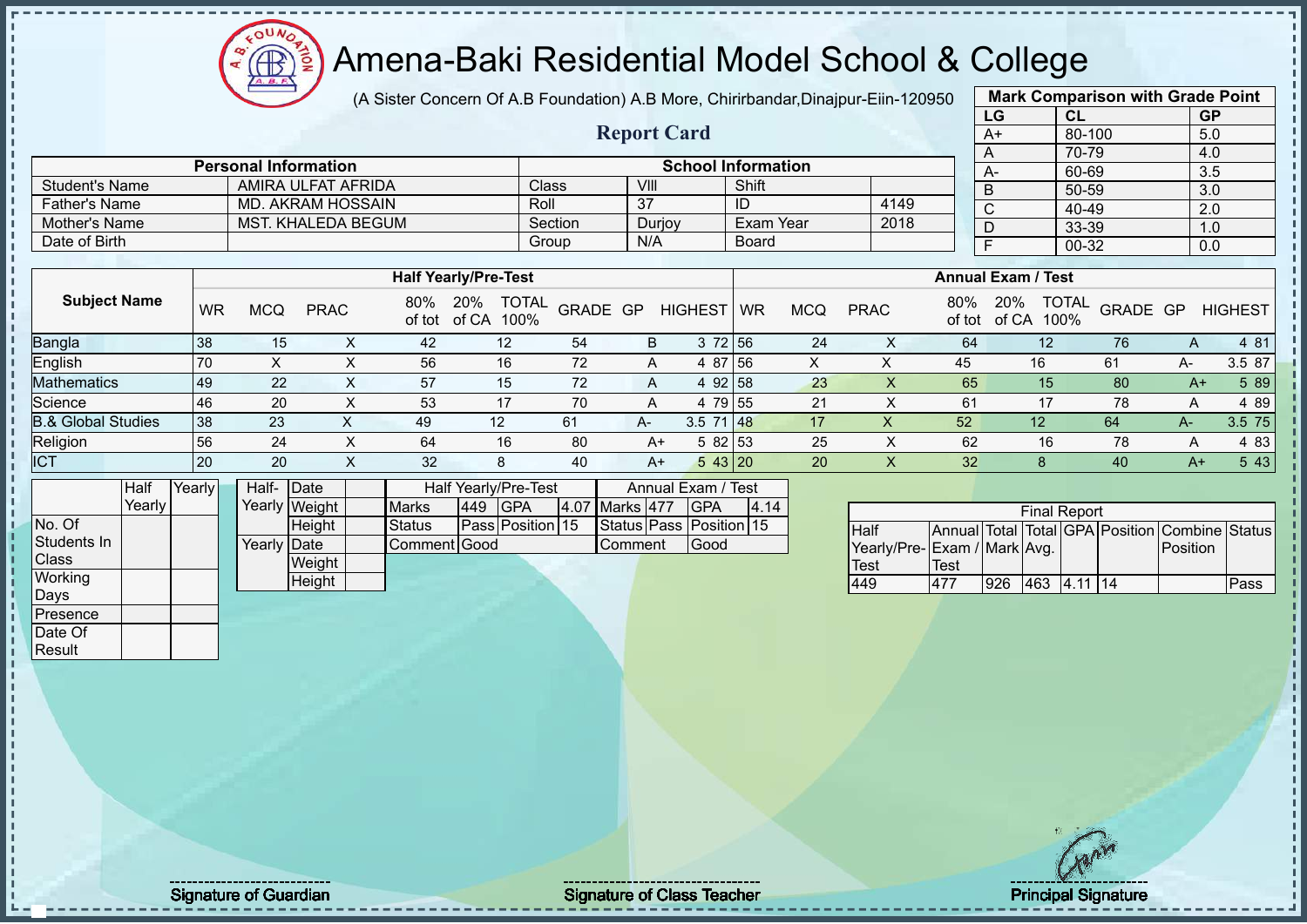(A Sister Concern Of A.B Foundation) A.B More, Chirirbandar,Dinajpur-Eiin-120950

**Report Card**

| <b>Mark Comparison with Grade Point</b> |           |           |  |  |  |  |  |  |  |  |
|-----------------------------------------|-----------|-----------|--|--|--|--|--|--|--|--|
| LG                                      | <b>CL</b> | <b>GP</b> |  |  |  |  |  |  |  |  |
| $A+$                                    | 80-100    | 5.0       |  |  |  |  |  |  |  |  |
| A                                       | 70-79     | 4.0       |  |  |  |  |  |  |  |  |
| А-                                      | 60-69     | 3.5       |  |  |  |  |  |  |  |  |
| B                                       | 50-59     | 3.0       |  |  |  |  |  |  |  |  |
| C                                       | 40-49     | 2.0       |  |  |  |  |  |  |  |  |
| D                                       | 33-39     | 1.0       |  |  |  |  |  |  |  |  |
| F                                       | 00-32     |           |  |  |  |  |  |  |  |  |
|                                         |           |           |  |  |  |  |  |  |  |  |

|                      | <b>Personal Information</b> |                    |        | <b>School Information</b> |      | $A-$ |
|----------------------|-----------------------------|--------------------|--------|---------------------------|------|------|
| Student's Name       | MST. SANJIDA JAHAN          | Class <sup>®</sup> | VIII   | Shift                     |      |      |
| <b>Father's Name</b> | MD. SUZAUDDOULA             | Roll               | 28     | ID                        | 3955 |      |
| Mother's Name        | MST. AKTAR JAHAN BONITA     | Section            | Durjoy | Exam Year                 | 2018 |      |
| Date of Birth        |                             | Group              | N/A    | Board                     |      |      |

|                               |           |            |             |     | <b>Half Yearly/Pre-Test</b>              |          |      |                           | <b>Annual Exam / Test</b> |            |             |                 |                                             |          |    |                |  |
|-------------------------------|-----------|------------|-------------|-----|------------------------------------------|----------|------|---------------------------|---------------------------|------------|-------------|-----------------|---------------------------------------------|----------|----|----------------|--|
| <b>Subject Name</b>           | <b>WR</b> | <b>MCQ</b> | <b>PRAC</b> | 80% | <b>TOTAL</b><br>20%<br>of tot of CA 100% | GRADE GP |      | <b>HIGHEST</b>            | <b>WR</b>                 | <b>MCQ</b> | <b>PRAC</b> | 80%             | <b>TOTAL</b><br>20%<br>of tot of CA<br>100% | GRADE GP |    | <b>HIGHEST</b> |  |
| <b>Bangla</b>                 | 45        | 23         |             | 54  | 12                                       | 66       | $A-$ | $3.5 \ 72 \ 49$           |                           | 25         |             | 59              | 12                                          | 71       | A  | 4 81           |  |
| English                       | 80        |            |             | 64  | 15                                       | 79       | A    | 4 87 71                   |                           | v          |             | 57              | 15                                          | 72       |    | 4 87           |  |
| <b>Mathematics</b>            | 31        | 20         |             | 41  | 15                                       | 56       | B    | 392 40                    |                           | 21         |             | 49              | 15                                          | 64       | A- | 3.5 89         |  |
| Science                       | 44        | 24         |             | 54  | 18                                       | 72       | A    | 4 79 55                   |                           | 23         |             | 62              | 18                                          | 80       | A+ | 5 89           |  |
| <b>B.&amp; Global Studies</b> | 33        | 22         |             | 44  | 12                                       | 56       | B.   | 71140<br>3                |                           | 19         |             | 47              | 12                                          | 59       | B. | 3 75           |  |
| Religion                      | 56        | 24         |             | 64  | 15                                       | 79       | A    | 4 82 49                   |                           | 23         |             | 58              | 15                                          | 73       | A  | 4 8 3          |  |
| <b>ICT</b>                    | 20        | 18         |             | 30  | 8                                        | 38       | A    | 43   17<br>$\overline{4}$ |                           | 20         |             | 30 <sup>°</sup> | 8                                           | 38       | Α  | 4 4 3          |  |

|              | <b>Half</b> | Yearly <b>I</b> | Half- Date  |               |              |         | <b>Half Yearly/Pre-Test</b> |                | Annual Exam / Test      |      |
|--------------|-------------|-----------------|-------------|---------------|--------------|---------|-----------------------------|----------------|-------------------------|------|
|              | Yearly      |                 |             | Yearly Weight | <b>Marks</b> | 446 GPA |                             | 3.64 Marks 457 | <b>IGPA</b>             | 3.93 |
| No. Of       |             |                 |             | <b>Height</b> | Status       |         | Pass Position 25            |                | Status Pass Position 21 |      |
| Students In  |             |                 | Yearly Date |               | Comment Good |         |                             | Comment        | Imprv.                  |      |
| <b>Class</b> |             |                 |             | Weight        |              |         |                             |                | <b>Needed</b>           |      |
| Working      |             |                 |             | Height        |              |         |                             |                |                         |      |
| Days         |             |                 |             |               |              |         |                             |                |                         |      |
| Presence     |             |                 |             |               |              |         |                             |                |                         |      |

 $12\mu\text{V}$ 

**AR** 

| <b>Final Report</b>         |      |     |                 |  |  |                                                |      |  |  |  |  |  |
|-----------------------------|------|-----|-----------------|--|--|------------------------------------------------|------|--|--|--|--|--|
| <b>Half</b>                 |      |     |                 |  |  | Annual Total Total GPA Position Combine Status |      |  |  |  |  |  |
| Yearly/Pre-Exam / Mark Avg. |      |     |                 |  |  | Position                                       |      |  |  |  |  |  |
| <b>Test</b>                 | Test |     |                 |  |  |                                                |      |  |  |  |  |  |
| 446                         | 457  | 903 | $ 452 $ 3.79 23 |  |  |                                                | Pass |  |  |  |  |  |

Date Of **Result** 

Signature of Guardian Signature of Class Teacher Principal Signature of Class Teacher Principal Signature 3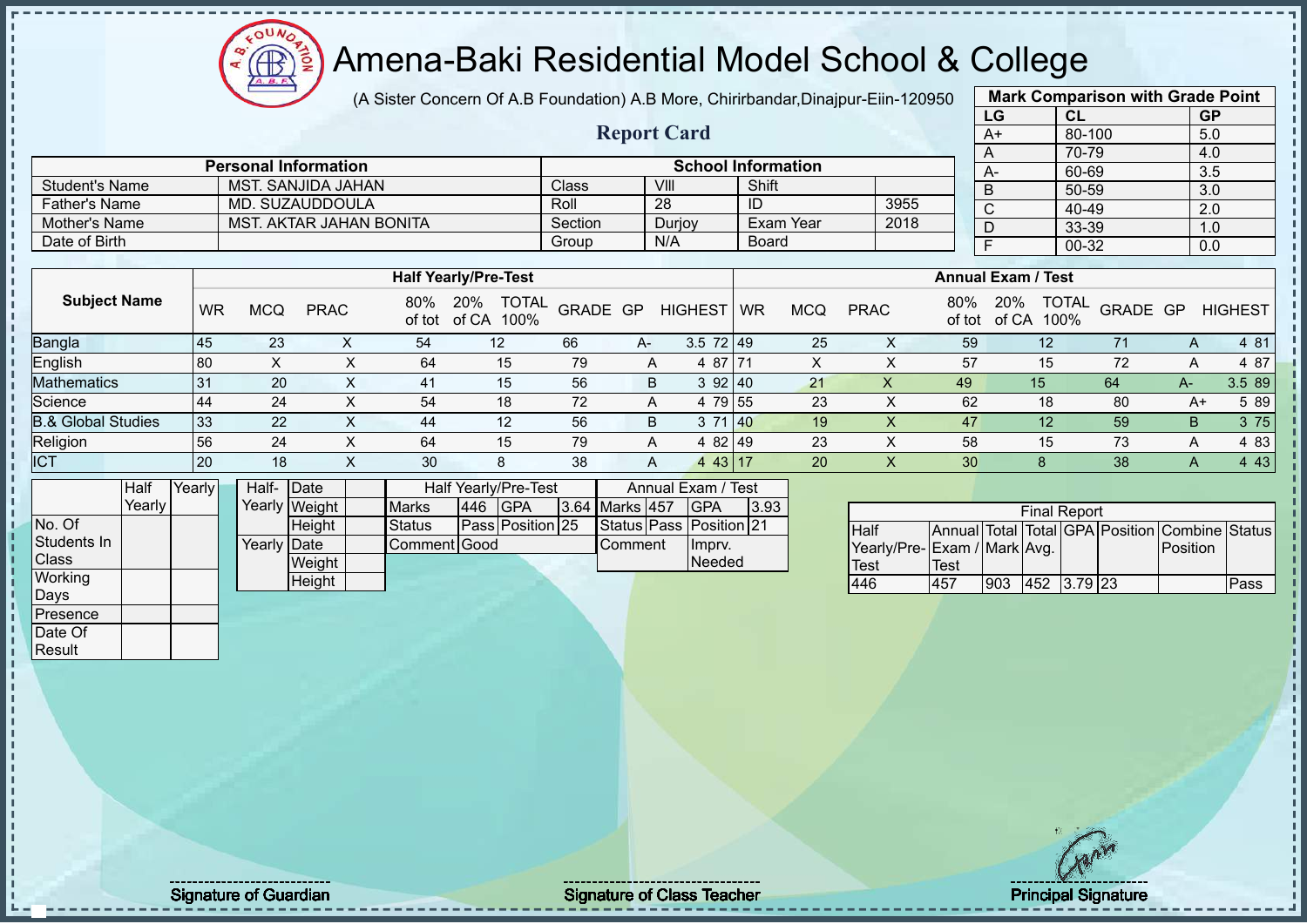(A Sister Concern Of A.B Foundation) A.B More, Chirirbandar,Dinajpur-Eiin-120950

**Report Card**

| 950 |                                                                                                                |           |                  |  |  |  |  |  |  |  |  |  |
|-----|----------------------------------------------------------------------------------------------------------------|-----------|------------------|--|--|--|--|--|--|--|--|--|
|     | LG                                                                                                             | <b>CL</b> | <b>GP</b>        |  |  |  |  |  |  |  |  |  |
|     | A+                                                                                                             | 80-100    | 5.0              |  |  |  |  |  |  |  |  |  |
|     | A                                                                                                              | 70-79     | 4.0              |  |  |  |  |  |  |  |  |  |
|     | А-                                                                                                             | 60-69     | $\overline{3.5}$ |  |  |  |  |  |  |  |  |  |
|     | B                                                                                                              | 50-59     | 3.0              |  |  |  |  |  |  |  |  |  |
|     | $\overline{\text{c}}$                                                                                          | 40-49     | 2.0              |  |  |  |  |  |  |  |  |  |
|     | <b>Mark Comparison with Grade Point</b><br>33-39<br>D<br>1.0<br>F<br>00-32<br>0.0<br><b>Annual Exam / Test</b> |           |                  |  |  |  |  |  |  |  |  |  |
|     |                                                                                                                |           |                  |  |  |  |  |  |  |  |  |  |
|     |                                                                                                                |           |                  |  |  |  |  |  |  |  |  |  |
|     |                                                                                                                |           |                  |  |  |  |  |  |  |  |  |  |

| <b>Student's Name</b> |      | RIFHA ISLAM |                         |                             |                          |      | <b>Class</b>   |    | VIII         | Shift        |            |              |      |       | B                         | 50-59           |    | 3.0                    |
|-----------------------|------|-------------|-------------------------|-----------------------------|--------------------------|------|----------------|----|--------------|--------------|------------|--------------|------|-------|---------------------------|-----------------|----|------------------------|
| <b>Father's Name</b>  |      |             | <b>MD.RAFIQUL ISLAM</b> |                             |                          | Roll |                | 33 |              | ID           |            |              | 4109 |       | ഄ                         | 40-49           |    | 2.0                    |
| Mother's Name         |      |             | MOST.SHAMIMA BEGUM      |                             |                          |      | Section        |    | Durjoy       | Exam Year    |            |              | 2018 |       |                           | 33-39           |    | 1.0                    |
| Date of Birth         |      |             |                         |                             |                          |      | Group          |    | N/A          | <b>Board</b> |            |              |      |       |                           | 00-32           |    | 0.0                    |
|                       |      |             |                         |                             |                          |      |                |    |              |              |            |              |      |       |                           |                 |    |                        |
|                       |      |             |                         | <b>Half Yearly/Pre-Test</b> |                          |      |                |    |              |              |            |              |      |       | <b>Annual Exam / Test</b> |                 |    |                        |
| <b>Subject Name</b>   | WR   | <b>MCQ</b>  | <b>PRAC</b>             | 80%                         | 20%<br>of tot of CA 100% |      | TOTAL GRADE GP |    | HIGHEST WR   |              | <b>MCQ</b> | <b>PRAC</b>  |      | 80%   | 20%<br>of tot of CA 100%  |                 |    | TOTAL GRADE GP HIGHEST |
| $D_{\text{onolo}}$    | ٥٥ ا | ററ          | $\checkmark$            | $\Lambda$ O                 | $\overline{4}$           |      | C <sub>4</sub> |    | $2.572$ $52$ |              | ററ         | $\checkmark$ |      | $C_A$ |                           | $\overline{42}$ | 77 | $A$ $04$               |

| <b>Bangla</b>                 | 38        | 22         | 48 | $\overline{A}$<br>∪ו | 61             | $A-$  | 3.5<br>72152 |            | 28 | ↗ | 64 | ∪ו |    | 4 81      |
|-------------------------------|-----------|------------|----|----------------------|----------------|-------|--------------|------------|----|---|----|----|----|-----------|
| English                       | l 81      |            | 65 | 16                   | 8 <sup>1</sup> | $A^+$ | 5 87 62      |            |    |   | 50 | 16 | 66 | 87<br>3.5 |
| <b>Mathematics</b>            | 58        | nn.<br>ں ے | 65 | ن.                   | 78             |       | $92 \, 15'$  |            | 21 |   | 58 |    |    | 89        |
| Science                       | $-45$     | 24         | 55 |                      | 70             |       | 79 40        |            | 26 |   | 53 |    |    | 4 89      |
| <b>B.&amp; Global Studies</b> | 38        | 20         | 46 | 10<br>L              | 58             |       |              | <b>145</b> | 23 |   | 54 | 12 | 66 | 75.       |
| Religion                      | 56        | 26         | 66 | 16                   | 82             | $A^+$ | 5 82 52      |            | 26 |   | 62 | 16 | 78 | 4 83      |
| <b>ICT</b>                    | <b>20</b> | 20         | 32 |                      | 40             | A+    |              |            | 20 |   | 31 |    | 39 | 43        |

|             | Half     | Yearly | Half- Date  |               | Half Yearly/Pre-Test<br>Annual Exam / Test |               |     |                  |  |                  |  |                         |      |  |
|-------------|----------|--------|-------------|---------------|--------------------------------------------|---------------|-----|------------------|--|------------------|--|-------------------------|------|--|
|             | Yearlv l |        |             | Yearly Weight |                                            | <b>Marks</b>  | 472 | <b>IGPA</b>      |  | 4.21 Marks 471   |  | <b>GPA</b>              | 3.86 |  |
| No. Of      |          |        |             | Height        |                                            | <b>Status</b> |     | Pass Position 10 |  |                  |  | Status Pass Position 23 |      |  |
| Students In |          |        | Yearly Date |               |                                            | Comment Good  |     |                  |  | <b>I</b> Comment |  | Imprv.                  |      |  |
| Class       |          |        |             | Weight        |                                            |               |     |                  |  |                  |  | Needed                  |      |  |
| Working     |          |        |             | Height        |                                            |               |     |                  |  |                  |  |                         |      |  |
| Days        |          |        |             |               |                                            |               |     |                  |  |                  |  |                         |      |  |
| Presence    |          |        |             |               |                                            |               |     |                  |  |                  |  |                         |      |  |

 $12\mu\text{V}$ 

Æ

**Personal Information School Information** 

|                             |      |     | <b>Final Report</b> |  |                                                |      |
|-----------------------------|------|-----|---------------------|--|------------------------------------------------|------|
| Half                        |      |     |                     |  | Annual Total Total GPA Position Combine Status |      |
| Yearly/Pre-Exam / Mark Avg. |      |     |                     |  | Position                                       |      |
| Test                        | Test |     |                     |  |                                                |      |
| 472                         | 471  | 943 | 472 4.04 17         |  |                                                | Pass |

Date Of Result

Signature of Guardian Signature of Class Teacher Number of Class Teacher Principal Signature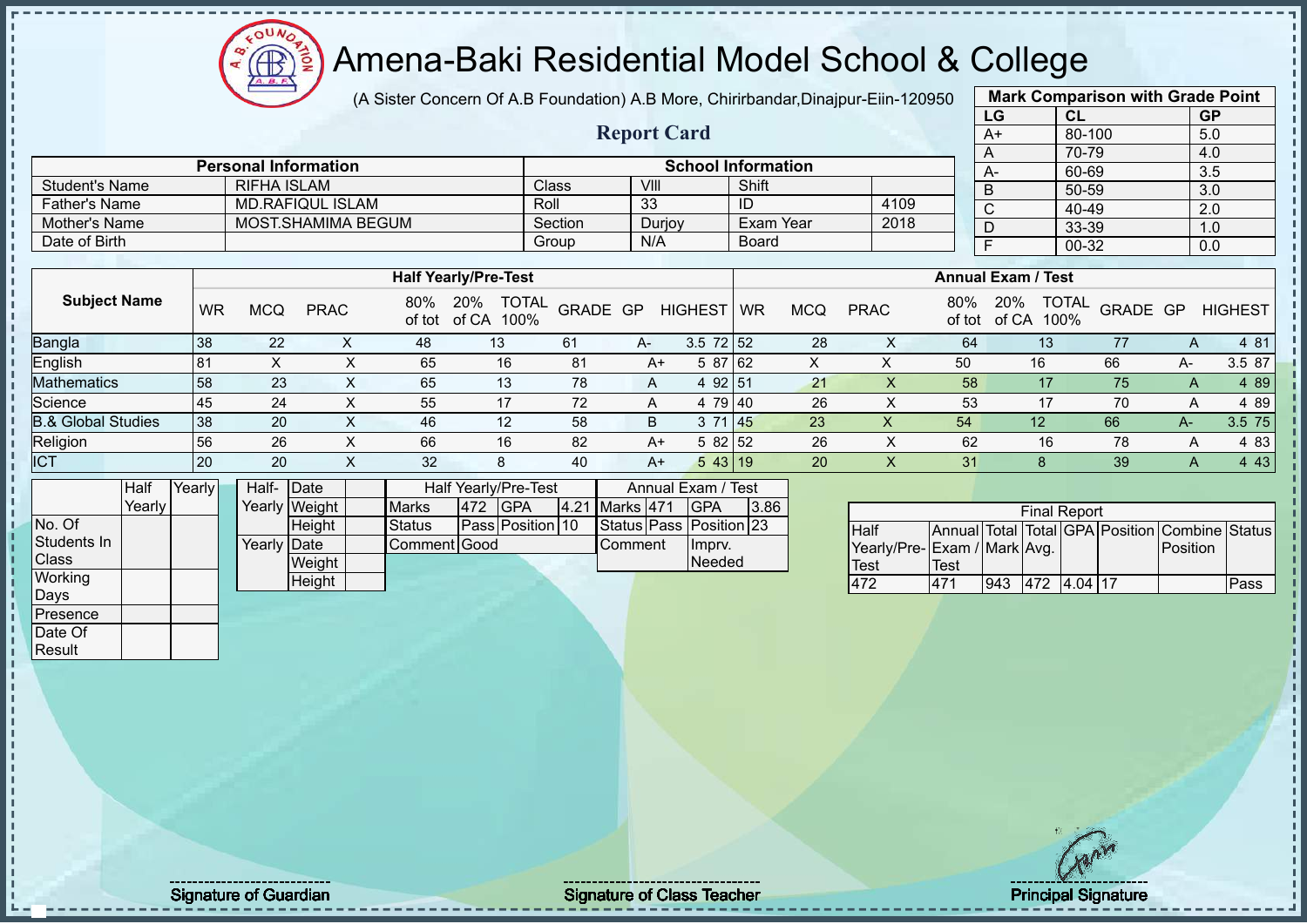# Amena-Baki Residential Model School & College

(A Sister Concern Of A.B Foundation) A.B More, Chirirbandar,Dinajpur-Eiin-120950

**Report Card**

|      | <b>Mark Comparison with Grade Point</b> |           |  |  |  |  |  |  |  |  |  |
|------|-----------------------------------------|-----------|--|--|--|--|--|--|--|--|--|
| LG   | <b>CL</b>                               | <b>GP</b> |  |  |  |  |  |  |  |  |  |
| $A+$ | 80-100                                  | 5.0       |  |  |  |  |  |  |  |  |  |
| A    | 70-79                                   | 4.0       |  |  |  |  |  |  |  |  |  |
| A-   | 60-69                                   | 3.5       |  |  |  |  |  |  |  |  |  |
| B    | 50-59                                   | 3.0       |  |  |  |  |  |  |  |  |  |
| C    | 40-49                                   | 2.0       |  |  |  |  |  |  |  |  |  |
| D    | 33-39                                   | 1.0       |  |  |  |  |  |  |  |  |  |
| F    | 00-32                                   | 0.0       |  |  |  |  |  |  |  |  |  |
|      |                                         |           |  |  |  |  |  |  |  |  |  |

|                       | <b>Personal Information</b> |         | <b>School Information</b> |              |      |  |      |  |  |  |
|-----------------------|-----------------------------|---------|---------------------------|--------------|------|--|------|--|--|--|
| <b>Student's Name</b> | Nilima Rov Mrittika         | Class   | VIII                      | Shift        |      |  | $A-$ |  |  |  |
| <b>Father's Name</b>  | Mrituniov Kanty Roy         | Roll    | -38                       | ID           | 4161 |  |      |  |  |  |
| Mother's Name         | Swapna Rov                  | Section | Duriov                    | Exam Year    | 2018 |  |      |  |  |  |
| Date of Birth         |                             | Group   | N/A                       | <b>Board</b> |      |  |      |  |  |  |

|                               |           |            |             |               | <b>Half Yearly/Pre-Test</b>          |          |      |                           |           |            |             |               | <b>Annual Exam / Test</b>            |          |      |                |
|-------------------------------|-----------|------------|-------------|---------------|--------------------------------------|----------|------|---------------------------|-----------|------------|-------------|---------------|--------------------------------------|----------|------|----------------|
| <b>Subject Name</b>           | <b>WR</b> | <b>MCQ</b> | <b>PRAC</b> | 80%<br>of tot | <b>TOTAL</b><br>20%<br>of CA<br>100% | GRADE GP |      | <b>HIGHEST</b>            | <b>WR</b> | <b>MCQ</b> | <b>PRAC</b> | 80%<br>of tot | 20%<br><b>TOTAL</b><br>100%<br>of CA | GRADE GP |      | <b>HIGHEST</b> |
| <b>Bangla</b>                 | 42        | 22         |             | 51            |                                      | 62       | $A-$ | $3.5$ 72 47               |           | 23         | ∧           | 56            |                                      | 67       | A-   | 3.5 81         |
| English                       | 80        |            |             | 64            | 16                                   | 80       | A+   | 5 87 73                   |           | х          |             | 58            | 16                                   | 74       | A    | 4 87           |
| <b>Mathematics</b>            | 32        | 20         |             | 42            | 12                                   | -54      | B    | 392 45                    |           | 21         | X           | 53            | 12                                   | 65       | $A-$ | 3.5 89         |
| Science                       | 32        | 21         |             | 42            | 12                                   | -54      | B    | 3 79 51                   |           | 25         |             | 61            | 12                                   | 73       | A    | 4 8 9          |
| <b>B.&amp; Global Studies</b> | 25        | 23         |             | 38            | 9                                    | 47       | C.   | 71 35                     |           | 20         |             | 44            |                                      | 53       | B    | 3 75           |
| Religion                      | 54        | 25         |             | 63            | 14                                   |          | A    | 4 82 52                   |           | 23         |             | 60            | 14                                   | 74       | A    | 4 83           |
| <b>ICT</b>                    | 20        | 16         |             | 29            | 8                                    | 37       | Α    | 43   16<br>$\overline{4}$ |           | 20         | ∧           | 29            |                                      | 37       | A    | 4 4 3          |

|                | <b>Half</b> | Yearly | Half- Date  |               |              |     | <b>Half Yearly/Pre-Test</b> |                | Annual Exam / Test      |      |
|----------------|-------------|--------|-------------|---------------|--------------|-----|-----------------------------|----------------|-------------------------|------|
|                | Yearly      |        |             | Yearly Weight | <b>Marks</b> | 411 | IGPA                        | 3.5 Marks 443  | <b>IGPA</b>             | 3.71 |
| No. Of         |             |        |             | Height        | Status       |     | <b>Pass Position 31</b>     |                | Status Pass Position 28 |      |
| Students In    |             |        | Yearly Date |               | Comment Good |     |                             | <b>Comment</b> | Impry.                  |      |
| <b>Class</b>   |             |        |             | Weight        |              |     |                             |                | Needed                  |      |
| <b>Working</b> |             |        |             | Height        |              |     |                             |                |                         |      |
| Days           |             |        |             |               |              |     |                             |                |                         |      |

|                             |      |     | <b>Final Report</b> |           |                                                |      |
|-----------------------------|------|-----|---------------------|-----------|------------------------------------------------|------|
| <b>Half</b>                 |      |     |                     |           | Annual Total Total GPA Position Combine Status |      |
| Yearly/Pre-Exam / Mark Avg. |      |     |                     |           | <b>IPosition</b>                               |      |
| <b>Test</b>                 | Test |     |                     |           |                                                |      |
| 411                         | 443  | 854 | 427                 | $3.61$ 30 |                                                | Pass |

Presence Date Of **Result** 

Signature of Guardian Andrea Signature of Class Teacher And Teacher Principal Signature 41/52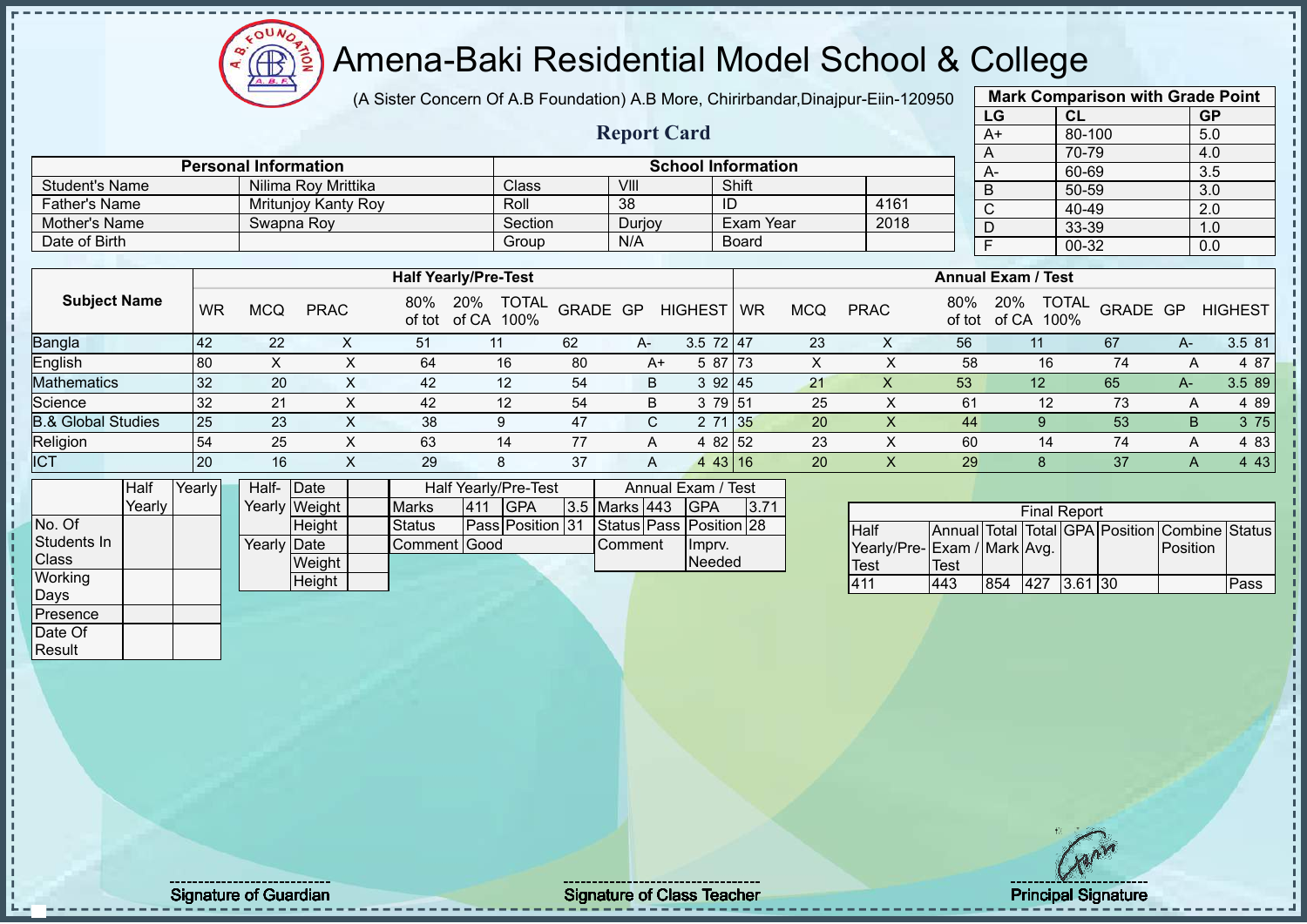$12\mu\text{V}$ **AR** 

# Amena-Baki Residential Model School & College

(A Sister Concern Of A.B Foundation) A.B More, Chirirbandar,Dinajpur-Eiin-120950

**Report Card**

|      | <b>Mark Comparison with Grade Point</b> |           |
|------|-----------------------------------------|-----------|
| LG   | <b>CL</b>                               | <b>GP</b> |
| $A+$ | 80-100                                  | 5.0       |
| A    | 70-79                                   | 4.0       |
| A-   | 60-69                                   | 3.5       |
| B    | 50-59                                   | 3.0       |
| C    | 40-49                                   | 2.0       |
| D    | 33-39                                   | 1.0       |
| F    | 00-32                                   | 0.0       |
|      |                                         |           |

|                       | <b>Personal Information</b> |         |        | <b>School Information</b> |      |
|-----------------------|-----------------------------|---------|--------|---------------------------|------|
| <b>Student's Name</b> | JANNATUL FERDOUS            | Class   | VIII   | Shift                     |      |
| <b>Father's Name</b>  | LATE ABDUL WAHED SARKAR     | Roll    | 39     | ID                        | 4361 |
| Mother's Name         | MOST.MAHAMUDA BEGUM         | Section | Duriov | Exam Year                 | 2018 |
| Date of Birth         |                             | Group   | N/A    | <b>Board</b>              |      |

|                               |     |            |             |               | <b>Half Yearly/Pre-Test</b>       |          |      |                |           |            |             |               | <b>Annual Exam / Test</b>            |          |      |                |
|-------------------------------|-----|------------|-------------|---------------|-----------------------------------|----------|------|----------------|-----------|------------|-------------|---------------|--------------------------------------|----------|------|----------------|
| <b>Subject Name</b>           | WR  | <b>MCQ</b> | <b>PRAC</b> | 80%<br>of tot | 20%<br><b>TOTAL</b><br>of CA 100% | GRADE GP |      | <b>HIGHEST</b> | <b>WR</b> | <b>MCQ</b> | <b>PRAC</b> | 80%<br>of tot | <b>TOTAL</b><br>20%<br>100%<br>of CA | GRADE GP |      | <b>HIGHEST</b> |
| <b>Bangla</b>                 | 40  | 24         |             | 51            | 12                                | 63       | $A-$ | $3.5$ 72 50    |           | 26         |             | 61            | 12                                   | 73       | A    | 4 81           |
| English                       | 82  |            |             | 66            | 15                                | 81       | $A+$ | 5 87 60        |           |            |             | 48            | 15                                   | 63       | A-   | 3.5 87         |
| <b>Mathematics</b>            | 166 | 25         |             | 73            | 19                                | 92       | A+   | 5 92 61        |           | 26         | $\sim$      | 70            | 19                                   | 89       | A+   | 5 89           |
| Science                       | 50  | 23         |             | 58            | 18                                | 76       |      | 4 79 56        |           | 28         |             | 67            | 18                                   | 85       | A+   | 5 89           |
| <b>B.&amp; Global Studies</b> | 39  | 27         |             | 53            | 13                                | 66       | A-   | $3.5$ 71 48    |           | 22         |             | 56            | 13                                   | 69       | $A-$ | 3.5 75         |
| Religion                      | 56  | 24         |             | 64            | 16                                | 80       | A+   | $582$ 48       |           | 26         |             | 59            | 16                                   | 75       | A    | 4 83           |
| <b>ICT</b>                    | 21  | 20         | $\lambda$   | 33            | 9                                 | 42       | $A+$ | 543 20         |           | 22         | ∧           | 34            |                                      | 43       | A+   | 5 4 3          |

|              | Half   | Yearly | Half- Date  |               |              |     | Half Yearly/Pre-Test |                | Annual Exam / Test     |      |
|--------------|--------|--------|-------------|---------------|--------------|-----|----------------------|----------------|------------------------|------|
|              | Yearly |        |             | Yearly Weight | <b>Marks</b> | 500 | <b>IGPA</b>          | 4.43 Marks 497 | <b>IGPA</b>            | 4.29 |
| No. Of       |        |        |             | Height        | Status       |     | Pass Position 2      |                | Status Pass Position 7 |      |
| Students In  |        |        | Yearly Date |               | Comment Good |     |                      | Comment        | Good                   |      |
| <b>Class</b> |        |        |             | Weight        |              |     |                      |                |                        |      |
| Working      |        |        |             | Height        |              |     |                      |                |                        |      |
| Days         |        |        |             |               |              |     |                      |                |                        |      |
| Presence     |        |        |             |               |              |     |                      |                |                        |      |
| Date Of      |        |        |             |               |              |     |                      |                |                        |      |

|                              |      |     | <b>Final Report</b> |        |                                                |      |
|------------------------------|------|-----|---------------------|--------|------------------------------------------------|------|
| <b>Half</b>                  |      |     |                     |        | Annual Total Total GPA Position Combine Status |      |
| Yearly/Pre- Exam / Mark Avg. |      |     |                     |        | <b>IPosition</b>                               |      |
| <b>Test</b>                  | Test |     |                     |        |                                                |      |
| 500                          | 497  | 997 | 499                 | 4.3613 |                                                | Pass |

Result

Signature of Guardian Signature of Class Teacher Principal Signature of Class Teacher Principal Signature of Class Teacher Principal Signature of Class Teacher Principal Signature of Class Teacher Principal Signature of Cl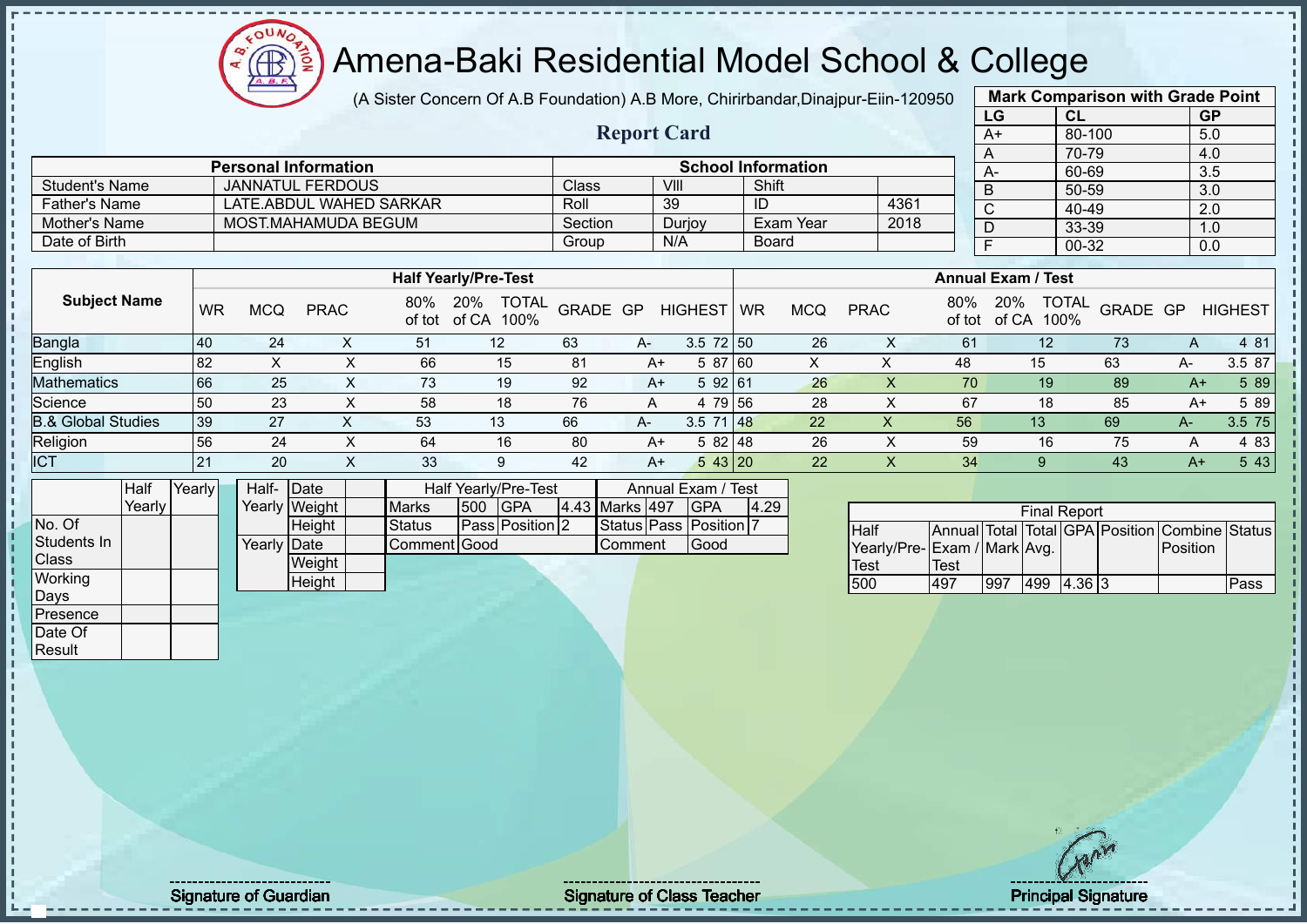(A Sister Concern Of A.B Foundation) A.B More, Chirirbandar,Dinajpur-Eiin-120950

**Report Card**

|      | <b>Mark Comparison with Grade Point</b> |           |  |  |  |  |  |  |  |  |
|------|-----------------------------------------|-----------|--|--|--|--|--|--|--|--|
| LG   | <b>CL</b>                               | <b>GP</b> |  |  |  |  |  |  |  |  |
| $A+$ | 80-100                                  | 5.0       |  |  |  |  |  |  |  |  |
| A    | 70-79                                   | 4.0       |  |  |  |  |  |  |  |  |
| A-   | 60-69                                   | 3.5       |  |  |  |  |  |  |  |  |
| B    | 50-59                                   | 3.0       |  |  |  |  |  |  |  |  |
| C    | 40-49                                   | 2.0       |  |  |  |  |  |  |  |  |
| D    | 33-39                                   | 1.0       |  |  |  |  |  |  |  |  |
| F    | $00 - 32$                               |           |  |  |  |  |  |  |  |  |
|      |                                         |           |  |  |  |  |  |  |  |  |

|                       | <b>Personal Information</b> |              |        | <b>School Information</b> |      | A- |
|-----------------------|-----------------------------|--------------|--------|---------------------------|------|----|
| <b>Student's Name</b> | SADIYA AKTER                | <b>Class</b> | VIII   | Shift                     |      |    |
| <b>Father's Name</b>  | MD.AHAF HOSSEN              | Roll         | 40     | ID                        | 4388 |    |
| Mother's Name         | MOST.SABINA YESMIN          | Section      | Durjoy | Exam Year                 | 2018 |    |
| Date of Birth         |                             | Group        | N/A    | <b>Board</b>              |      |    |

|                               |    |            |             |               | <b>Half Yearly/Pre-Test</b>          |          |   |                |           |            |             |               | <b>Annual Exam / Test</b> |                          |    |                |
|-------------------------------|----|------------|-------------|---------------|--------------------------------------|----------|---|----------------|-----------|------------|-------------|---------------|---------------------------|--------------------------|----|----------------|
| <b>Subject Name</b>           | WR | <b>MCQ</b> | <b>PRAC</b> | 80%<br>of tot | <b>TOTAL</b><br>20%<br>of CA<br>100% | GRADE GP |   | <b>HIGHEST</b> | <b>WR</b> | <b>MCQ</b> | <b>PRAC</b> | 80%<br>of tot | 20%<br>100%<br>of CA      | <b>TOTAL</b><br>GRADE GP |    | <b>HIGHEST</b> |
| <b>Bangla</b>                 | 35 | 18         |             | 42            | 11                                   | 53       | B | 3 72 50        |           | 19         | ∧           | 55            |                           | 66                       | A- | 3.5 81         |
| English                       | 52 |            |             | 42            |                                      | 51       | B | 3 87 42        |           | ∧          |             | 34            |                           | 43                       | ⌒  | 2 87           |
| <b>Mathematics</b>            | 12 | 18         |             | 24            |                                      | 29       |   | $0.0$ 92 24    |           | 18         |             | 34            |                           | 42                       | C  | 2 8 9          |
| Science                       | 42 | 15         |             | 46            | 9                                    | 55       | B | 3 79 44        |           | 25         | v<br>∧      | 55            |                           | 64                       | А- | 3.5 89         |
| <b>B.&amp; Global Studies</b> | 24 | 16         |             | 32            | 10                                   | 42       |   | 2 71 35        |           | 12         |             | 38            | 10                        | 48                       |    | 2 75           |
| Religion                      | 52 | 21         |             | 58            | 13                                   | 71       | A | 4 82 51        |           | 19         | ∧           | 56            | 13                        | 69                       | А- | 3.5 83         |
| <b>ICT</b>                    | 20 |            |             | 30            |                                      | 37       | A | 443 13         |           | 19         | $\sqrt{ }$  | 26            |                           | 33                       |    | 3.543          |

|              | Half   | Yearly | Half-       | Date          |                                 | Half Yearly/Pre-Test |                  | Annual Exam / Test      |      |
|--------------|--------|--------|-------------|---------------|---------------------------------|----------------------|------------------|-------------------------|------|
|              | Yearly |        |             | Yearly Weight | <b>Marks</b>                    | 338 GPA              | 0.00 Marks 365   | <b>IGPA</b>             | 2.86 |
| No. Of       |        |        |             | Height        | <b>Status</b>                   | <b>Fail Position</b> |                  | Status Pass Position 49 |      |
| Students In  |        |        | Yearly Date |               | <b>Comment Not Satisfactory</b> |                      | <b>I</b> Comment | More Impr.              |      |
| <b>Class</b> |        |        |             | Weight        |                                 |                      |                  | <b>Needed</b>           |      |
| Working      |        |        |             | Height        |                                 |                      |                  |                         |      |
| Days         |        |        |             |               |                                 |                      |                  |                         |      |
| Presence     |        |        |             |               |                                 |                      |                  |                         |      |

 $12\mu\text{V}$ 

| <b>Final Report</b>         |      |     |             |  |  |                                                |      |  |  |
|-----------------------------|------|-----|-------------|--|--|------------------------------------------------|------|--|--|
| <b>Half</b>                 |      |     |             |  |  | Annual Total Total GPA Position Combine Status |      |  |  |
| Yearly/Pre-Exam / Mark Avg. |      |     |             |  |  | <b>Position</b>                                |      |  |  |
| <b>Test</b>                 | Test |     |             |  |  |                                                |      |  |  |
| 338                         | 365  | 703 | 352 2.79 50 |  |  |                                                | Pass |  |  |

Date Of **Result** 

Signature of Guardian Signature of Class Teacher All the Signature of Class Teacher Principal Signature 43/52<br>
Signature of Class Teacher All the Principal Signature 43/522 and the Signature of Class Teacher All the Princi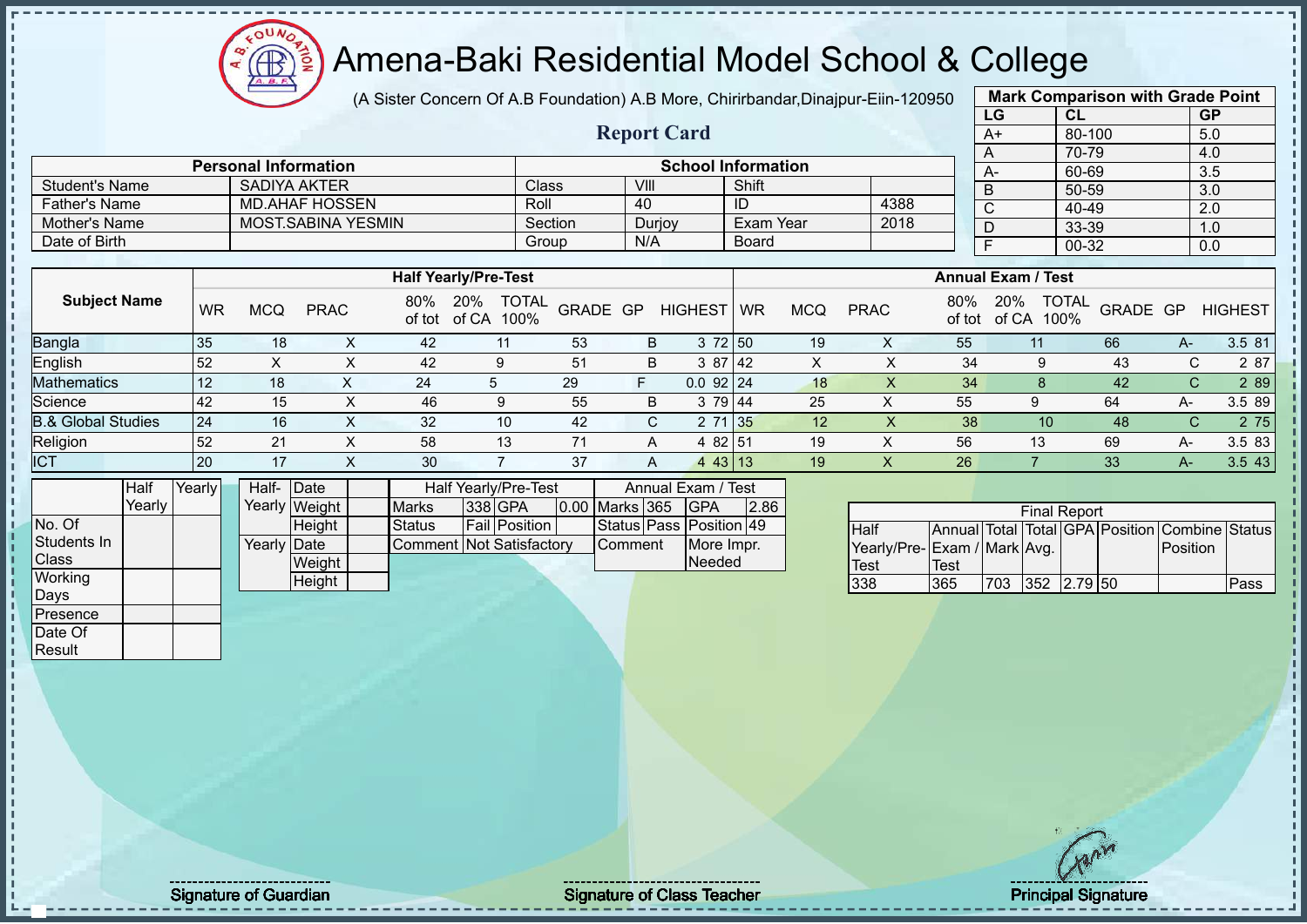(A Sister Concern Of A.B Foundation) A.B More, Chirirbandar,Dinajpur-Eiin-120950

|      | <b>Mark Comparison with Grade Point</b> |           |  |  |  |  |  |  |  |
|------|-----------------------------------------|-----------|--|--|--|--|--|--|--|
| LG   | <b>CL</b>                               | <b>GP</b> |  |  |  |  |  |  |  |
| $A+$ | 80-100                                  | 5.0       |  |  |  |  |  |  |  |
| A    | 70-79                                   | 4.0       |  |  |  |  |  |  |  |
| A-   | 60-69                                   | 3.5       |  |  |  |  |  |  |  |
| B    | 50-59                                   | 3.0       |  |  |  |  |  |  |  |
| C    | 40-49                                   | 2.0       |  |  |  |  |  |  |  |
| D    | 33-39                                   | 1.0       |  |  |  |  |  |  |  |
| F    | 0.0                                     |           |  |  |  |  |  |  |  |
|      |                                         |           |  |  |  |  |  |  |  |

|                      |                             |         | <b>Report Card</b> |                           |      | --<br>$A+$<br>$\overline{A}$ |
|----------------------|-----------------------------|---------|--------------------|---------------------------|------|------------------------------|
|                      | <b>Personal Information</b> |         |                    | <b>School Information</b> |      | A-                           |
| Student's Name       | ASHFIA ZAMAN                | Class   | VIII               | Shift                     |      | $\overline{B}$               |
| <b>Father's Name</b> | A K M KHAIRUZZAMAN          | Roll    | 41                 | ID                        | 4420 | $\sim$                       |
| Mother's Name        | MOST.DELZINA KHATUN         | Section | Durjoy             | Exam Year                 | 2018 | D                            |
| Date of Birth        |                             | Group   | N/A                | <b>Board</b>              |      |                              |

|                               |    | <b>Half Yearly/Pre-Test</b> |             |     |                                          |          |      |                |           |            | <b>Annual Exam / Test</b> |     |                             |                  |      |                |
|-------------------------------|----|-----------------------------|-------------|-----|------------------------------------------|----------|------|----------------|-----------|------------|---------------------------|-----|-----------------------------|------------------|------|----------------|
| <b>Subject Name</b>           | WR | MCQ                         | <b>PRAC</b> | 80% | 20%<br><b>TOTAL</b><br>of tot of CA 100% | GRADE GP |      | <b>HIGHEST</b> | <b>WR</b> | <b>MCQ</b> | <b>PRAC</b>               | 80% | 20%<br>of tot of CA<br>100% | J TOTAL GRADE GP |      | <b>HIGHEST</b> |
| Bangla                        | 39 | 25                          |             | 51  | 14                                       | 65       | $A-$ | $3.5$ 72 49    |           | 27         |                           | 61  | 14.                         | 75               | A    | 4 81           |
| English                       |    | ⌒                           |             | 56  | 13                                       | 69       | A-   | $3.587$ 51     |           |            |                           | 41  | 13                          | 54               | В    | 3 87           |
| <b>Mathematics</b>            | 24 | 23                          |             | 38  | 12                                       | 50       | B    | 392159         |           | 25         |                           | 67  | 12                          | 79               | А    | 4 8 9          |
| Science                       |    | 21                          |             | 51  | 13                                       | 64       | $A-$ | $3.5$ 79 46    |           | 23         | 丷<br>↗                    | 55  | 13                          | 68               | A-   | 3.5 89         |
| <b>B.&amp; Global Studies</b> | 34 | 20                          |             | 43  | 11                                       | 54       | B    |                | 71 40     | 24         | ∧                         | 51  |                             | 62               | A-   | 3.5 75         |
| Religion                      | 56 | 19                          |             | 60  | 16                                       | 76       | A    | 4 82 55        |           | 26         |                           | 65  | 16                          | 81               | A+   | 5 83           |
| <b>ICT</b>                    | 20 | 15                          |             | 28  | 8                                        | 36       | A    | 4 43 20        |           | 20         |                           | 32  |                             | 40               | $A+$ | 5 43           |

|              | Half   | Yearly | Half-       | Date          | Half Yearly/Pre-Test |         |                  | Annual Exam / Test |               |  |                         |  |
|--------------|--------|--------|-------------|---------------|----------------------|---------|------------------|--------------------|---------------|--|-------------------------|--|
|              | Yearly |        |             | Yearly Weight | <b>Marks</b>         | 414 GPA |                  |                    | 3.5 Marks 459 |  | <b>IGPA</b>             |  |
| No. Of       |        |        |             | <b>Height</b> | Status               |         | Pass Position 29 |                    |               |  | Status Pass Position 19 |  |
| Students In  |        |        | Yearly Date |               | Comment Good         |         |                  |                    | lComment      |  | Good                    |  |
| <b>Class</b> |        |        |             | Weight        |                      |         |                  |                    |               |  |                         |  |
| Working      |        |        |             | Height        |                      |         |                  |                    |               |  |                         |  |
| Days         |        |        |             |               |                      |         |                  |                    |               |  |                         |  |
| IPresence    |        |        |             |               |                      |         |                  |                    |               |  |                         |  |

 $12\mu\text{V}$ 

| <b>Final Report</b>         |             |     |             |  |  |                                                |      |  |  |
|-----------------------------|-------------|-----|-------------|--|--|------------------------------------------------|------|--|--|
| <b>Half</b>                 |             |     |             |  |  | Annual Total Total GPA Position Combine Status |      |  |  |
| Yearly/Pre-Exam / Mark Avg. |             |     |             |  |  | Position                                       |      |  |  |
| Test                        | <b>Test</b> |     |             |  |  |                                                |      |  |  |
| 414                         | 459         | 873 | 437 3.75 26 |  |  |                                                | Pass |  |  |

Date Of Result

Signature of Guardian Signature of Class Teacher Principal Signature of Class Teacher Principal Signature 44/5<br>Alternative of Class Teacher Principal Signature 44/522 million of Class Teacher Principal Signature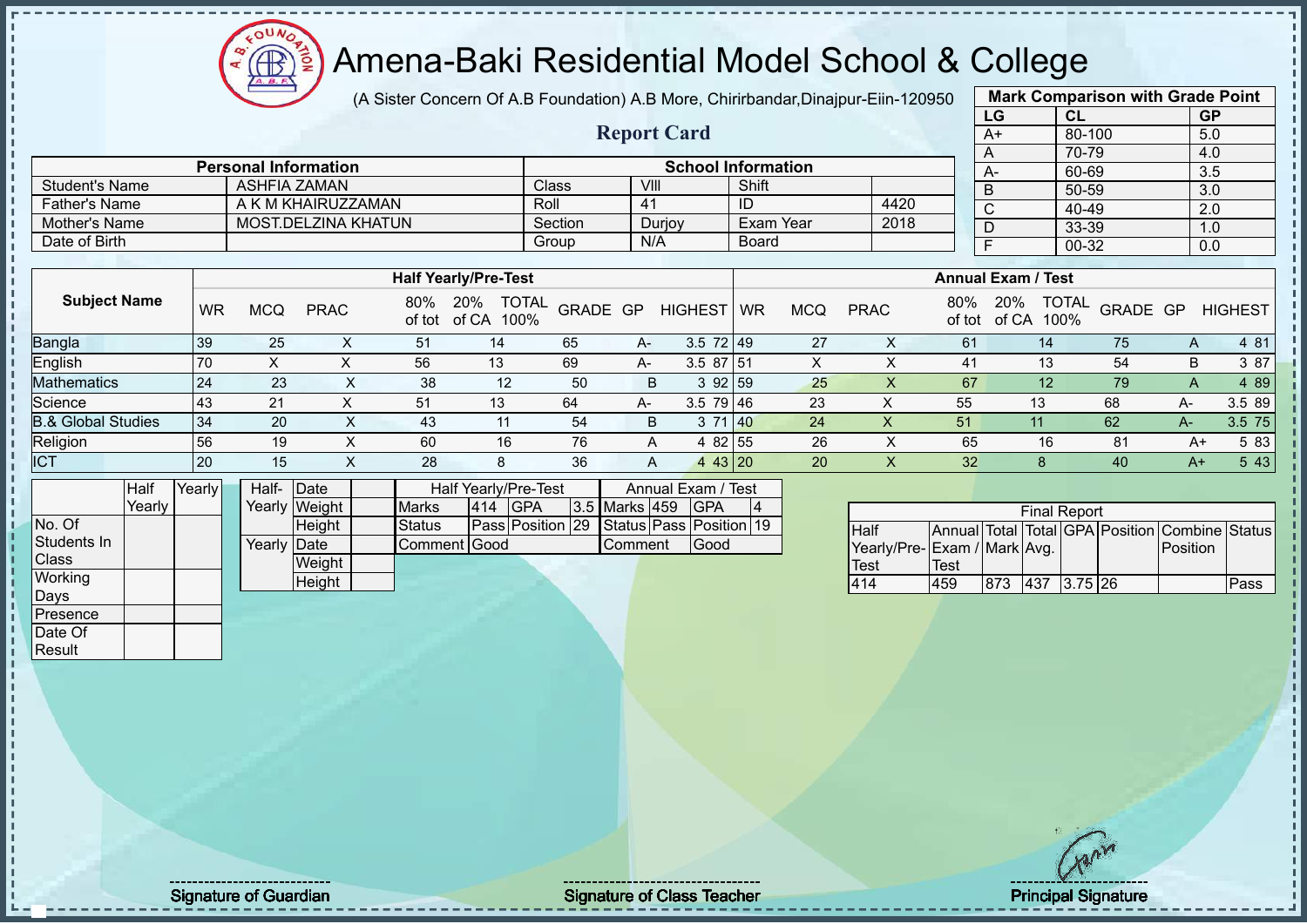(A Sister Concern Of A.B Foundation) A.B More, Chirirbandar,Dinajpur-Eiin-120950

**Report Card**

|      | <b>Mark Comparison with Grade Point</b> |           |  |  |  |  |  |  |  |
|------|-----------------------------------------|-----------|--|--|--|--|--|--|--|
| LG   | <b>CL</b>                               | <b>GP</b> |  |  |  |  |  |  |  |
| $A+$ | 80-100                                  |           |  |  |  |  |  |  |  |
| A    | 70-79                                   |           |  |  |  |  |  |  |  |
| А-   | 60-69                                   | 3.5       |  |  |  |  |  |  |  |
| B    | 50-59                                   | 3.0       |  |  |  |  |  |  |  |
| C    | 40-49                                   | 2.0       |  |  |  |  |  |  |  |
| D    | 33-39                                   | 1.0       |  |  |  |  |  |  |  |
| F    | 0.0                                     |           |  |  |  |  |  |  |  |
|      |                                         |           |  |  |  |  |  |  |  |

|                      | <b>Personal Information</b> | <b>School Information</b> |        |            |      |  |  |
|----------------------|-----------------------------|---------------------------|--------|------------|------|--|--|
| Student's Name       | MAHOFUZA RAHMAN             | Class                     | VIII   | Shift      |      |  |  |
| <b>Father's Name</b> | <b>MD.MASHIAR RAHMAN</b>    | Roll                      | 42     | ID         | 4421 |  |  |
| Mother's Name        | MOST FARIDA BEGUM           | Section                   | Durjoy | ⊺Exam Year | 2018 |  |  |
| Date of Birth        |                             | Group                     | N/A    | Board      |      |  |  |

|                               |    | <b>Half Yearly/Pre-Test</b> |             |               |                                      |          |      |                  |    |            | <b>Annual Exam / Test</b> |               |                                      |                 |      |                |
|-------------------------------|----|-----------------------------|-------------|---------------|--------------------------------------|----------|------|------------------|----|------------|---------------------------|---------------|--------------------------------------|-----------------|------|----------------|
| <b>Subject Name</b>           | WR | <b>MCQ</b>                  | <b>PRAC</b> | 80%<br>of tot | <b>TOTAL</b><br>20%<br>of CA<br>100% | GRADE GP |      | <b>HIGHEST</b>   | WR | <b>MCQ</b> | <b>PRAC</b>               | 80%<br>of tot | 20%<br><b>TOTAL</b><br>100%<br>of CA | GRADE GP        |      | <b>HIGHEST</b> |
| <b>Bangla</b>                 | 40 | 23                          |             | 50            | 12                                   | 62       | $A-$ | $3.5 \ 72 \ 148$ |    | 24         |                           | 58            | 12                                   | 70              | A    | 4 81           |
| English                       | 84 |                             |             | 67            | 15                                   | 82       | $A+$ | 5 87 71          |    | ∧          |                           | 57            | 15                                   | 72              |      | 4 87           |
| <b>Mathematics</b>            | 53 | 24                          | ∧           | 62            | 18                                   | 80       | $A+$ | 5 92 64          |    | 25         |                           | 71            | 18                                   | 89              | $A+$ | 5 89           |
| Science                       | 49 | 27                          |             | 61            | 17                                   | 78       | A    | 4 79 56          |    | 27         |                           | 66            |                                      | 83              | A+   | 5 89           |
| <b>B.&amp; Global Studies</b> | 34 | 23                          | х           | 46            | 11                                   | 57       | B    | 3 71 38          |    | 25         | ∧                         | 50            | 11                                   | 61              | А-   | 3.5 75         |
| Religion                      | 55 | 23                          |             | 62            | 15                                   |          | Α    | 4 82 55          |    | 26         |                           | 65            | 15                                   | 80              | A+   | 5 83           |
| <b>ICT</b>                    | 21 | 20                          | ∧           | 33            | 9                                    | 42       | A+   | 543 15           |    | 22         | $\Lambda$                 | 30            |                                      | 39 <sub>1</sub> | A    | 4 4 3          |

|              | Half   | ∕earlv <b>I</b> | Half-               | $\vert$ Date  |               | Half Yearly/Pre-Test |                 |  | Annual Exam / Test |  |                        |      |
|--------------|--------|-----------------|---------------------|---------------|---------------|----------------------|-----------------|--|--------------------|--|------------------------|------|
|              | Yearlv |                 |                     | Yearly Weight | <b>Marks</b>  | 478                  | <b>IGPA</b>     |  | 4.21 Marks 494     |  | <b>IGPA</b>            | 4.36 |
| No. Of       |        |                 |                     | Height        | <b>Status</b> |                      | Pass Position 9 |  |                    |  | Status Pass Position 4 |      |
| Students In  |        |                 | Yearly <b>IDate</b> |               | Comment Good  |                      |                 |  | Comment            |  | Good                   |      |
| <b>Class</b> |        |                 |                     | Weight        |               |                      |                 |  |                    |  |                        |      |
| Working      |        |                 |                     | Height        |               |                      |                 |  |                    |  |                        |      |
| Days         |        |                 |                     |               |               |                      |                 |  |                    |  |                        |      |
| Presence     |        |                 |                     |               |               |                      |                 |  |                    |  |                        |      |
| Date Of      |        |                 |                     |               |               |                      |                 |  |                    |  |                        |      |

 $12\mu\text{V}$ 

| <b>Final Report</b>          |      |                |  |  |  |                                                |      |  |  |
|------------------------------|------|----------------|--|--|--|------------------------------------------------|------|--|--|
| Half                         |      |                |  |  |  | Annual Total Total GPA Position Combine Status |      |  |  |
| Yearly/Pre- Exam / Mark Avg. |      |                |  |  |  | <b>IPosition</b>                               |      |  |  |
| <b>Test</b>                  | Test |                |  |  |  |                                                |      |  |  |
| 478                          | 494  | 972 486 4.29 7 |  |  |  |                                                | Pass |  |  |

Result

Signature of Guardian Signature of Class Teacher Principal Signature of Class Teacher Principal Signature 45/5<br>
Alternative of Class Teacher Principal Signature 45/522 million of Class Teacher Principal Signature 2014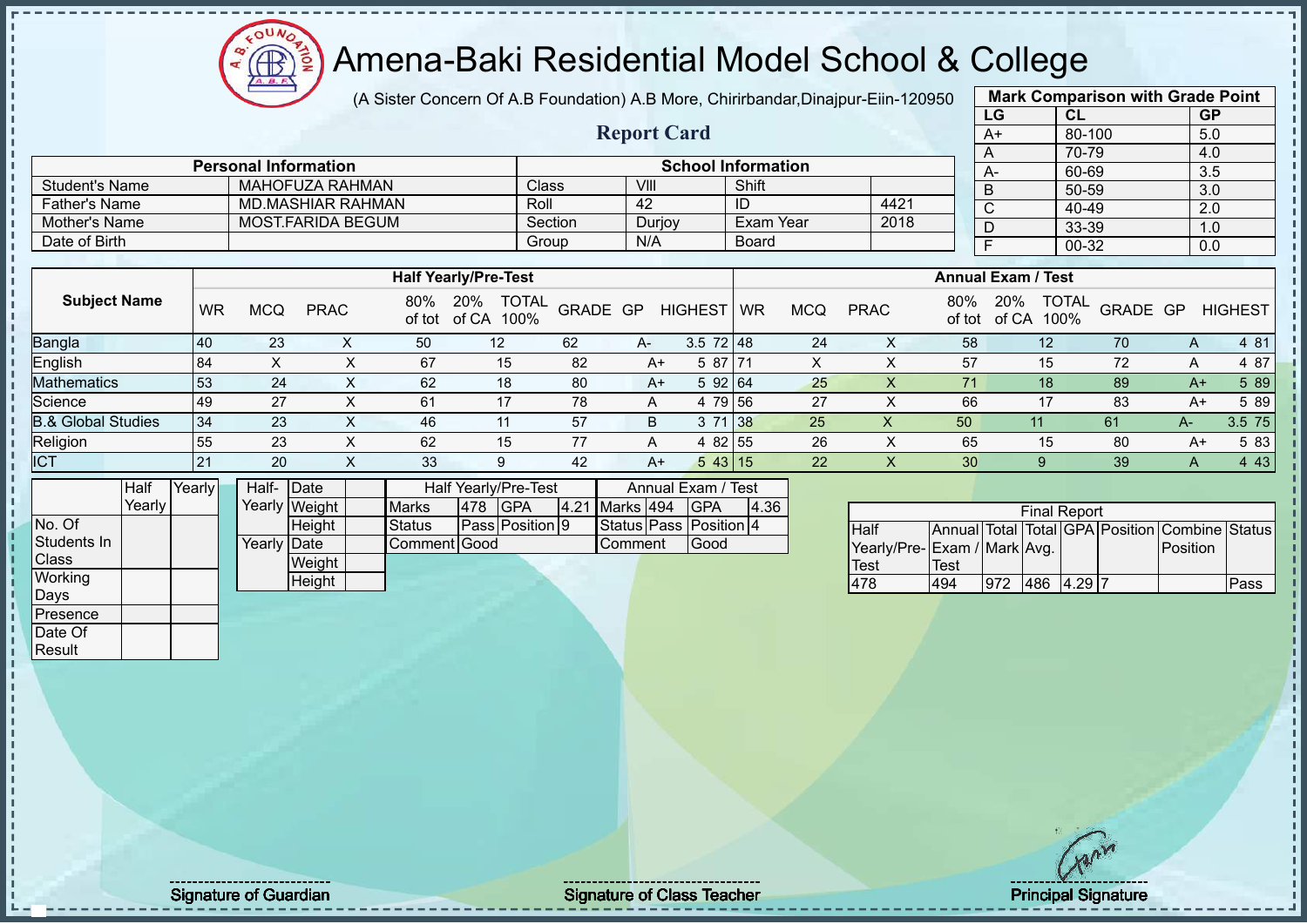

(A Sister Concern Of A.B Foundation) A.B More, Chirirbandar,Dinajpur-Eiin-120950

**Report Card**

| <b>Mark Comparison with Grade Point</b> |        |           |  |  |  |  |  |  |  |
|-----------------------------------------|--------|-----------|--|--|--|--|--|--|--|
| LG                                      | CL     | <b>GP</b> |  |  |  |  |  |  |  |
| $A+$                                    | 80-100 | 5.0       |  |  |  |  |  |  |  |
| Α                                       | 70-79  | 4.0       |  |  |  |  |  |  |  |
| A-                                      | 60-69  | 3.5       |  |  |  |  |  |  |  |
| B                                       | 50-59  | 3.0       |  |  |  |  |  |  |  |
| $\overline{\text{c}}$                   | 40-49  | 2.0       |  |  |  |  |  |  |  |
| D                                       | 33-39  | 1.0       |  |  |  |  |  |  |  |
| F                                       | 0.0    |           |  |  |  |  |  |  |  |
|                                         |        |           |  |  |  |  |  |  |  |

|                               |           |            |             |     | <b>Half Yearly/Pre-Test</b>          |          |    |                |    |            |             |               | <b>Annual Exam / Test</b>            |                 |      |                |
|-------------------------------|-----------|------------|-------------|-----|--------------------------------------|----------|----|----------------|----|------------|-------------|---------------|--------------------------------------|-----------------|------|----------------|
| <b>Subject Name</b>           | <b>WR</b> | <b>MCQ</b> | <b>PRAC</b> | 80% | TOTAL<br>20%<br>of tot of CA<br>100% | GRADE GP |    | <b>HIGHEST</b> | WR | <b>MCQ</b> | <b>PRAC</b> | 80%<br>of tot | <b>TOTAL</b><br>20%<br>of CA<br>100% | <b>GRADE GP</b> |      | <b>HIGHEST</b> |
| <b>Bangla</b>                 | 35        | 16         |             | 41  | 10                                   | 51       | B. | $3\,72$ 35     |    | 22         |             | 46            | 10                                   | 56              | B    | 3 81           |
| <b>English</b>                | 167       | ∧          |             | 54  | 8                                    | 62       | A- | $3.587$   40   |    | ∧          |             | 32            |                                      | 40              | C.   | 2 87           |
| Mathematics                   | 24        | 24         |             | 38  | 10                                   | 48       | C. | 2 92 38        |    | 22         |             | 48            | 10                                   | 58              | B.   | 3 89           |
| Science                       | 23        | 19         |             | 34  | 10                                   | -44      | C. | 2 79 42        |    | 25         |             | 54            | 10                                   | 64              | А-   | 3.5 89         |
| <b>B.&amp; Global Studies</b> | 23        | 18         |             | 33  |                                      | 40       | C. | 2 71 30        |    | 23         |             | 42            |                                      | 50              | B.   | 3 75           |
| Religion                      | 51        | 20         |             | 57  | 15                                   | 72       | A  | 4 82 56        |    | 28         |             | 67            | 15                                   | 82              | $A+$ | 5 83           |
| <b>ICT</b>                    | <b>20</b> | 12         |             | 26  |                                      | 33       | A- | $3.5$ 43 15    |    | 17         |             | 26            |                                      | 33              | A-   | 3.543          |

|              | <b>Half</b> | Yearly | Half- Date  |               |                                   |     | Half Yearly/Pre-Test |                | Annual Exam / Test      |      |
|--------------|-------------|--------|-------------|---------------|-----------------------------------|-----|----------------------|----------------|-------------------------|------|
|              | Yearly      |        |             | Yearly Weight | <b>Marks</b>                      | 350 | <b>IGPA</b>          | 2.86 Marks 383 | <b>IGPA</b>             | 3.29 |
| No. Of       |             |        |             | Height        | Status                            |     | Pass Position 45     |                | Status Pass Position 43 |      |
| Students In  |             |        | Yearly Date |               | Comment More Impr. Needed Comment |     |                      |                | More Impr.              |      |
| <b>Class</b> |             |        |             | Weight        |                                   |     |                      |                | Needed                  |      |
| Working      |             |        |             | Height        |                                   |     |                      |                |                         |      |
| Days         |             |        |             |               |                                   |     |                      |                |                         |      |
| Presence     |             |        |             |               |                                   |     |                      |                |                         |      |

Student's Name FAHRUJ ANIKA Class VIII Shift Shift Shift Shift Shift Shift Shift Shift Shift Shift Shift Shift Shift Shift Shift Shift Shift Shift Shift Shift Shift Shift Shift Shift Shift Shift Shift Shift Shift Shift Shi

Date of Birth Board

**Personal Information**<br> **Personal Information**<br> **PEAHRUJ ANIKA**<br> **Class**<br> **Class**<br> **Class**<br> **School Information**<br> **School Information** 

Father's Name | AKBOR ALI | Roll | 44 | ID | 4460 Mother's Name TAJMIRA BEGUM Section Durjoy Exam Year 2018<br>
Date of Birth Group N/A Board

|                             |      |      | <b>Final Report</b> |  |                                                |      |
|-----------------------------|------|------|---------------------|--|------------------------------------------------|------|
| Half                        |      |      |                     |  | Annual Total Total GPA Position Combine Status |      |
| Yearly/Pre-Exam / Mark Avg. |      |      |                     |  | Position                                       |      |
| <b>Test</b>                 | Test |      |                     |  |                                                |      |
| 350                         | 383  | 1733 | 367 3.07 46         |  |                                                | Pass |

Date Of **Result** 

Signature of Guardian Signature of Class Teacher New York Class Teacher Principal Signature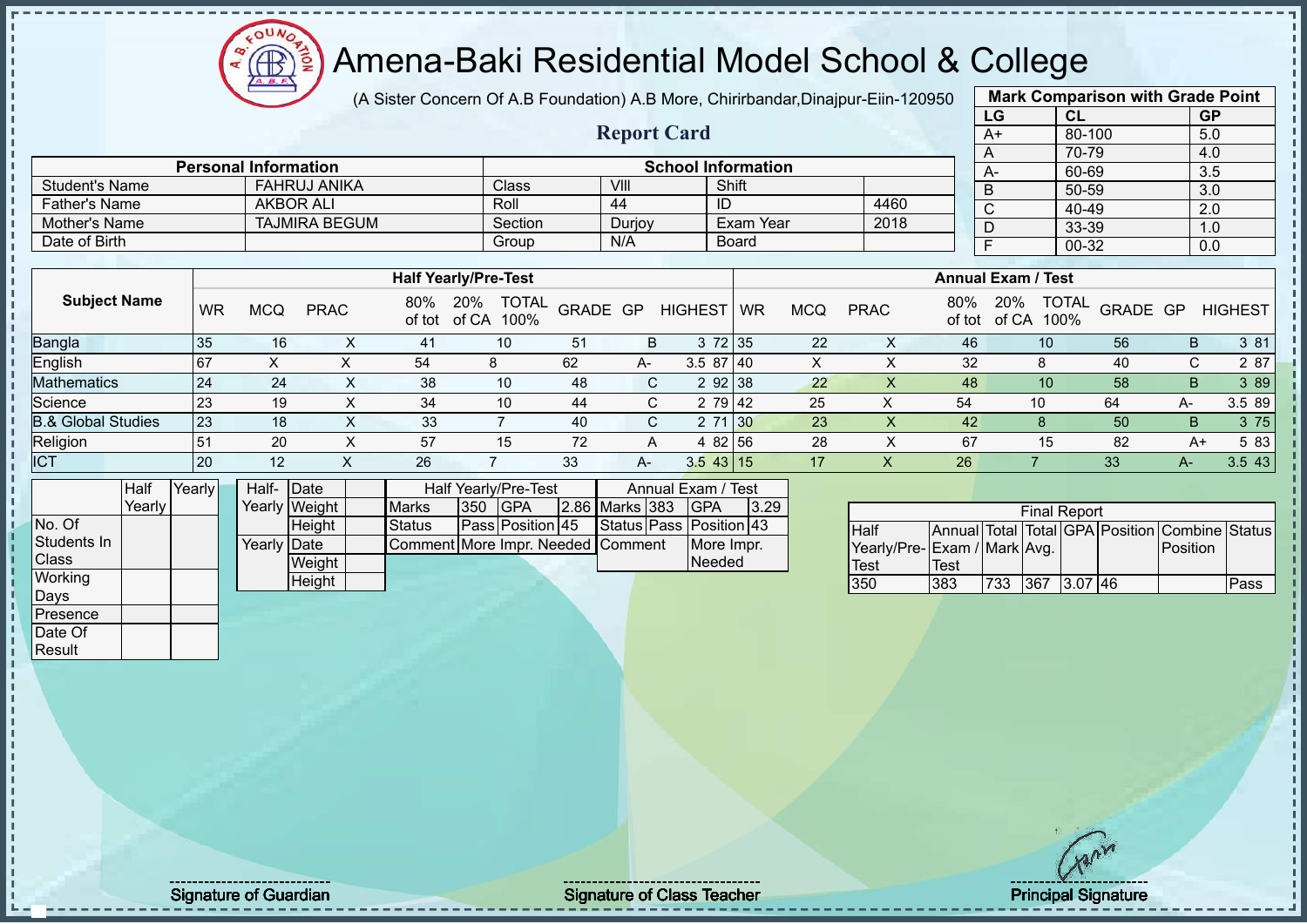# Amena-Baki Residential Model School & College

(A Sister Concern Of A.B Foundation) A.B More, Chirirbandar,Dinajpur-Eiin-120950

**Report Card**

|                   | <b>Mark Comparison with Grade Point</b> |           |  |  |  |  |  |  |  |  |
|-------------------|-----------------------------------------|-----------|--|--|--|--|--|--|--|--|
| LG                | CL                                      | <b>GP</b> |  |  |  |  |  |  |  |  |
| $A+$              | 80-100                                  | 5.0       |  |  |  |  |  |  |  |  |
| A                 | 70-79                                   | 4.0       |  |  |  |  |  |  |  |  |
| А-                | 60-69                                   | 3.5       |  |  |  |  |  |  |  |  |
| B                 | 50-59                                   | 3.0       |  |  |  |  |  |  |  |  |
| C                 | 40-49                                   | 2.0       |  |  |  |  |  |  |  |  |
| D                 | 33-39                                   | 1.0       |  |  |  |  |  |  |  |  |
| 00-32<br>F<br>0.0 |                                         |           |  |  |  |  |  |  |  |  |
|                   |                                         |           |  |  |  |  |  |  |  |  |

|                      | <b>Personal Information</b> |         |        | <b>School Information</b> |      | $A-$       |
|----------------------|-----------------------------|---------|--------|---------------------------|------|------------|
| Student's Name       | SADIYA SULTANA              | Class   | VIII   | Shift                     |      | B          |
| <b>Father's Name</b> | MD.SHEREQUL ISLAM           | Roll    | 45     | ID                        | 4542 | $\sqrt{2}$ |
| Mother's Name        | <b>ROUTIONARA</b>           | Section | Durjoy | Exam Year                 | 2018 |            |
| Date of Birth        |                             | Group   | N/A    | <b>Board</b>              |      |            |

|                               |     |     |             |               | <b>Half Yearly/Pre-Test</b>          |          |           |                |           |            |             |               | <b>Annual Exam / Test</b>            |          |      |                |
|-------------------------------|-----|-----|-------------|---------------|--------------------------------------|----------|-----------|----------------|-----------|------------|-------------|---------------|--------------------------------------|----------|------|----------------|
| <b>Subject Name</b>           | WR  | MCQ | <b>PRAC</b> | 80%<br>of tot | <b>TOTAL</b><br>20%<br>of CA<br>100% | GRADE GP |           | <b>HIGHEST</b> | <b>WR</b> | <b>MCQ</b> | <b>PRAC</b> | 80%<br>of tot | <b>TOTAL</b><br>20%<br>100%<br>of CA | GRADE GP |      | <b>HIGHEST</b> |
| <b>Bangla</b>                 | 43  | 27  |             | 56            | 10                                   | 66       | $A-$      | $3.5$ 72 49    |           | 27         |             | 61            | 10                                   |          | A    | 4 8 1          |
| <b>English</b>                | 89  |     |             |               | 16                                   | 87       | $A+$      | 5 87 80        |           |            |             | 64            | 16                                   | 80       | A+   | 5 87           |
| <b>Mathematics</b>            | 46  | 24  |             | 56            |                                      | 73       | A         | 92149<br>4     |           | 25         |             | 59            |                                      | 76       | A    | 4 8 9          |
| Science                       | 43  | 23  |             | 53            | 15                                   | 68       | $A-$      | $3.5$ 79 49    |           | 25         |             | 59            | 15                                   | 74       | A    | 4 89           |
| <b>B.&amp; Global Studies</b> | 140 | 23  |             | 50            | 12                                   | 62       | <b>A-</b> | 3.5            | -144      | 27         | х           | 57            | $12 \overline{ }$                    | 69       | $A-$ | 3.5 75         |
| Religion                      | 55  | 27  |             | 66            | 16                                   | 82       | $A+$      | 582146         |           | 27         |             | 58            | 16                                   | 74       | A    | 4 8 3          |
| <b>ICT</b>                    | 22  | 20  |             | 34            | 9                                    | 43       | $A+$      | 543 17         |           | 20         |             | 30            | 9                                    | 39       | A    | 4 4 3          |

|                  | Half   | Yearly∐ | Half- Date  |               |               |     | Half Yearly/Pre-Test |                | Annual Exam / Test      |      |
|------------------|--------|---------|-------------|---------------|---------------|-----|----------------------|----------------|-------------------------|------|
|                  | Yearly |         |             | Yearly Weight | <b>Marks</b>  | 481 | <b>IGPA</b>          | 4.21 Marks 483 | <b>IGPA</b>             | 4.07 |
| No. Of           |        |         |             | Height        | <b>Status</b> |     | Pass Position 8      |                | Status Pass Position 16 |      |
| Students In      |        |         | Yearly Date |               | Comment Good  |     |                      | Comment        | <b>IGood</b>            |      |
| <b>Class</b>     |        |         |             | Weight        |               |     |                      |                |                         |      |
| Working          |        |         |             | Height        |               |     |                      |                |                         |      |
| Days             |        |         |             |               |               |     |                      |                |                         |      |
| <b>IPresence</b> |        |         |             |               |               |     |                      |                |                         |      |
| Date Of          |        |         |             |               |               |     |                      |                |                         |      |

|                             |      |     | <b>Final Report</b> |  |                                                |      |
|-----------------------------|------|-----|---------------------|--|------------------------------------------------|------|
| <b>I</b> Half               |      |     |                     |  | Annual Total Total GPA Position Combine Status |      |
| Yearly/Pre-Exam / Mark Avg. |      |     |                     |  | Position                                       |      |
| Test                        | Test |     |                     |  |                                                |      |
| 481                         | 483  | 964 | 482 4.14 12         |  |                                                | Pass |

**Result** 

Signature of Guardian Signature Signature of Class Teacher Number of Class Teacher Principal Signature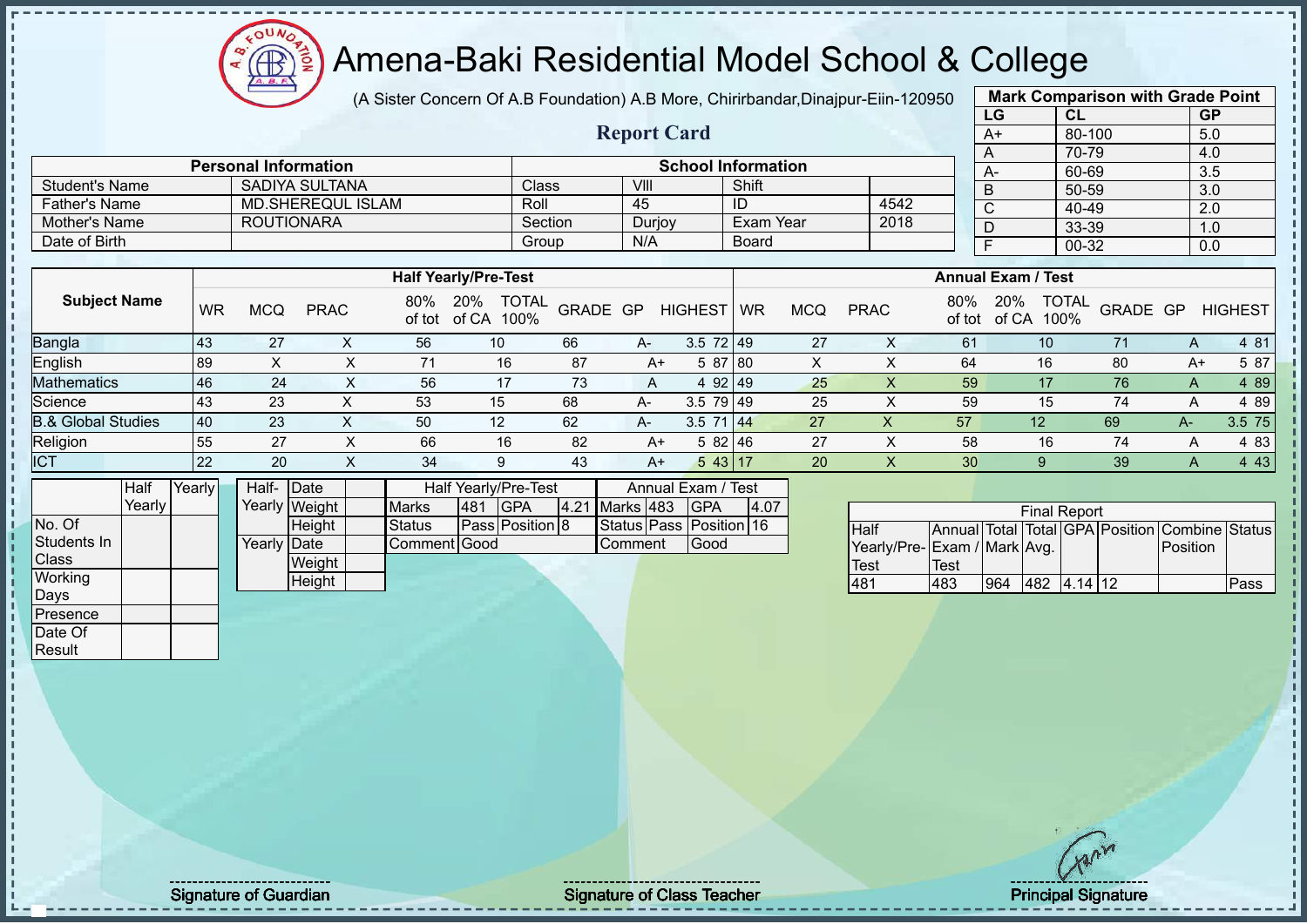# Amena-Baki Residential Model School & College

(A Sister Concern Of A.B Foundation) A.B More, Chirirbandar,Dinajpur-Eiin-120950

**Report Card**

**Personal Information School Information** 

Father's Name Father's Name HILLARI KUMAR ROLY Roll Roll 46 ID 4582<br>
Mother's Name PROTIVA RANI ROY Section Durioy Exam Year 2018

|                   | <b>Mark Comparison with Grade Point</b> |           |  |  |  |  |  |  |  |  |  |
|-------------------|-----------------------------------------|-----------|--|--|--|--|--|--|--|--|--|
| LG                | <b>CL</b>                               | <b>GP</b> |  |  |  |  |  |  |  |  |  |
| $A+$              | 80-100                                  | 5.0       |  |  |  |  |  |  |  |  |  |
| A                 | 70-79                                   | 4.0       |  |  |  |  |  |  |  |  |  |
| A-                | 60-69                                   | 3.5       |  |  |  |  |  |  |  |  |  |
| B                 | 50-59                                   | 3.0       |  |  |  |  |  |  |  |  |  |
| C                 | 40-49                                   | 2.0       |  |  |  |  |  |  |  |  |  |
| D                 | 33-39                                   | 1.0       |  |  |  |  |  |  |  |  |  |
| F<br>00-32<br>0.0 |                                         |           |  |  |  |  |  |  |  |  |  |
|                   |                                         |           |  |  |  |  |  |  |  |  |  |

|                               |    |     |             |     | <b>Half Yearly/Pre-Test</b>                 |          |    |                 |    |            |             |     | <b>Annual Exam / Test</b>                   |          |              |                |
|-------------------------------|----|-----|-------------|-----|---------------------------------------------|----------|----|-----------------|----|------------|-------------|-----|---------------------------------------------|----------|--------------|----------------|
| <b>Subject Name</b>           | WR | MCQ | <b>PRAC</b> | 80% | <b>TOTAL</b><br>20%<br>of tot of CA<br>100% | GRADE GP |    | <b>HIGHEST</b>  | WR | <b>MCQ</b> | <b>PRAC</b> | 80% | <b>TOTAL</b><br>20%<br>of tot of CA<br>100% | GRADE GP |              | <b>HIGHEST</b> |
| Bangla                        | 39 | 20  |             | 47  | 11                                          | 58       | B  | 3 72 53         |    | 27         |             | 64  | 11                                          | 75       | Α            | 4 81           |
| <b>English</b>                |    |     |             | 62  | 15                                          | 77       | A  | 4 87 60         |    | Χ          | ↗           | 48  | 15                                          | 63       | A-           | 3.5 87         |
| <b>Mathematics</b>            | 47 | 24  |             | 57  | 13                                          | 70       | A  | 92 66<br>4      |    | 24         |             | 72  | 13 <sup>°</sup>                             | 85       | A+           | 5 89           |
| Science                       | 42 | 19  |             | 49  | 12                                          | 61       | A- | $3.5$ 79 56     |    | 24         |             | 64  | 12                                          | 76       | A            | 4 8 9          |
| <b>B.&amp; Global Studies</b> | 38 | 21  |             | 47  | 11                                          | 58       | B  | 3 71 41         |    | 25         | х           | 53  | 11                                          | 64       | $A-$         | 3.5 75         |
| Religion                      | 53 | 25  |             | 62  | 14                                          | 76       | A  | 4 82 52         |    | 23         |             | 60  | 14                                          | 74       | $\mathsf{A}$ | 4 8 3          |
| <b>ICT</b>                    | 20 | 20  |             | 32  | 8                                           | 40       | A+ | $5 \, 43 \, 12$ |    | 19         |             | 25  |                                             | 33       | $A-$         | 3.5 43         |

|              | Half   | Yearly I | Half- Date  |               |               |     | Half Yearly/Pre-Test |                | Annual Exam / Test      |      |
|--------------|--------|----------|-------------|---------------|---------------|-----|----------------------|----------------|-------------------------|------|
|              | Yearly |          |             | Yearly Weight | <b>Marks</b>  | 440 | <b>IGPA</b>          | 3.79 Marks 470 | <b>IGPA</b>             | 3.93 |
| No. Of       |        |          |             | <b>Height</b> | <b>Status</b> |     | Pass Position 22     |                | Status Pass Position 20 |      |
| Students In  |        |          | Yearly Date |               | Comment Good  |     |                      | <b>Comment</b> | Impry.                  |      |
| <b>Class</b> |        |          |             | Weight        |               |     |                      |                | Needed                  |      |
| Working      |        |          |             | Height        |               |     |                      |                |                         |      |
| Days         |        |          |             |               |               |     |                      |                |                         |      |
| Presence     |        |          |             |               |               |     |                      |                |                         |      |

Student's Name CHONDA RAY SNEHA Class VIII VIII Shift

Mother's Name PROTIVA RANI ROY Section Durjoy Exam Year Date of Birth Board Date of Birth Board

|                             |      |     | <b>Final Report</b> |  |                                                |      |
|-----------------------------|------|-----|---------------------|--|------------------------------------------------|------|
| <b>Half</b>                 |      |     |                     |  | Annual Total Total GPA Position Combine Status |      |
| Yearly/Pre-Exam / Mark Avg. |      |     |                     |  | Position                                       |      |
| <b>Test</b>                 | Test |     |                     |  |                                                |      |
| 440                         | 470  | 910 | 455 3.86 22         |  |                                                | Pass |

Date Of **Result** 

Signature of Guardian Signature of Class Teacher Principal Signature of Class Teacher Principal Signature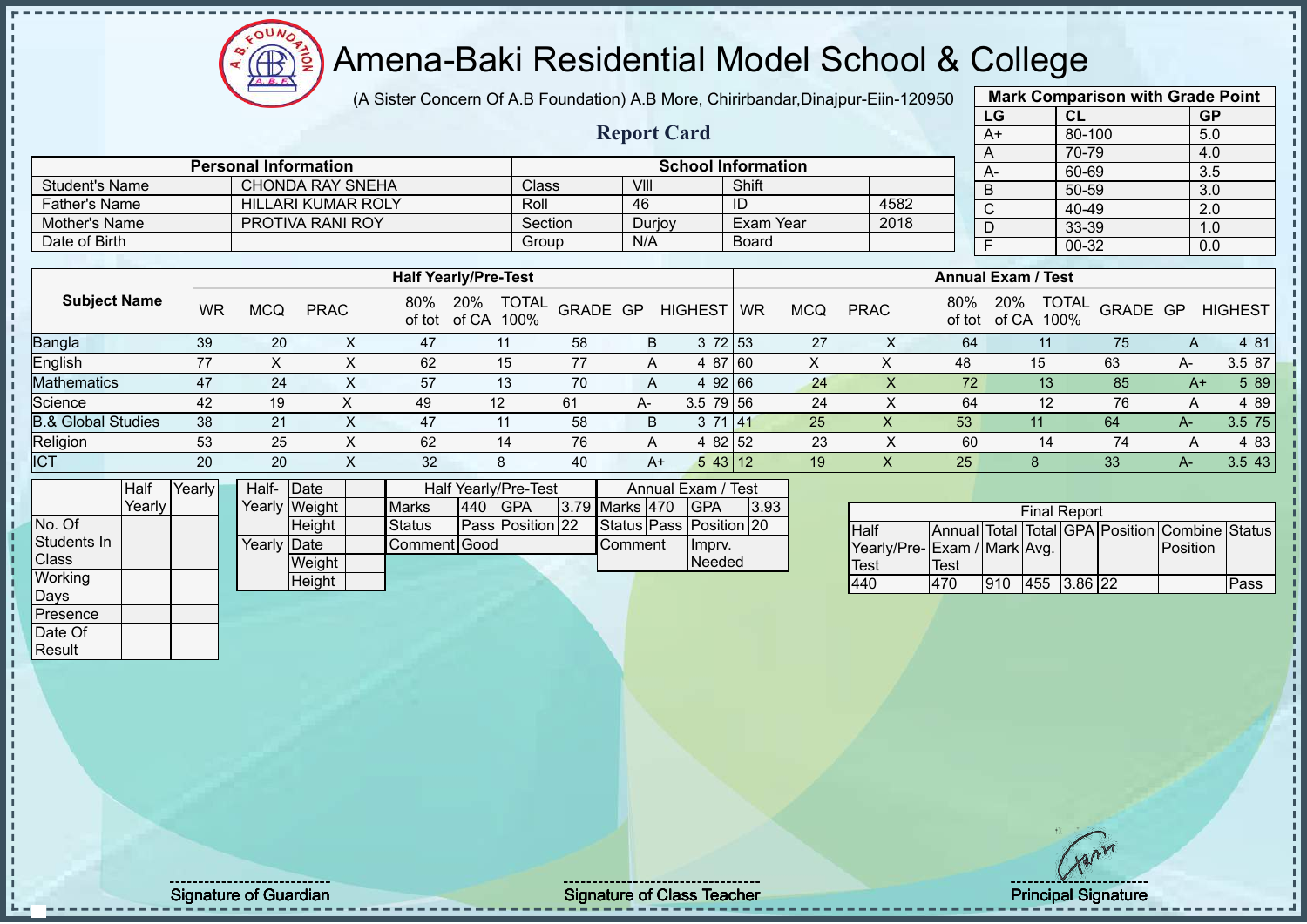$12\mu\text{V}$ Amena-Baki Residential Model School & College Æ

**Personal Information School Information** 

Father's Name MD.ABDUL MOTALLIB Roll 47 ID 4586<br>
Mother's Name MIS.FARIDA YESMIN Section Duriov Exam Year 2018

(A Sister Concern Of A.B Foundation) A.B More, Chirirbandar,Dinajpur-Eiin-120950

**Report Card**

|      | <b>Mark Comparison with Grade Point</b> |           |
|------|-----------------------------------------|-----------|
| LG   | CL                                      | <b>GP</b> |
| $A+$ | 80-100                                  | 5.0       |
| A    | 70-79                                   | 4.0       |
| А-   | 60-69                                   | 3.5       |
| B    | 50-59                                   | 3.0       |
| C    | 40-49                                   | 2.0       |
| D    | 33-39                                   | 1.0       |
|      | 00-32                                   | 0.0       |
|      |                                         |           |

|                               |           |           |             |     |                                          |          |      |                 |                           |            |             |               |                                      | $\ddot{\phantom{0}}$ |      | $\ddotsc$      |  |
|-------------------------------|-----------|-----------|-------------|-----|------------------------------------------|----------|------|-----------------|---------------------------|------------|-------------|---------------|--------------------------------------|----------------------|------|----------------|--|
|                               |           |           |             |     |                                          |          |      |                 |                           |            |             |               |                                      |                      |      |                |  |
|                               |           |           |             |     | <b>Half Yearly/Pre-Test</b>              |          |      |                 | <b>Annual Exam / Test</b> |            |             |               |                                      |                      |      |                |  |
| <b>Subject Name</b>           | <b>WR</b> |           | <b>PRAC</b> | 80% | <b>TOTAL</b><br>20%<br>of tot of CA 100% | GRADE GP |      | <b>HIGHEST</b>  | <b>WR</b>                 | <b>MCQ</b> | <b>PRAC</b> | 80%<br>of tot | <b>TOTAL</b><br>20%<br>100%<br>of CA | GRADE GP             |      | <b>HIGHEST</b> |  |
| <b>Bangla</b>                 | 41        | 21        | $\sim$      | 50  | 9                                        | 59       | B    | 372 43          |                           | 24         | ∧           | 54            | 9                                    | 63                   | A-   | 3.5 81         |  |
| English                       | <b>61</b> | $\lambda$ |             | 49  | 9                                        | 58       | B    | 3 87 54         |                           | X          | ∧           | 43            |                                      | 52                   | B    | 3 87           |  |
| <b>Mathematics</b>            | 41        | 25        |             | 53  | 14                                       | 67       | $A-$ | $3.5$ 92 59     |                           | 24         |             | 66            | 14                                   | 80                   | $A+$ | 5 89           |  |
| Science                       | 39        | 19        |             | 46  | 15 <sup>1</sup>                          | 61       | А-   | $3.5$ 79 48     |                           | 25         |             | 58            | 15                                   | 73                   | A    | 4 89           |  |
| <b>B.&amp; Global Studies</b> | 28        | 16        | $\sim$      | 35  | 9                                        | 44       | C.   | 2 71 31         |                           | 18         | $\lambda$   | 39            |                                      | 48                   | C.   | 2 75           |  |
| Religion                      | 56        | 25        |             | 65  | 15                                       | 80       |      | 5 82 47<br>$A+$ |                           | 26         |             | 58            | 15                                   | 73                   | A    | 4 8 3          |  |
| <b>ICT</b>                    | 20        | 17        |             | 30  |                                          | 37       | A    | 43 14<br>4      |                           | 19         | ↗           | 26            |                                      | 33                   | A-   | 3.5 43         |  |

|                  | Half   | Yearly I | Half- Date  |               |                       |     | Half Yearly/Pre-Test |                 | Annual Exam / Test      |      |  |
|------------------|--------|----------|-------------|---------------|-----------------------|-----|----------------------|-----------------|-------------------------|------|--|
|                  | Yearly |          |             | Yearly Weight | <b>Marks</b>          | 406 | <b>IGPA</b>          | 3.43 Marks 422  | <b>IGPA</b>             | 3.57 |  |
| No. Of           |        |          |             | <b>Height</b> | <b>Status</b>         |     | Pass Position 33     |                 | Status Pass Position 31 |      |  |
| Students In      |        |          | Yearly Date |               | Comment Imprv. Needed |     |                      | <b>IComment</b> | Impry.                  |      |  |
| <b>Class</b>     |        |          |             | Weight        |                       |     |                      |                 | Needed                  |      |  |
| Working          |        |          |             | Height        |                       |     |                      |                 |                         |      |  |
| Days             |        |          |             |               |                       |     |                      |                 |                         |      |  |
| <b>IPresence</b> |        |          |             |               |                       |     |                      |                 |                         |      |  |

Student's Name MAHOFUZA AFROZ Class VIII VIII Shift

Mother's Name MIS.FARIDA YESMIN Section Durjoy Exam Year Date of Birth Board Group N/A Board

| <b>Final Report</b>         |      |     |         |  |      |                                                |      |  |  |  |  |  |  |
|-----------------------------|------|-----|---------|--|------|------------------------------------------------|------|--|--|--|--|--|--|
| <b>Half</b>                 |      |     |         |  |      | Annual Total Total GPA Position Combine Status |      |  |  |  |  |  |  |
| Yearly/Pre-Exam / Mark Avg. |      |     |         |  |      | Position                                       |      |  |  |  |  |  |  |
| <b>Test</b>                 | Test |     |         |  |      |                                                |      |  |  |  |  |  |  |
| 406                         | 422  | 828 | 414 3.5 |  | -133 |                                                | Pass |  |  |  |  |  |  |

Date Of **Result** 

Signature of Guardian Signature Signature of Class Teacher **Signature of Class Teacher** Principal Signature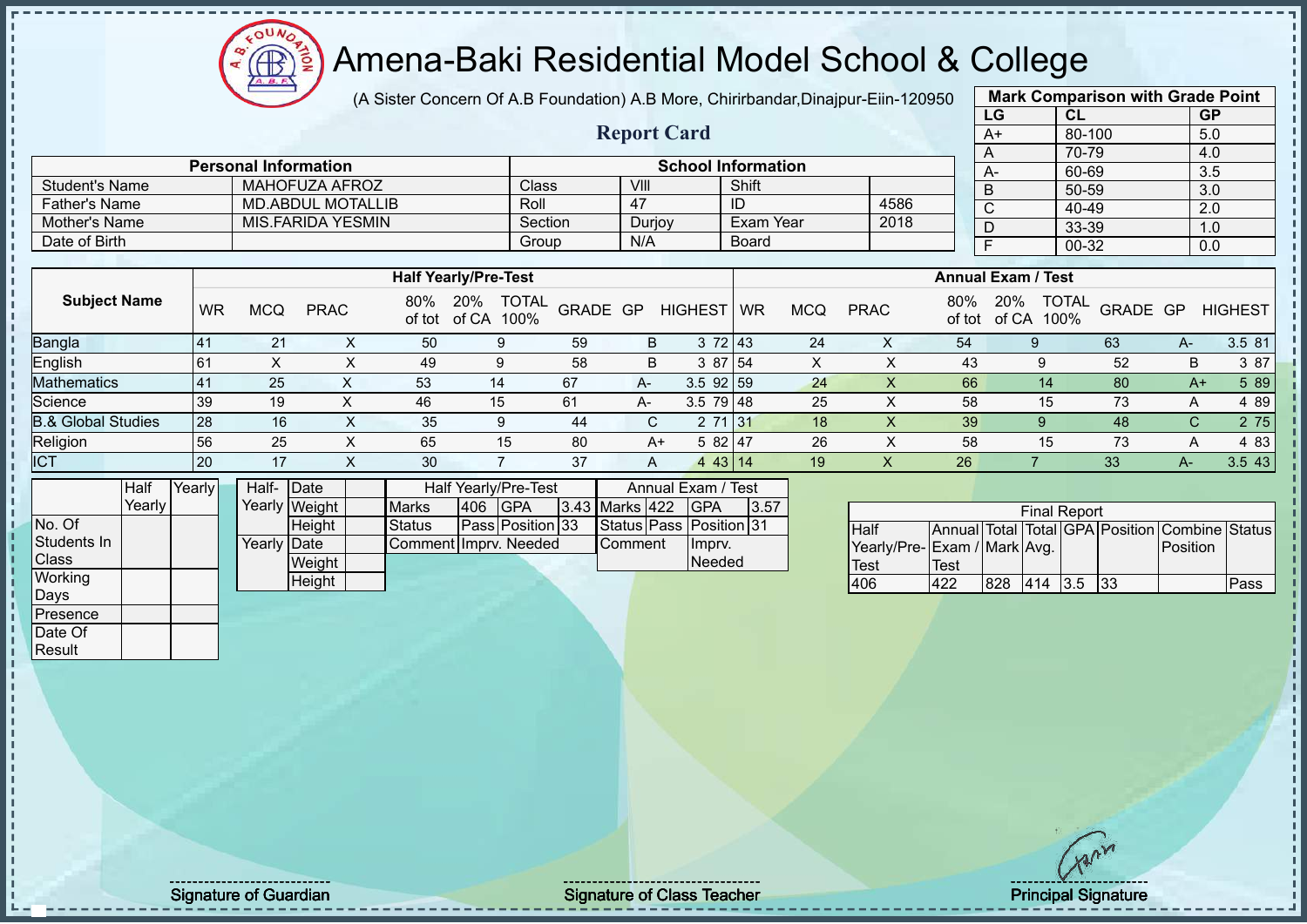(A Sister Concern Of A.B Foundation) A.B More, Chirirbandar,Dinajpur-Eiin-120950

**Report Card**

| <b>Mark Comparison with Grade Point</b> |        |           |  |  |  |  |  |  |  |  |  |
|-----------------------------------------|--------|-----------|--|--|--|--|--|--|--|--|--|
| LG                                      | CL     | <b>GP</b> |  |  |  |  |  |  |  |  |  |
| A+                                      | 80-100 | 5.0       |  |  |  |  |  |  |  |  |  |
| Α                                       | 70-79  | 4.0       |  |  |  |  |  |  |  |  |  |
| A-                                      | 60-69  | 3.5       |  |  |  |  |  |  |  |  |  |
| B                                       | 50-59  | 3.0       |  |  |  |  |  |  |  |  |  |
| C                                       | 40-49  | 2.0       |  |  |  |  |  |  |  |  |  |
| D                                       | 33-39  | 1.0       |  |  |  |  |  |  |  |  |  |
| F                                       | 00-32  | 0.0       |  |  |  |  |  |  |  |  |  |
|                                         |        |           |  |  |  |  |  |  |  |  |  |

|                      | <b>Personal Information</b> |         |        | <b>School Information</b> |      |
|----------------------|-----------------------------|---------|--------|---------------------------|------|
| Student's Name       | <b>MOYNA ROY</b>            | Class   | VIII   | Shift                     |      |
| <b>Father's Name</b> | KHAGESHOR CHANDRO ROY       | Roll    | 48     | ID                        | 4598 |
| Mother's Name        | <b>VANU RANI ROY</b>        | Section | Durjoy | Exam Year                 | 2018 |
| Date of Birth        |                             | Group   | N/A    | <b>Board</b>              |      |

|                     |                |            |             |               | <b>Half Yearly/Pre-Test</b>   |          |   |                         | <b>Annual Exam / Test</b> |     |             |               |                                      |          |      |                |
|---------------------|----------------|------------|-------------|---------------|-------------------------------|----------|---|-------------------------|---------------------------|-----|-------------|---------------|--------------------------------------|----------|------|----------------|
| <b>Subject Name</b> | WR             | <b>MCQ</b> | <b>PRAC</b> | 80%<br>of tot | TOTAL<br>20%<br>of CA<br>100% | GRADE GP |   | <b>HIGHEST</b>          | WR                        | MCQ | <b>PRAC</b> | 80%<br>of tot | <b>TOTAL</b><br>20%<br>100%<br>of CA | GRADE GP |      | <b>HIGHEST</b> |
| Bangla              | l 34           | 17         |             | 41            | 13                            | 54       | B | 3 72 47                 |                           | 19  | ∧           | 53            | 13                                   | 66       | $A-$ | 3.5 81         |
| English             | 60             | X          |             | 48            | 10                            | 58       | B | 3 87 48                 |                           | X   |             | 38            | 10                                   | 48       | C.   | 2 87           |
| Mathematics         | <b>28</b>      | 20         |             | 38            | 16                            | 54       | B | 392 53                  |                           | 15  |             | 54            | 16                                   | 70       | A    | 4 8 9          |
| Science             | 3 <sup>1</sup> | 22         |             | 42            | 12                            | 54       | B | 3 79 30                 |                           | 23  |             | 42            | 12                                   | 54       | В    | 3 8 9          |
| 3.& Global Studies  | 24             | 20         |             | 35            | 10                            | 45       |   | 71 40<br>2 <sub>1</sub> |                           | 16  |             | 45            | 10                                   | 55       | B    | 3 75           |
| Religion            | 54             | 26         | ́           | 64            | 14                            | 78       | A | 4 82 56                 |                           | 24  |             | 64            | 14                                   | 78       | A    | 4 8 3          |
| <b>ICT</b>          | <b>20</b>      | 16         |             | 29            |                               | 36       | A | 4 43 12                 |                           | 19  | х           | 25            |                                      | 32       | A-   | 3.5 43         |

|              | <b>Half</b> | Yearly <mark>l</mark> | Half- Date  |               |                       |     | <b>Half Yearly/Pre-Test</b> |                |                |            | Annual Exam / Test      |      |
|--------------|-------------|-----------------------|-------------|---------------|-----------------------|-----|-----------------------------|----------------|----------------|------------|-------------------------|------|
|              | Yearly      |                       |             | Yearly Weight | <b>Marks</b>          | 379 | <b>IGPA</b>                 |                | 3.14 Marks 403 |            | IGPA                    | 3.29 |
| No. Of       |             |                       |             | <b>Height</b> | <b>Status</b>         |     | Pass Position 42            |                |                |            | Status Pass Position 40 |      |
| Students In  |             |                       | Yearly Date |               | Comment Imprv. Needed |     |                             | <b>Comment</b> |                | More Impr. |                         |      |
| <b>Class</b> |             |                       |             | Weight        |                       |     |                             | Needed         |                |            |                         |      |
| Working      |             |                       |             | Height        |                       |     |                             |                |                |            |                         |      |
| Days         |             |                       |             |               |                       |     |                             |                |                |            |                         |      |

 $12\mu\text{V}$ 

| <b>Final Report</b>         |      |                     |  |  |  |                                                |      |  |  |  |  |  |  |
|-----------------------------|------|---------------------|--|--|--|------------------------------------------------|------|--|--|--|--|--|--|
| <b>Half</b>                 |      |                     |  |  |  | Annual Total Total GPA Position Combine Status |      |  |  |  |  |  |  |
| Yearly/Pre-Exam / Mark Avg. |      |                     |  |  |  | <b>IPosition</b>                               |      |  |  |  |  |  |  |
| <b>Test</b>                 | Test |                     |  |  |  |                                                |      |  |  |  |  |  |  |
| 379                         | 403  | 1782 1391 13.21 143 |  |  |  |                                                | Pass |  |  |  |  |  |  |

**Presence** Date Of Result

Signature of Guardian Signature Signature of Class Teacher **Signature Signature 50, 1999** Principal Signature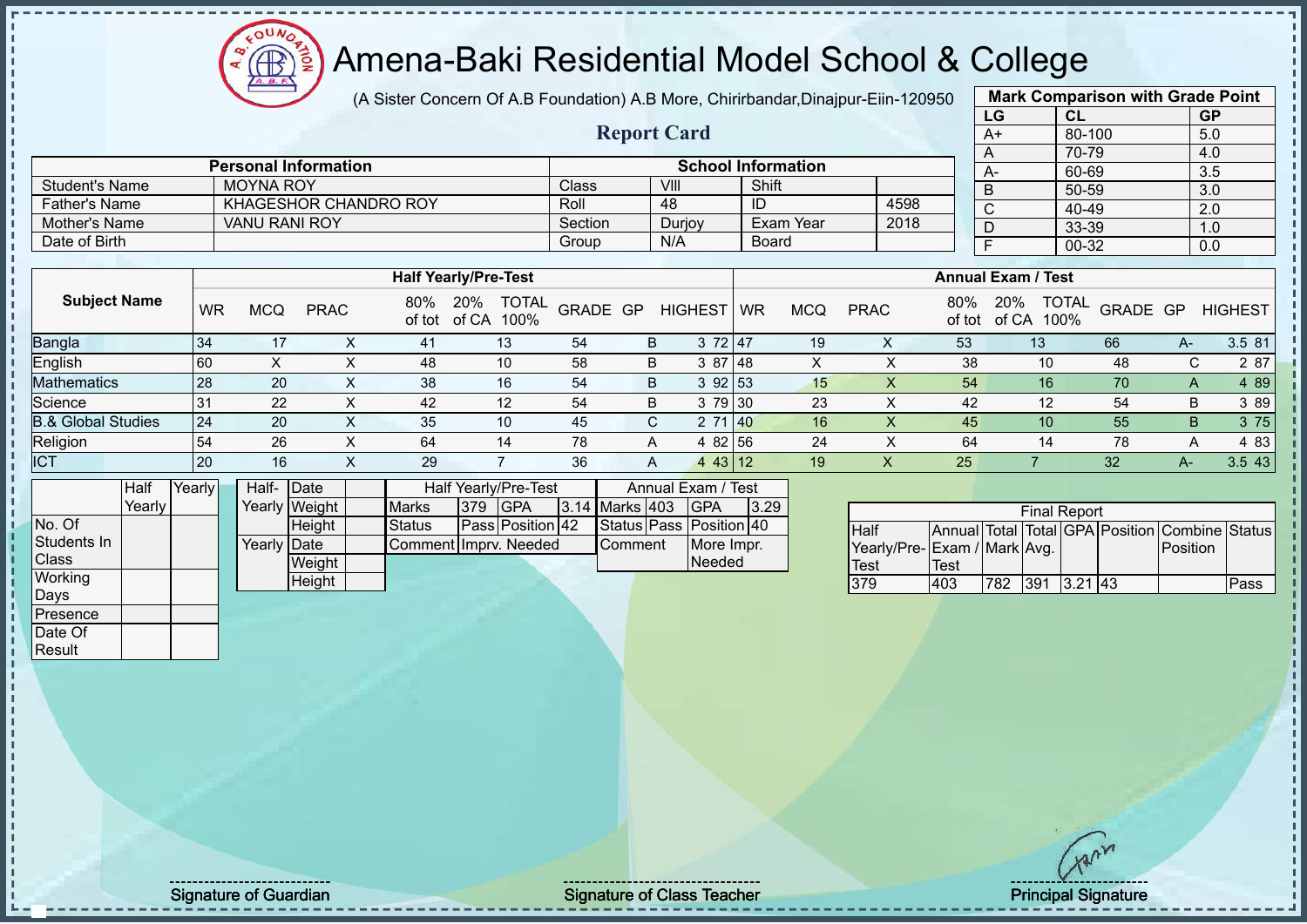# Amena-Baki Residential Model School & College

(A Sister Concern Of A.B Foundation) A.B More, Chirirbandar,Dinajpur-Eiin-120950

**Report Card**

| <b>Mark Comparison with Grade Point</b> |        |           |  |  |  |  |  |  |  |  |  |  |
|-----------------------------------------|--------|-----------|--|--|--|--|--|--|--|--|--|--|
| LG                                      | CL     | <b>GP</b> |  |  |  |  |  |  |  |  |  |  |
| $A+$                                    | 80-100 | 5.0       |  |  |  |  |  |  |  |  |  |  |
| A                                       | 70-79  | 4.0       |  |  |  |  |  |  |  |  |  |  |
| A-                                      | 60-69  | 3.5       |  |  |  |  |  |  |  |  |  |  |
| B                                       | 50-59  | 3.0       |  |  |  |  |  |  |  |  |  |  |
| C                                       | 40-49  | 2.0       |  |  |  |  |  |  |  |  |  |  |
| D                                       | 33-39  | 1.0       |  |  |  |  |  |  |  |  |  |  |
| F                                       | 00-32  | 0.0       |  |  |  |  |  |  |  |  |  |  |
|                                         |        |           |  |  |  |  |  |  |  |  |  |  |

|                       | <b>Personal Information</b> |         |        | <b>School Information</b> |      | $A-$ |  |
|-----------------------|-----------------------------|---------|--------|---------------------------|------|------|--|
| <b>Student's Name</b> | TASNIMA KHATUN              | Class   | VIII   | Shift                     |      | В    |  |
| Father's Name         | <b>TOBAROK HOSSAIN</b>      | Roll    | 49     | ID                        | 4628 | ັ    |  |
| Mother's Name         | SULTANA RAZIA               | Section | Durjoy | Exam Year                 | 2018 | U    |  |
| Date of Birth         |                             | Group   | N/A    | <b>Board</b>              |      |      |  |

|                               |           |     |             |     | <b>Half Yearly/Pre-Test</b>              |          |      |                  | <b>Annual Exam / Test</b> |     |             |               |                      |                          |      |                |
|-------------------------------|-----------|-----|-------------|-----|------------------------------------------|----------|------|------------------|---------------------------|-----|-------------|---------------|----------------------|--------------------------|------|----------------|
| <b>Subject Name</b>           | <b>WR</b> | MCQ | <b>PRAC</b> | 80% | <b>TOTAL</b><br>20%<br>of tot of CA 100% | GRADE GP |      | <b>HIGHEST</b>   | <b>WR</b>                 | MCQ | <b>PRAC</b> | 80%<br>of tot | 20%<br>100%<br>of CA | <b>TOTAL</b><br>GRADE GP |      | <b>HIGHEST</b> |
| <b>Bangla</b>                 | 43        | 17  |             | 48  | 14                                       | 62       | $A-$ | $3.5 \ 72 \ 148$ |                           | 20  | ↗           | 54            | 14                   | 68                       | $A-$ | 3.5 81         |
| English                       | 66        | ∧   |             | 53  | 12                                       | 65       | $A-$ | $3.587$ 63       |                           |     |             | 50            | 12                   | 62                       | A-   | 3.5 87         |
| <b>Mathematics</b>            | 32        | 22  | $\sim$      | 43  | 13                                       | 56       | B    | 392 49           |                           | 23  | $\Lambda$   | 58            | 13                   |                          | A    | 4 8 9          |
| Science                       | 40        | 22  |             | 50  | 12                                       | 62       | A-   | $3.5$ 79 56      |                           | 25  |             | 65            | 12                   | 77                       |      | 4 89           |
| <b>B.&amp; Global Studies</b> | <b>27</b> | 18  |             | 36  | 10                                       | 46       |      | 71 40            |                           | 24  |             | 51            | 10                   | 61                       | A-7  | 3.5 75         |
| Religion                      | 55        | 22  |             | 62  | 15                                       | 77       |      | 4 82 51          |                           | 24  |             | 60            | 15                   | 75                       |      | 4 8 3          |
| <b>ICT</b>                    | 20        | 15  | $\sim$      | 28  |                                          | 35       |      | 4 43 17          |                           | 21  | $\Lambda$   | 30            |                      | 37                       | A    | 4 4 3          |

|              | Half   | Yearly | Half-       | <b>IDate</b>  | Half Yearly/Pre-Test  | Annual Exam / Test |                  |  |                |  |                         |      |
|--------------|--------|--------|-------------|---------------|-----------------------|--------------------|------------------|--|----------------|--|-------------------------|------|
|              | Yearly |        |             | Yearly Weight | <b>Marks</b>          | 403                | <b>IGPA</b>      |  | 3.36 Marks 451 |  | <b>IGPA</b>             | 3.79 |
| No. Of       |        |        |             | Height        | <b>Status</b>         |                    | Pass Position 35 |  |                |  | Status Pass Position 27 |      |
| Students In  |        |        | Yearly Date |               | Comment Imprv. Needed |                    |                  |  | <b>Comment</b> |  | Imprv.                  |      |
| <b>Class</b> |        |        |             | Weight        |                       |                    |                  |  |                |  | Needed                  |      |
| Working      |        |        |             | Height        |                       |                    |                  |  |                |  |                         |      |
| Days         |        |        |             |               |                       |                    |                  |  |                |  |                         |      |
| Presence     |        |        |             |               |                       |                    |                  |  |                |  |                         |      |

| <b>Final Report</b>         |      |     |             |  |  |                                                |      |  |  |  |  |  |  |
|-----------------------------|------|-----|-------------|--|--|------------------------------------------------|------|--|--|--|--|--|--|
| Half                        |      |     |             |  |  | Annual Total Total GPA Position Combine Status |      |  |  |  |  |  |  |
| Yearly/Pre-Exam / Mark Avg. |      |     |             |  |  | Position                                       |      |  |  |  |  |  |  |
| <b>Test</b>                 | Test |     |             |  |  |                                                |      |  |  |  |  |  |  |
| 403                         | 451  | 854 | 427 3.57 31 |  |  |                                                | Pass |  |  |  |  |  |  |

Date Of **Result** 

Signature of Guardian Signature of Class Teacher Signature of Class Teacher Principal Signature